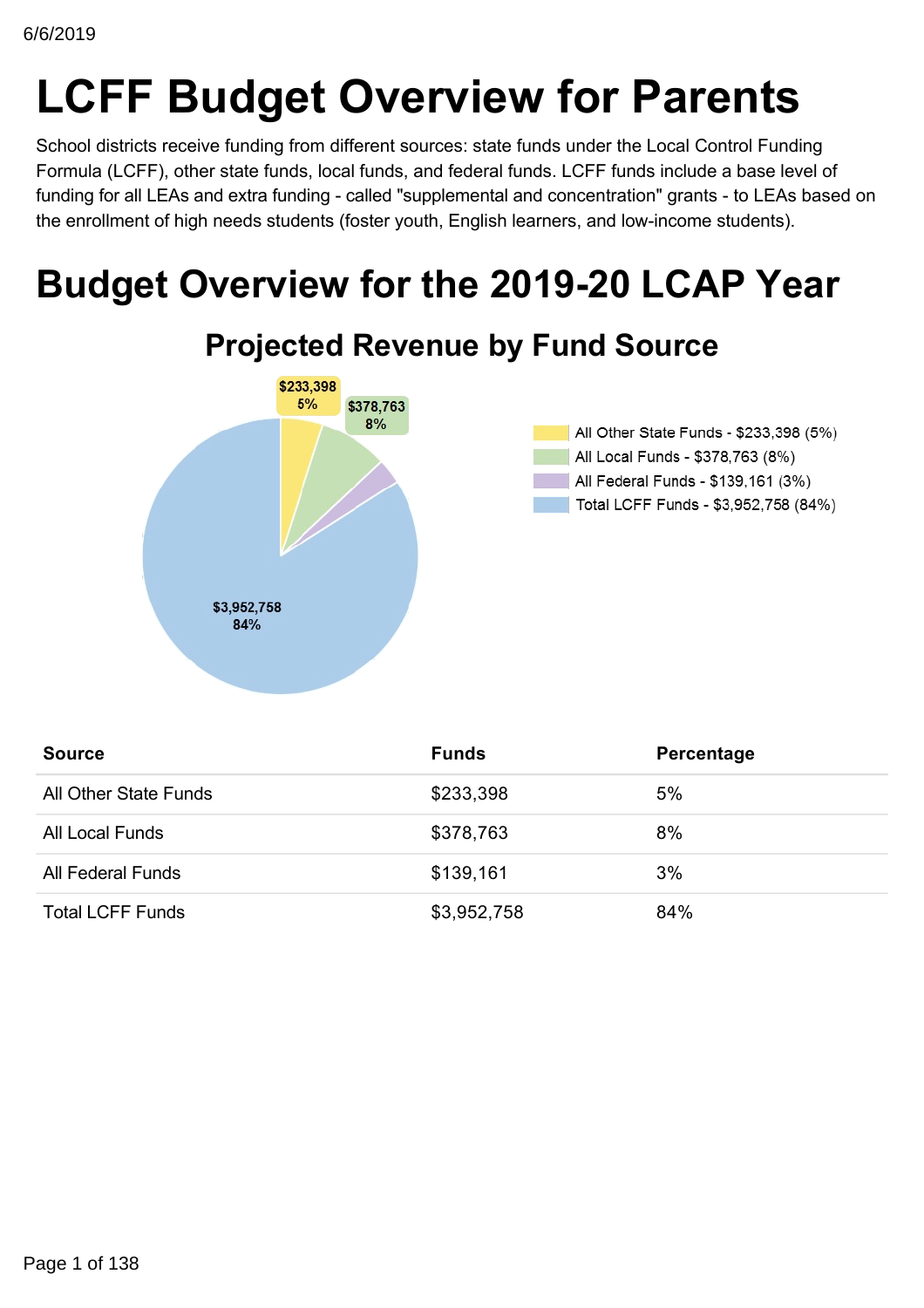

## **Breakdown of Total LCFF Funds**

LCFF Supplemental & Concentration Grants - \$216,380 (5%) All Other LCFF Funds - \$3,736,378 (79%)

| <b>Source</b>                            | <b>Funds</b> | Percentage |
|------------------------------------------|--------------|------------|
| LCFF Supplemental & Concentration Grants | \$216,380    | 5%         |
| All Other LCFF Funds                     | \$3,736,378  | 79%        |

*These charts show the total general purpose revenue Jacoby Creek Elementary expects to receive in the coming year from all sources.*

The total revenue projected for Jacoby Creek Elementary is \$4,704,080, of which \$3,952,758 is Local Control Funding Formula (LCFF), \$233,398 is other state funds, \$378,763 is local funds, and \$139,161 is federal funds. Of the \$3,952,758 in LCFF Funds, \$216,380 is generated based on the enrollment of high needs students (foster youth, English learner, and low-income students).

The LCFF gives school districts more flexibility in deciding how to use state funds. In exchange, school districts must work with parents, educators, students, and the community to develop a Local Control and Accountability Plan (LCAP) that shows how they will use these funds to serve students.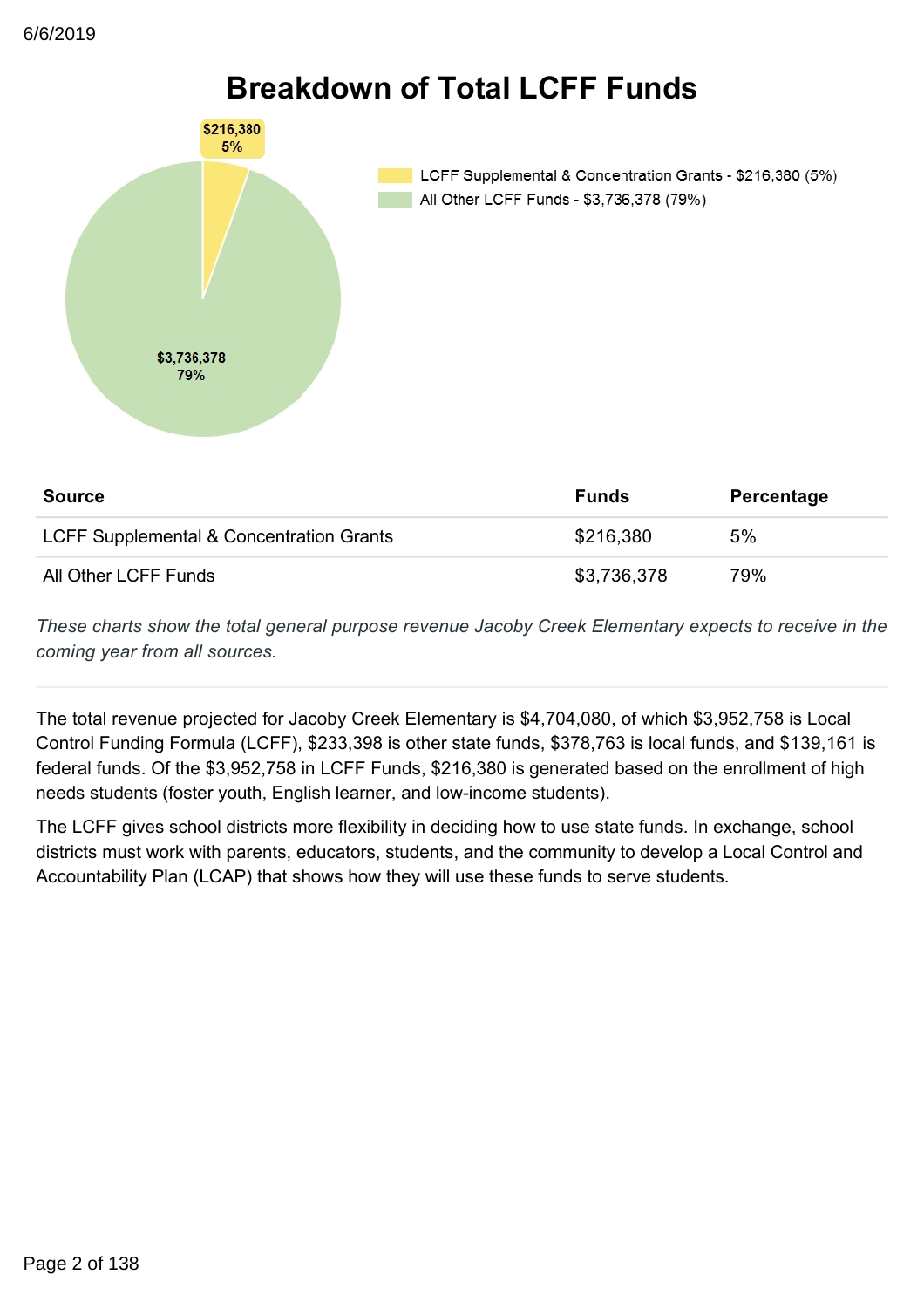

## **Budgeted Expenditures**

*This chart provides a quick summary of how much Jacoby Creek Elementary plans to spend for 2019 20. It shows how much of the total is tied to planned actions and services in the LCAP.*

Jacoby Creek Elementary plans to spend \$4,458,735 for the 2019-20 school year. Of that amount, \$4,789,401 is tied to actions/services in the LCAP and \$-330,666 is not included in the LCAP. The budgeted expenditures that are not included in the LCAP will be used for the following:

The central office expenditures are not included in the LCAP. This totals \$356,596 and includes the superintendent, business services contract with Northern Humboldt Union High School District, payment of a facilities loan, utilities, etc. The LCAP includes \$46,950 in litigation settlement. The negative balance reflected in Expenditures Not in the LCAP is a result of the inclusion of local bond funds.

## **Increase or Improved Services for High Needs Students in 2019-20**

In 2019-20, Jacoby Creek Elementary is projecting it will receive \$216,380 based on the enrollment of foster youth, English learner, and low-income students. Jacoby Creek Elementary must demonstrate the planned actions and services will increase or improve services for high needs students compared to the services all students receive in proportion to the increased funding it receives for high needs students. In the LCAP Jacoby Creek Elementary plans to spend \$219,727 on actions to meet this requirement.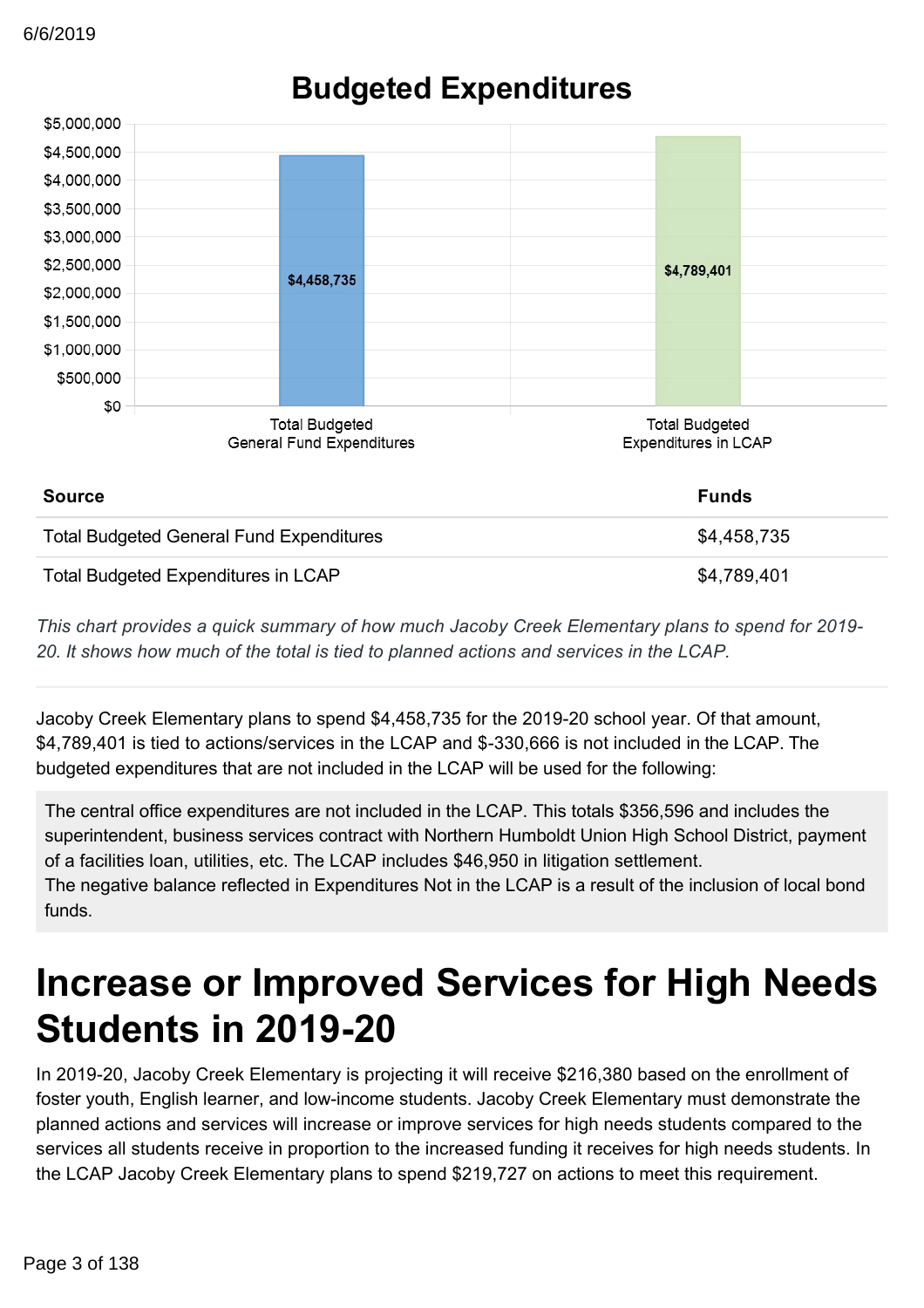## **Update on Increased or Improved Services for High Needs Students in 2018-19**

## **Current Year Expenditures: Increased or Improved Services for High Needs Students**



| Source                                                          | <b>Funds</b> |
|-----------------------------------------------------------------|--------------|
| Total Budgeted Expenditures for High Needs Students in the LCAP | \$208,158    |
| Estimated Actual Expenditures for High Needs Students in LCAP   | \$227,576    |

*This chart compares what Jacoby Creek Elementary budgeted last year in the LCAP for actions and services that contribute to increasing or improving services for high needs students with what Jacoby Creek Elementary estimates it has spent on actions and services that contribute to increasing or improving services for high needs students in the current year.*

In 2018-19, Jacoby Creek Elementary's LCAP budgeted \$208,158 for planned actions to increase or improve services for high needs students. Jacoby Creek Elementary estimates that it will actually spend \$227,576 for actions to increase or improve services for high needs students in 2018-19.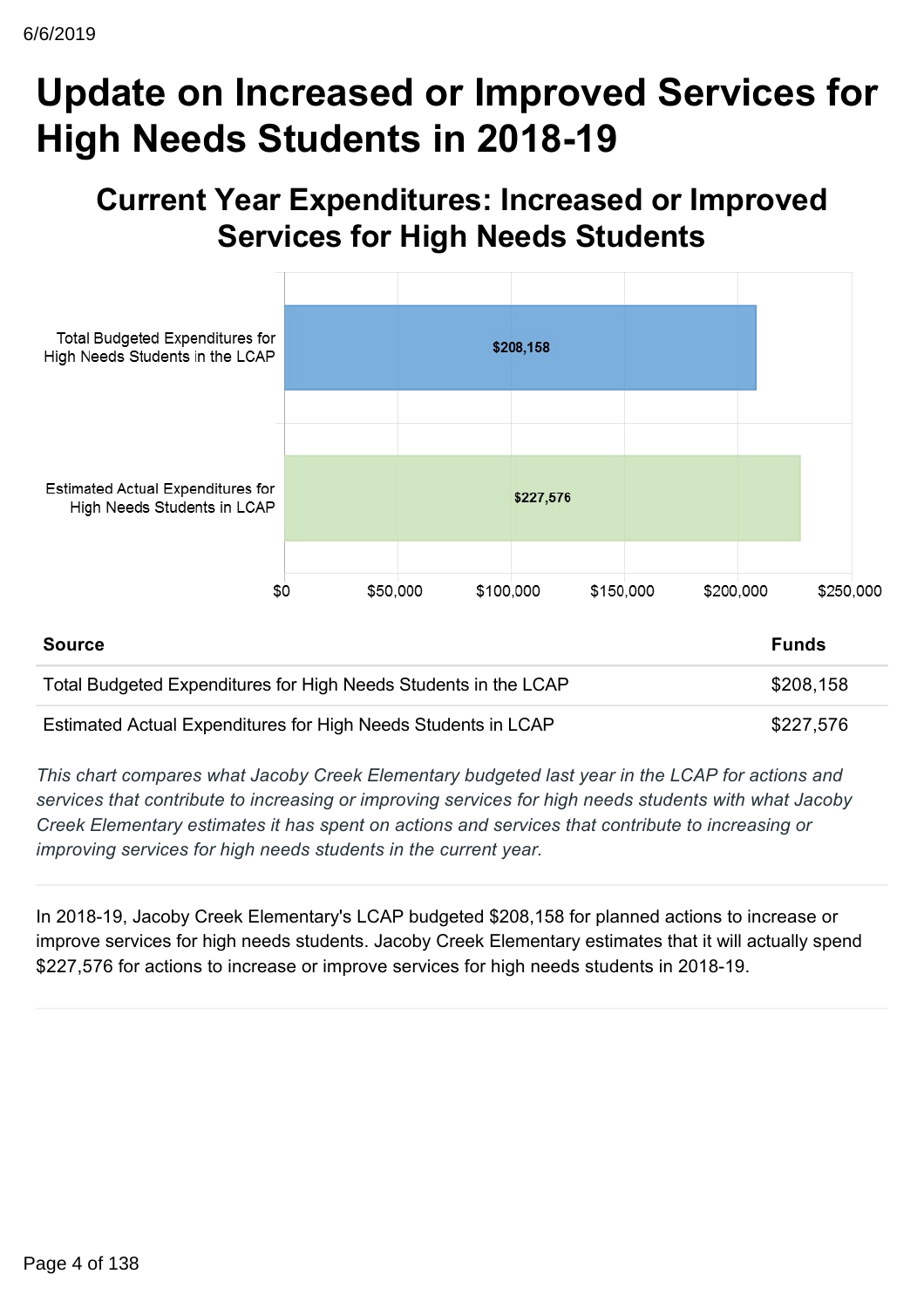# **Local Control Accountability Plan and Annual Update (LCAP) Template**

**LCAP Year: 2019-20** 

Addendum: General Instructions & regulatory requirements.

Appendix A: Priorities 5 and 6 Rate Calculations

Appendix B: Guiding Questions: Use as prompts (not limits)

LCFF Evaluation Rubrics: Essential data to support completion of this LCAP. Please analyze the LEA's full data set; specific links to the rubrics are also provided within the template.

| <b>LEA Name</b>         | <b>Contact Name and Title</b> | <b>Email and Phone</b> |
|-------------------------|-------------------------------|------------------------|
| Jacoby Creek Elementary | Melanie Nannizzi              | $m$ nannizzi@jcsk8.org |
|                         | Superintendent/Principal      | (707) 822-4896         |

# **201720 Plan Summary**

# **The Story**

Describe the students and community and how the LEA serves them.

Jacoby Creek School District serves students from transitional kindergarten through eighth grade. There is one Transitional Kindergarten class and two classes at each of the other grade levels. We are a oneschool district in rural Humboldt County. Our school enjoys a strong reputation for academic excellence. Approximately 50% of our students attend from outside our school district and families report that they want their children to attend Jacoby Creek School for its strong academic program and TK-8 model. School enrollment for the 2018-2019 school year averaged 465 students.

Jacoby Creek School has an outstanding staff consisting of nineteen general education teachers, one part-time counselor, one special education teacher, one part-time librarian, one part time assistant superintendent, one superintendent/principal, one technology coordinator, and five special program teachers including: reading support, vocal music, instrumental music, Spanish, and drama. The school employs approximately 65 people.

The mission of Jacoby Creek School District, in partnership with the parents and the community, is to provide a safe and inclusive school climate and a high quality program of academic instruction. The district also strives to develop the qualities of good character, self-discipline, and responsible citizenship in our students.

One very important component of our educational success is the extremely high parent and community participation in all aspects of the school program. Parents and community members chaperone field trips,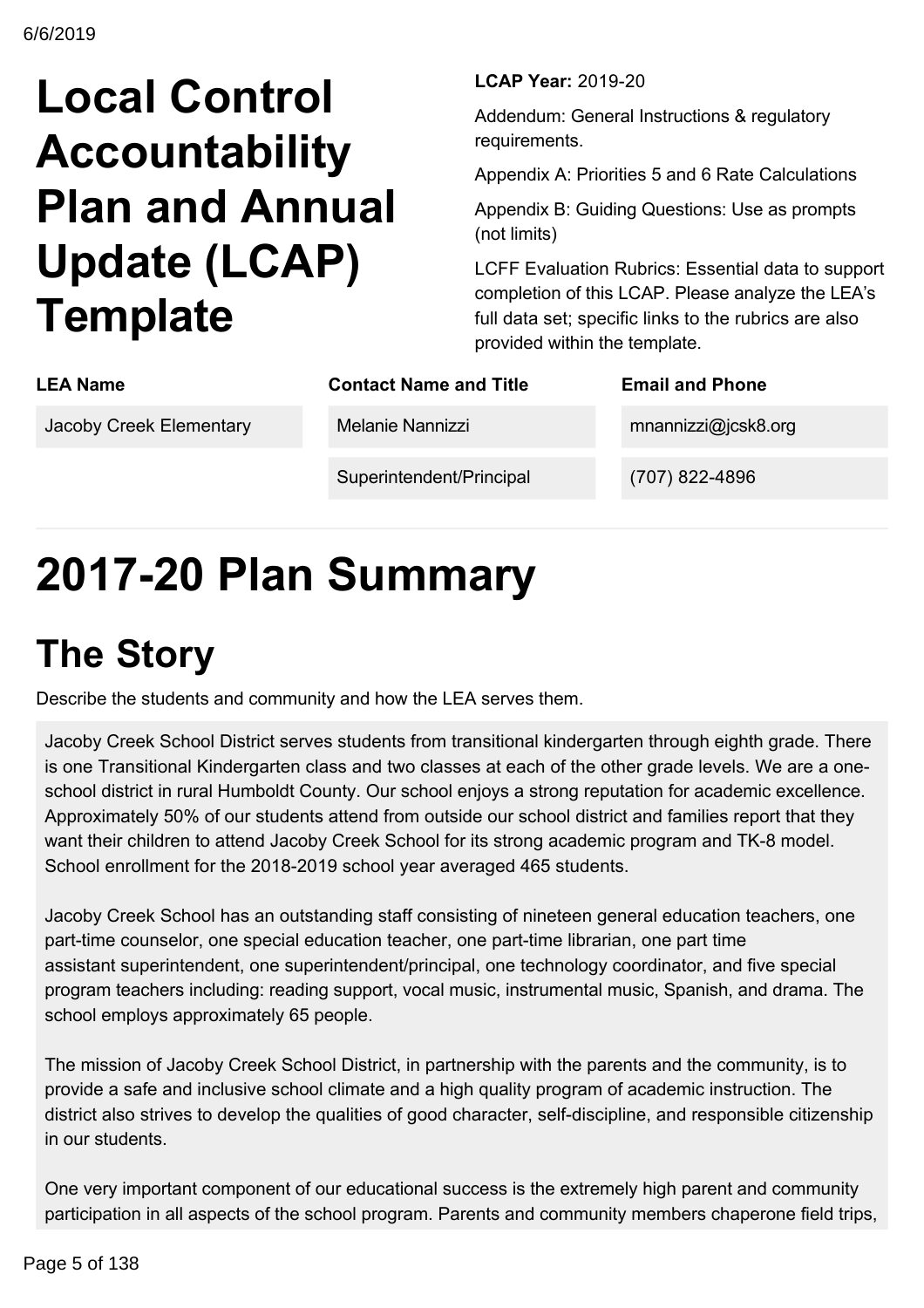#### $\delta/2019$ 6/6/2019

provide individual and small group instruction daily, fill the school to overflowing during special events, and enrich the curriculum by bringing their careers and talents into the classrooms. Jacoby Creek School is supported and guided by a Parent Teacher Organization (PTO), School Site Council, JacobyCreek School Children's Educational Foundation (JCCEF), an Athletics Committee, a Positive Behavior Interventionsand Support (PBIS) Leadership Team, a Facilities Improvement Committee, and a Board of Trustees.

Jacoby Creek School offers after school care as well as a wide variety of After School Enrichment and Academic support classes.

Student Group Percent of Total Enrollment Black or African American 1.9 % American Indian or Alaska Native 3.1% Asian 5.1 % Filipino 1.2 % Hispanic or Latino 12.1 % Native Hawaiian or Pacific Islander 0.2 % White 76.1%

Student Group (Other) Percent of Total Enrollment Socioeconomically Disadvantaged 29 % English Learners 0.8 % Students with Disabilities 12.6 % Foster Youth 1.5%

# **LCAP Highlights**

Identify and briefly summarize the key features of this year's LCAP.

Goal 1:

All staff members will work to maintain current high levels of academic achievement. Low Performing Student grant will be used to provide Tier II mathematics support.

Goal 2: MTSS Leadership team will meet monthly to continue to support PBIS and strategies that are in place to support student academic, social emotional, and behavioral success. We have made a lot of changes and improvements in the last two years and we are invested in monitoring/evaluating efficacy in the  $2019-2020$  school year.

## **Review of Performance**

Based on a review of performance on the state indicators and local performance indicators included in the California School Dashboard, progress toward LCAP goals, local self-assessment tools, stakeholder input, or other information, what progress is the LEA most proud of and how does the LEA plan to maintain or build upon that success? This may include identifying any specific examples of how past increases or improvements in services for low-income students, English learners, and foster youth have led to improved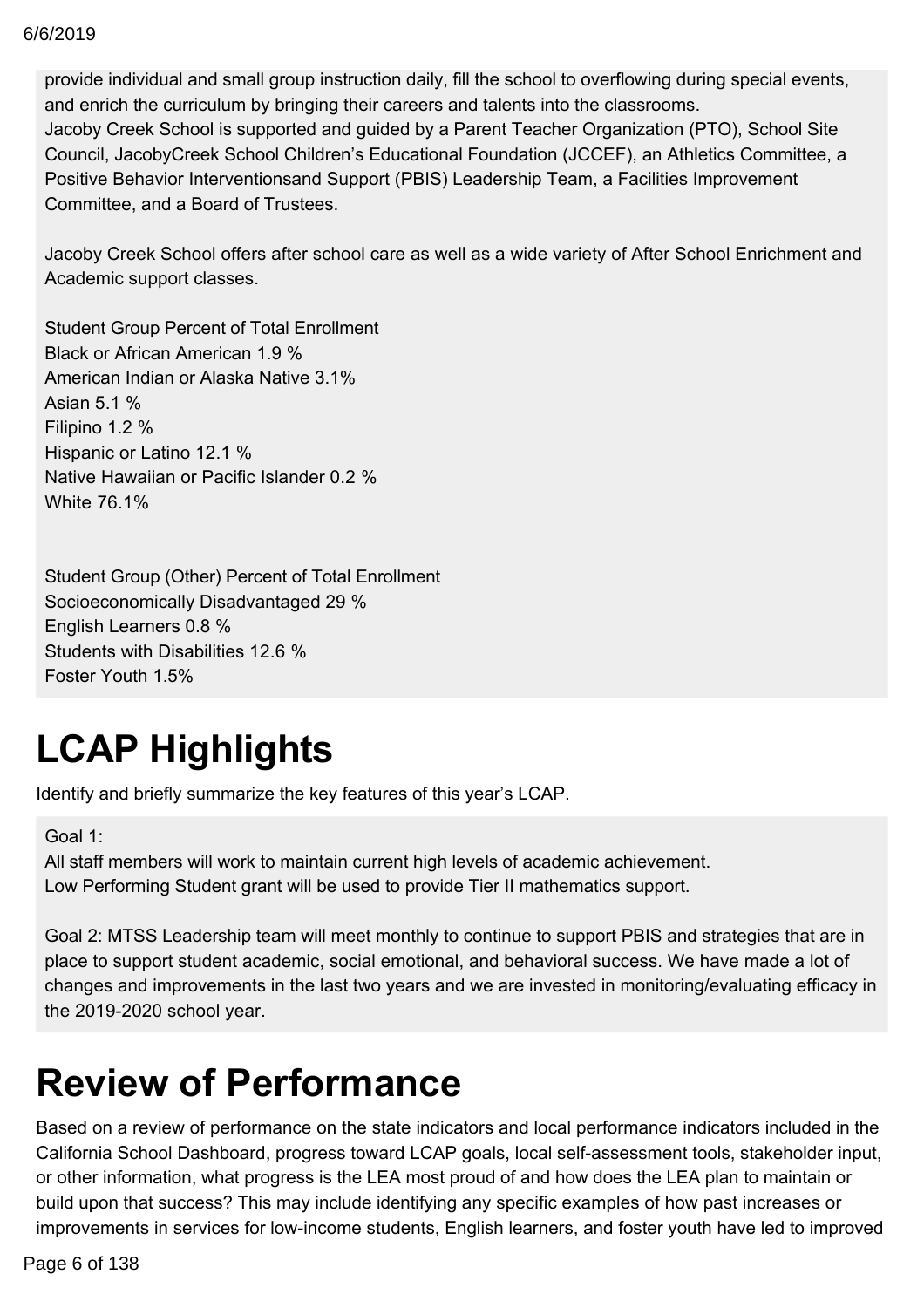performance for these students.

## **Greatest Progress**

### Goal 1: Academic Achievement

The California Dashboard indicates that Jacoby Creek School met the High (Green) performance level in mathematics and the Blue performance level in English Language Arts when looking at the performance of all students. In English

Language Arts all students were 66.1 points above level 3 and in Mathematics all students were 34.9 points above level 3. Socioeconomically Disadvantaged students scored in the Green performance level in

Math and in the Blue performance level in Language Arts.

JCS students represented the school at county and state level competitions for History Day, Science Fair, Geography Bee, Spelling Bee, and Math Counts.

Participation rates in athletics, drama, Oral Language Fair, After School Enrichment classes are very high.

Students in need of intervention have support from a reading specialist, a part time counselor, a counseling aide, and a 504 coordinator.

The percentage of chronically absent students decreased from 10.5% in 2016 -2017 to 5.9% in 2017-2018 and was at 4.3% in May of the 2018-2019 school year. District Attendance Rate was over 95%.

Goal 2: JCS will be a safe, healthy, and inclusive environment for learning The plans for the use of a 2.7 million dollar local facilities bond have been submitted to the Department of State Architecture (DSA) and approved. The plans for a second phase which will use State Facilities Bond money were also submitted to DSA and approved.

Implementation of PBIS and fidelity to PBIS philosophies continued to be a focus for our school, and the SUMS grant has helped to move forward our Multi Tiered Systems of Support (MTSS). Mindfulness Inservice was offered for all staff and the current focus is to develop a literature based Tier 1 social emotional curriculum for our staff.

Fundraising goals were met.

Referring to the LCFF Evaluation Rubrics, there are no state indicator or local performance indicator for which overall performance was in the "Red" or "Orange" performance category or where the LEA received

a "Not Met" or "Not Met for Two or More Years" rating. Additionally, there are no areas that the LEA has determined need significant improvement based on review of local performance indicators or other local indicators.

Certificated and classified staff provided direct instruction to students in conflict resolution. School wide assemblies were held at the beginning of the school year and after every break in order to teach/reteach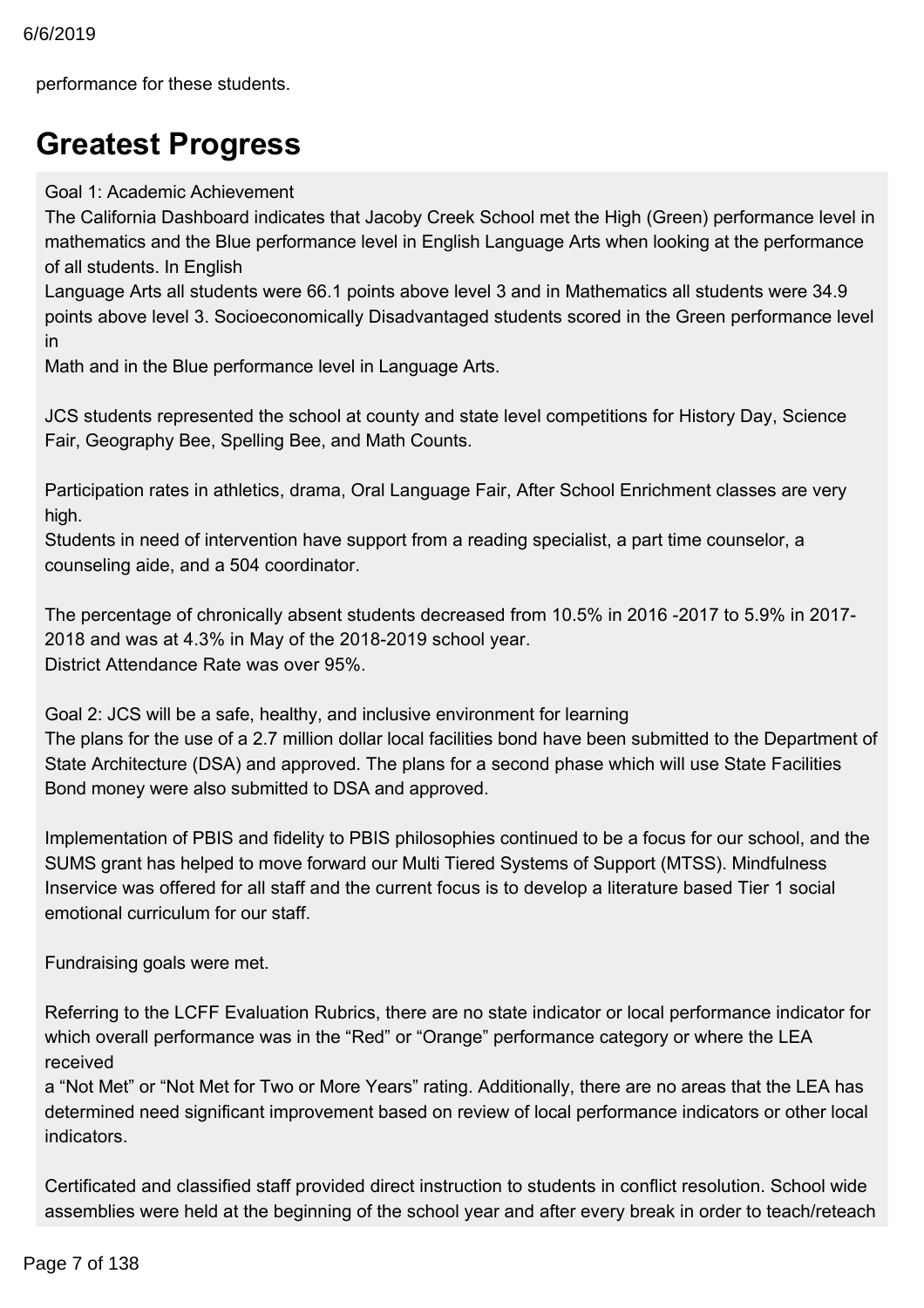expectations and conflict resolution steps.

Referring to the California School Dashboard, identify any state indicator or local performance indicator for which overall performance was in the "Red" or "Orange" performance category or where the LEA received a "Not Met" or "Not Met for Two or More Years" rating. Additionally, identify any areas that the LEA has determined need significant improvement based on review of local performance indicators or other local indicators. What steps is the LEA planning to take to address these areas with the greatest need for improvement?

## **Greatest Needs**

There were no performance indicators for which overall performance was in the "Red" or "Orange" category.

In examining local performance indicators, we have determined that there is a need for more Tier II intervention for mathematics and more Tier I instruction in conflict resolution.

Referring to the California School Dashboard, identify any state indicator for which performance for any student group was two or more performance levels below the "all student" performance. What steps is the LEA planning to take to address these performance gaps?

## **Performance Gaps**

No student groups performed two or more performance levels below the "all student" performance. Using the Low Performing Student Grant the district would like to offer more Tier 2 support for students in the area of mathematics.

## **Comprehensive Support and Improvement**

An LEA with a school or schools identified for comprehensive support and improvement (CSI) under the Every Student Succeeds Act must respond to the following prompts.

## **Schools Identified**

Identify the schools within the LEA that have been identified for CSI.

Jacoby Creek School District has not been identified for CSI.

## **Support for Identified Schools**

Describe how the LEA supported the identified schools in developing CSI plans that included a school-level needs assessment, evidence-based interventions, and the identification of any resource inequities to be addressed through the implementation of the CSI plan.

Not applicable.

## **Monitoring and Evaluating Effectiveness**

 $200.8$  of 129 support student and school improvement. Page 8 of 138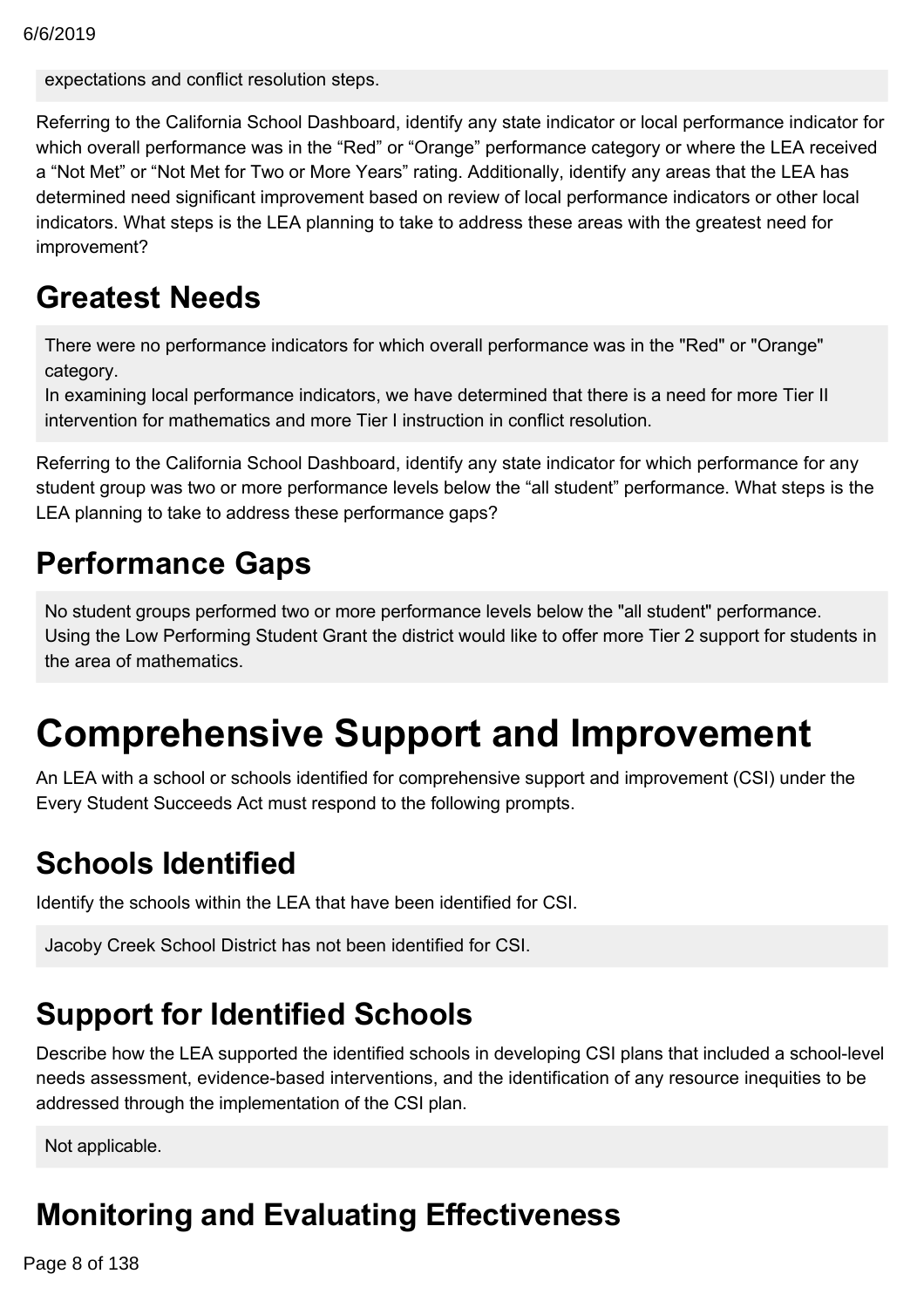Describe how the LEA will monitor and evaluate the implementation and effectiveness of the CSI plan to support student and school improvement.

Not applicable.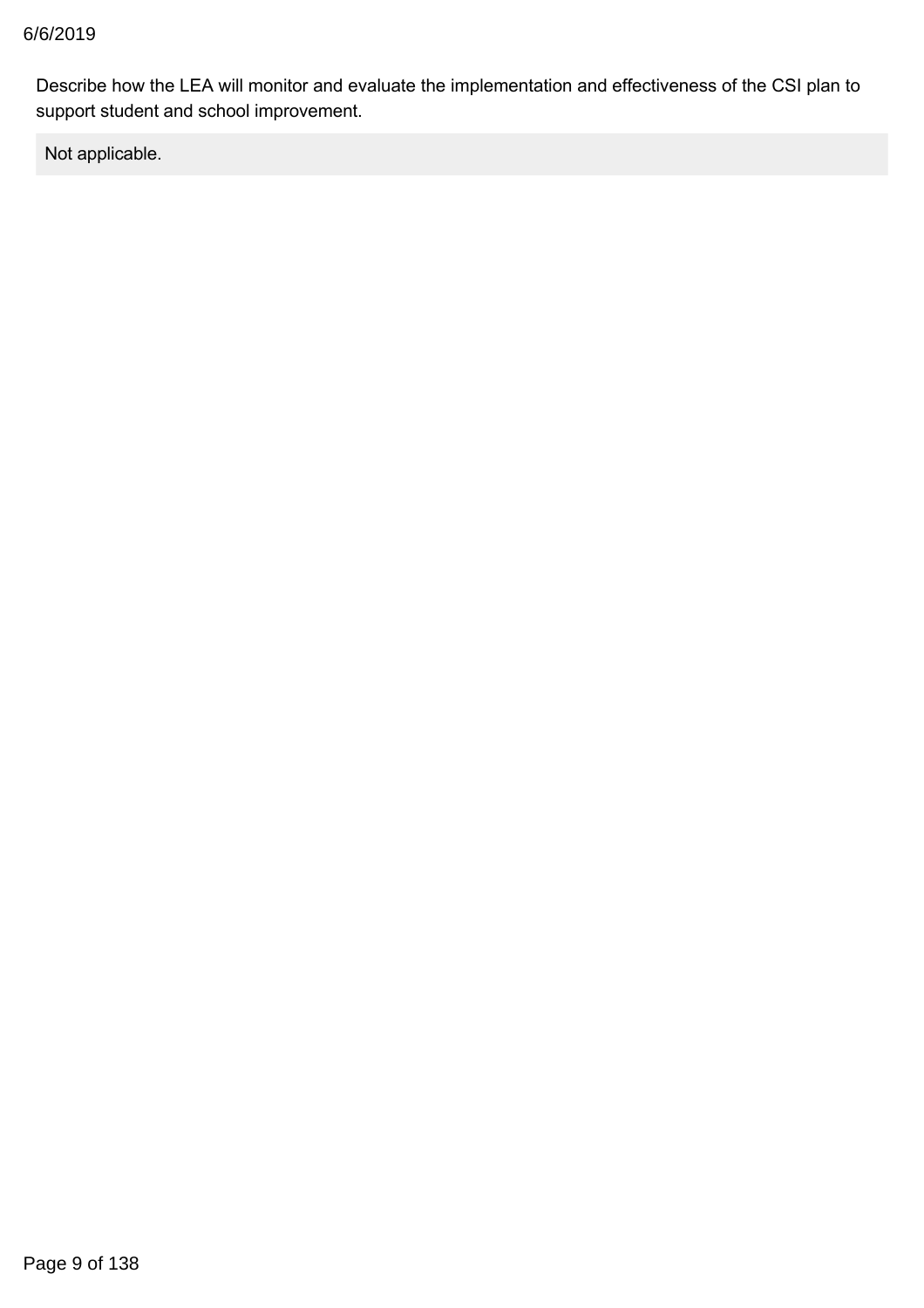# **Annual Update**

**LCAP Year Reviewed:**

Complete a copy of the following table for each of the LEA's goals from the prior year LCAP. Duplicate the table as needed.

**Goal 1**

Increase Student Achievement

**State and/or Local Priorities addressed by this goal:**

**State Priorities:** 1, 2, 3, 4, 5, 7, 8

**Local Priorities:** N/A

## **Annual Measurable Outcomes**

**Expected Actual**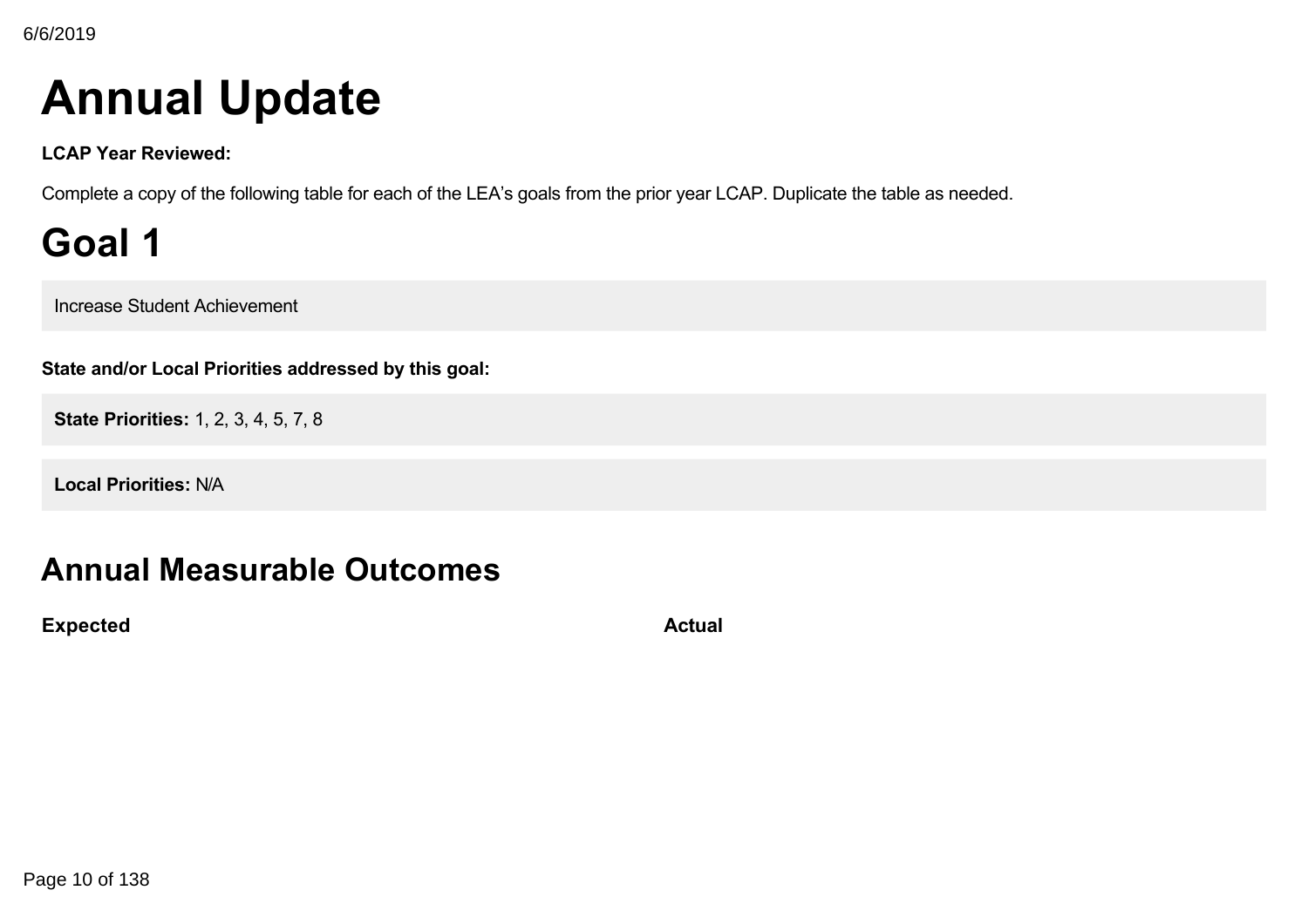| 1.1 Metric: Performance on CAASPP in Math and Language Arts: ALL<br>STUDENTS % MEETING OR EXCEEDING STANDARD 1a<br>Math: 68% Met or exceeded<br>Dashboard Performance Level: Green<br>Maintain 33 points above level<br>ELA: 70% Met or exceeded<br>Dashboard Performance Level: Green | MET Math: 69.34% Met or exceeded<br><b>MET Dashboard Performance Level: Green</b><br>MET 34.9 points above level<br>MET ELA: 82.66% Met or exceeded<br><b>MET Dashboard Performance Level: Blue</b><br>MET 66.1 points above level 3 |
|----------------------------------------------------------------------------------------------------------------------------------------------------------------------------------------------------------------------------------------------------------------------------------------|--------------------------------------------------------------------------------------------------------------------------------------------------------------------------------------------------------------------------------------|
| Maintain 44 points above level 3                                                                                                                                                                                                                                                       |                                                                                                                                                                                                                                      |
| 1.2 Metric: Performance on CAASPP in Math and Language Arts:<br>SOCIOECONOMIC DISADVANTAGED % MEETING OR EXCEEDING<br>STANDARD 1e, 1i                                                                                                                                                  | NOT MET Math: 50% Met or exceeded<br>MET Dashboard Performance Level: Green<br>MET Increase 3.3 points                                                                                                                               |
| Math: 53% Met or exceeded<br>Dashboard Performance Level: Green<br>Increase 2.5 points                                                                                                                                                                                                 |                                                                                                                                                                                                                                      |
| No longer calculated by the state                                                                                                                                                                                                                                                      | API No longer calculated by the state                                                                                                                                                                                                |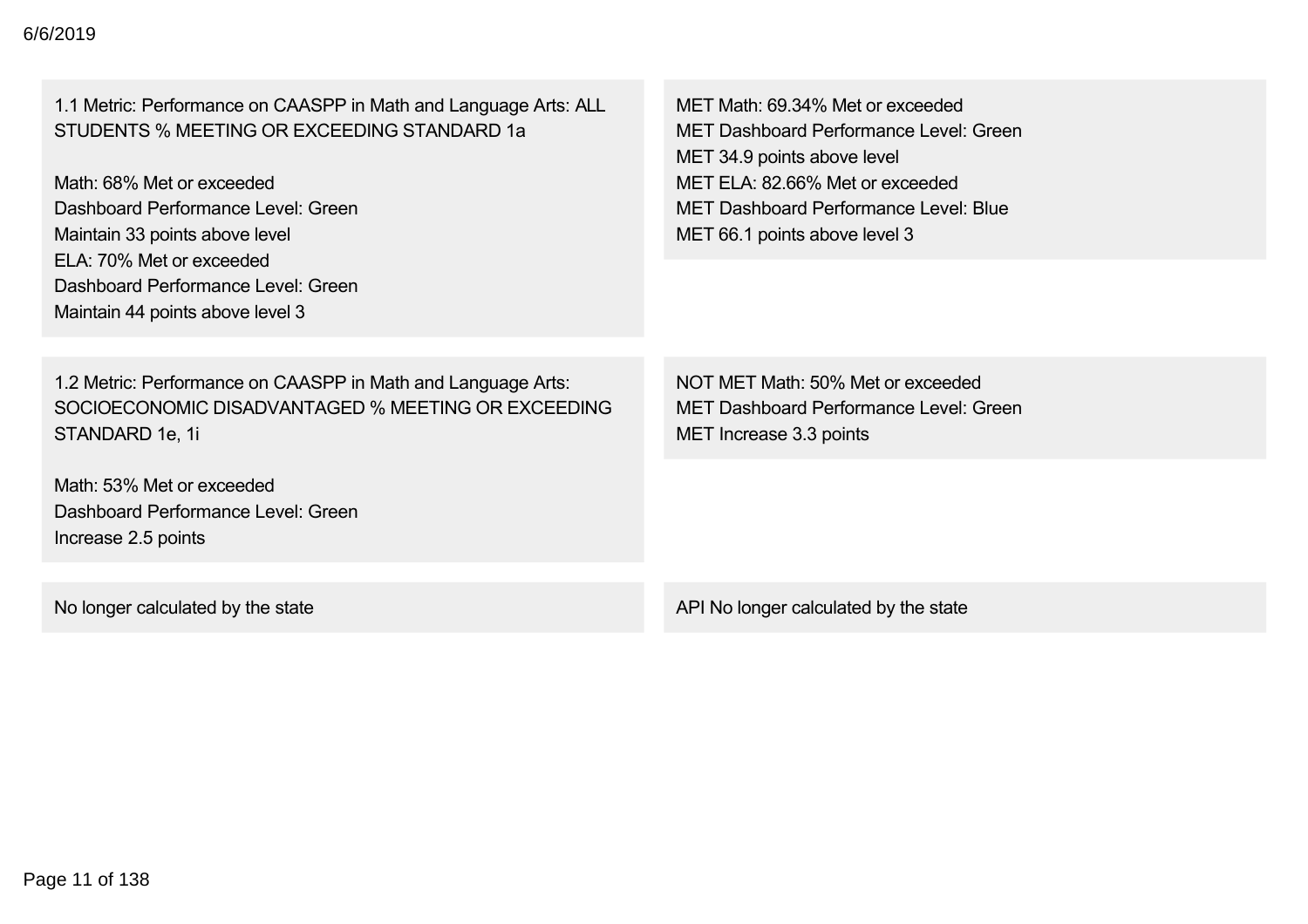#### **Expected Actual**  $\Delta$

1.4 Metric: Classroom Assessment 1a, 1b, 1d Local indicators show that 91% of K-8 students are meeting classroom math expectations.

Local indicators show that 91% of K-6 students are meeting classroom ELA expectations

1.5 Metric: Other student outcomes. Participation numbers of student achievement in performance tasks and projectbased learning opportunities (such as district and county wide History Day, Science Fair, Math Counts, service learning, Oral Language Fair, and the Spelling Bee); and other indicators of student performance such as physical fitness tests, DIBELS assessment and CELDT testing. 1a, 1d, 1i

Participation rates remain at high levels.

If participation levels drop 5% or more in a year an action will address the drop.

SST meetings will be held for all students when requested by teacher or parent.

## NOT MET

Local indicators show that 88% of K-8 students are meeting classroom math expectations.

Local indicators show that 85% of K-8 students are meeting classroom writing expectations

Local indicators show that 83% of K-8 students are meeting classroom reading expectations

### MET

History Day: 84 Projects; 4 State Science Fair: 128 Projects; 4 State Math Counts: 17 Participants Service Learning: Classroom Projects Oral Language Fair: 58 Participants Athletics: 235 Participants Academic Support Classes: 71 students Session 1, 76 Students Session II, 47 Students Session III After School Enrichment Classes: 175 students Physical Fitness Testing Results: 45% met 6/6 standards Student Study Team Meetings: 17 Students DIBELS: All student K-3 screened and new students at grades 4-8.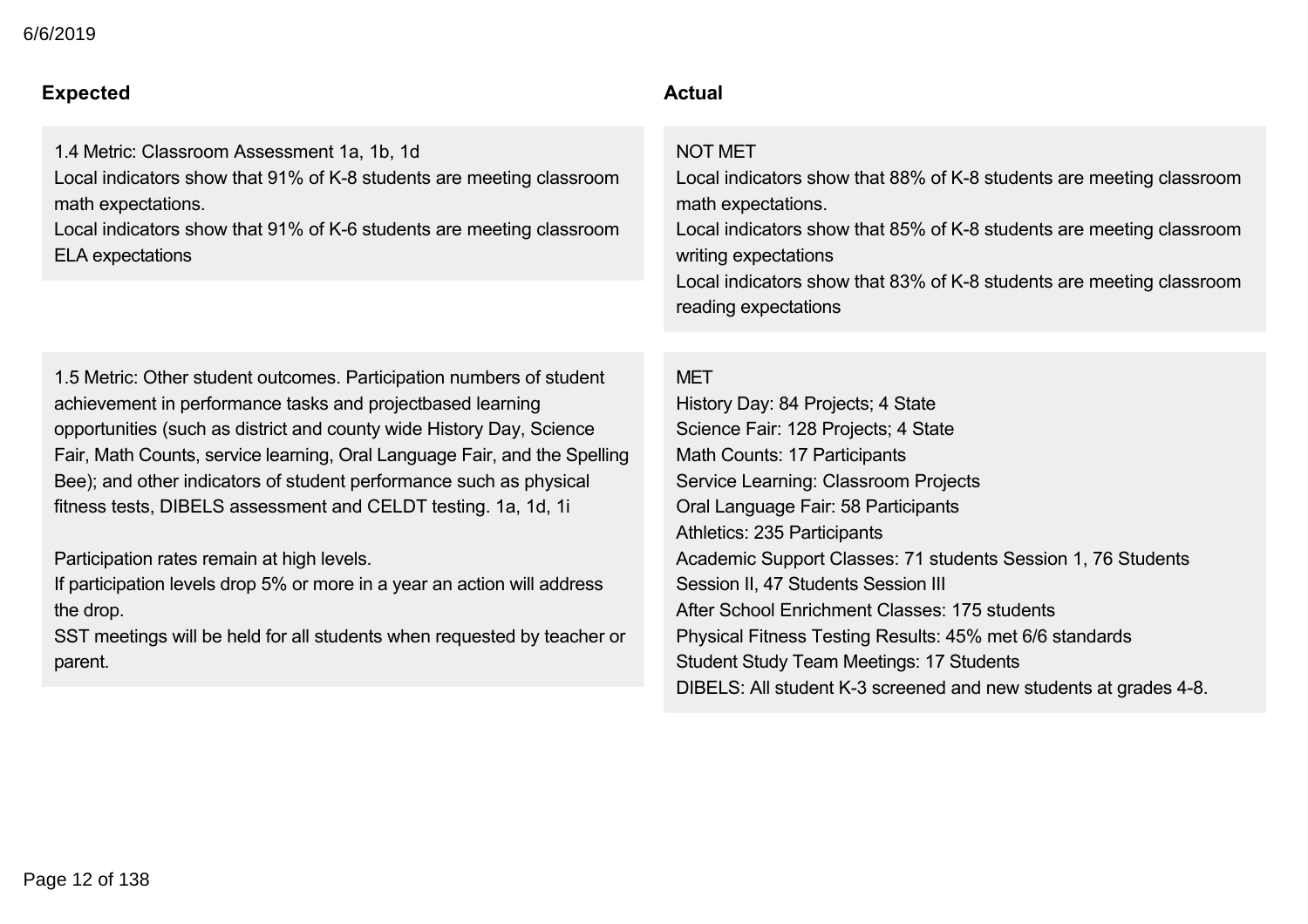$\sim$  2019 6/6/2019

## **Expected Actual**

1.6 Metric: CALPADS data Teacher Assignment 1b, 1i

100% of teachers and paraprofessionals are classified as highly qualified. No teacher misassignment

1.7 Metric: Financial records for staffing Teacher Aide Assignment 1l

TK and K classrooms have the support of a 4 hour per day aide. First grade classrooms have the support of a 1 hour per day aide. Class sizes in TK-3 shall not exceed 24 students without the support of an aide.

Class sizes in 4-8 shall not exceed 26 students without the support of an aide.

Aide time for large class sizes shall be provided as follows: 1-2 students over receives two hours per day, 3-4 students over receives three hours per day, and 45 students over receives four hours per day.

## DIBELS: All student K3 screened and new students at grades 48.

## **MFT**

100% of teachers and paraprofessionals are classified as highly qualified. No teacher misassignment

## **MFT**

TK and K classrooms had the support of a 4 hour per day aide. First grade classrooms had the support of a 1 hour per day aide. Class sizes in TK-3 have not exceed 24 students without the support of an aide.

Class sizes in 4-8 have not exceed 26 students without the support of an aide.

Aide time for large class sizes was provided as follows: 1-2 students over receives two hours per day, 3-4 students over receives three hours per day, and 45 students over receives four hours per day. Both second grade classes, both fifth grade classes, both sixth grade classes, and both seventh grade classes were provided instructional aide support due to large class size.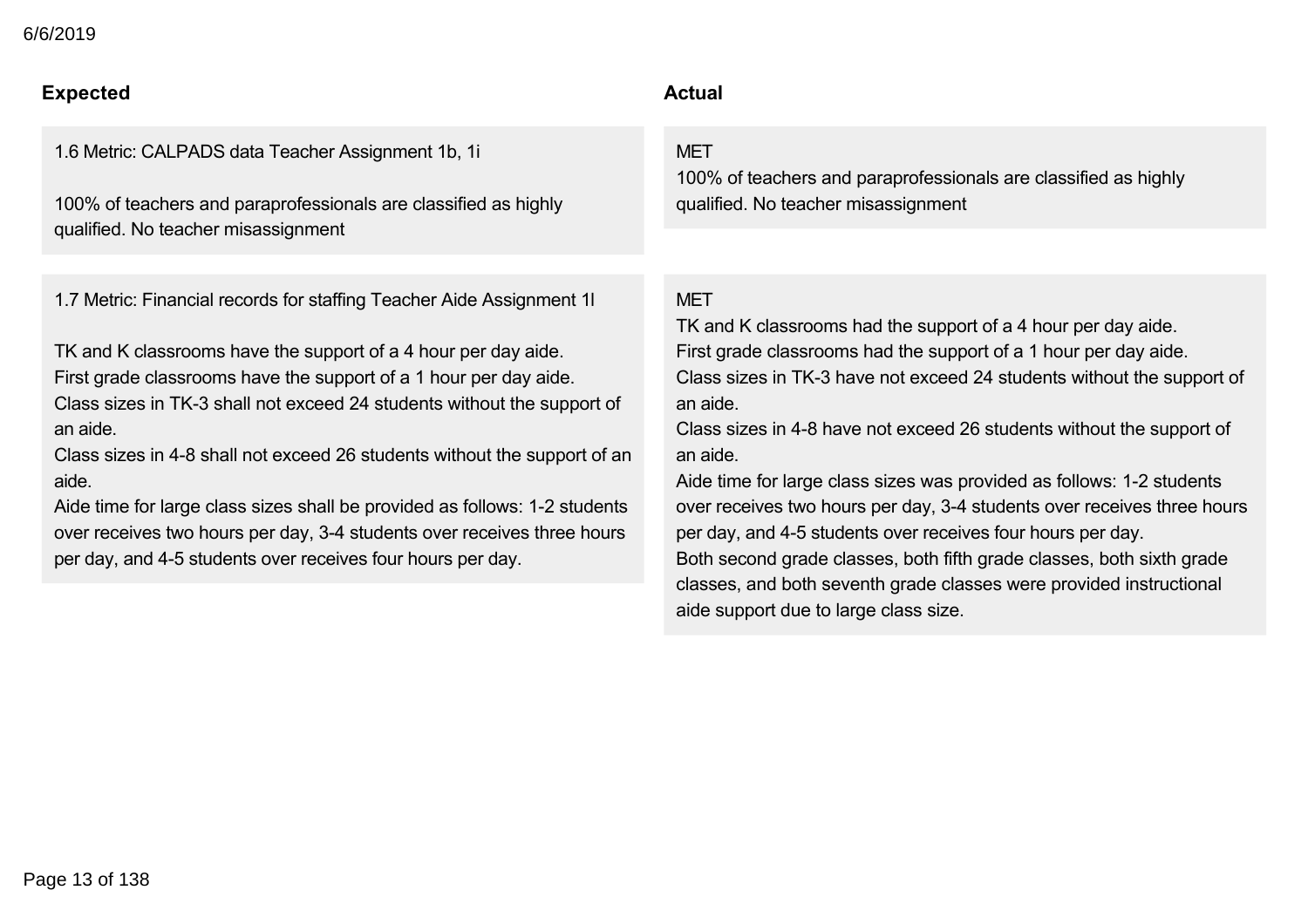## **Expected Actual**

1.8 Metric: Standards aligned instructional resources and materials inventories and purchase records, annual board resolution of sufficiency of materials. 1c

All students have access to appropriate standards aligned instructional materials.

NGSS curriculum previewed for possible adoption.

1.9 Metric: Professional development agendas, release day data, and rollsheets 1e

100% of teaching staff will attend at least professional one development opportunity related to CCSS, technology integration, CAASPP, NGSS, OR participated in a release day to articulate NGSS with grade level team.

## $\alpha$ ide support due to large class size.

## **MFT**

All students have access to appropriate standards aligned instructional materials.

NGSS team has attended Humboldt County Office of Education curriculum adoption workshops and faires.

### MET

100% of teaching staff will attend at least professional one development opportunity related to CCSS, technology integration, CAASPP, NGSS, OR participated in a release day to articulate NGSS with grade level team.

#### 1.10 Metric: BTSA paperwork 1h

One new to the profession classroom teacher will participate in an induction program with an experienced JCS mentor. One new to the profession resource teacher will participate in the induction program with the support of mentor from the Humboldt County Office of Education because there are no qualified mentors on staff at JCS.

## MET

One new to the profession resource teacher participated in the induction program with the support of mentor from the Humboldt County Office of Education because there are no qualified mentors on staff at JCS. No other teachers were new to the profession.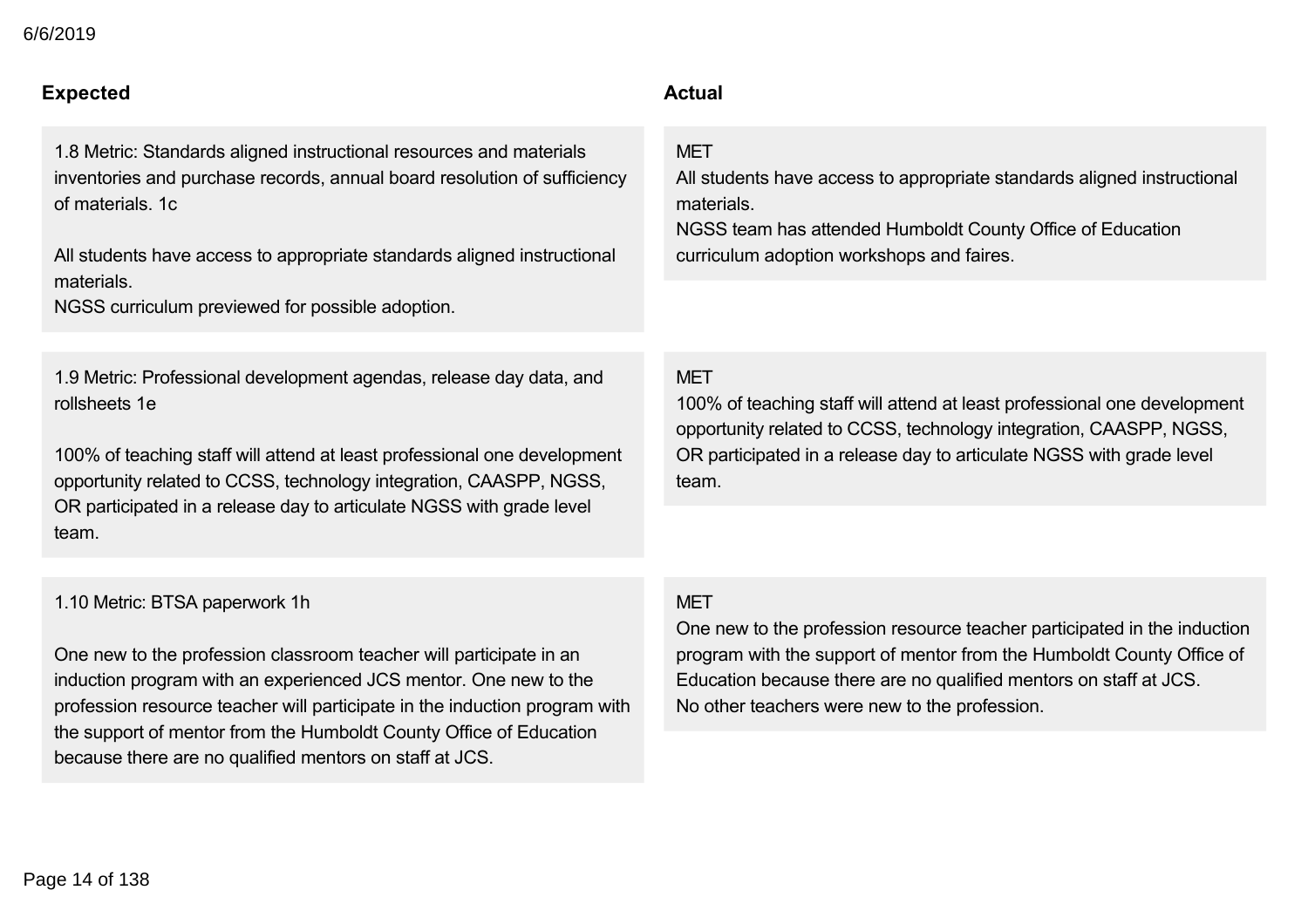#### **Expected Actual** because there are no qualified mentors on staff at JCS.

1.11 Metric: Parent and student survey data 1d

92% of parents surveyed will report that their child's academic needs are being met at school always or most of the time at school.

85% of third through sixth grade students surveyed will report that students at Jacoby Creek School are motivated to learn most or all of the time.

85% of seventh and eighth graders surveyed will report that they either agree or strongly agree to the statement, "I try hard to make sure that I am good at my school work."

1.12 Metric: Contact logEL Coordinator and teachers of EL students CELDT scores EL reclassification rate 1g, 1i

EL Coordinator meets with teachers of EL students a minimum of three times annually to ensure access to state standards and the ELD standards for ELs.

Track reclassification rate.

Track EL progress using local assessments including DIBELS, RESULTS, and classroom assessments. All EL students will show progress as measured by the ELPAC.

MET 94% of parents surveyed will report that their child's academic needs are being met at school always or most of the time at school. NOT MET 82% of third through sixth grade students surveyed will report that students at Jacoby Creek School are motivated to learn most or all of the time.

NOT MET 81% of seventh and eighth graders surveyed will report that they either agree or strongly agree to the statement, "I try hard to make sure that I am good at my school work."

MET EL Coordinator met with teachers of EL students a minimum of three times annually to ensure access to state standards and the ELD standards for ELs.

MET Tracked reclassification rate.

MET Tracked EL progress using local assessments including DIBELS, RESULTS, and classroom assessments. All Unable to report EL students progress as measured by the ELPAC as it has not yet been administered.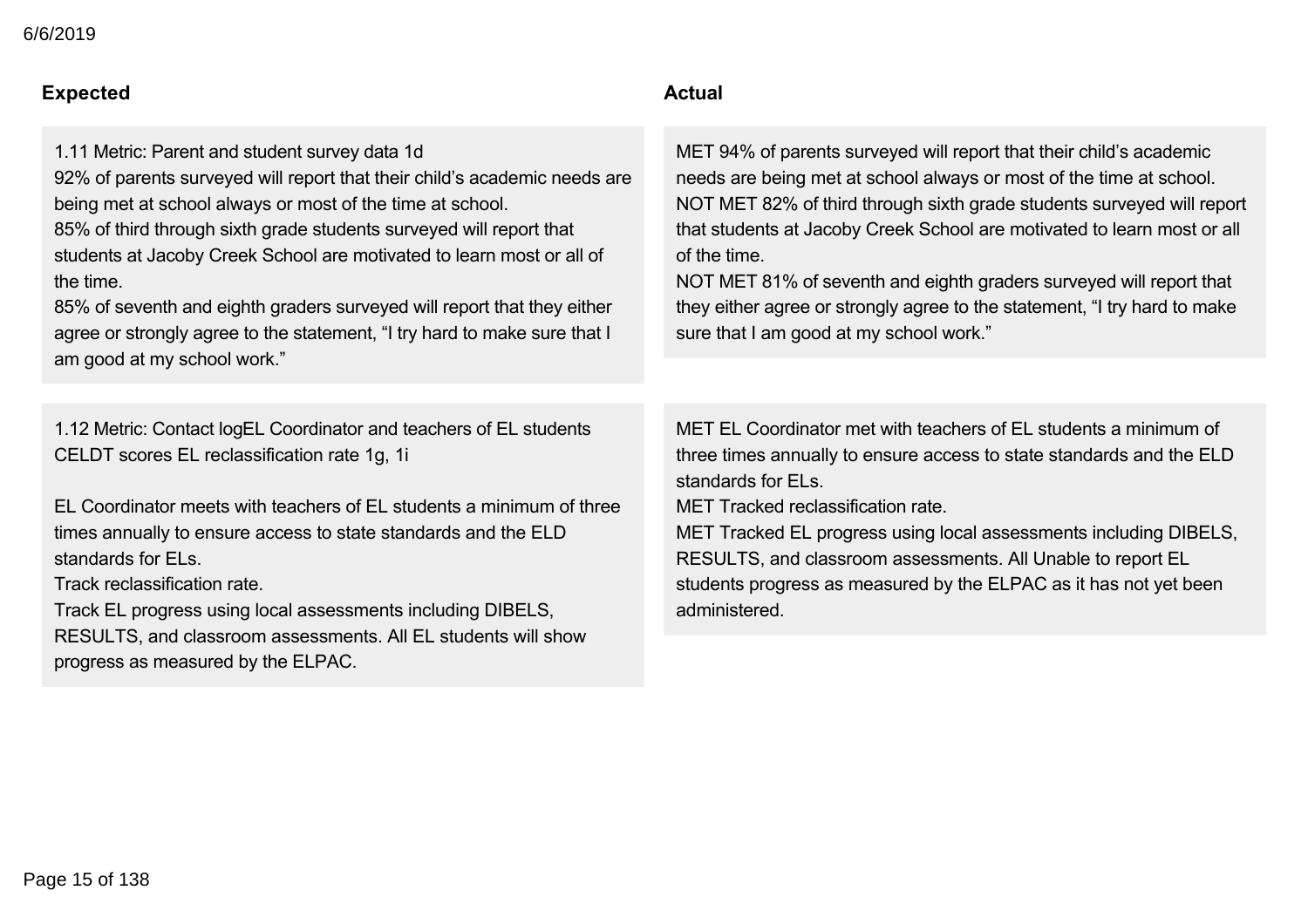## **Expected Actual**

1.13 Metric: Attendance data: Monitor attendance rate and unexcused absence rate. 1f

District Attendance Rate 2018-2019 P2= 95.5% Chronic Absentee rate  $2018 - 2019 = 8\%$ 

1.14 Metric: Class Schedules for Art, Music, PE, Math Counts 1b

All students have access to visual and performing arts, PE, and music. 7th and 8th grade students have access to advanced math courses. All students have access to after school enrichment and athletic opportunities

1.15 Metric: Parent attendance at IEP meetings. Parents of students with disabilities attendance at parent teacher conferences. 1b

Resource teacher and or speech pathologist will meet at least three times each school year with parents/guardians of students with disabilities.

If tele-therapy is used to provide speech services, therapists will not meet with parents at conferences but will provide detailed progress reports and meet once annually for IEP meeting.

**MFT** 

District Attendance Rate 2018-2019 P2= 95.75% Chronic Absentee rate 2018-2019 as of  $5/7/19= 4.3\%$ 

### **MFT**

All students have access to visual and performing arts, PE, and music. 7th and 8th grade students have access to advanced math courses. All students have access to after school enrichment and athletic opportunities

#### MET

Resource teacher and/or speech pathologist will meet at least three times each school year with parents/guardians of students with disabilities.

If teletherapy is used to provide speech services, therapists will not meet with parents at conferences but provided detailed progress reports and meet once annually for IEP meeting.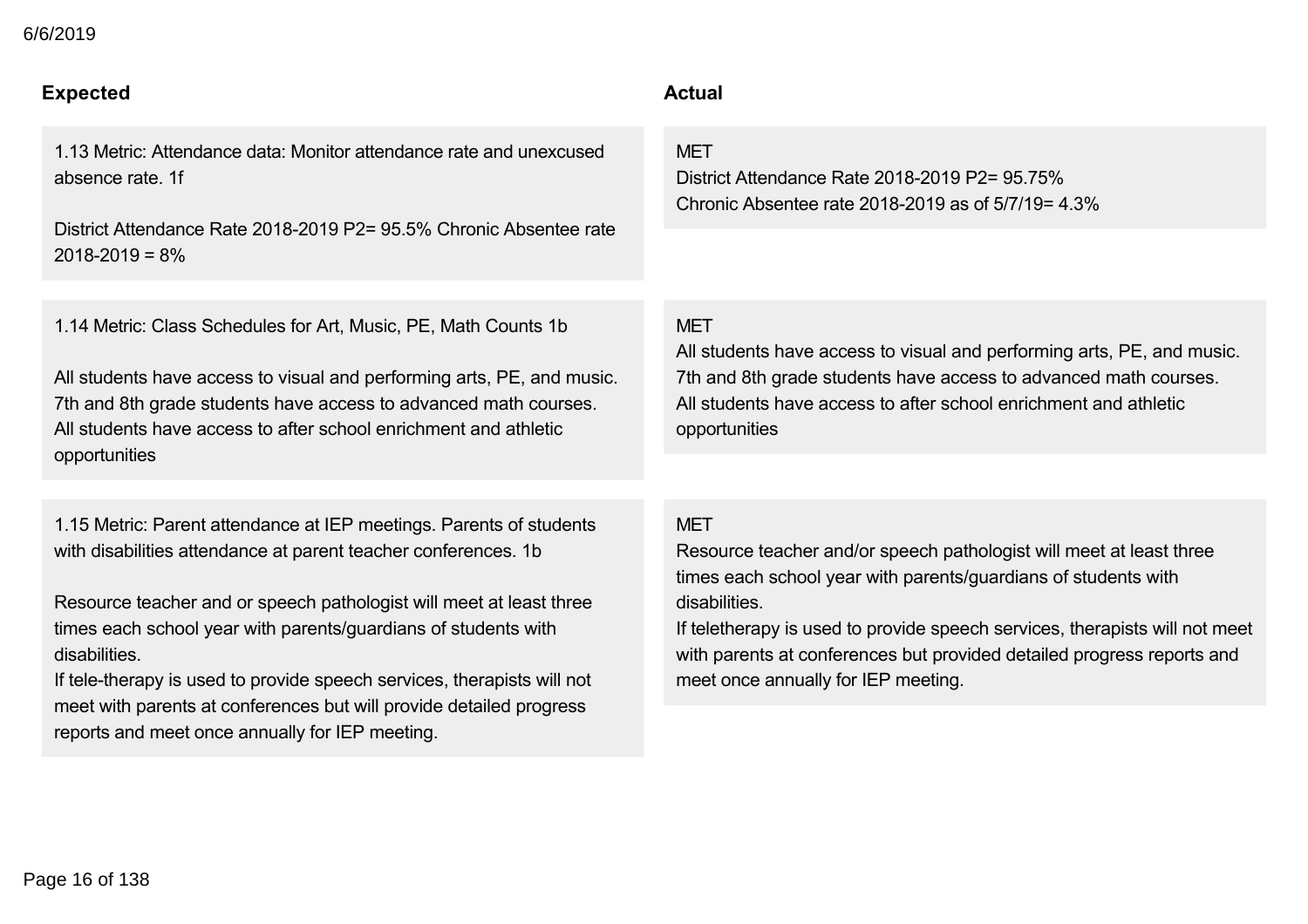## **Expected Actual**

1.15 Metric: Conputer inventory 1l

One computer for every three students in TK-1. One computer for every two students in 2-5. One computer for every student in 6-8.

MET

One computer for every three students in TK-1. One computer for every two students in 2-5. One computer for every student in 6-8.

## **Actions/Services**

Duplicate the Actions/Services from the prior year LCAP and complete a copy of the following table for each. Duplicate the table as needed.

## **Action 1**

| <b>Planned Actions/Services</b>                                                                                                                                                                                                                   | <b>Actual Actions/Services</b>                                                                                                                                                                                                             | <b>Budgeted Expenditures</b>                                      | <b>Estimated Actual Expenditures</b>             |
|---------------------------------------------------------------------------------------------------------------------------------------------------------------------------------------------------------------------------------------------------|--------------------------------------------------------------------------------------------------------------------------------------------------------------------------------------------------------------------------------------------|-------------------------------------------------------------------|--------------------------------------------------|
| 1a CAASPP results are analyzed<br>to determine areas for growth and<br>growth targets.                                                                                                                                                            | 1a CAASPP results were<br>analyzed to determine areas for<br>growth and growth targets.                                                                                                                                                    | \$250<br>Source<br><b>LCFF RS 0000</b><br><b>Budget Reference</b> | \$250 LCFF (RS 0000) GL-FN<br>1110-3160 supplies |
| Formative assessments such as<br><b>DIBELS, RESULTS, District</b><br>assessments in mathematics and<br>writing, Interim CAASPP<br>Assessments are used to monitor<br>student achievement and<br>determine areas for growth and<br>growth targets. | Formative assessments such<br>as DIBELS, RESULTS, District<br>assessments in mathematics<br>and writing, Interim CAASPP<br>Assessments are used to<br>monitor student achievement<br>and determine areas for growth<br>and growth targets. | <b>GL FN 1110 3160 supplies</b>                                   |                                                  |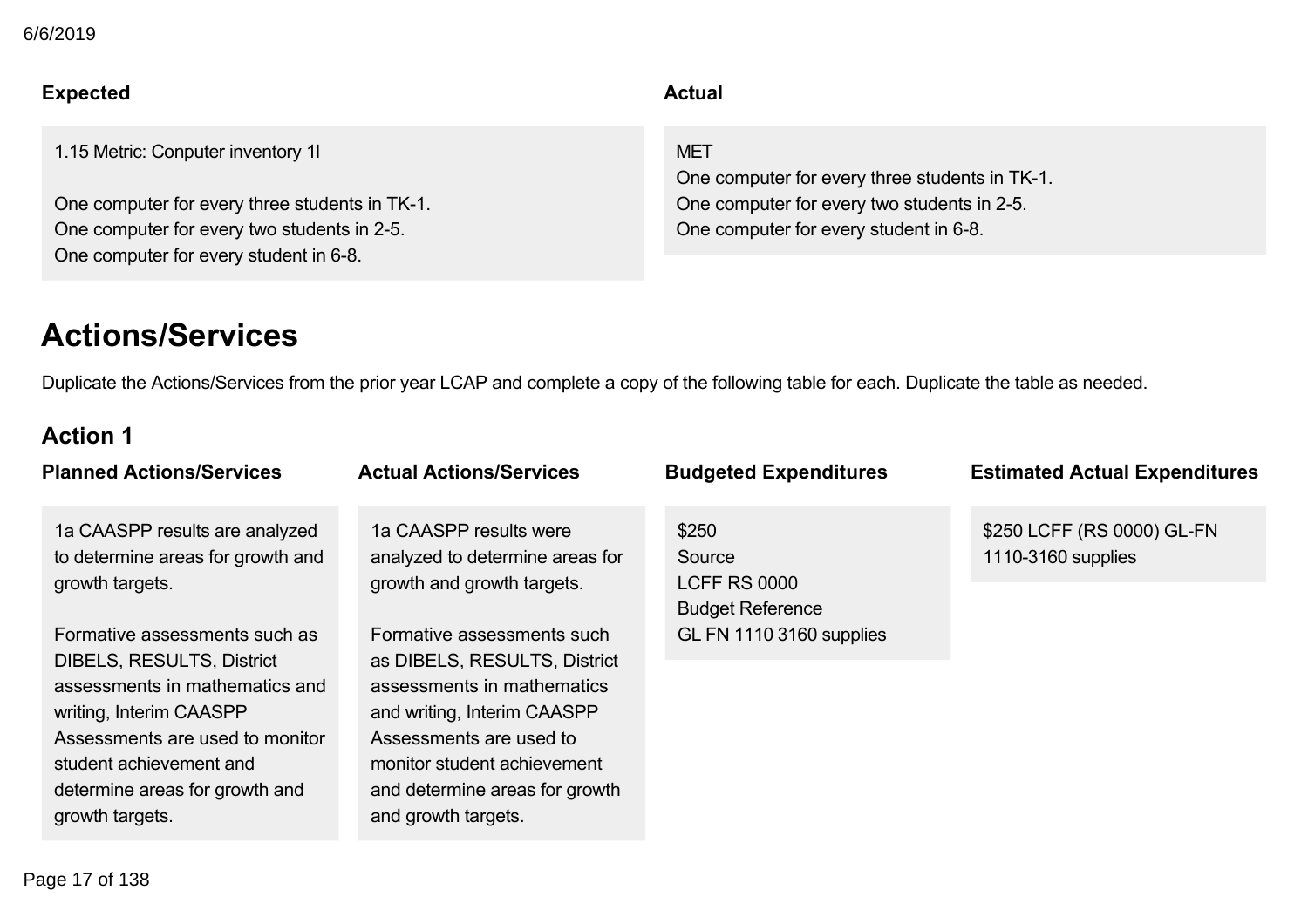# **Action 2**

Students will receive support through high quality instructional strategies and materials, differentiated curriculum, and instruction in ELA and math at all grade levels. All students, including students with disabilities will have access to a broad course of study that includes art, music, library, PE, and a variety of enrichment activities. All students will attend at least one off campus field trip each year.

In order to make sure students are college and career- ready, common core state standards and Next Generation Science Standards are implemented and there will be opportunities for students to participate in projectbased learning and experiences on a classroom, district and county- wide basis.

Students received support through high quality instructional strategies and materials, differentiated curriculum, and instruction in ELA and math at all grade levels. All students, including students with disabilities have access to a broad course of study that includes art, music, library, PE, and a variety of enrichment activities. All students, excluding TK students, attended at least one off campus field trip.

In order to make sure students are college and career- ready, common core state standards and Next Generation Science Standards are implemented and there will be opportunities for students to participate in projectbased learning and experiences on a classroom, district and county- wide basis.

## a \$58,068 b \$15,226 c \$1,800 d \$46,281 e \$7,514 f \$6,100 g Moved to 1d--Spanish instruction is now paid from After School Enrichment. h \$14,638 i \$972 j \$58,499 k \$0 (Music teacher salary moved to certificated.) l \$1,122 m \$659 n \$61,193 o \$101,213 p \$68,603 q \$750 r \$42,461 s \$173,653 t \$2,165,572 Source

a LCFF, Lottery, Restricted

### **Planned Actions/Services Actual Actions/Services Budgeted Expenditures Estimated Actual Expenditures**

a \$63,791 LCFF, Lottery, Restricted Lottery, SUMS Grant, Foundation (RS 0000, 1100, 6300, 7817, 9012) GL-FN 1110-1000 Obj 4310

b \$19,226 LCFF, Foundation (RS 0000, 9012) Obj 5207 & 5801

c \$1,325 LCFF (RS 0000) GLFN 1110-1000 Obj 5805

d \$46,235 LCFF (RS 0000) GL-FN 11102420 Classified salary/benefits

e \$9,300 LCFF (RS 0022, 0000)GL-FN 1110-2420 supplies

f \$6,100 LCFF (RS 0000) GLFN 11102420 services

g Moved to 1d--Spanish instruction is now paid from After School Enrichment.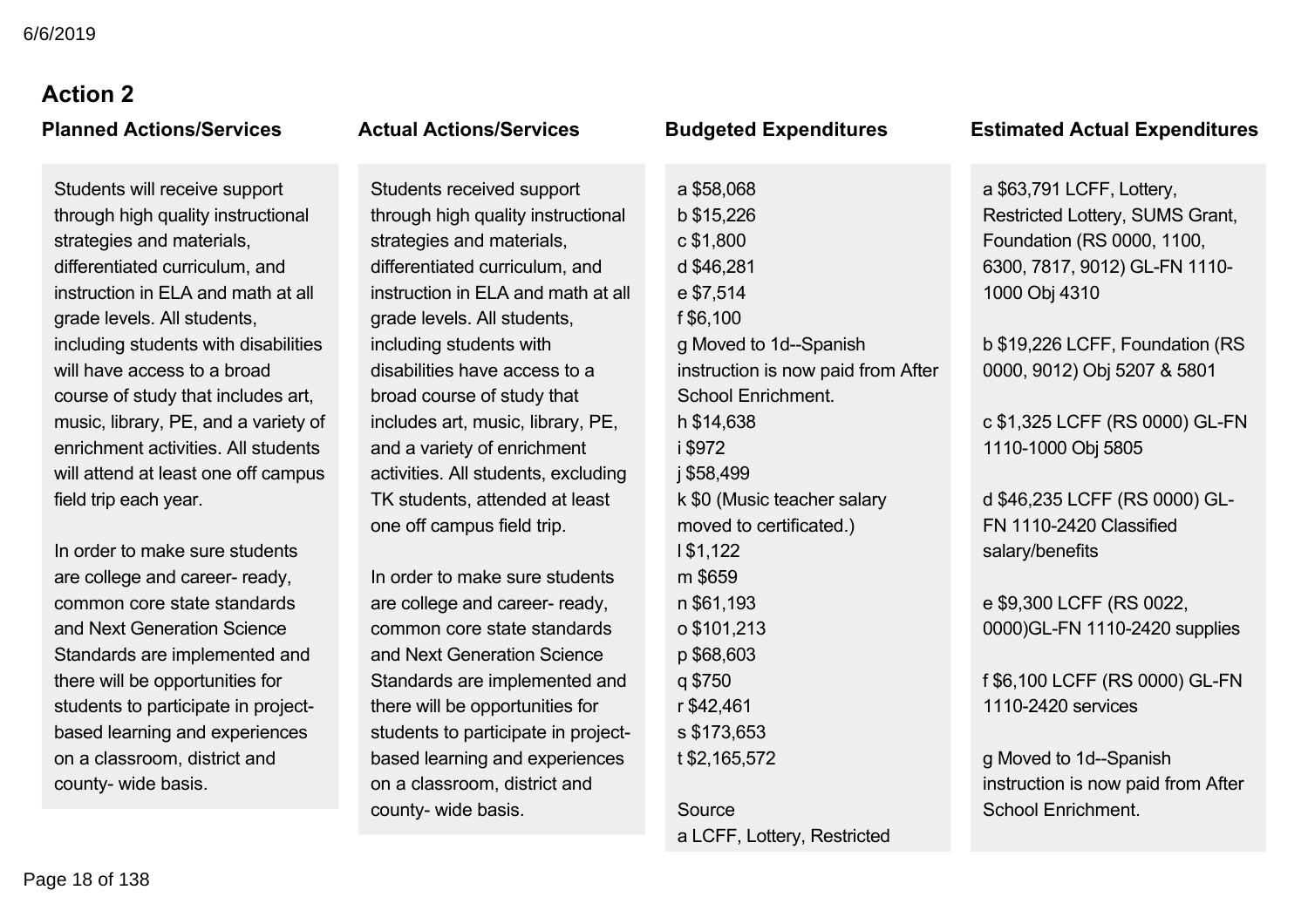| <b>Planned Actions/Services</b> | <b>Actual Actions/Services</b> | <b>Budgeted Expenditures</b>    | <b>Estimated Actual Expenditures</b> |
|---------------------------------|--------------------------------|---------------------------------|--------------------------------------|
|                                 |                                | Lottery, Title IV Foundation RS | h \$15,354 Foundation (RS 9012)      |
|                                 |                                | 0000,1100,4127,6300, 9012       | GL-FN 1227-4100 Classified           |
|                                 |                                | b LCFF, Foundation RS 0000,     | salary/benefits                      |
|                                 |                                | 9012                            |                                      |
|                                 |                                | c LCFF RS 0000                  | i \$972 Foundation (RS 9012) GL-     |
|                                 |                                | <b>d LCFF RS 0000</b>           | FN 1227-4100 supplies                |
|                                 |                                | e LCFF RS 0022, 0000            |                                      |
|                                 |                                | <b>fLCFF RS 0000</b>            | j \$58,418 LCFF, Foundation (RS      |
|                                 |                                | g Moved to 1d                   | 0000, 9012) GL-FN 1228-1000          |
|                                 |                                | h Foundation RS 9012            | Certificated salary/benefits         |
|                                 |                                | i Foundation RS 9012            |                                      |
|                                 |                                | j LCFF, Foundation (RS          | k \$0 (Music teacher salary moved    |
|                                 |                                | 0000,9012)                      | to certificated.)                    |
|                                 |                                | k n/a                           |                                      |
|                                 |                                | I LCFF, Foundation RS           | 1\$1,122 LCFF, Foundation (RS        |
|                                 |                                | 0000,0202,                      | 0000, 9012) GL-FN 1228-1000          |
|                                 |                                | 9012                            | supplies                             |
|                                 |                                | m LCFF (RS 0000)                |                                      |
|                                 |                                | n LCFF RS 0221                  | m \$659 LCFF (RS 0000) GL-FN         |
|                                 |                                | o Special Education RS 0000,    | 1228-1000 services                   |
|                                 |                                | 3310, 3311, 6500, 7690          |                                      |
|                                 |                                | p Special Education RS 0000,    | n \$61,110 LCFF (RS 0221) GL-        |
|                                 |                                | 3310, 3311, 6500                | FN 1310-1000 Certificated            |
|                                 |                                | q Special Education RS 0000,    | salary/benefits                      |
|                                 |                                | 3310, 3311, 6500                |                                      |
|                                 |                                | r Special Education RS 0000,    | o \$100,974 Special Education        |
|                                 |                                | 3310, 3311, 6500                | (RS 0000, 3310, 3311, 6500,          |
|                                 |                                | s Special Education RS 0000,    | 7690) Goal 5xxx Certificated         |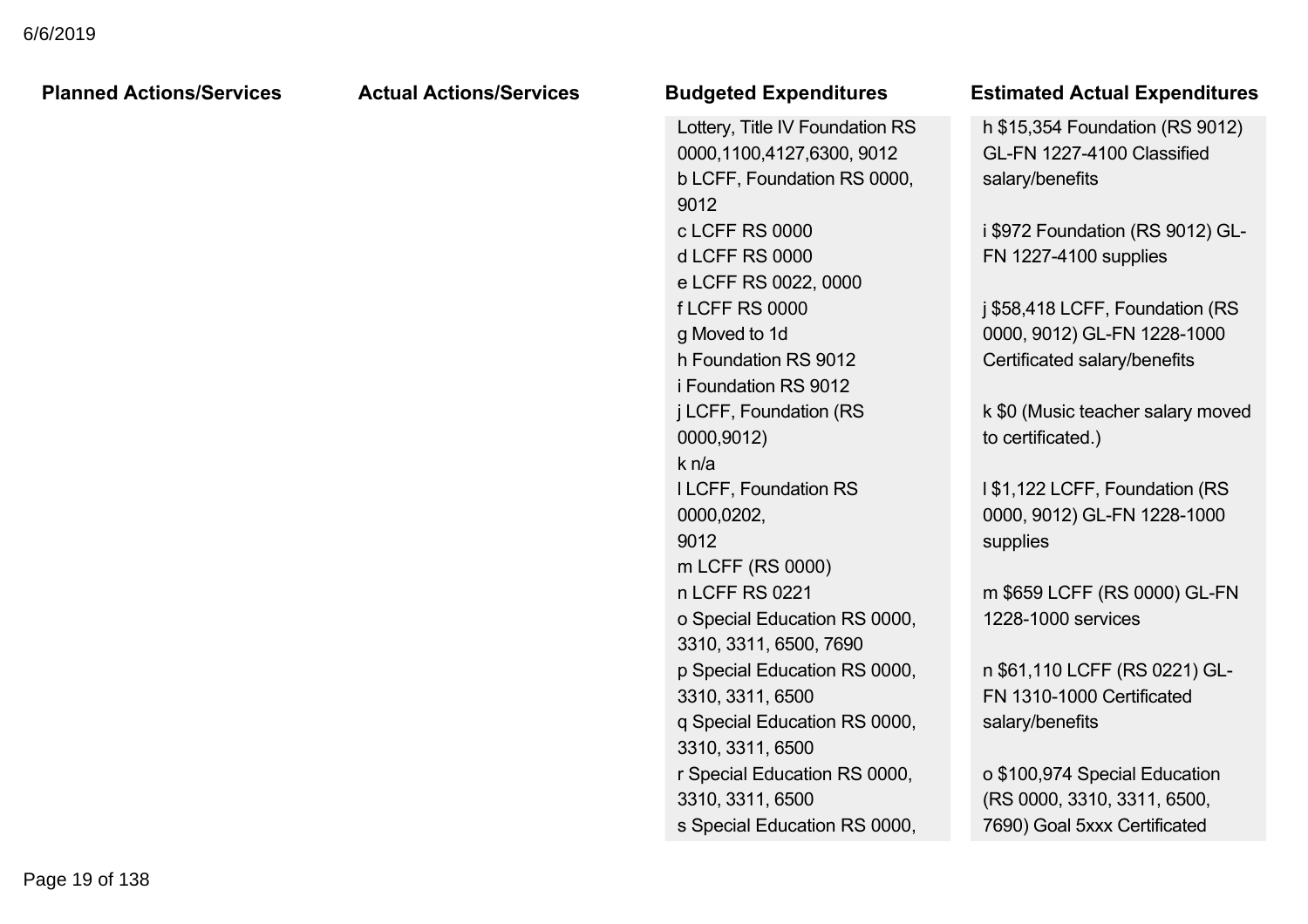|                                 | <b>Actual Actions/Services</b> | <b>Budgeted Expenditures</b>                                                                                                                                                                                                                                                                                                                                                                                                                                                                                                            | <b>Estimated Actual Expenditures</b>                                                                                                                                                                                                                                                                                                                                                                                                                                                            |
|---------------------------------|--------------------------------|-----------------------------------------------------------------------------------------------------------------------------------------------------------------------------------------------------------------------------------------------------------------------------------------------------------------------------------------------------------------------------------------------------------------------------------------------------------------------------------------------------------------------------------------|-------------------------------------------------------------------------------------------------------------------------------------------------------------------------------------------------------------------------------------------------------------------------------------------------------------------------------------------------------------------------------------------------------------------------------------------------------------------------------------------------|
| <b>Planned Actions/Services</b> |                                | 3310, 3311, 6500<br>t LCFF, Lottery EPA, Title 1, Title<br>II, REAP, SUMS RS 0000, 0221,<br>1100, 1400, 3010, 4035, 5820,<br>7690, 7817<br><b>Budget Reference</b><br>a GLFN 11101000 Obj 4310<br>b Obj 5207 and 5801<br>c GLFN 11101000 Obj 5805<br>d GLFN 11102420 Classified<br>Salary/Benefits<br>e GLFN 11102420 Supplies<br>f GLFN 11102420 services<br>g moved to 1d<br>Salary/Benefits<br>h GLFN 12274100 Classified<br>Salary/Benefits<br>i GLFN 12274100 supplies<br>j GLFN 12281000 Certificated<br>Salary/benefits<br>k n/a | salary/benefits<br>p \$68,108 Special Education (RS<br>0000, 6500) Goal 5xxx Classified<br>salary/benefits<br>q \$750 Special Education (RS<br>0000, 6500) Goal 5xxx supplies<br>r \$98,147 Special Education (RS<br>0000, 6500) Goal 5xxx services<br>s \$185,751 Special Education<br>(RS 0000, 6500) Goal 5xxx<br>Chargeback/Indirect<br>t \$2,164,390 LCFF, EPA, Title I,<br>Title II, REAP (RS 0000, 0221,<br>1100, 1400, 3010, 4035, 5829,<br>7690) Classroom teachers,<br>advisors, subs |
|                                 |                                | I GLFN 12281000 supplies<br>m GLFN 12281000 services<br>n GLFN 13101000 Certificated<br>Salary/benefits<br>o Goal 5xxx Certificated<br>Salary/benefits                                                                                                                                                                                                                                                                                                                                                                                  |                                                                                                                                                                                                                                                                                                                                                                                                                                                                                                 |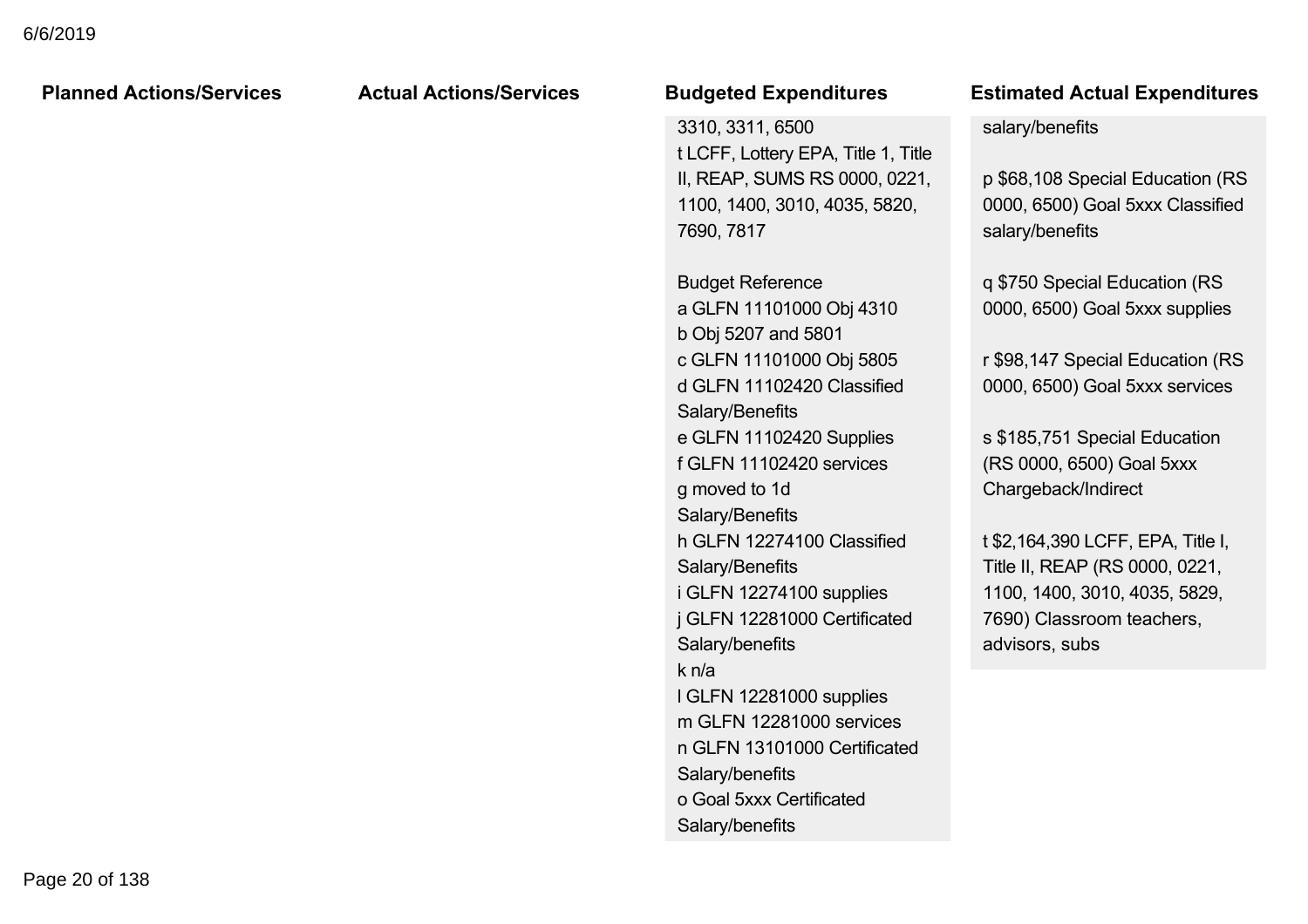| <b>Planned Actions/Services</b>                                                                                                          | <b>Actual Actions/Services</b>                                                                                                                    | <b>Budgeted Expenditures</b><br>p Goal 5xxx<br>ClassifiedSsalary/benefits<br>q Goal 5xxx supplies<br>r Goal 5xxx services<br>s Goal 5xxx Chargeback/Indirect<br>t GLFN 11101000 Certificated<br>Salary/benefits | <b>Estimated Actual Expenditures</b>                          |
|------------------------------------------------------------------------------------------------------------------------------------------|---------------------------------------------------------------------------------------------------------------------------------------------------|-----------------------------------------------------------------------------------------------------------------------------------------------------------------------------------------------------------------|---------------------------------------------------------------|
| <b>Action 3</b><br><b>Planned Actions/Services</b>                                                                                       | <b>Actual Actions/Services</b>                                                                                                                    | <b>Budgeted Expenditures</b>                                                                                                                                                                                    | <b>Estimated Actual Expenditures</b>                          |
| Instructional materials aligned<br>with CCSS are used in all classes<br>for math and ELA.<br>NGSS curriculum is piloted if<br>available. | Instructional materials aligned<br>with CCSS are used in all<br>classes for math and ELA.<br>NGSS curriculum units were<br>piloted in classrooms. | \$31,020<br>LCFF, Restricted Lottery, RS<br>0212, 6300<br>Obj 4110 and 4210                                                                                                                                     | \$13,381 LCFF, Restricted Lottery<br>(RS 0212, 6300) Obj 4110 |
| <b>Action 4</b><br><b>Planned Actions/Services</b>                                                                                       | <b>Actual Actions/Services</b>                                                                                                                    | <b>Budgeted Expenditures</b>                                                                                                                                                                                    | <b>Estimated Actual Expenditures</b>                          |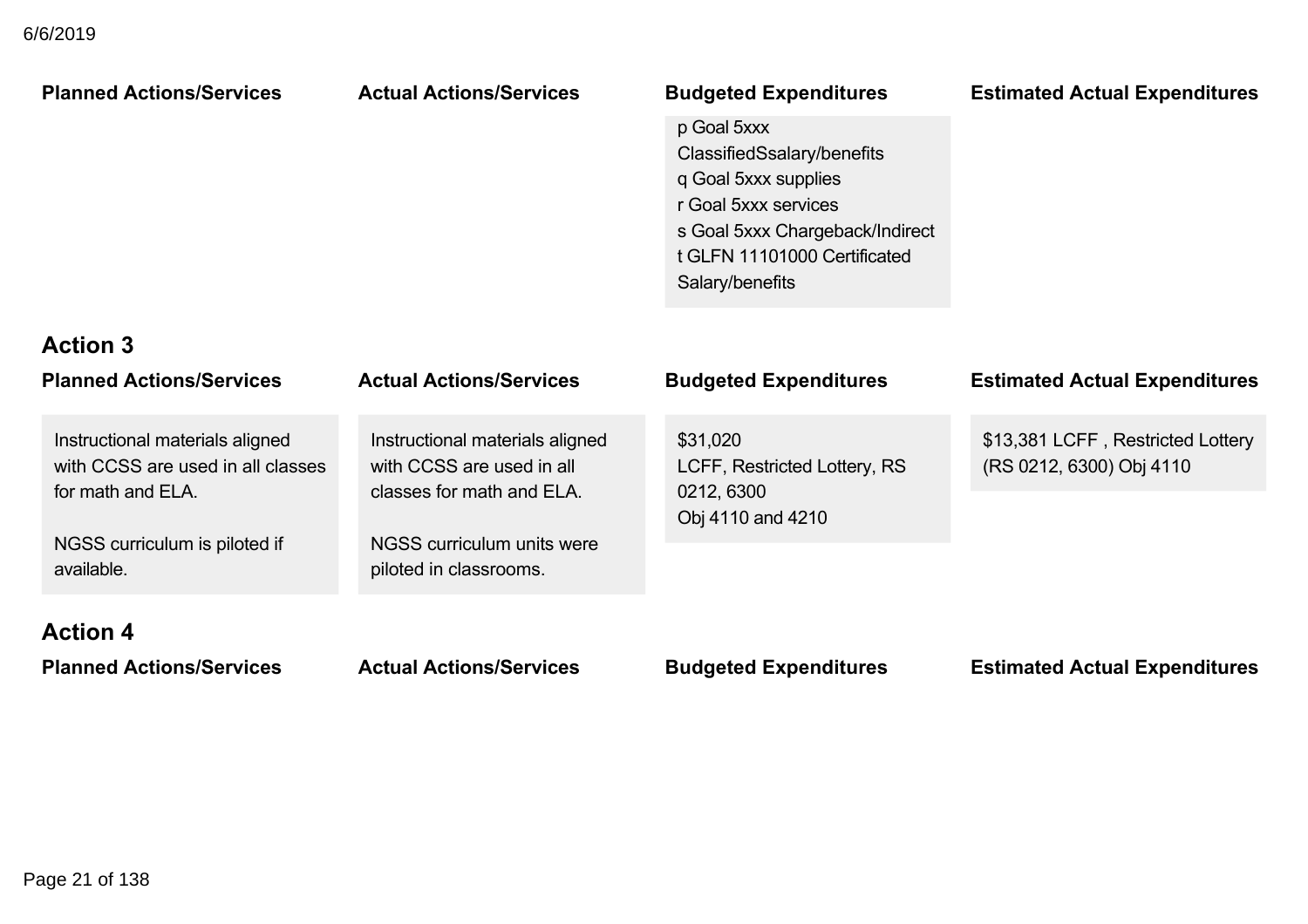## 1d

Other indicators of student performance (grades, behavior, extracurricular involvement, parent survey results) are monitored each trimester.

Students are identified for intervention by meeting with our At Risk Assessment Team. The team determines interventions and/or accommodations needed to assist the student and an Student Study Team Meeting is held with parents. Possible interventions include: instructional aides, reading specialist, school counselor, after school study hall/homework support as needed.

#### 1d

Other indicators of student performance (grades, behavior, extracurricular involvement, parent survey results) are monitored each trimester.

Students are identified for intervention by meeting with our At Risk Assessment Team. The team determines interventions and/or accommodations needed to assist the student and an Student Study Team Meeting is held with parents. Possible interventions include: instructional aides, reading specialist, school counselor, after school study hall/homework support as needed.

a \$12,288 b \$20,342 c \$2,000 Source a Afterschool RS 0010, 7690 b Afterschool RS 0010 c Afterschool RS 0010 Budget Reference a GLFN 85005000 Certificated salary/benefits b GLFN 85005000 Classified salary/benefits c GLFN 85005000 supplies

a \$12,172 After school (RS 0010, 7690) GL-FN 8500-5000 Certificated salary/benefits

b \$19,662 After school (RS 0010) GL-FN 8500-5000 Classified salary/benefits

c \$2,700 After school (RS 0010) **GL-FN 8500-5000 supplies** 

## **Action 5**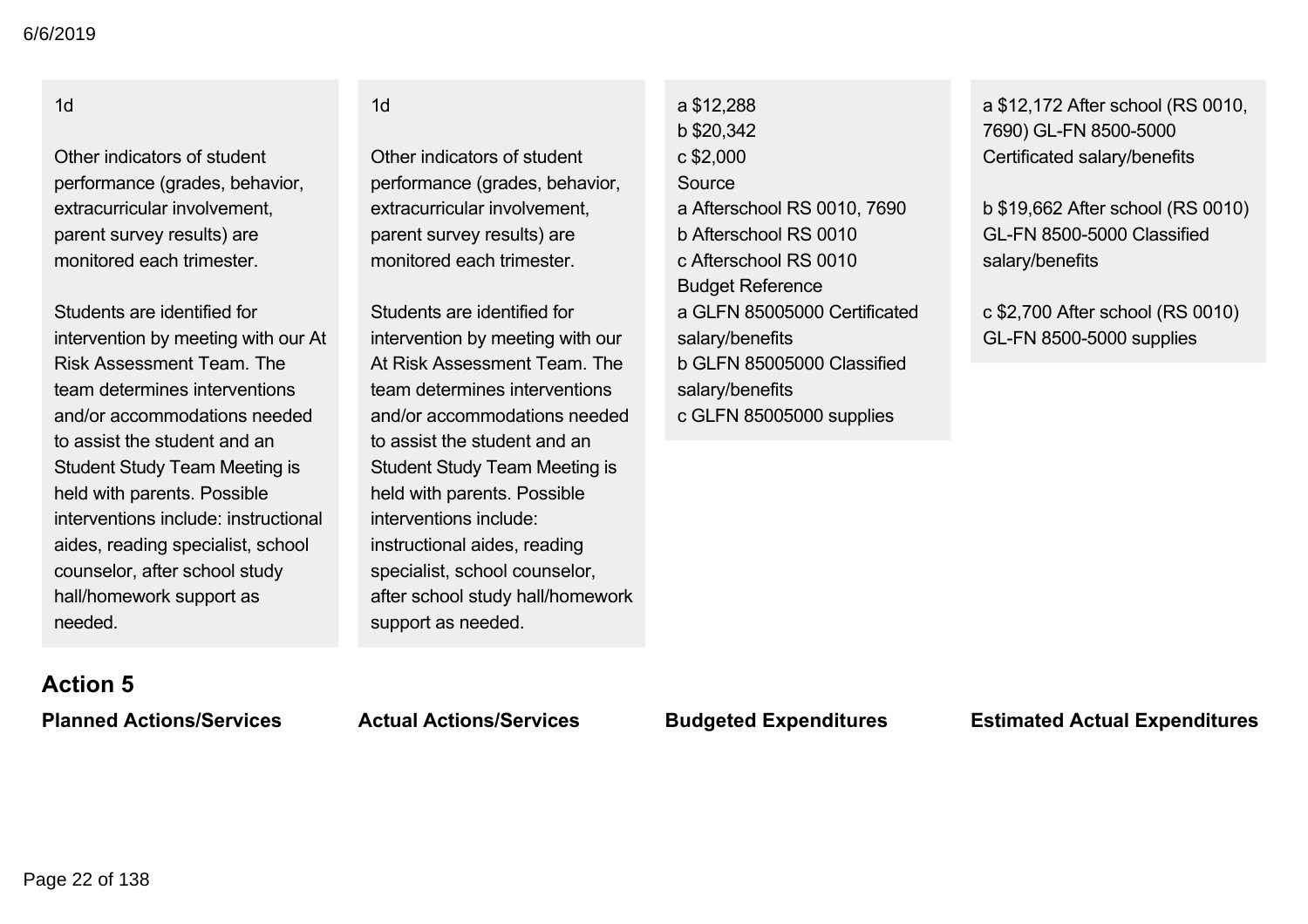### 1e

Professional development/release time related to successful implementation of CCSS, instructional technology, NGSS, CAASPP, and/or BTSA.

If gap in math achievement for low SES students does not improve an action will be written to hire additional staff to support math intervention. MTSS Leadership team will analyse available resources identify affordable ways to provide Tier II intervention.

Upon review of CAASPP scores from 2018 professional development and/or release time will be provided to improve student achievement in identified areas.

#### 1e

Professional development/release time related to successful implementation of CCSS, instructional technology, NGSS, CAASPP, and/or BTSA was provided to all teaching staff.

If gap in math achievement for low SES students improved so no new action is needed.

Upon review of CAASPP scores from 2018 improved in all areas from the prior year.

a. Reference Goal 1, Action 2, t b. \$8,849 Source LCFF 0000 Budget Reference a Reference Goal 1, Action 2, t b Obj 5210

a. Reference Goal 1, Action 2, t

b. \$12,448 LCFF(RS 0000), Class Prof Development (7311), SUMS (7817) Obj 5210

\$90 SUMS (RS 7817) GL-FN 1110-1000 Obj 4393 - Workshop Refreshments

\$181 SUMS (RS 7817) GL-FN 1110-1000 Obj 5201 - Employee Mileage

# **Action 6**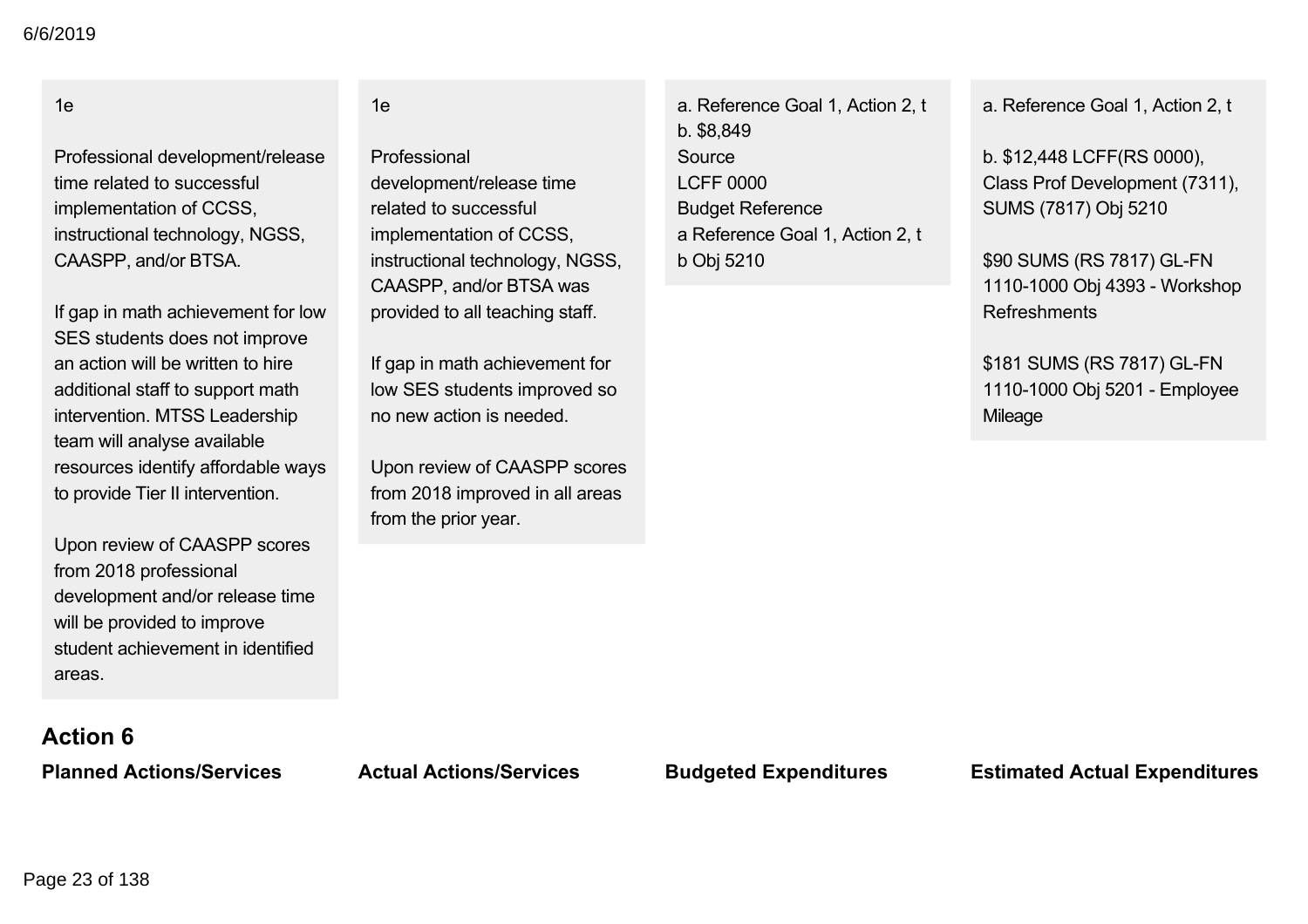## 1f

Encouragement of good school attendance continues via providing parents information in the school newsletter, handbook, and at parent teacher conferences.

Encouragement of use of independent study option for prolonged absences.

Principal will communicate directly with families of students that demonstrate a trend toward chronic absenteeism. Contact with families of chronically absent students will be biweekly.

### 1f

Encouragement of good school attendance continues via providing parents information in the school newsletter, handbook, and at parent teacher conferences.

Encouragement of use of independent study option for prolonged absences.

Principal communicates directly with families of students that demonstrate a trend toward chronic absenteeism. Contact with families of chronically absent students will be biweekly.

## \$125,572 Source LCFF 0000, 7690 Budget Reference GLFN 11102700 Certificated salary/benefits

\$115,202 LCFF (RS 0000, 7690) GL-FN 1110-2700 Certificated salary/benefits

# **Action 7**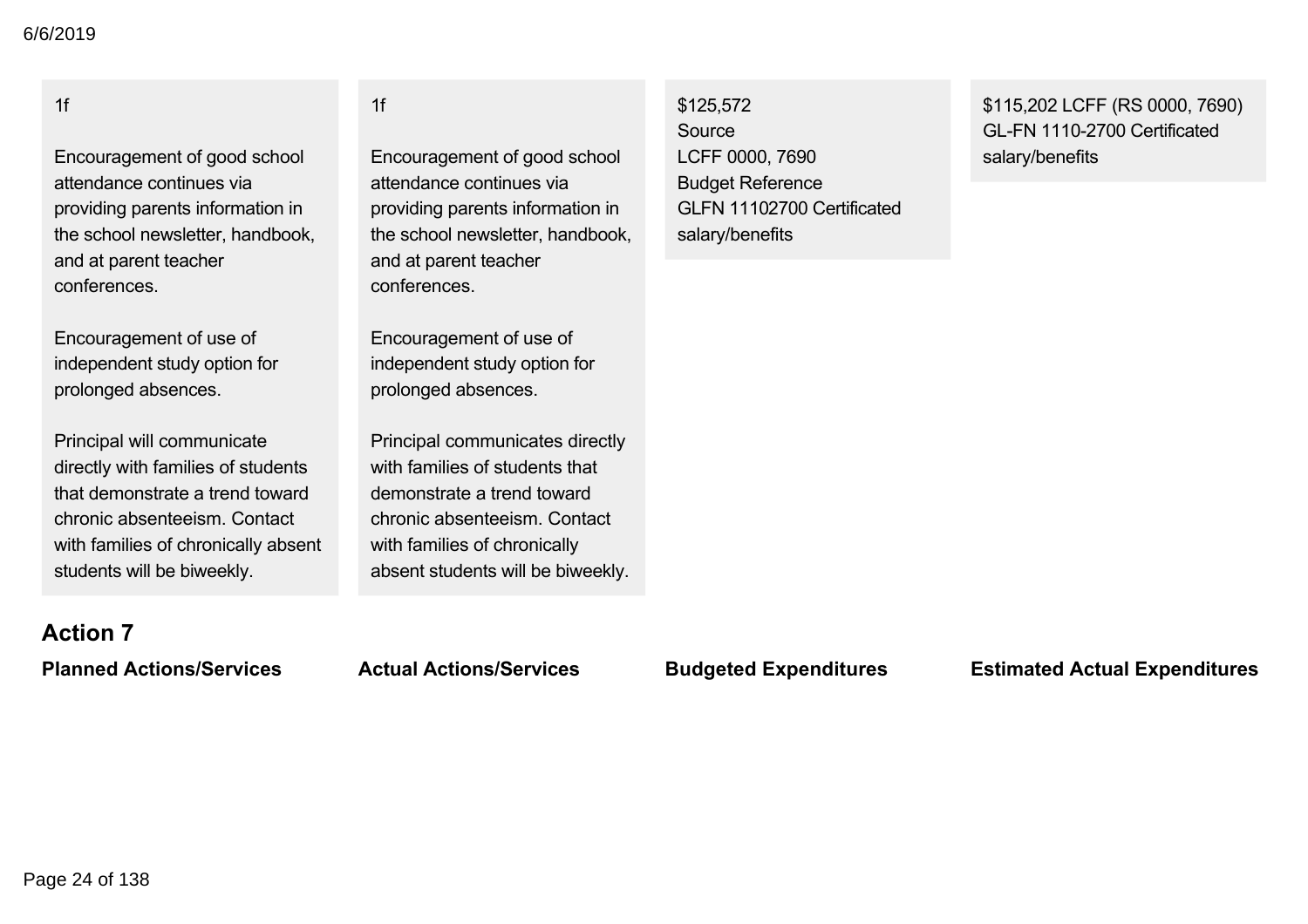## 1g

Support provided to teachers of ELs by EL Coordinator- Consult with classroom teachers to ensure access to the SS and ELD standards for ELs

ELPAC scores and other classroom assessments are reviewed to assess placement and growth of ELs.

If EL students are not making growth after a year, an SST meeting is held to determine additional services needed. If an EL student does not show growth over 2 years, then outside consultation is sought.

### 1g

Support provided to teachers of ELs by EL Coordinator- Consult with classroom teachers to ensure access to the SS and ELD standards for ELs

ELPAC scores and other classroom assessments are reviewed to assess placement and growth of ELs. The EL Coordinator will administer the Summative ELPAC to 4 EL students in May (there were 5 students but one moved out to a different school).

If EL students are not making growth after a year, an SST meeting is held to determine additional services needed. If an EL student does not show growth over 2 years, then outside consultation is sought.

\$1,666 Source Supp/Conc Budget Reference Obj 1205, 3xxx Certificated salary/benefits

\$1,672 Supp/Conc Obj 1205, 3xxx Certificated salary/benefits

# **Action 8**

Page 25 of 138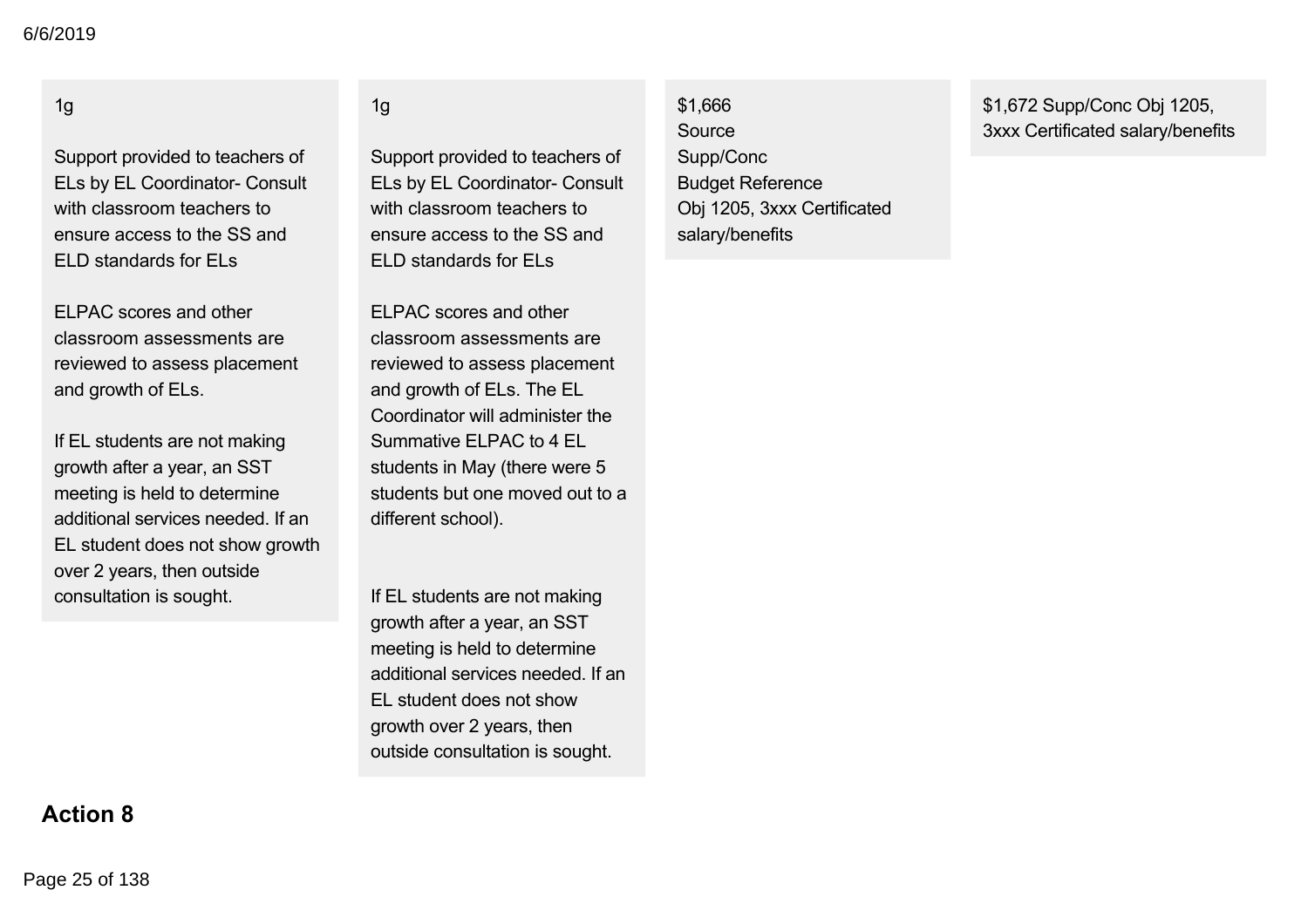1h Teacher induction program (BTSA) for new-to-service teachers if applicable.

Planned Action/Service: Due to CDE lack of roll over, planned action is placed here. Teacher induction program (BTSA) for new to service teachers if applicable.

## 1h

One new to the profession resource teacher participated in the induction program with the support of mentor from the Humboldt County Office of Education because there are no qualified mentors on staff at JCS.

\$0 LCFF RS 0000 GLFN 11101000 Obj 5800

### **Planned Actions/Services Actual Actions/Services Budgeted Expenditures Estimated Actual Expenditures**

\$3,000 (0000) GL-FN 1110-1000 Obj 5800

## **Action 9**

### **Planned Actions/Services Actual Actions/Services Budgeted Expenditures Estimated Actual Expenditures**

Page 26 of 138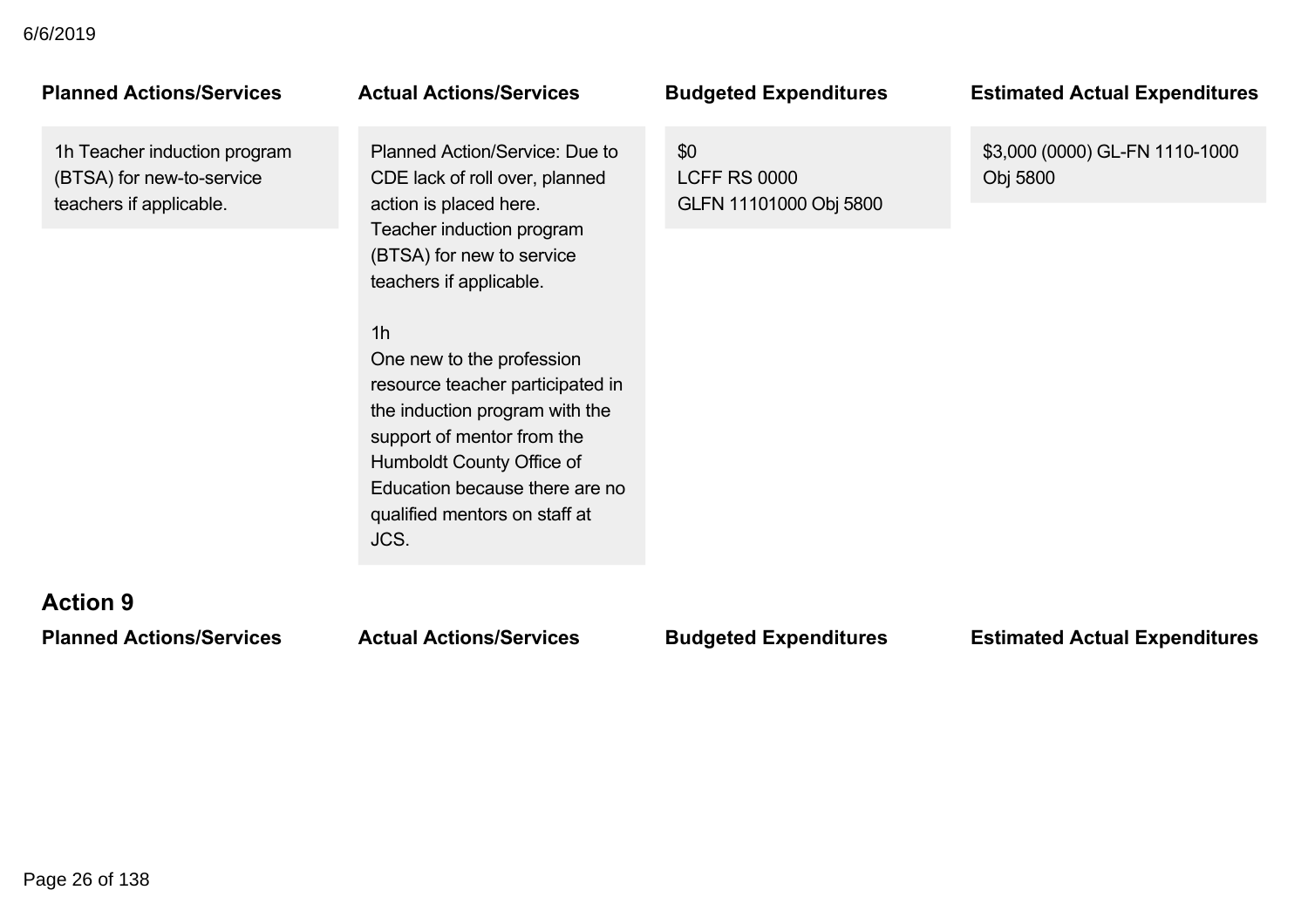| FN 1191-3110 Classified<br>salary/benefits<br>b \$16,646 Supp/Conc (0001) Obj<br>2218, 3xxx Classified<br>salary/benefits |
|---------------------------------------------------------------------------------------------------------------------------|
|                                                                                                                           |
|                                                                                                                           |
|                                                                                                                           |
|                                                                                                                           |
|                                                                                                                           |
|                                                                                                                           |
|                                                                                                                           |
| c \$14,998 Supp/Conc (0001) Obj                                                                                           |
| 1205, 3xxx Certificated                                                                                                   |
| a GLFn 11913100 Classified<br>salary/benefits                                                                             |
|                                                                                                                           |
| b Obj 2218, 3xxx classified<br>d \$35,618 Supp/Conc (0001) Obj                                                            |
| 2100, 3xxx Classified                                                                                                     |
| c Obj 1205, 3xxx Certificated<br>salary/benefits                                                                          |
|                                                                                                                           |
| d Obj 2100, 3xxx Classified                                                                                               |
|                                                                                                                           |
|                                                                                                                           |
|                                                                                                                           |
|                                                                                                                           |

## **Action 10**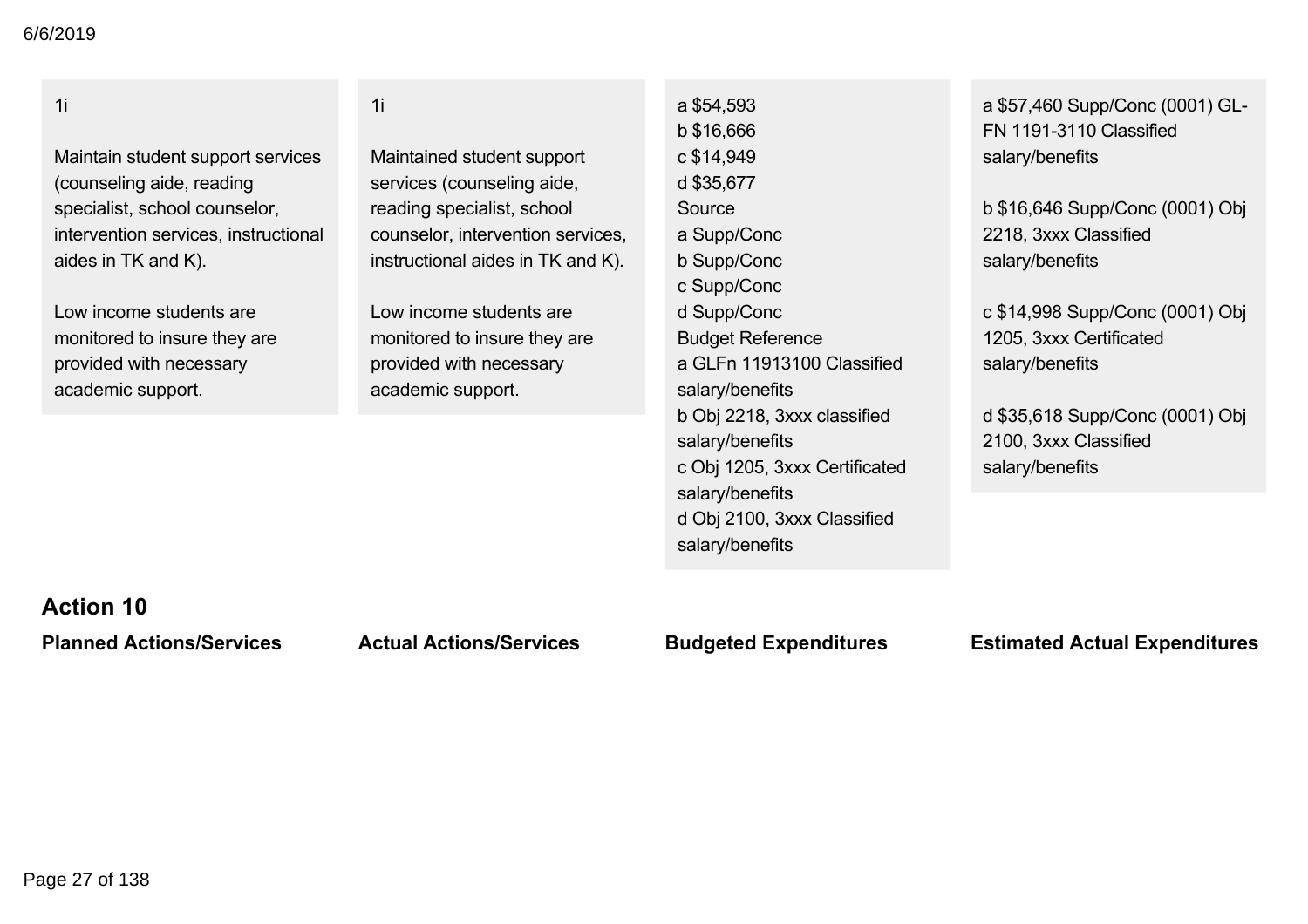## 1j

After school daycare will be provided as needed for families of unduplicated students.

After-school academic and support and enrichment classes will be provided free of charge for students qualifying for free lunch and at a reduced rate for student qualifying for reduced lunch.

Transportation to and from school will be provided for student living in the district boundaries.

### 1j

After school daycare was provided as needed for families of unduplicated students.

After-school academic and support and enrichment classes was provided free of charge for students qualifying for free lunch and at a reduced rate for student qualifying for reduced lunch.

Transportation to and from school was provided for student living in the district boundaries.

a. \$14,183 b \$27,897 **Source** a Supp/ Conc b Supp/ Conc Budget Reference a RS 0010 b RS 0011

a. \$18,462 Supp/Conc (0011) RS 0011, Obj 8980

b \$41,438 Supp/Conc (0010) RS 0010, Obj 8980

# **Action 11**

## **Planned Actions/Services Actual Actions/Services Budgeted Expenditures Estimated Actual Expenditures**

Page 28 of 138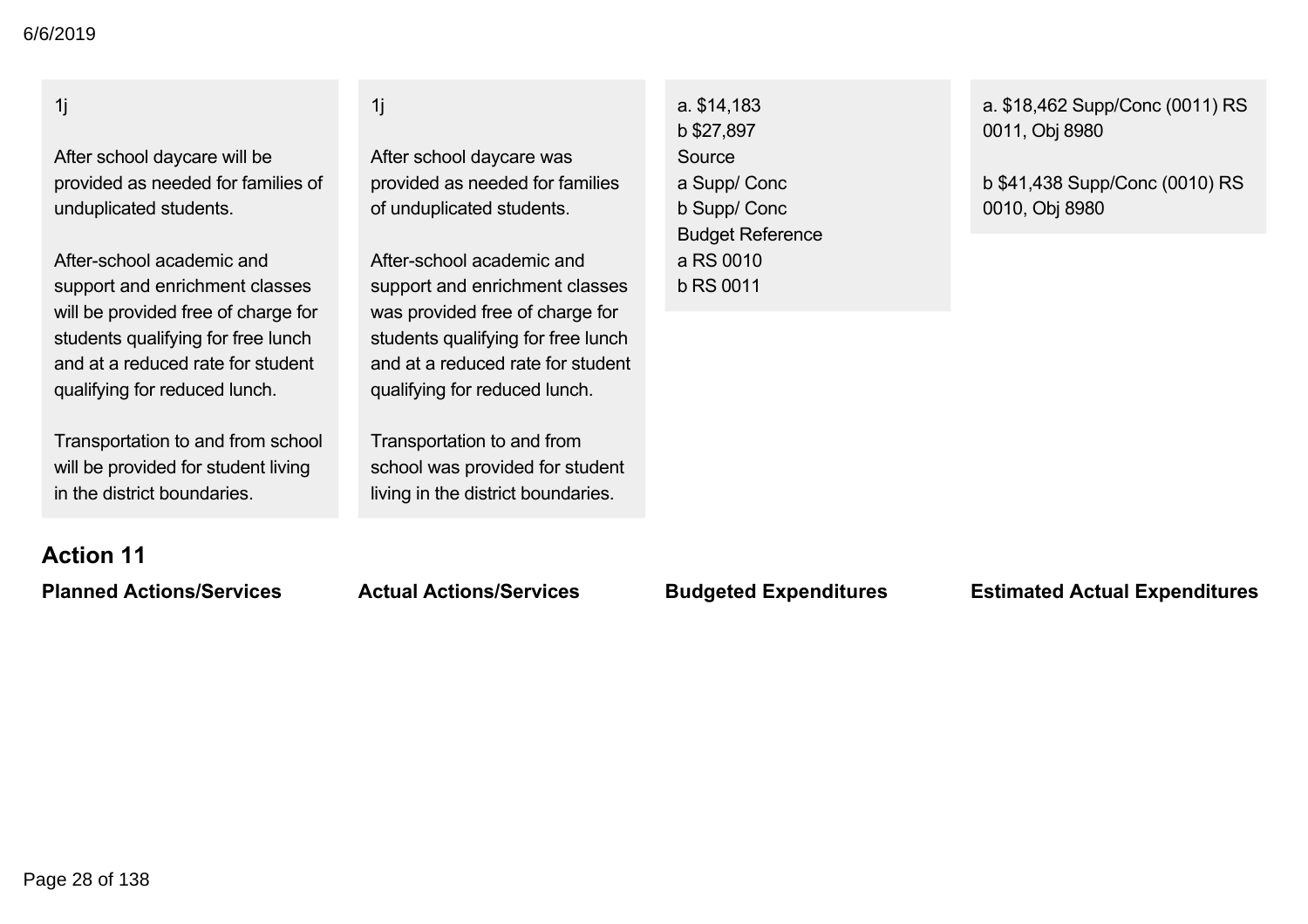1k

Instructional aides for classroom support will be provided at select grade levels.

TK and K classrooms have the support of a 4 hour per day aide. First grade classrooms have the support of a 1 hour per day aide. Class sizes in TK-3 shall not exceed 24 students without the support of an aide. Class sizes in 4-8 shall not exceed 26 students without the support of an aide. Aide time for large class sizes has been provided as follows: 1 2 students over receives two hours per day, 3-4 students over receives three hours per day, and 4-5 students over receives four hours per day. Both second grade classes, both fifth grade classes, both sixth grade classes, and both seventh grade classes were provided instructional aide support due to large class size.

\$120,010 \$134,986 LCFF, Lottery, Title I, SUMS (RS 0000, 1100, 3010, 7817) GL-FN 1110-1000 Classified salary/benefits Source LCFF, Lottery, SUMS (RS 0000, 1100,7817) Budget Reference GL FN 1110,1000 Classified salary/benefits

## **Action 12**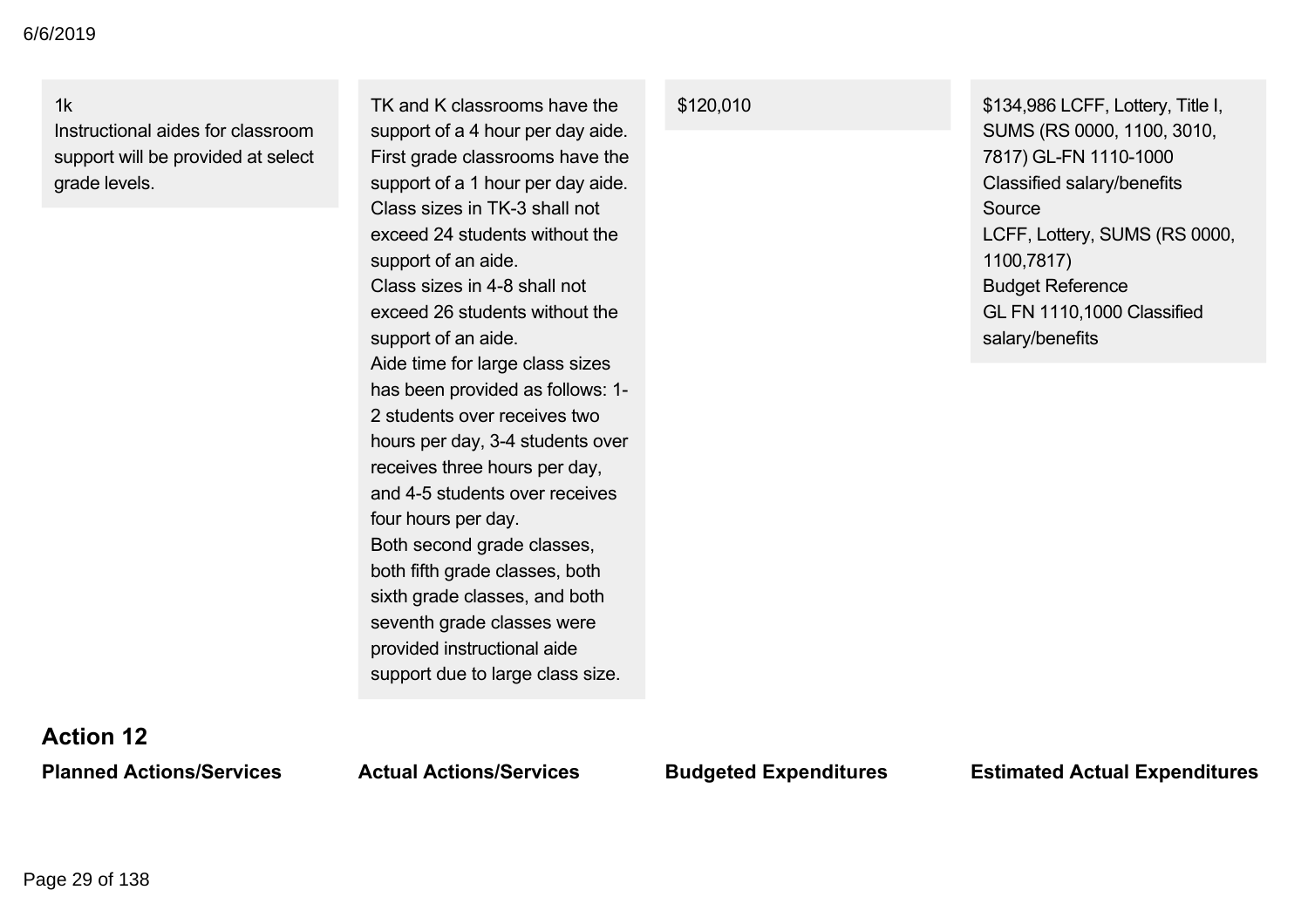## 1l

Computer to student ratio of: 1 computer for every student in grades 7-8 1 computer for every 2 students in grades 26 1 computer for every three students in grades TK-2.

Necessary computer related supplies will also be provided. Technology instruction with a technology instructor will be provided for all students in grades 3-6 will be provided.

Staff and student computers will be maintained by a technology coordinator.

1l

Computer to student ratio of: 1 computer for every student in grades 7-8 1 computer for every 2 students in grades 2-6 1 computer for every three students in grades TK-2.

Necessary computer related supplies provided. Technology instruction with a technology instructor provided for all students in grades 3-6

Staff and student computers maintained by a technology coordinator.

a \$16,601 b \$57,910 Source a LCFF RS 0000, 0023, 0228 b LCFF RS 0000, 0023, 0228, 4127, Title IV Budget Referenc a GLFN 11331000 supplies b GLFN 11331000, 11101000 5610 services

a \$13,751 LCFF (RS 0000, 0023, 0228) GL-FN 1133-1000 supplies

b \$71,639 LCFF, Title IV (RS 0000, 0023, 0228, 4127) GL-FN 1133-1000, 1110-1000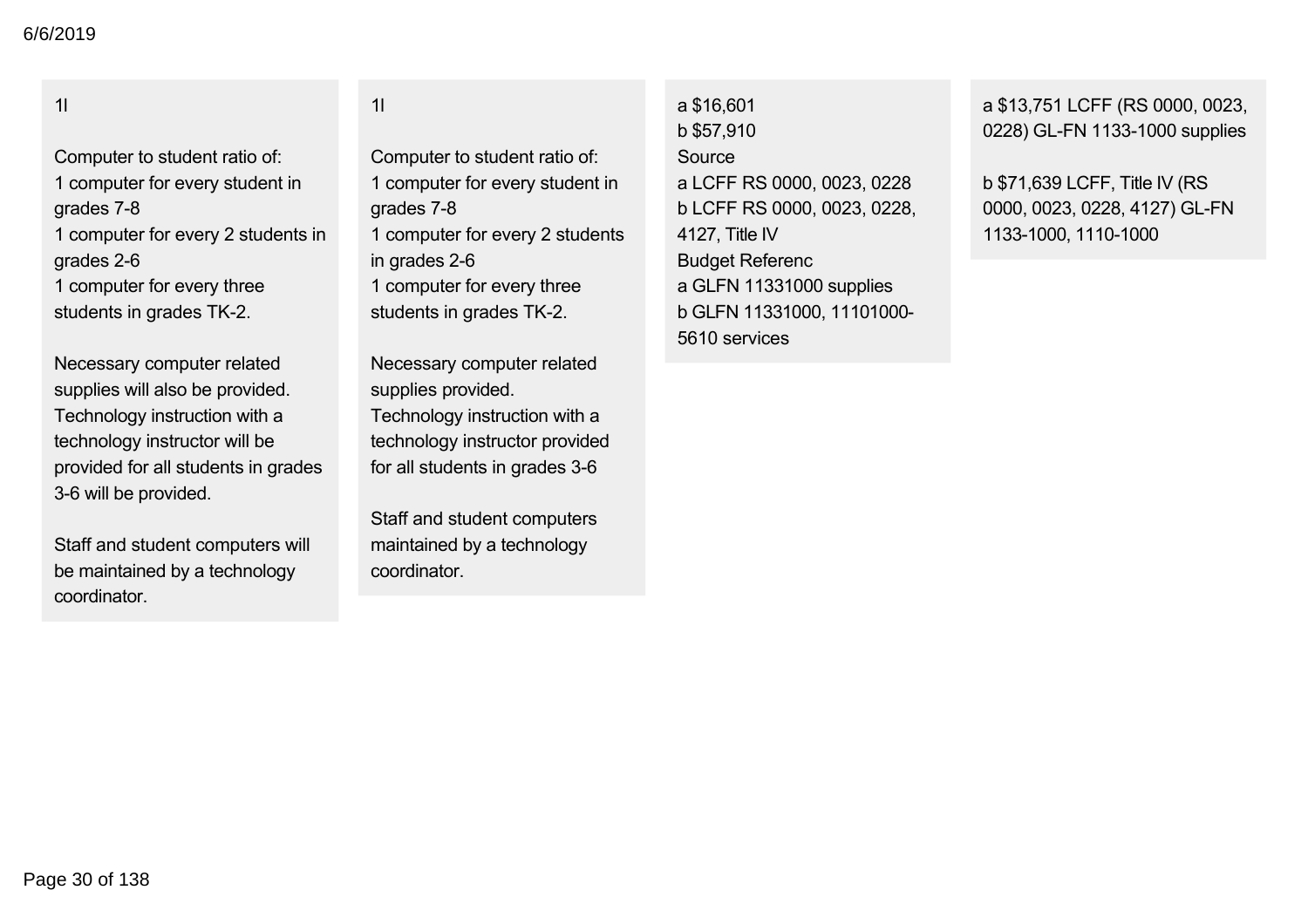**Planned Actions/Services** 

**Planned Actions/Services Actual Actions/Services Budgeted Expenditures Estimated Actual Expenditures**

## **Analysis**

Complete a copy of the following table for each of the LEA's goals from the prior year LCAP. Duplicate the table as needed. Use actual annual measurable outcome data, including performance data from the LCFF Evaluation Rubrics, as applicable.

Describe the overall implementation of the actions/services to achieve the articulated goal.

The 2018-2019 has brought successes and challenges. The Local Control Accountability Plan continues to provide a clear road map for our district to meet academic goals. In 2018-2019 the Jacoby Creek Staff implemented 100% of the planned actions which allowed us to continue to stay focused on academic achievement. All students, including unduplicated students, were offered a rigorous course of study using common core adopted text books with fully qualified teachers. The support of teacher's assitants was provided for Transitional Kindergarten, Kindergarten, First grade, and all other classrooms with large class sizes (more than 24 in TK-3 classrooms and more than 26 in 4-8 classrooms). There was only one new to the profession teacher on staff this year, and she received the support of an experienced BTSA mentor and the superintendent/principal. Teachers were encouraged to attend professional development opportunities and to plan substitute teachers in order to have an opportunity to work with grade level partners and grade level groups to meet the needs of their students.

The superintended/principal continued to focus on decreasing chronic absenteeism by working directly with families whose demonstrate a trend of missing school.

Communication with families continued to be a priority for the district. Teachers sent weekly notes, the superintendent/principal send monthly newletters, the website was kept up to date, the use of an online gradebook was expanded to include grades 5-8, the superintendent/principal offered a Coffee with the Principal meeting time once monthly, and parent/teacher conferences were held twice in the school year. The superintendent/principal also held two focus group meetings to provide parents with opportunities to share their perspectives on the school.

Student participation in enrichment opportunities was monitored to ensure that students are accessing all that the school has to offer.

Describe the overall effectiveness of the actions/services to achieve the articulated goal as measured by the LEA.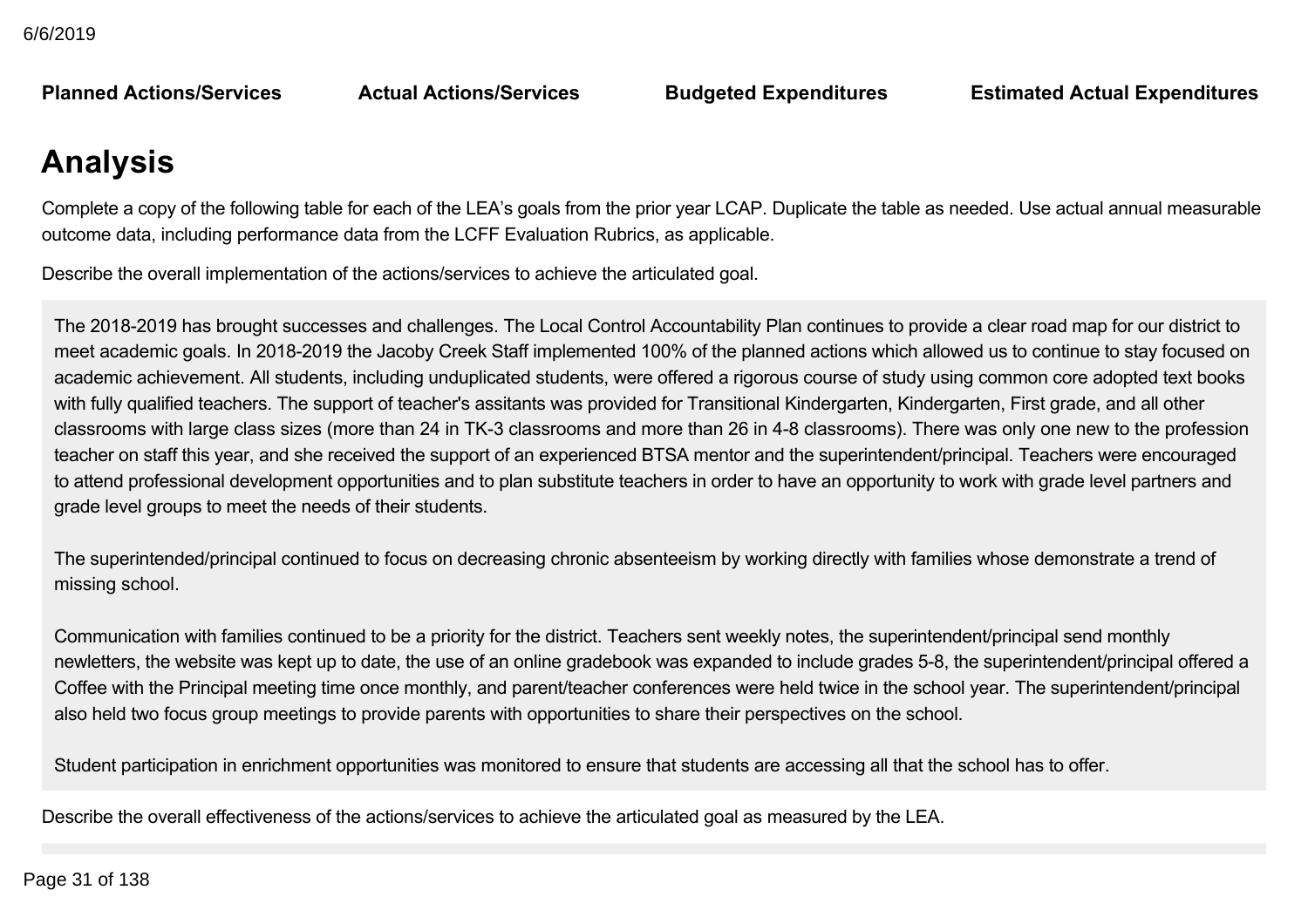The California Dashboard indicates that the district met the High (Green) performance level in mathematics and the Highest (Blue) performance level in English Language Arts. In ELA, all student groups performed in the "Blue" or "Green" achievement levels. In mathematics, all students performed in the "Yellow," "Blue," or "Green" performance levels. Chronic absenteeism decreased for a second year in a row and the districts attendance rate increased slightly as well. This data indicates that the actions/services have been effective for students.

Explain material differences between Budgeted Expenditures and Estimated Actual Expenditures.

1b Field Trips: The budget was changed to reflect the Prior Year actuals at First Interim. Higher charges for gas and staff than budgeted.

1b Printing: Shifted expenditures to Admin GL-FN to match actual expenditures

1b Library: Budget changed to reflect actual expenditures for the year. Librarian purchased more books than anticipated.

1b Special Education:Increased budget for OT Services (\$1,778), Speech Services (\$27,138),

- 1c Science Curriculum was not available for adoption. Money will be saved for future adoption.
- 1d Afterschool: Increase in ASE program supply expenditures
- 1e Professional Development: Added Classified Prof Dev Block Grant (\$3,372)
- 1h BTSA: Only one teacher in BTSA this year. Budget was for two.
- 1j Afterschool Encroachment: Increase in ASE teachers and supplies
- 1j Daycare encroachment: Increase in After Care Staffing
- 1k Increased Aide FTE

1l Technology Reduced Equipment (\$5,000) and Software (\$600) Increased Supplies. Installed new phone system (\$14, 400), INS Contract Increase (\$5,049), Licence Increast (\$1,200) moving for software to licence

Describe any changes made to this goal, expected outcomes, metrics, or actions and services to achieve this goal as a result of this analysis and analysis of the LCFF Evaluation Rubrics, as applicable. Identify where those changes can be found in the LCAP.

The staff and administration feel that the metric we have used to measure local indicators of proficiency and are not providing reliable data. A more defined metric will be developed in order to ensure accuracy in this measurement.

The new metric will read, " Percentage of students passing math and language arts, with or without accommodations, according to their second trimester report card." Action 4 Metric 1.4

Large reduction in instructional materials due to Action 3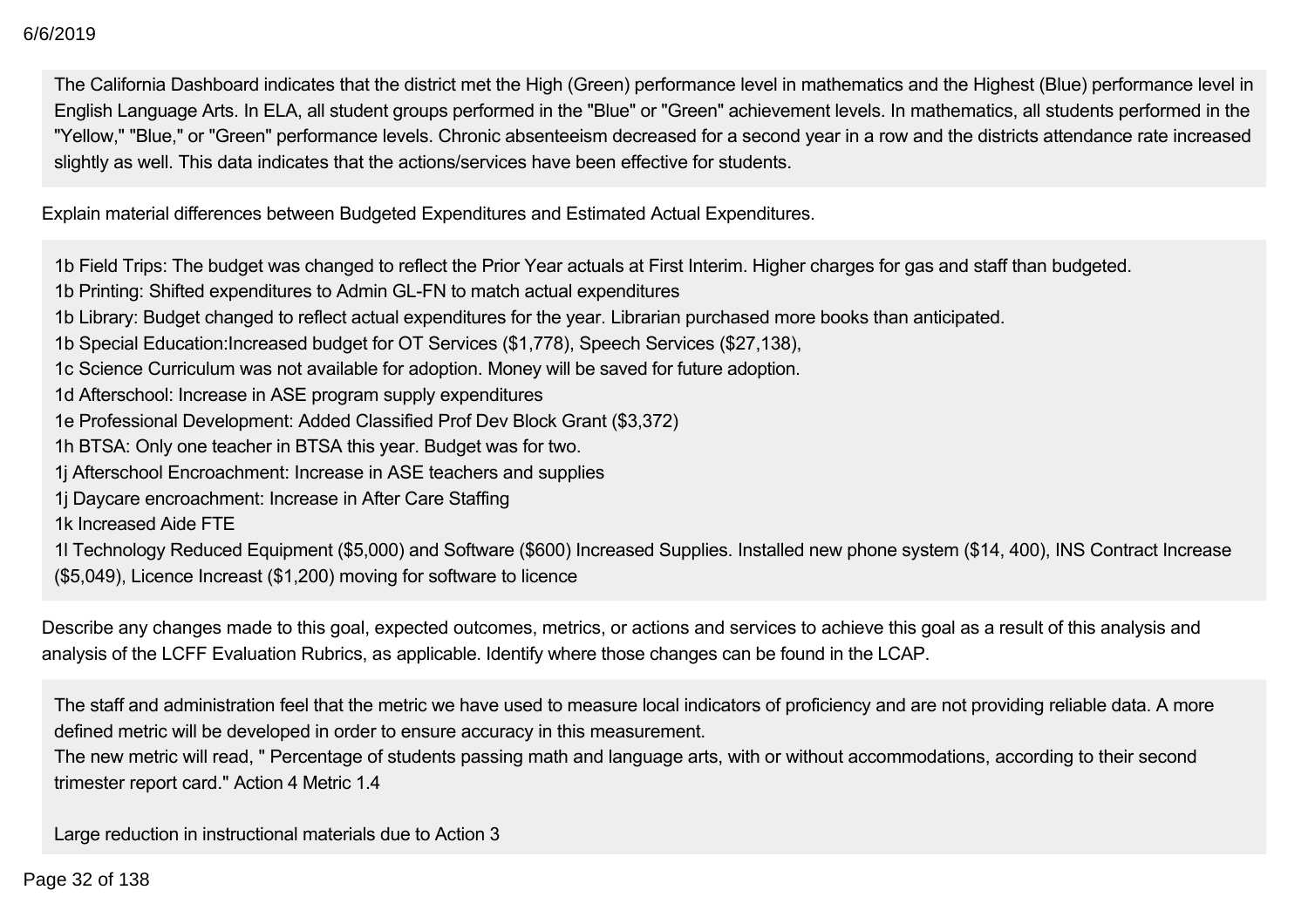Certificated staff received a one time 3% increase on salary schedule for 2018-2019 school year. This increase was rolled back for the 2019-2020 budget and LCAP. Action 6

The district received a Low Performing Student Block Grant and a goal will be written to provide students with a two year temporary classified intervention employee to support the teaching in providing support to students who are non-proficient but do no qualify for an Individual Education Plan.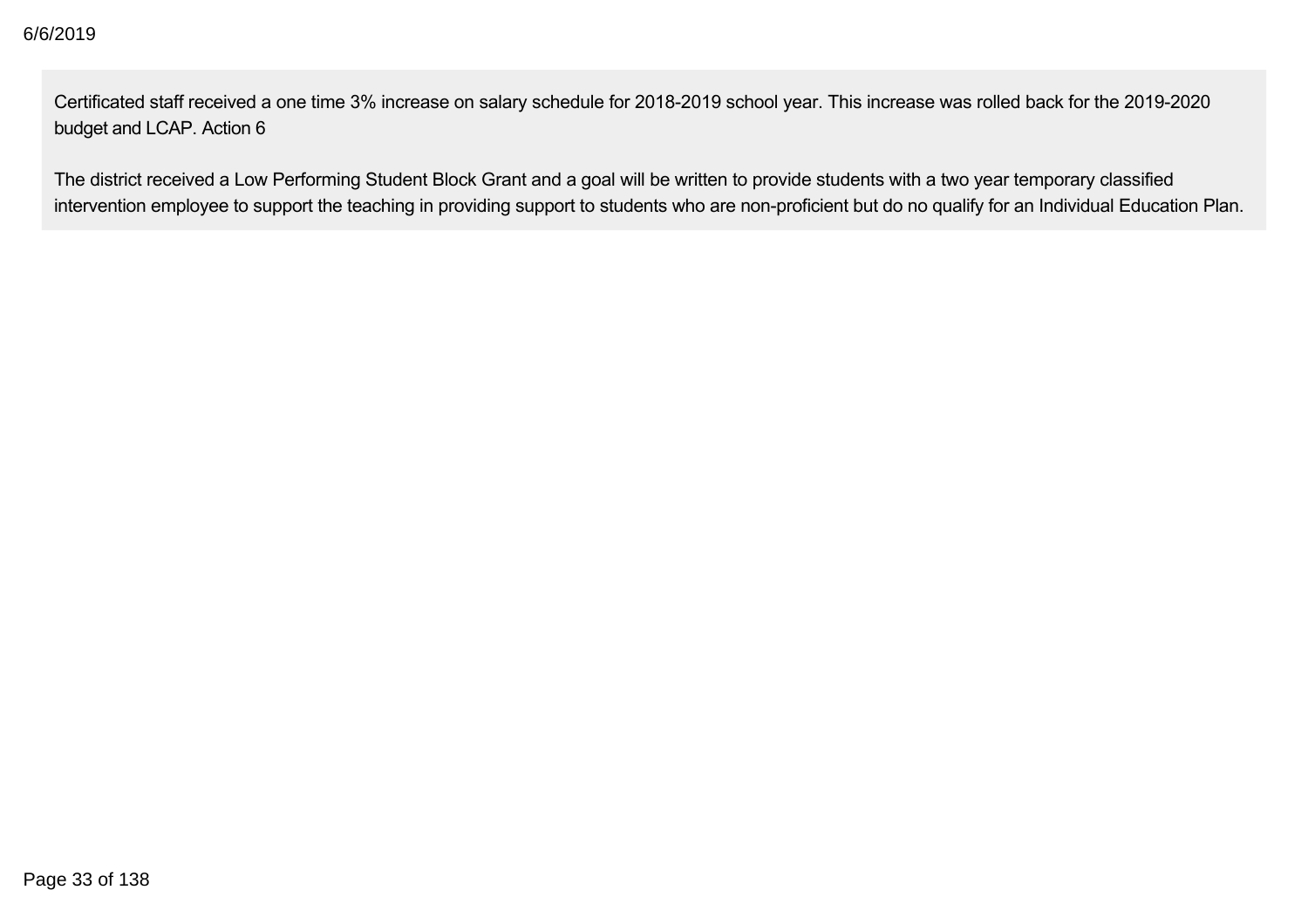## **Goal 2**

JCS will be a safe, healthy, and inclusive environment for learning

**State and/or Local Priorities addressed by this goal:**

**State Priorities:** 1, 3, 6

**Local Priorities:**

## **Annual Measurable Outcomes**

**Expected Actual**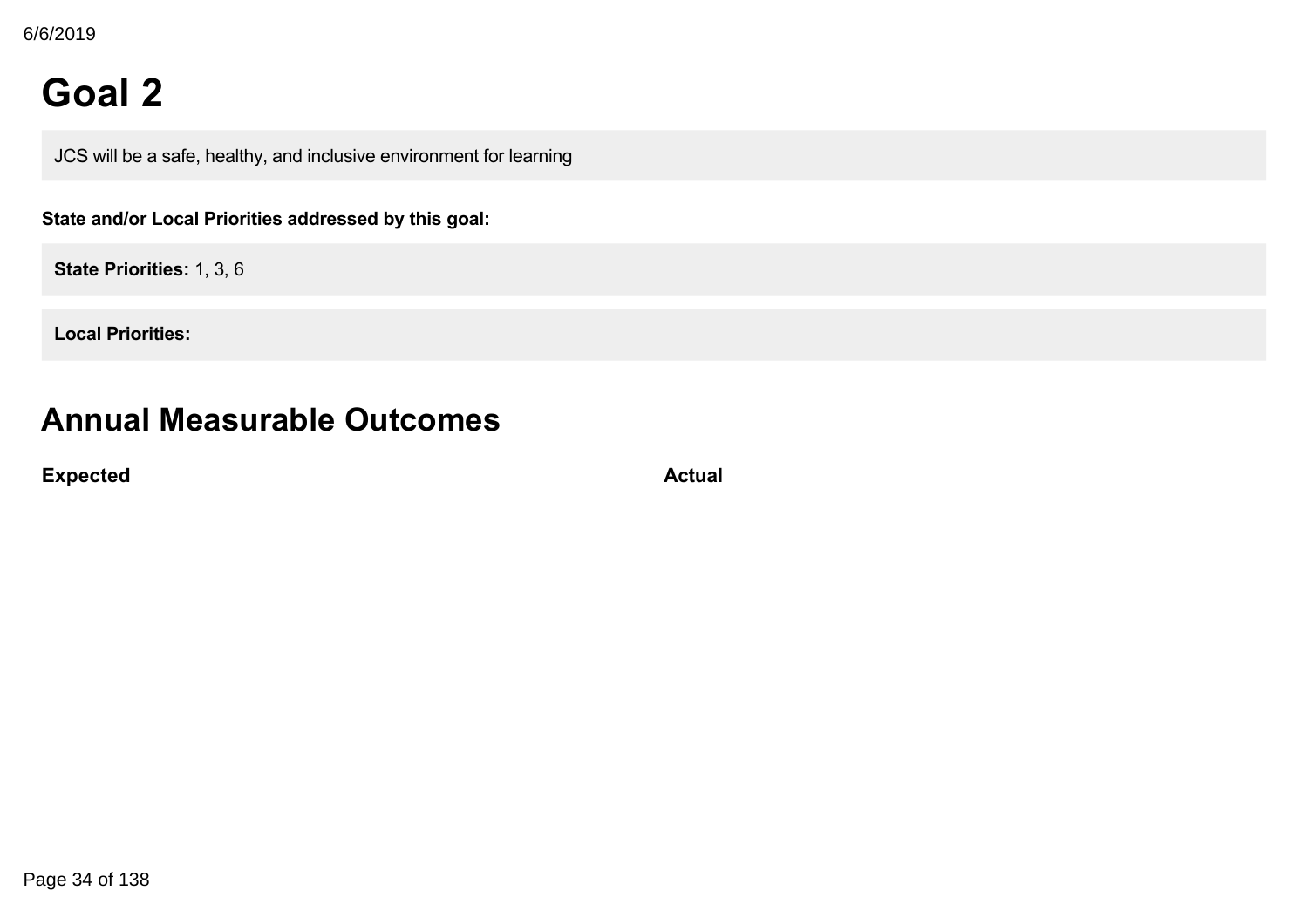Metric: Parent (via site council) and student survey data \*CHKS given biannually and local indicator survey given on off years. 2a-2c, 2e

95% of parents surveyed will report that their child feels safe at school ALWAYS or MOST OF THE TIME.

7% of parents reported that their child RARELY or SOMETIMES feels safe on the playground.

Local survey data indicates that 90% of fifth grade students feel safe at school ALL or MOST OF THE TIME

Local survey data indicates that 95% of seventh grade students feel between NEITHER SAFE NOR UNSAFE and VERY SAFE at school.

Metric: Staff incident reports 2a-2c, 2e

An average of 30 incidents were reported monthly.

Metric: Suspension/expulsion data Middle school drop out rate 2a, 2c, 2e

Maintain low rates of suspensions and expulsion rates less than 0.5%

Middle school drop-out rate=0

## **MFT**

Different language was used on the parent survey this year. When asked, "How safe does your child feel at this school?" 35.03% of parents reported that their child feels EXTREMELY SAFE, 44.22% of parents reported that their child feels VERY SAFE, and 19.11% of parents reported that their child feels SOMEWHAT SAFE.

**MFT** 

4% of parents reported that their child feels NOT SO SAFE on the playground.

## NOT MET

Local survey data indicates that 80% of fifth grade students feel safe at school ALL or MOST OF THE TIME

## **MFT**

Local survey data indicates that 95% of seventh grade students feel between NEITHER SAFE NOR UNSAFE and VERY SAFE at school.

## **MFT**

An average of 25 incidents were reported monthly.

### **MFT**

No students have been suspended this year and no students have dropped out.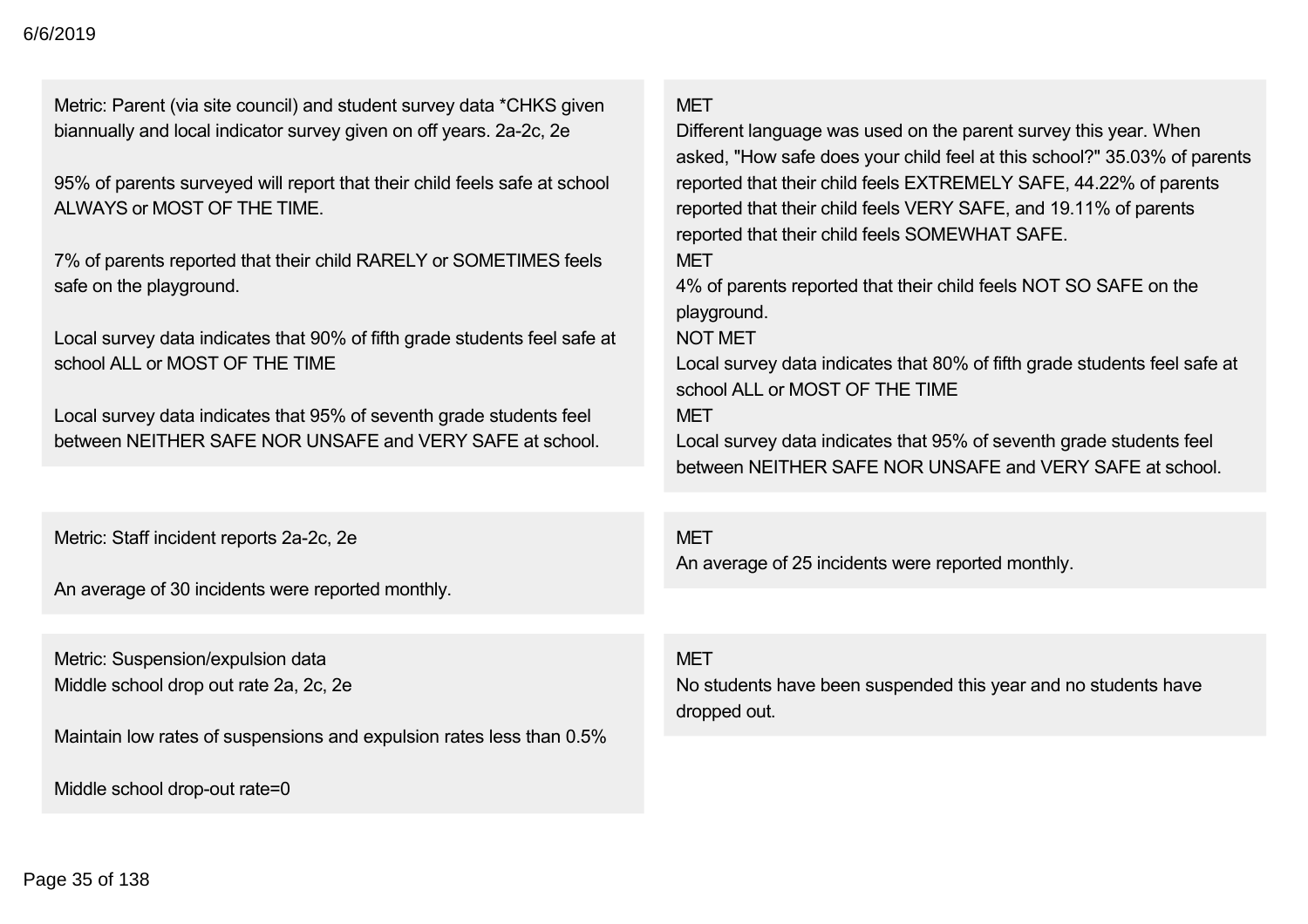## **Expected Actual**

Metric: Financial records from fundraisers. 2i

JCEFF meets target goal of \$55,000 from Panther Pentathlon and \$30,000 from Auction.

Metric: Updated wellness policy, safety plan, and disaster plan 2b, 2e, 2f

Recommendations of Wellness Committee (Site Council) adopted by Board, implemented. Policy reviewed annually.

A Wellness Philosophy is developed with the staff and the School Site Council and included in Handbook for Students and Parents. Safety plan is reviewed and approved by School Site.

Metric: Facilities repair prioritization list.

Notes from Facilities Improvement Committee Meetings with list of priorities for new building and ongoing maintenance.

Metric: Financial records for cafeteria and participation numbers 2g

All students have access to high quality and nutritious food from JCS cafeteria program.

## **MFT**

JCEFF exceeded target goal of \$55,000. Total proceeds were \$68,000. JCCEF met target goal of \$30,000 from Auction.

## **MFT**

Recommendations of Wellness Committee (Site Council) were adopted by Board and implemented. Policy reviewed annually.

A Wellness Philosophy was developed with the staff and the School Site Council and included in Handbook for Students and Parents.

Safety plan was reviewed and approved by School Site.

## **MFT**

The School Board approved a Facilities Master Plan using the data collected from the Facilities Improvement Committee.

### MET

All students had access to high quality and nutritious food from JCS cafeteria program. Participation numbers remain steady.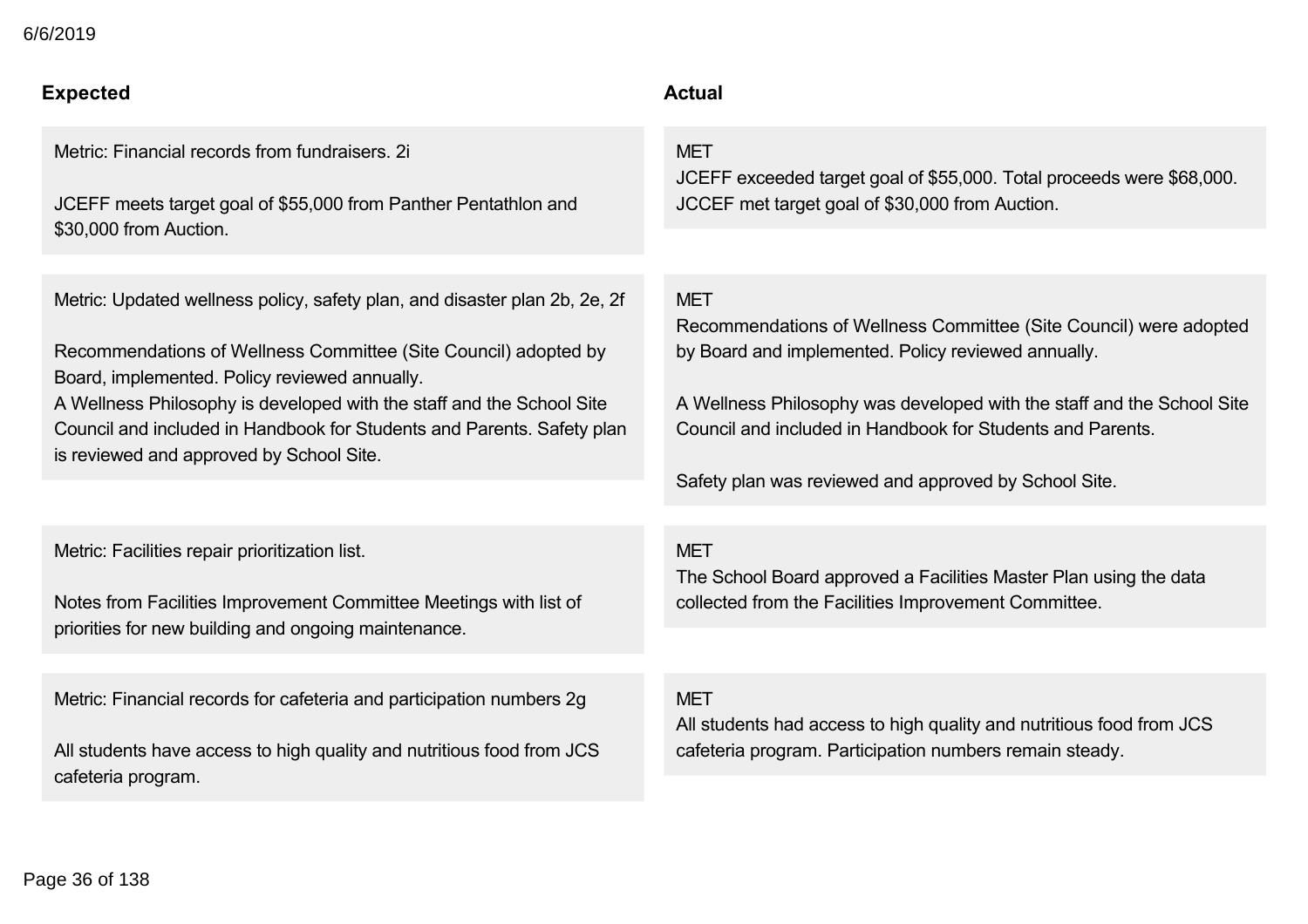| <b>Expected</b>                                                                                                                                                               | <b>Actual</b>                                                                                                                                                                                                                                                                     |
|-------------------------------------------------------------------------------------------------------------------------------------------------------------------------------|-----------------------------------------------------------------------------------------------------------------------------------------------------------------------------------------------------------------------------------------------------------------------------------|
| Discontinue action                                                                                                                                                            | Discontinue action                                                                                                                                                                                                                                                                |
| Metric: JPA Risk Management Report, Inspection conducted by JPA 2d<br>Risk Management Report found only minor safety issues.                                                  | <b>MET</b><br>Inspection was conducted on November 8, 2018. The JPA sent the<br>inspection report to the District in May. No high priority safety concerns<br>were identified and the administration has met with maintenance staff to<br>plan for resolving identified concerns. |
| 90% of students were represented at Back to School Night.<br>98% of students were represented at Fall Conferences.<br>98% of students were represented at Spring Conferences. | <b>NOT MET</b><br>81% of students were represented at Back to School Night.<br><b>MET</b><br>98% of students were represented at Fall Conferences.<br><b>MET</b><br>99% of students were represented at Spring Conferences.                                                       |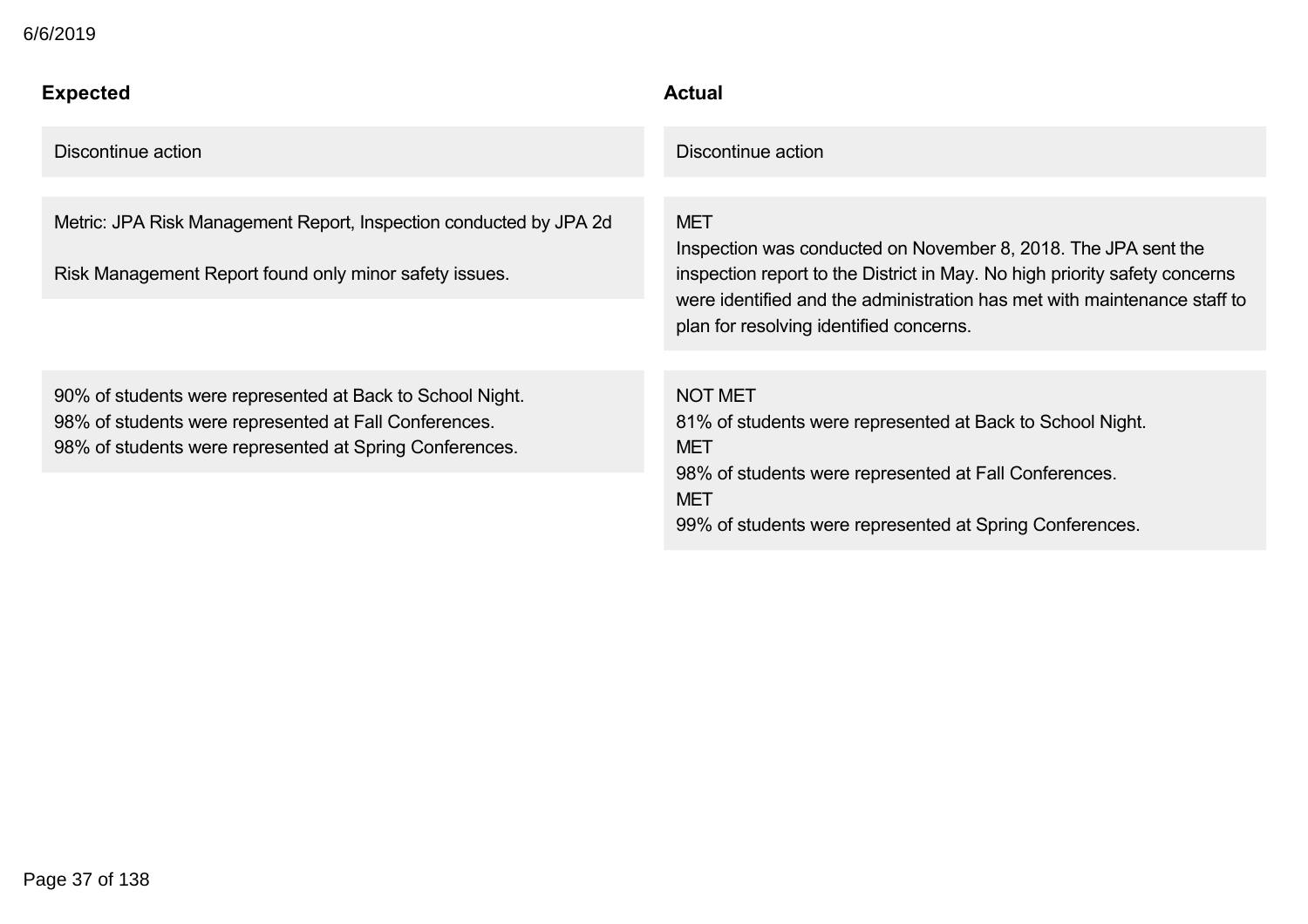### **Expected Actual**

Metric: Calendar of Coffee with the Principal once Monthly, Weekly notes from teachers to families, updated teacher websites, Panther Press Newsletters, Up to date JCS website and Facebook page, E-blast records 2j

Principal hosts Coffee with the Principal once monthly.

Average of 10 parents attend.

Teachers in TK-6 send weekly Tuesday note to families.

Seventh and eighth grade teachers maintain up to date classroom websites.

Principal sends monthly Panther Press Newsletter.

Principal and tech coordinator keep JCS website and digital calendars up to date.

Eblasts are used to keep parents informed of information arising between newsletters.

## 99% of students were represented at Spring Conferences.

### **MFT**

Principal hosts Coffee with the Principal once monthly.

Average of 10 parents attend.

Teachers in TK-6 send weekly Tuesday note to families.

Seventh and eighth grade teachers maintain up to date classroom websites.

Principal sends monthly Panther Press Newsletter.

Principal and tech coordinator keep JCS website and digital calendars up to date. Use of Facebook was discontinued due to ADA accessibility.

Eblasts are used to keep parents informed of information arising between newsletters. Changed from using Blackboard Connect to School Wise for sending emails and texts. This allowed a better rate of parents receiving messages.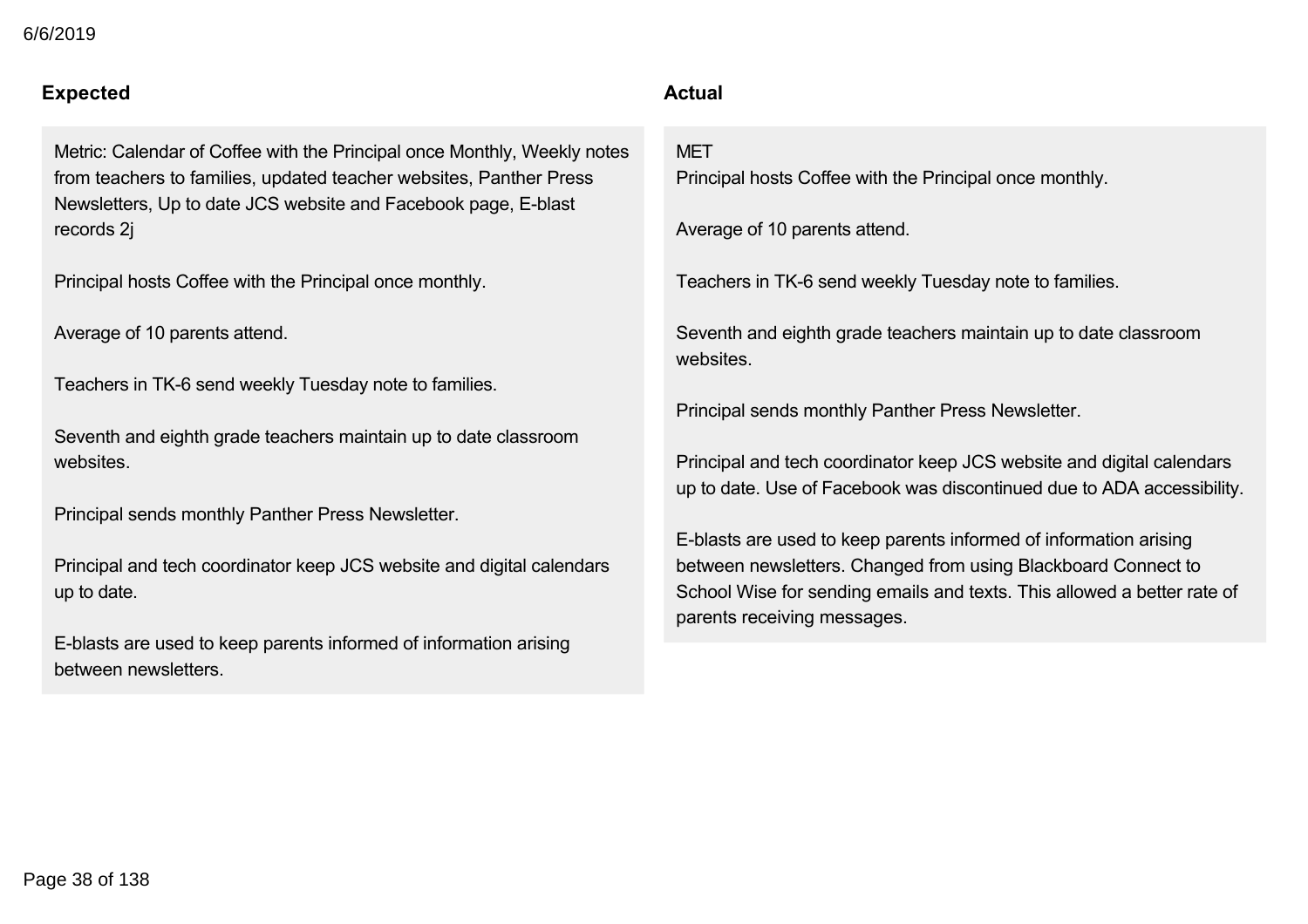| 6/6/2019 |  |
|----------|--|
|----------|--|

| <b>Expected</b>                                                                                                                                                     | <b>Actual</b>                                                                                                                                                                                                                                                                                                    |
|---------------------------------------------------------------------------------------------------------------------------------------------------------------------|------------------------------------------------------------------------------------------------------------------------------------------------------------------------------------------------------------------------------------------------------------------------------------------------------------------|
| Metric: Number of parents attending decision making meetings and<br>survey response rates. 2<br>Focus Groups will be hosted annually.                               | <b>MET</b><br>Three Focus Groups were hosted to discuss LCAP goals.<br><b>NOT MET</b><br>Survey response rate increased by 5.                                                                                                                                                                                    |
| Survey response rate increases by 10.                                                                                                                               |                                                                                                                                                                                                                                                                                                                  |
| Metric: Attendance sign in sheets and survey results 2k<br>Survey results indicate parent interest in Parent Forum topic<br>Interested parents attend Parent Forum. | <b>NOT MET</b><br>The LCAP advisory committee (School Site Council) reviewed the<br>survey results and did not identify a theme of parent interest. As a result,<br>the advisory committee asked the administration to host three Focus<br>Group meetings to allow parents and opportunity to discus LCAP goals. |
| Metric: FIT data Annual Facilities Inspection Tool 2d<br>Results indicate that the school receives a rating of good on FIT report.                                  | Results indicate that the school receives a rating of good on FIT report.<br>February 2019                                                                                                                                                                                                                       |

## **Actions/Services**

Duplicate the Actions/Services from the prior year LCAP and complete a copy of the following table for each. Duplicate the table as needed.

### **Action 1**

**Planned Actions/Services Actual Actions/Services Budgeted Expenditures Estimated Actual Expenditures**

Page 39 of 138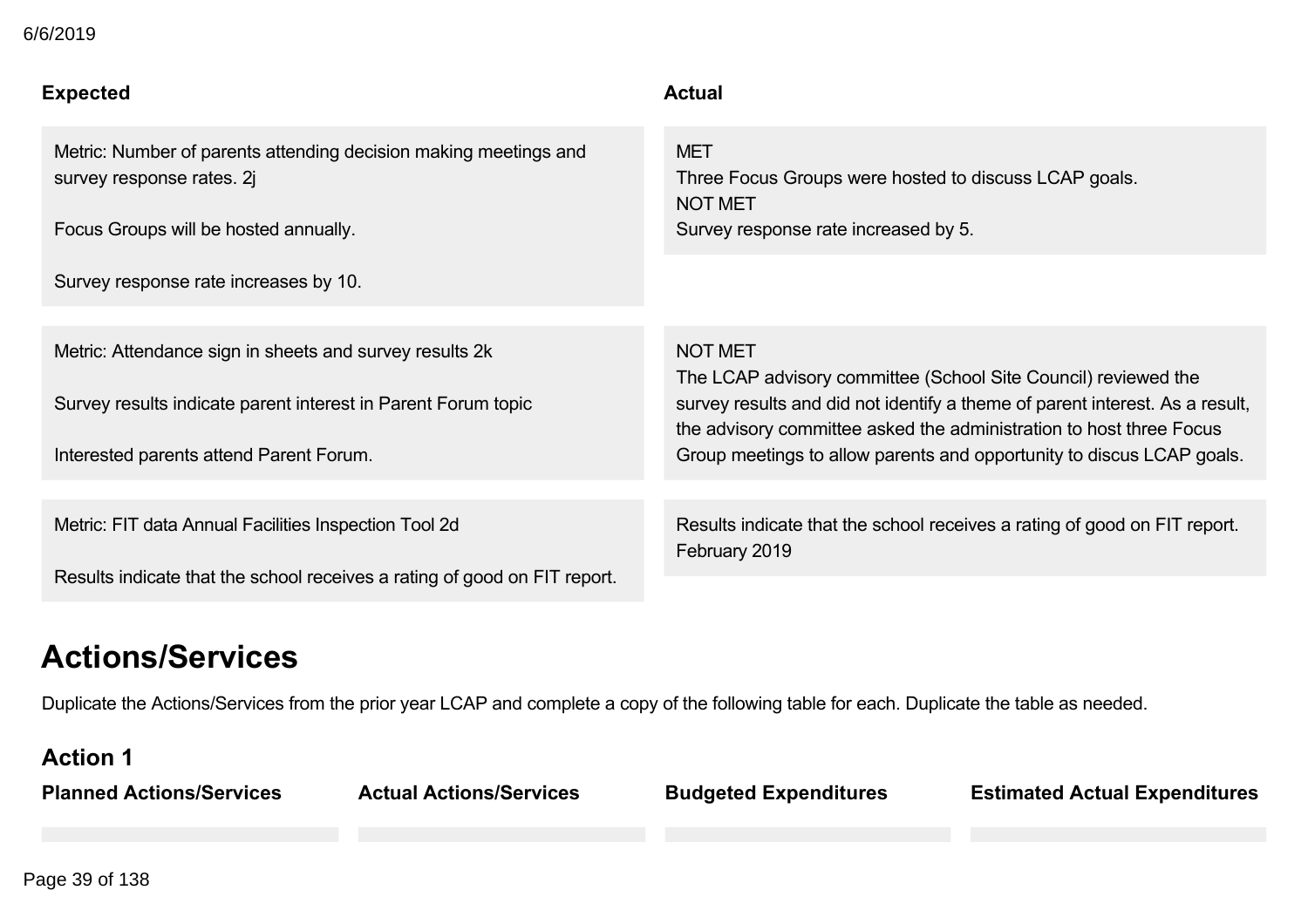### $2a$

We will continue to use our current social/emotional curriculum in all grade levels to maintain safety.

Inform parents at the start of the school year of bullying policies. Continue to work toward full fidelity PBIS. Jacoby Creek School Handbook will reflect positive behavior intervention philosophies.

Year Two of California Scale-Up MTSS Statewide grant. A leadership team of eight staff members will meet four times for full day articulation day to design and discuss implementation science for MTSS.

A Student Council will be formed and facilitated by a credentialed teacher in order to create opportunities for student voice and allow students opportunities

### **MFT**

Second Step and Steps to Respect were taught in all K-6 classrooms by the counseling aide or by the classroom teacher. Mindfullness inservice was provided four times in the school year for JCS staff and many staff members implemented Sonima Foundation curriculum in addition.

### **MFT**

Parents were at the start of the school year of bullying policies and our staff continue to work toward full fidelity PBIS. Jacoby Creek School Handbook reflects positive behavior intervention philosophies.

### MET

Year Two of California Scale-Up MTSS Statewide grant. A leadership team of eight staff members met four times for full day articulation day to design

a \$20,650 b \$16,666 Source a LCFF RS 0000, 7690 b LCFF RS 0000 c. see 1b SUMS Budget Reference a GLFN 11913110 Certificated salary/benefits b GLFN 11913110 Classified salary/benefits c see 1b SUMS

### **Planned Actions/Services Actual Actions/Services Budgeted Expenditures Estimated Actual Expenditures**

a \$21,902 GL-FN 1191-3110 Certificated salary/benefits (0000, 7690) b \$36,512 11913110Classified salary/benefits (001)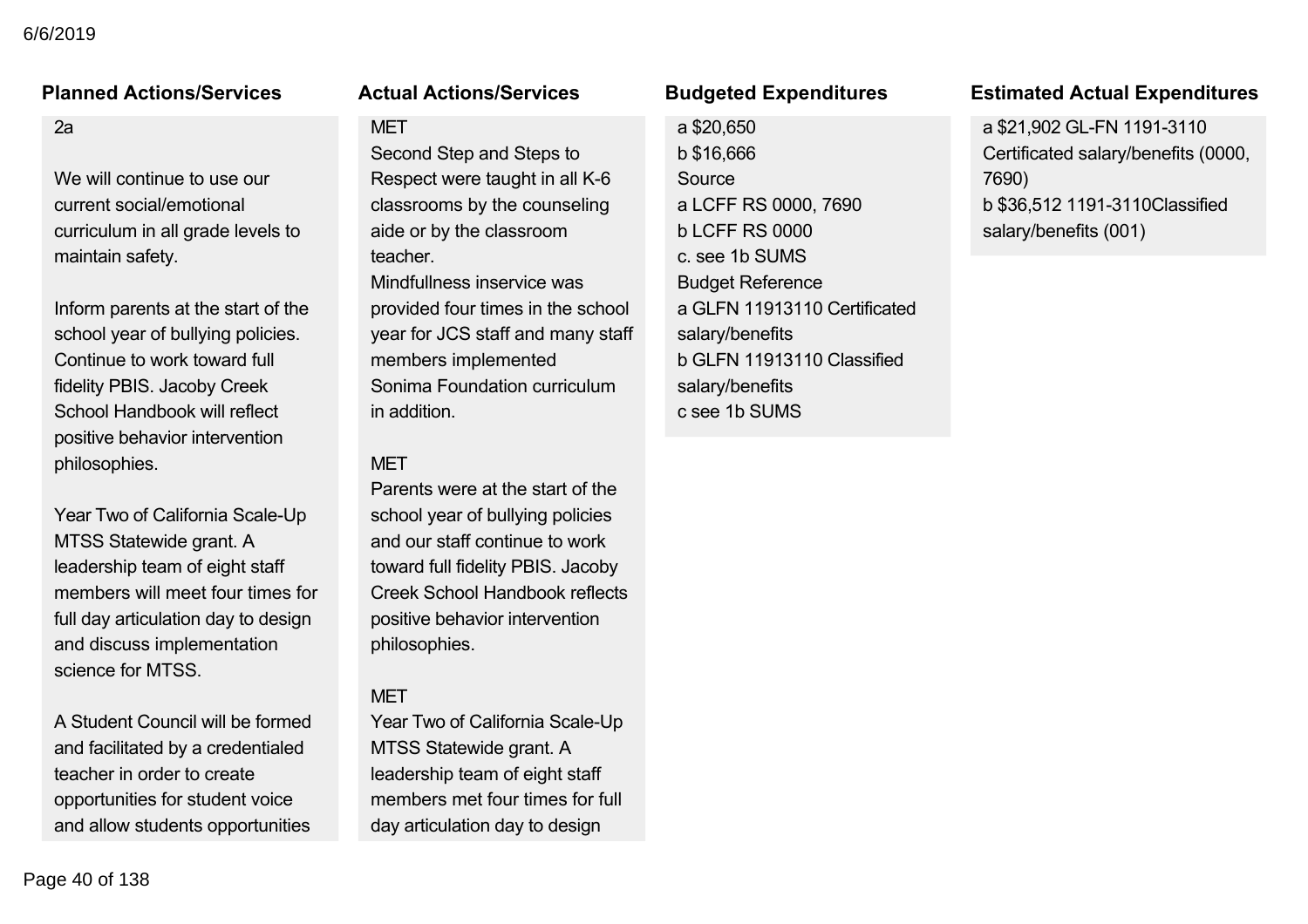## and facilitated by a credentialed 6/6/2019

| <b>Planned Actions/Services</b><br>to be involved in improving school<br>climate and JCS school spirit.                                                | <b>Actual Actions/Services</b><br>and discuss implementation<br>science for MTSS.<br><b>NOT MET</b><br>A Student Council was not<br>formed.                                                                                                                                                                                                                                                                                  | <b>Budgeted Expenditures</b> | <b>Estimated Actual Expenditures</b> |
|--------------------------------------------------------------------------------------------------------------------------------------------------------|------------------------------------------------------------------------------------------------------------------------------------------------------------------------------------------------------------------------------------------------------------------------------------------------------------------------------------------------------------------------------------------------------------------------------|------------------------------|--------------------------------------|
| <b>Action 2</b><br><b>Planned Actions/Services</b>                                                                                                     | <b>Actual Actions/Services</b>                                                                                                                                                                                                                                                                                                                                                                                               | <b>Budgeted Expenditures</b> | <b>Estimated Actual Expenditures</b> |
| 2 <sub>b</sub><br>Safety Plan - ongoing review by<br>School Site Council. Administrator<br>updates disaster plan annually to<br>reflect staff changes. | <b>Planned Actions/Services: Due</b><br>to lack of CDE roll over, planned<br>action and service is included<br>here:<br>Safety Plan ongoing review by<br><b>School Site Council.</b><br>Administrator updates disaster<br>plan annually to reflect staff<br>changes.<br>The Safety Plan was reviewed<br>by the School Site Council.<br>The Disaster Plan was updated<br>to reflect staff changes and<br>reviewed with staff. | Reference Goal 1, Action 6   | Reference Goal 1, Action 6           |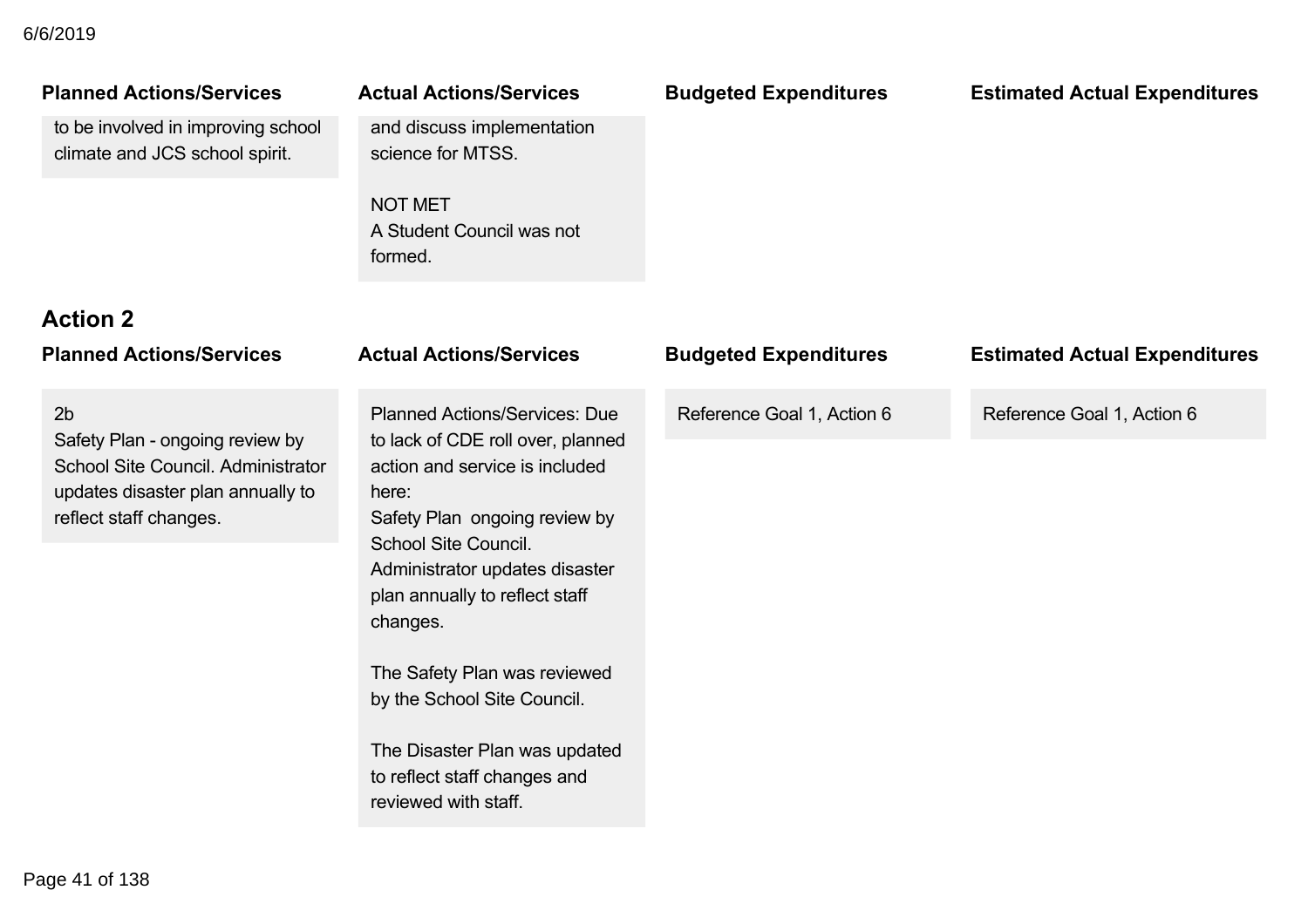# **Action 3**

| <b>Planned Actions/Services</b>       | <b>Actual Actions/Services</b>        | <b>Budgeted Expenditures</b>                            | <b>Estimated Actual Expenditures</b> |
|---------------------------------------|---------------------------------------|---------------------------------------------------------|--------------------------------------|
| 2c                                    | 2c                                    | a Reference Goal 1, Action 6<br>b \$69,587              | a Reference Goal 1, Action 6         |
| Review playground staffing,           | Review playground staffing,           | Source                                                  | b \$66,877 GL-FN 1110-1000 Obj       |
| methods, alternatives, and            | methods, alternatives, and            | a Reference Goal 1, Action 6                            | 2900 Classified salary/benefits      |
| literature to ensure that best        | literature to ensure that best        | <b>b LCFF RS 0000</b>                                   | (0000)                               |
| practices are implemented.            | practices are implemented.            | <b>Budget Reference</b><br>A Reference Goal 1, Action 6 |                                      |
| Yard duty supervisors will have       | Yard duty supervisors will have       | b GLFN 11101000 Obj 2900                                |                                      |
| inservice once each trimester on      | inservice once each trimester on      | Classified salary/benefits                              |                                      |
| <b>Positive Behavior Intervention</b> | <b>Positive Behavior Intervention</b> |                                                         |                                      |
| Strategies and continue offering      | Strategies and continue offering      |                                                         |                                      |
| yard duty paid time for               | yard duty paid time for               |                                                         |                                      |
| communication with teachers.          | communication with teachers.          |                                                         |                                      |

## **Action 4 Planned Actions/Services**

Implement plan for facilities us bond money. Implement ongo maintenance plan.

|                                                                               | a \$31,083                                          | a \$28,500 2xxx, 3xxx Classified          |
|-------------------------------------------------------------------------------|-----------------------------------------------------|-------------------------------------------|
| using<br>2d<br>oing<br><b>MET</b>                                             | b \$116,800<br>c \$500,000                          | salary/benefits (9400)                    |
| The District used local bond<br>funds to design two projects for              | Source<br>a Fund 21                                 | b \$152,300 5xxx Services (9400)          |
| the school. These designs were<br>both approved be the<br>Department of State | $b$ Fund 21<br>c Fund 21<br><b>Budget Reference</b> | c \$673,602 6xxx Capital Outlay<br>(9400) |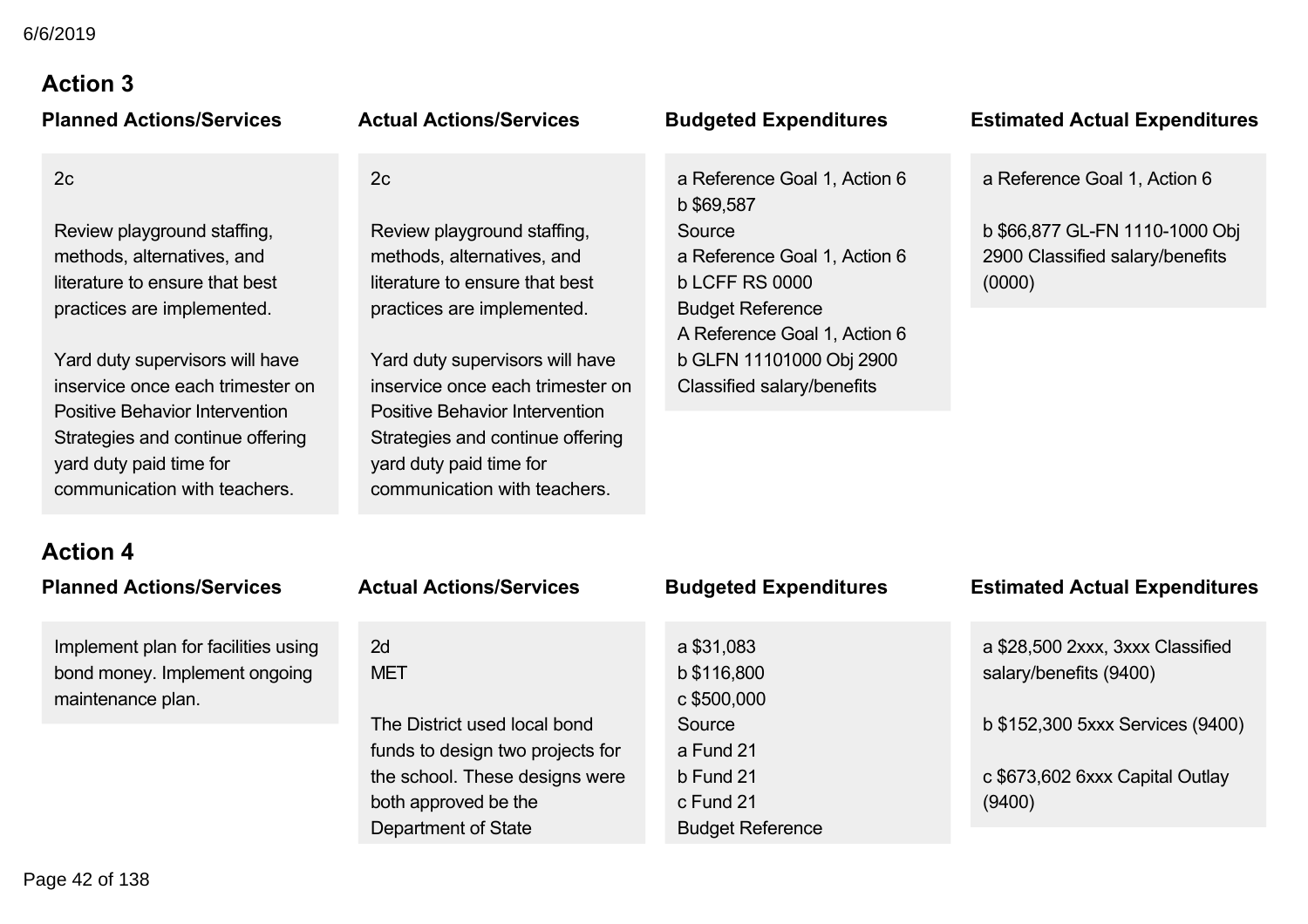### both approved be the Culture Politicial State of State State State State State State State State State State State State State State State State State State State State State State State State State State State State State State State State St

Architecture. The plan was to use the local bond money for the first project and use state bond funding for the second project.

The District faced obstacles in implementing our plan for facilities using bond local money. Cultural artifacts were found in an initial ground survey and the land on which we planned to build was characterized as culturally significant by the Tribal Historic Officers. In order to get California Environmental Quality Act approval a Mitigated Negative Declaration was approved by the Tribal Historic Officers and the District. A Principal Archaeologist/Investigator was hired to implement the mitigation.

Due to this and other obstacles. we have gone over budget and will not be able to implement Project One as originally planned. We have selected a

### c Fund 21 augeted Experi

a 2xxx, 3xxx, classified salary/benefits b 5xxx services c 6xxx Capital Outlay

### **Planned Actions/Services Actual Actions/Services Budgeted Expenditures Estimated Actual Expenditures** (9400)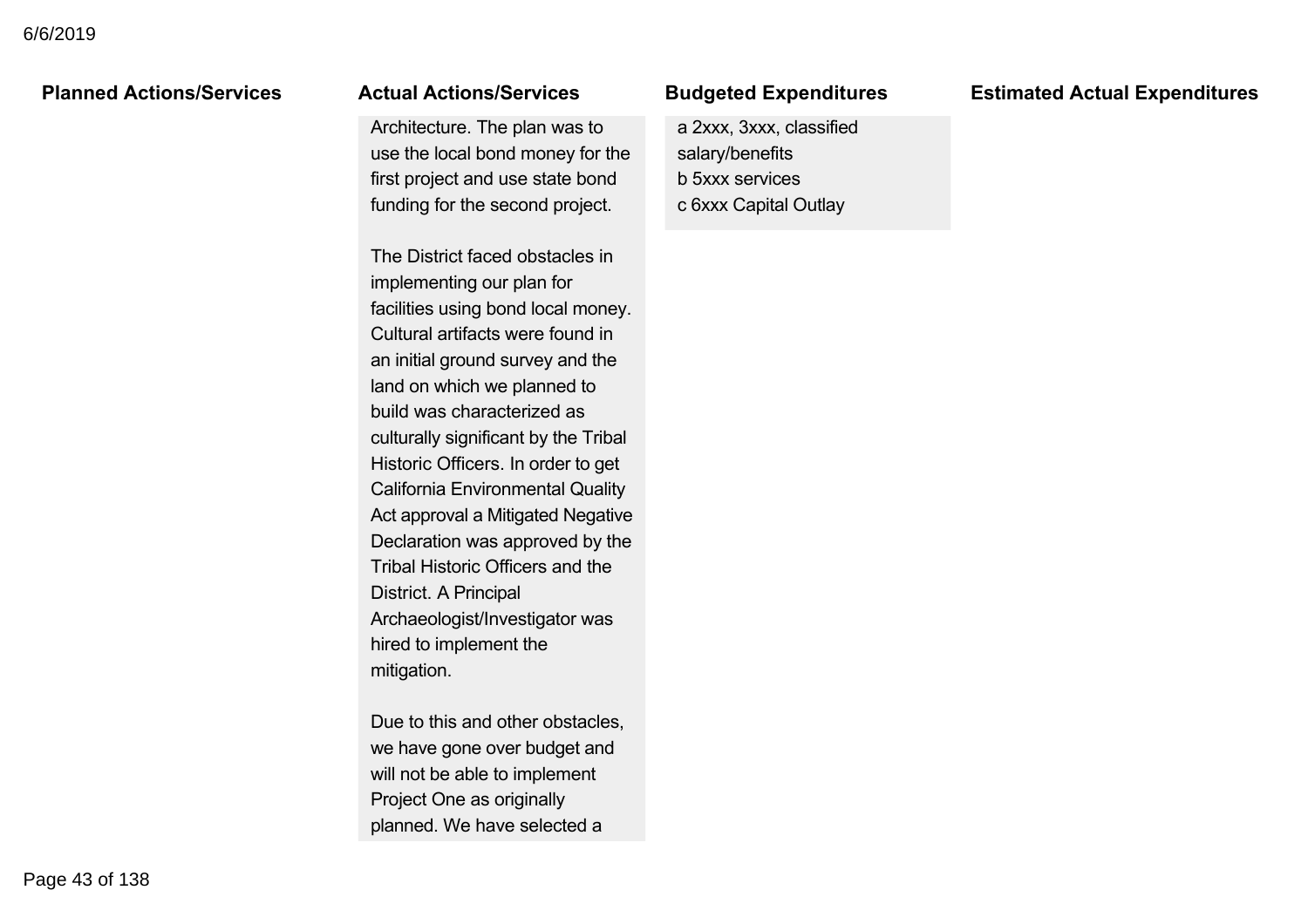| <b>Planned Actions/Services</b>                                                                                                                                                        | <b>Actual Actions/Services</b>                                                                                                                                                                                       | <b>Budgeted Expenditures</b>                                                                                       | <b>Estimated Actual Expenditures</b>                                                                                                                                                                                                                  |
|----------------------------------------------------------------------------------------------------------------------------------------------------------------------------------------|----------------------------------------------------------------------------------------------------------------------------------------------------------------------------------------------------------------------|--------------------------------------------------------------------------------------------------------------------|-------------------------------------------------------------------------------------------------------------------------------------------------------------------------------------------------------------------------------------------------------|
|                                                                                                                                                                                        | contractor and building on a<br>reduced scope will begin this<br>Spring.                                                                                                                                             |                                                                                                                    |                                                                                                                                                                                                                                                       |
|                                                                                                                                                                                        | <b>NOT MET</b><br>We are waiting to have a<br>complete picture of what will be<br>accoplished with the local bond<br>fund before developing and<br>implementing an ongoing<br>maintenance plan.                      |                                                                                                                    |                                                                                                                                                                                                                                                       |
| <b>Action 5</b>                                                                                                                                                                        |                                                                                                                                                                                                                      |                                                                                                                    |                                                                                                                                                                                                                                                       |
| <b>Planned Actions/Services</b>                                                                                                                                                        | <b>Actual Actions/Services</b>                                                                                                                                                                                       | <b>Budgeted Expenditures</b>                                                                                       | <b>Estimated Actual Expenditures</b>                                                                                                                                                                                                                  |
| 2e<br>Maintain staffing of custodial,<br>maintenance, office staff,<br>crossing guard, materials, and<br>contracts focused on health,<br>wellness, and physical safety of<br>students. | 2e<br>Expanded staffing of custodial<br>staff. Maintained staffing of<br>maintenance, office staff,<br>crossing guard, materials, and<br>contracts focused on health,<br>wellness, and physical safety of<br>student | a \$223,985<br>b \$27,766<br>c \$188,335<br>d \$120,348<br>e \$2,689<br>f \$300<br>g \$5,820<br>Source             | a \$234,280 GL-FN 1193-<br>8100/8110 Classified<br>salary/benefits (0000, 8150)<br>b \$27,794 GL-FN 1193-8100/8110<br>supplies (0000, 0015, 8150)<br>c \$49,715 GL-FN 1193-8100/8110<br>services (0000, 0230, 8150)<br>d \$122,969 GL-FN 0000-7200 or |
|                                                                                                                                                                                        |                                                                                                                                                                                                                      | a LCFF, Deferred Maintenance,<br>Routine Maintenance RS 0000,<br>0015, 0230, 8150<br>b LCFF, Deferred Maintenance, | 1110-2700 Classified<br>salary/benefits (0000)<br>e \$2,881 GL-FN 0000-7200 or<br>1110-2700 supplies (0000)                                                                                                                                           |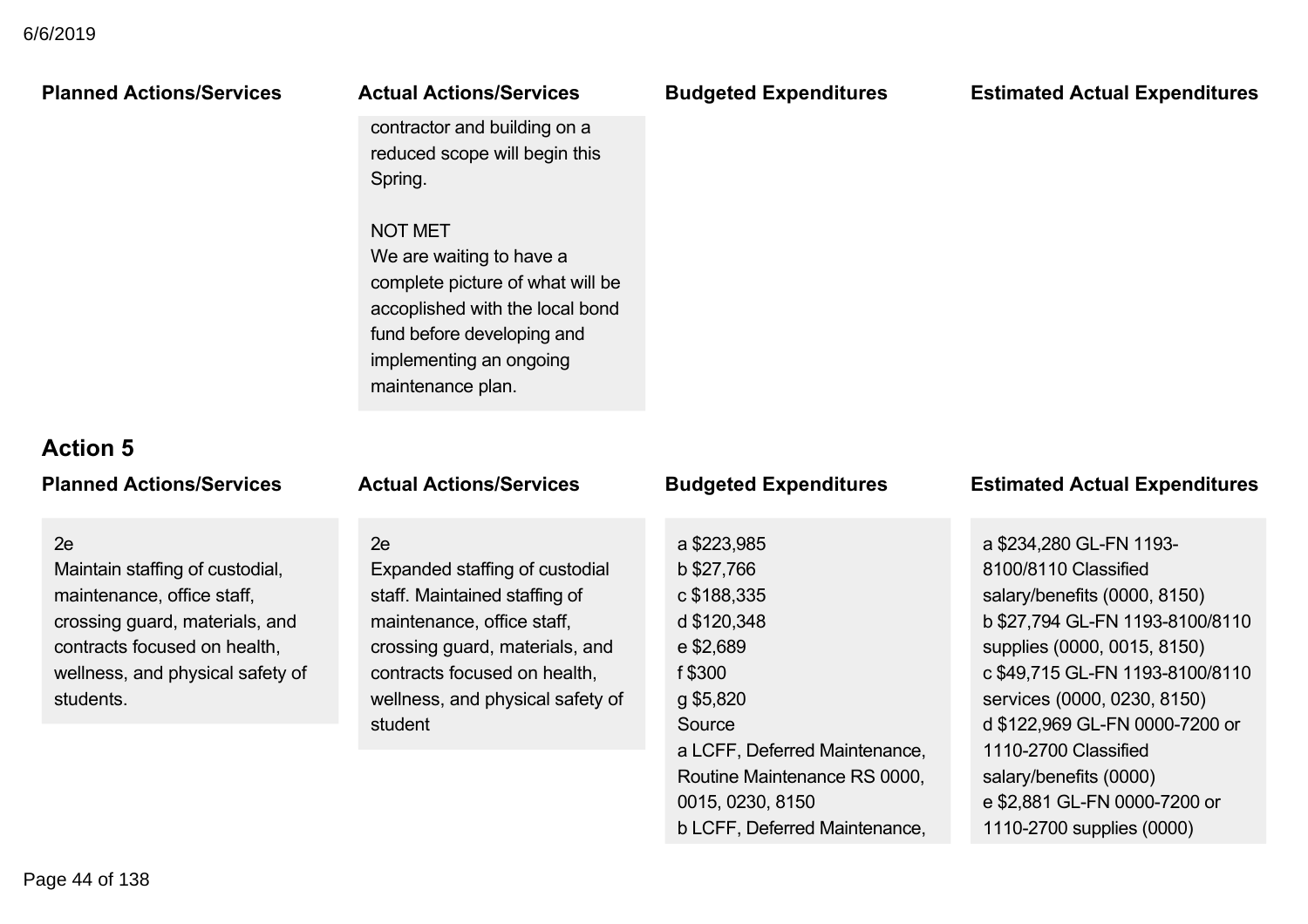| <b>Planned Actions/Services</b> | <b>Actual Actions/Services</b> | <b>Budgeted Expenditures</b>                                                                                                                                                                                                                                                                                                                                                                                                                                                                                                                    | <b>Estimated Actual Expenditures</b>                                              |
|---------------------------------|--------------------------------|-------------------------------------------------------------------------------------------------------------------------------------------------------------------------------------------------------------------------------------------------------------------------------------------------------------------------------------------------------------------------------------------------------------------------------------------------------------------------------------------------------------------------------------------------|-----------------------------------------------------------------------------------|
|                                 |                                | Routine Maintenance RS 0000,<br>0015, 0230, 8150<br>c LCFF, Deferred Maintenance,<br>Routine Maintenance RS 0000,<br>0015, 0230, 8150<br><b>d LCFF RS 0000</b><br>e LCFF RS 0000<br><b>fLCFF RS 0000</b><br>g LCFF RS 0000<br><b>Budget Reference</b><br>a GLFN 11938100/8110<br>Classified salary/benefits<br>b GLFN 11938100/8110 supplies<br>c GLFN 11938100/8110 services<br>d GLFN 00007200 or 11102700<br>Classified salary/benefits<br>e GLFN 00007200 or 11102700<br>supplies<br>f Obj 4392<br>g Obj 2100 classified<br>salary/benefits | f \$300 Obj 4392 (0000)<br>g \$5,809 Obj 2100 classified<br>salary/benefits(0000) |

## **Action 6**

**Planned Actions/Services Actual Actions/Services Budgeted Expenditures Estimated Actual Expenditures**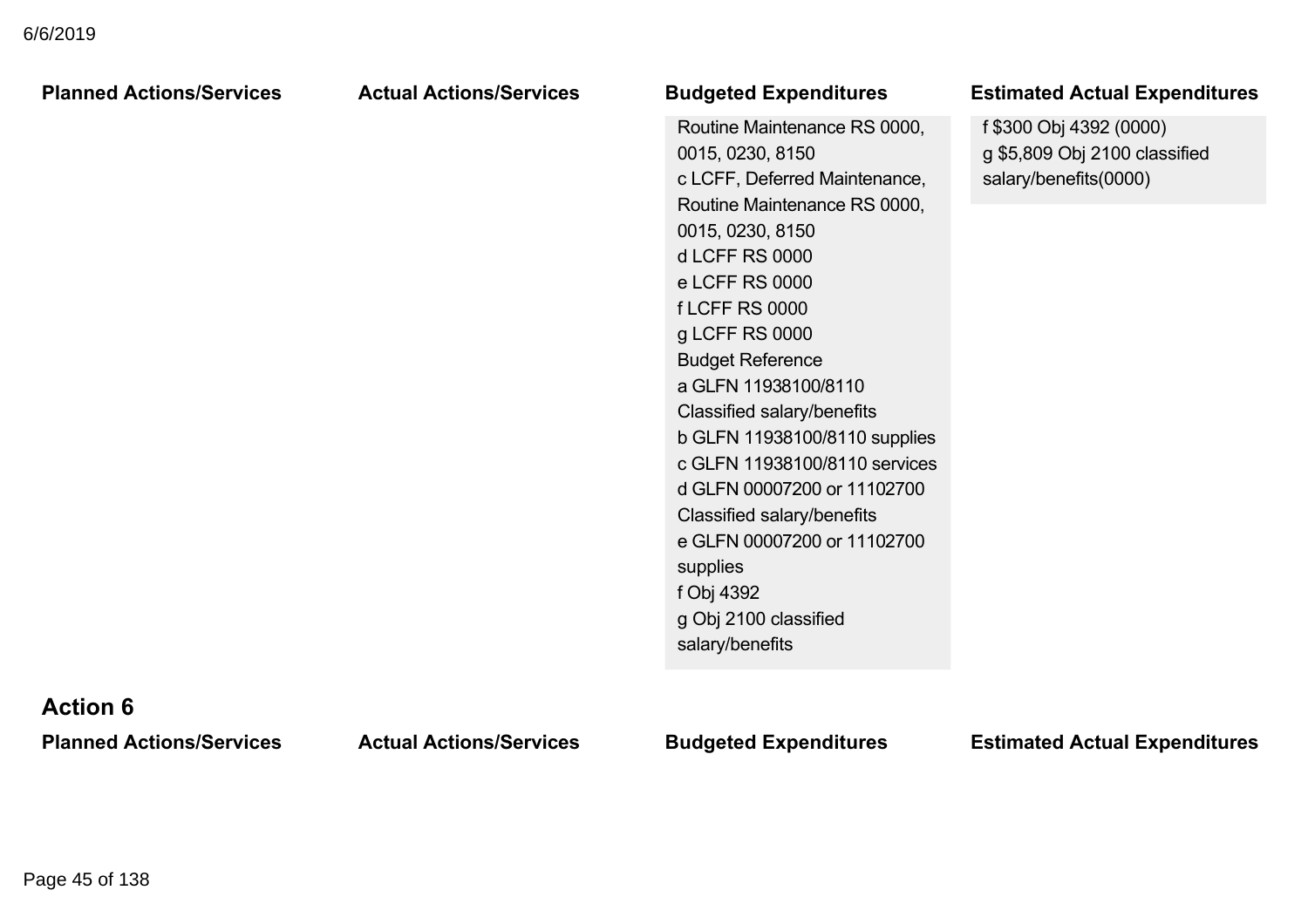| Review school wellness policy<br>annually (Site Council). Implement<br>changes. | <b>Planned Actions/Services: Due</b><br>to lack of CDE roll over, planned<br>service is included here.<br>Review school wellness policy<br>annually (Site Council).<br>Implement changes. | Reference Goal 1, Action 6 | Reference Goal 1, Action 6 |
|---------------------------------------------------------------------------------|-------------------------------------------------------------------------------------------------------------------------------------------------------------------------------------------|----------------------------|----------------------------|
| <b>Action 7</b>                                                                 | The School Site Council<br>reviewed the Wellness Policy.<br>Wellness Policy is included in<br>the Parent/Student Handbook<br>and is implemented by staff.                                 |                            |                            |

**Planned Actions/Services Actual Actions/Services Budgeted Expenditures Estimated Actual Expenditures**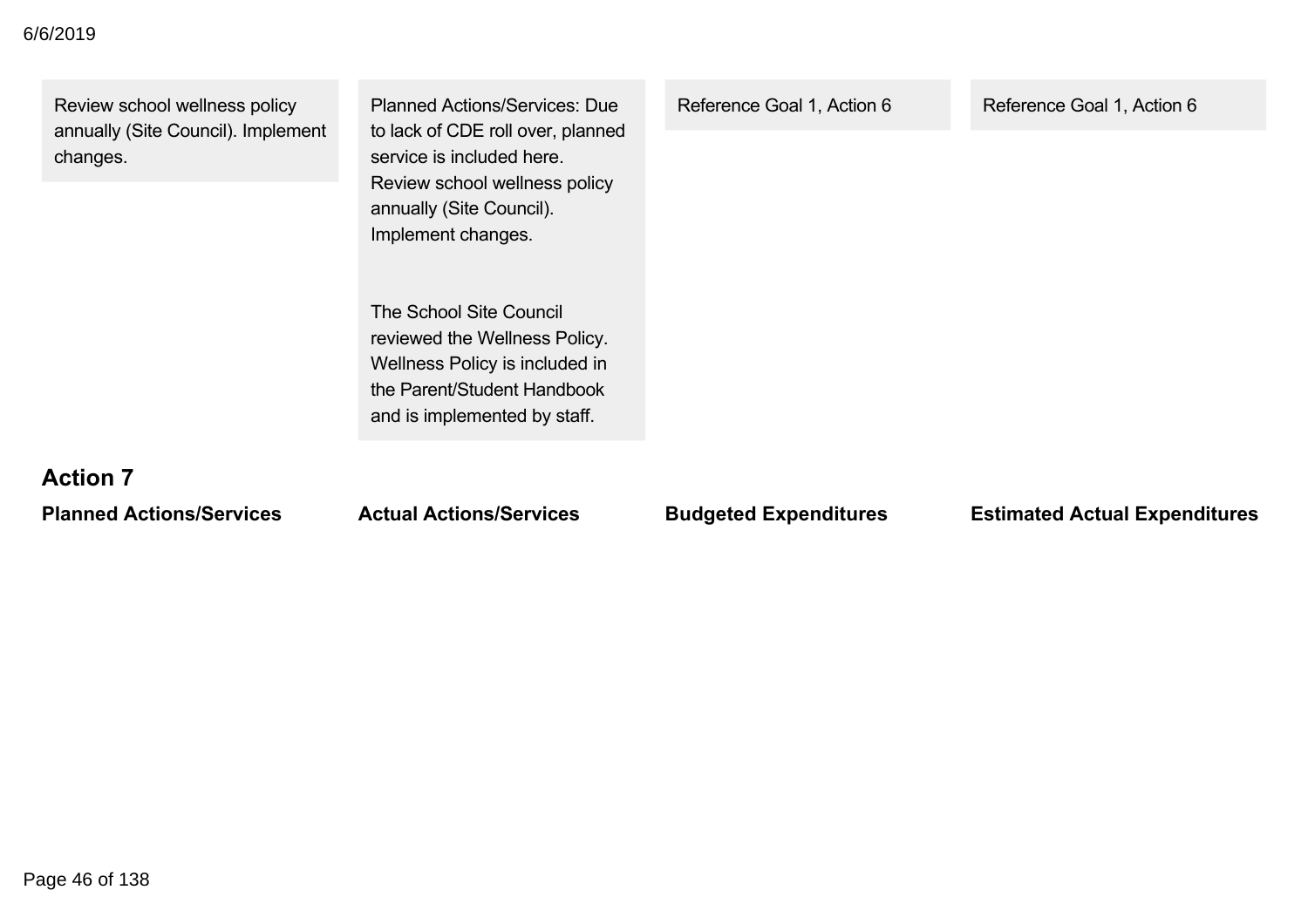### 2g

Support Cafeteria program to provide high quality food.

### Cafeteria program to provided high quality food and participation numbers remained steady. A breakfast and after school snack program were added this year. The snack program both at recess and at after school daycare has provided unduplicated students with high

quality food throughout the

support appropriate use of

school day.

\$42,527 Source Supp/Conc Budget Reference Obj 7616

### 41,282 Supp/Conc Obj 7616 (0000)

## **Action 8**

**Planned Actions/Services Actual Actions/Service** 

### 2h

Track parent attendance data for school events such as Back to School Night, fall and spring parent conference, and House.

4th-8th grade teachers will offer technology training to parents at the start of the school year to ensure that they are able to support appropriate use of

## **MET** Parent attendance data school events such as B School Night, fall and spi parent conference, and I were tracked. 4th-8th grade teachers offered technology training to parents at the start of the school year to ensure that they are able to

| ЭS                             | <b>Budgeted Expenditures</b>  | <b>Estimated Actual Expenditures</b> |
|--------------------------------|-------------------------------|--------------------------------------|
| for<br>ack to<br>ring<br>House | Reference Goal 1, Action 2, t | Reference Goal 1, Action 2, t        |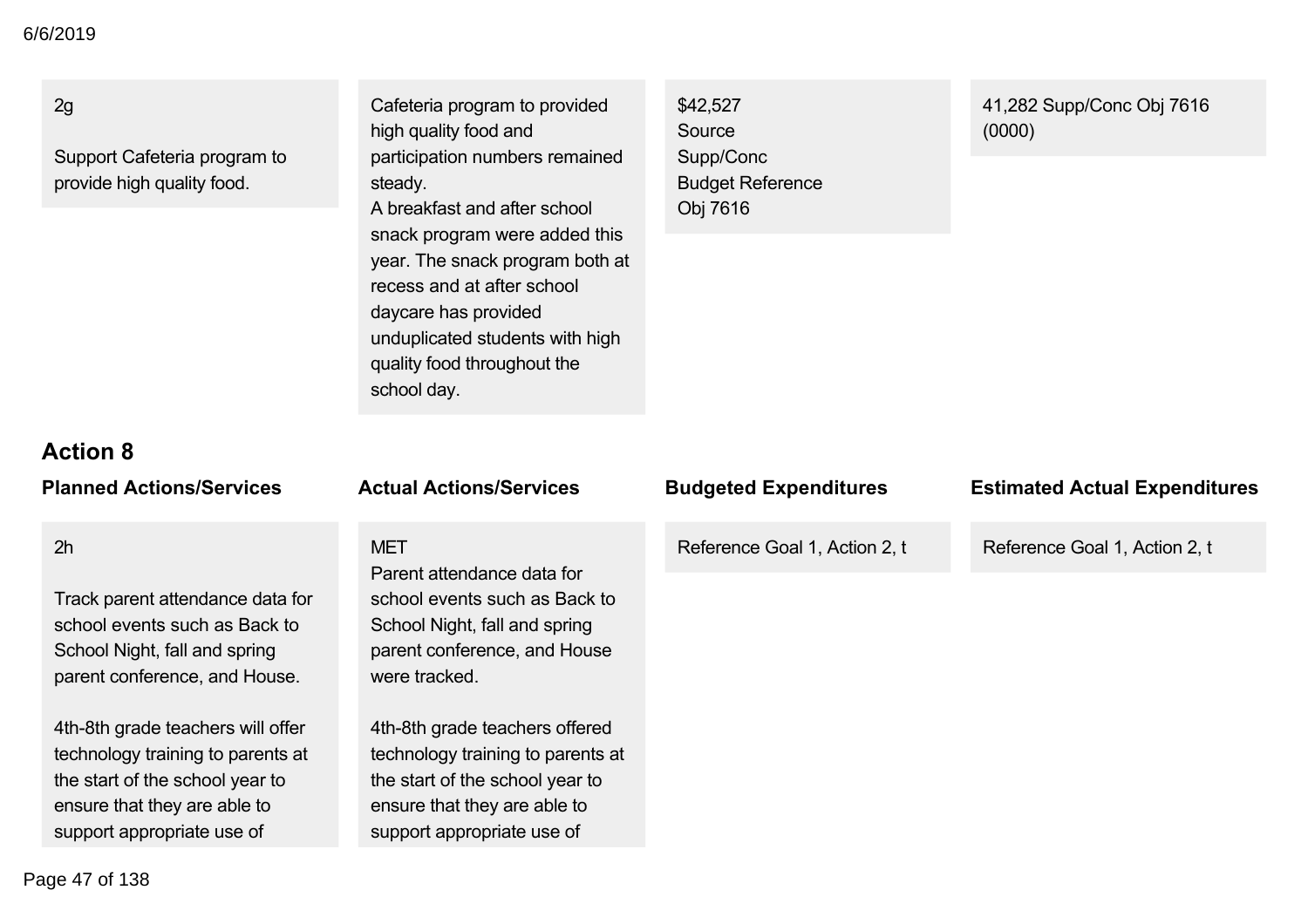### ensure that they are able to ianned Actions/Service

technology at home to meet academic expectations.

SELPA representative will offer a Parent Night for parents of students with IEP plans to encourage attendance at parent teacher conferences and help establish working relationships between school staff and parents in order best support students with IEP plans.

Dates of Back to School Nights, parent conferences, and Open House for the 2018-2019 school year were shared with families in the spring of 2018. Principal and classroom teachers will send multiple reminders to parents of upcoming events and school newsletter will explain benefits of attending these events to families.

### ensure that they are able to support alternative use of the set of the set of the set of the set of the set of the set of the set of the set of the set of the set of the set of the set of the set of the set of the set of the set of the set of the set

technology at home to meet academic expectations.

SELPA representative offered a Parent Night for parents of students with IEP plans to encourage attendance at parent teacher conferences and help establish working relationships between school staff and parents in order best support students with IEP plans.

Dates of Back to School Nights, parent conferences, and Open House for the 2019-2020 school year were shared with families in the spring of 2018. Principal and classroom teachers will sent multiple reminders to parents of upcoming events and school newsletter will explain benefits of attending these events to families.

**Planned Actions/Services Actual Actions/Services Budgeted Expenditures Estimated Actual Expenditures**

# **Action 9**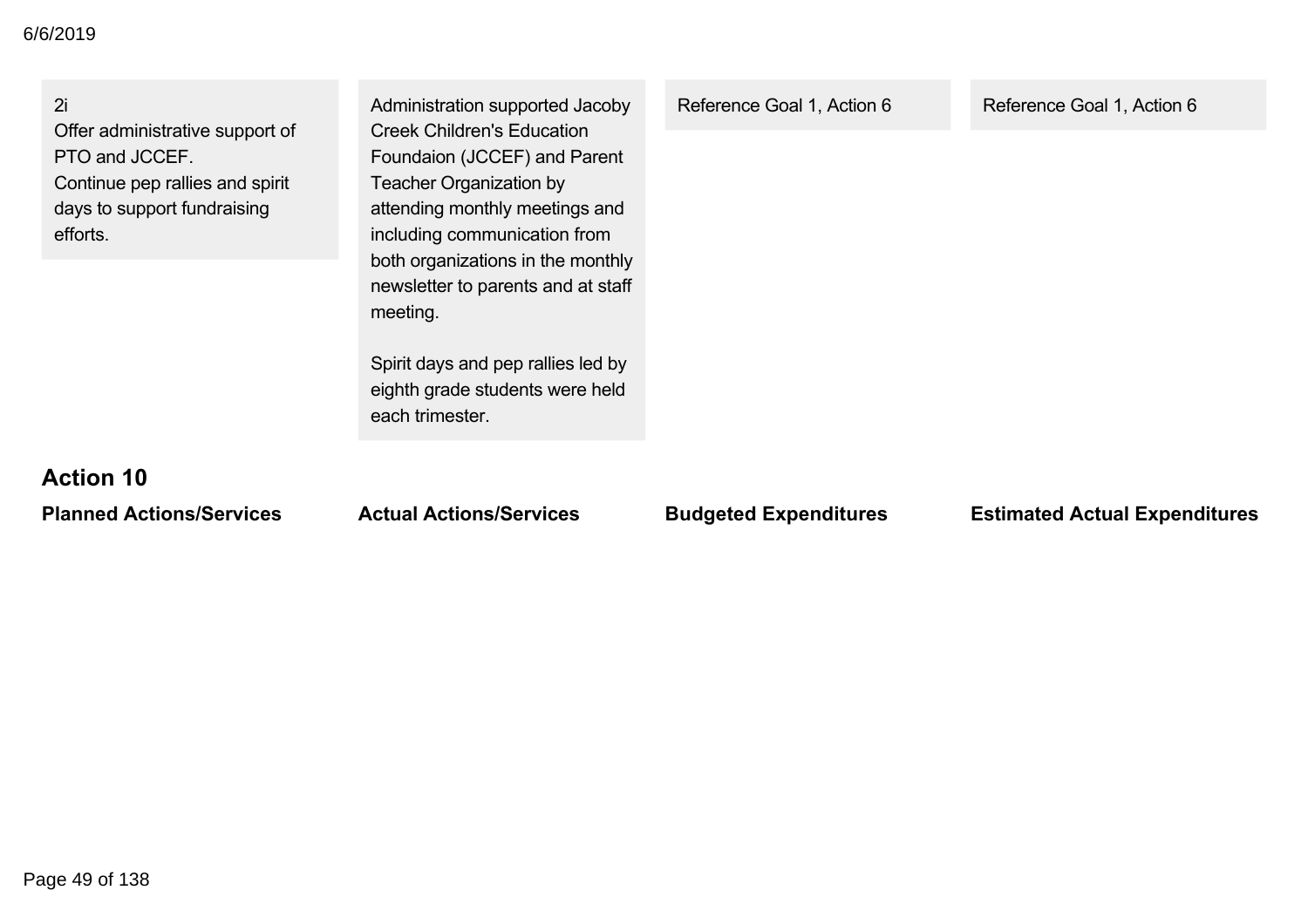### 2j

Teachers communicate regularly with families via weekly Tuesday note and/or updated classroom websites. Principal will send out a monthly newsletter, the Panther Press, to keep families informed about school events and issues. Principal will invite families to once monthly Coffee with the Principal to encourage informal conversation. Administration will keep JCS website and Facebook page up to date.

Administration and LCAP Advisory Committee (School Site Council) send a parent survey and host LCAP Parent Focus Group Meeting to solicit input for LCAP.

regularly with families via weekly Tuesday note and/or updated classroom websites. Superintendent/Principal send out a monthly newsletter,the Panther Press, to keep families informedabout school events and issues. Superintendent/Principal invited families to once monthly Coffee with the Principal to encourage informal conversation. Administration kept JCS website up to date. Facebook page was discontinued due to ADA concerns. Administration and LCAP Advisory Committee (School Site Council) sent a parent survey and hosted three LCAP Parent Focus Group Meeting to solicit input for LCAP.

Teachers communicated

Reference Goal 1, Action 6

Reference Goal 1, Action 2, t

Reference Goal 1, Action 6

Reference Goal 1, Action 2, t

# **Action 11**

**Planned Actions/Services Actual Actions/Services Budgeted Expenditures Estimated Actual Expenditures**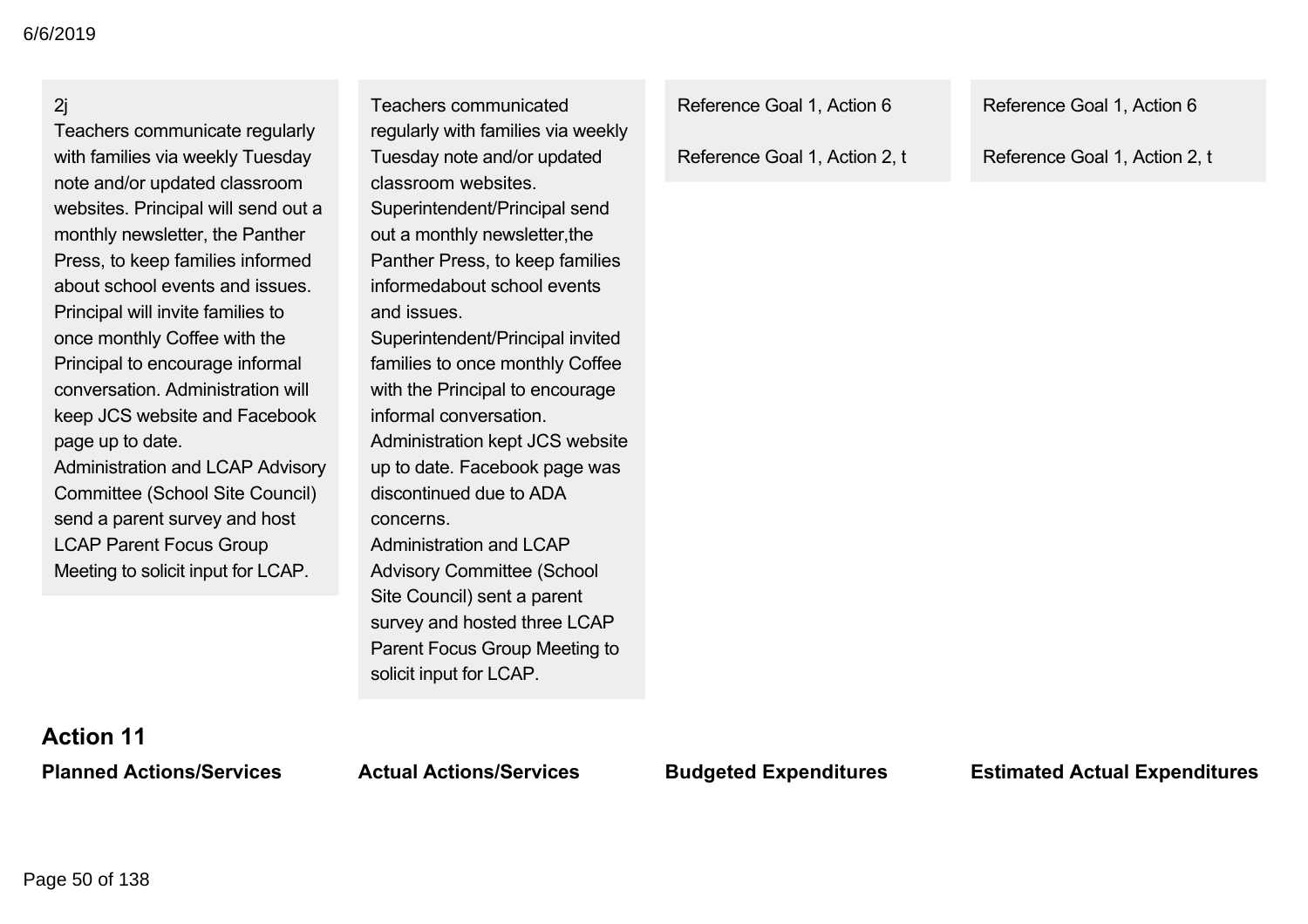Parents will be surveyed to determine topic of interest for Parent Forum.

JCS will host two Parent Forums.

Principal and staff members relevant to topic will attend forum to facilitate conversation.

Parents were surveyed to determine topic of interest for Parent Forum. The LCAP Advisory Commitee (School Site Council) determined that no particular topic rose to the surface and asked that the Focus Group meeting discussion center around LCAP goals.

Three Parent Focus Group Meetings were hosted. Superintendent/Principal and advisory committee reps attended all Focus Group Meetings.

Reference Goal 1, Action 6 Reference Goal 1, Action B Reference Goal 1, Action 6 Reference Goal 1, Action B

# **Action 12**

| <b>Planned Actions/Services</b>                                                                              | <b>Actual Actions/Services</b>                                                                              | <b>Budgeted Expenditures</b>                      | <b>Estimated Actual Expenditures</b>                                                                           |
|--------------------------------------------------------------------------------------------------------------|-------------------------------------------------------------------------------------------------------------|---------------------------------------------------|----------------------------------------------------------------------------------------------------------------|
| 21                                                                                                           | 21                                                                                                          | a \$3,355<br>b \$57,287                           | a \$4,800<br>b \$57,251                                                                                        |
| Transportation to and from school<br>will be provided for students living<br>within the district boundaries. | Transportation to and from<br>school was provided for<br>students living within the district<br>boundaries. | c \$17,320<br>d \$7,745<br>e \$7,700<br>f \$8,194 | c \$17,535 GL-FN 1300-4200<br>Classified salary/benefits(0035)<br>d \$7,200 GL-FN 1300-4200<br>supplies (0035) |
| Daycare will be offered to all                                                                               |                                                                                                             | g \$104,784                                       | e \$9,400 GL-FN 1300-4200                                                                                      |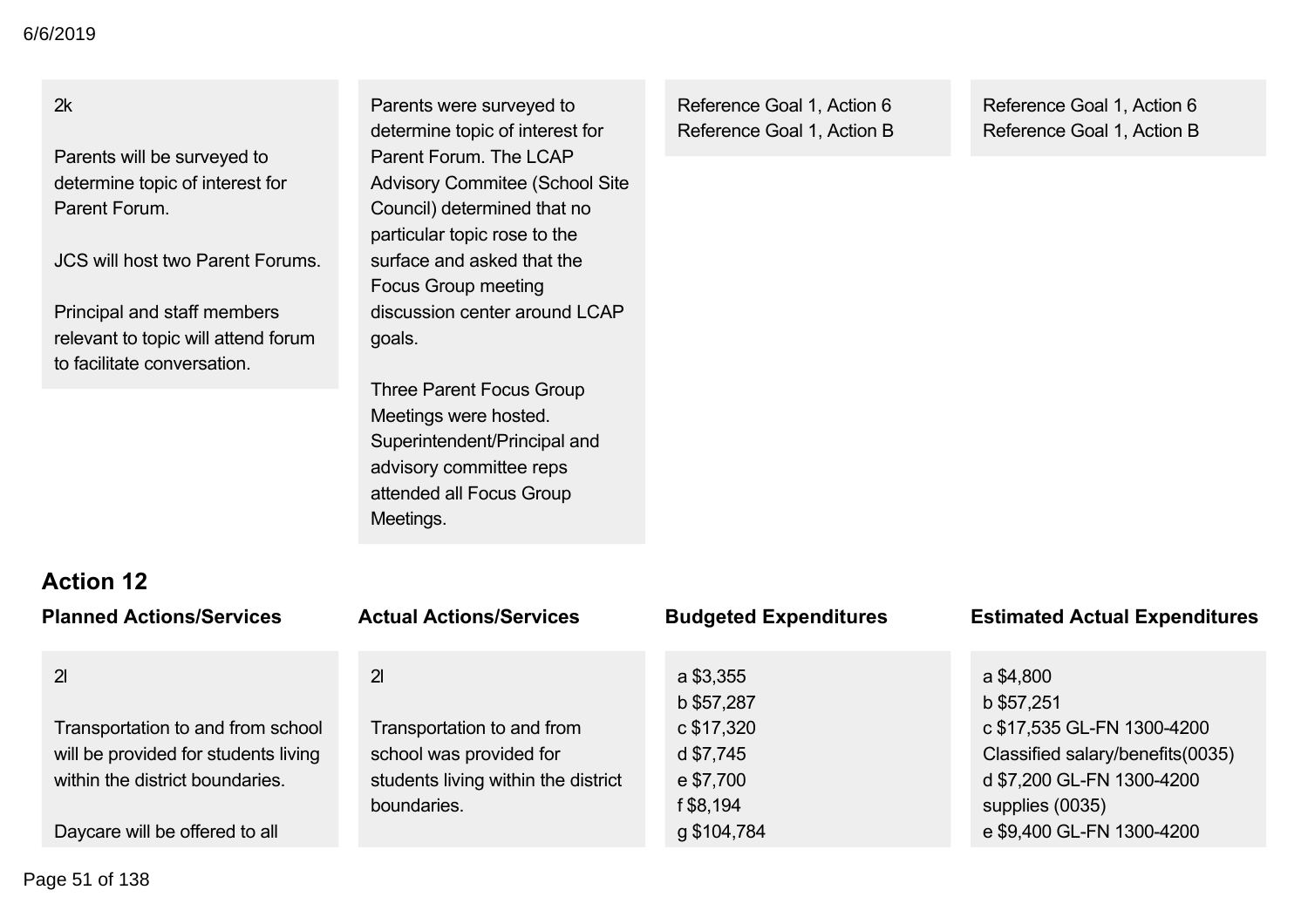### **Planned Actions/Services**

students after school. After School Enrichment activities will be offered to all students.

### **Actual Actions/Services**

Daycare was offered to all students after school. After School Enrichment activities were be offered to all students. Unduplicated students received free/reduced rates.

### f \$8,194 uuyeteu t

### h \$400

Source a Transportation RS 0210 b Transportation RS 0210 c Athletics RS 0035 d Athletics RS 0035 e Athletics RS 0035 f LCFF RS 0000, 0230 g Daycare RS 0011 h Daycare RS 0011 Budget Reference a GLFN 11943600 supplies b GLFN 11943600 services c GLFN 13004200 Classified salary/benefits d GLFN 13004200 supplies e GLFN 13004200 services f OBJ 5612 g GFFN 85005000 classified salary/benefits h GFFN 85005000 supplies

### **Planned Actions/Services Actual Actions/Services Budgeted Expenditures Estimated Actual Expenditures** supplies (0035) sumated Actual Experit

services (0035) f \$9,014Obj 5612 (0000) g \$108,929 GL-FN 8500-5000 salary/benefits (0011, 7690) h \$400 GL-FN 8500-5000 supplies (0011)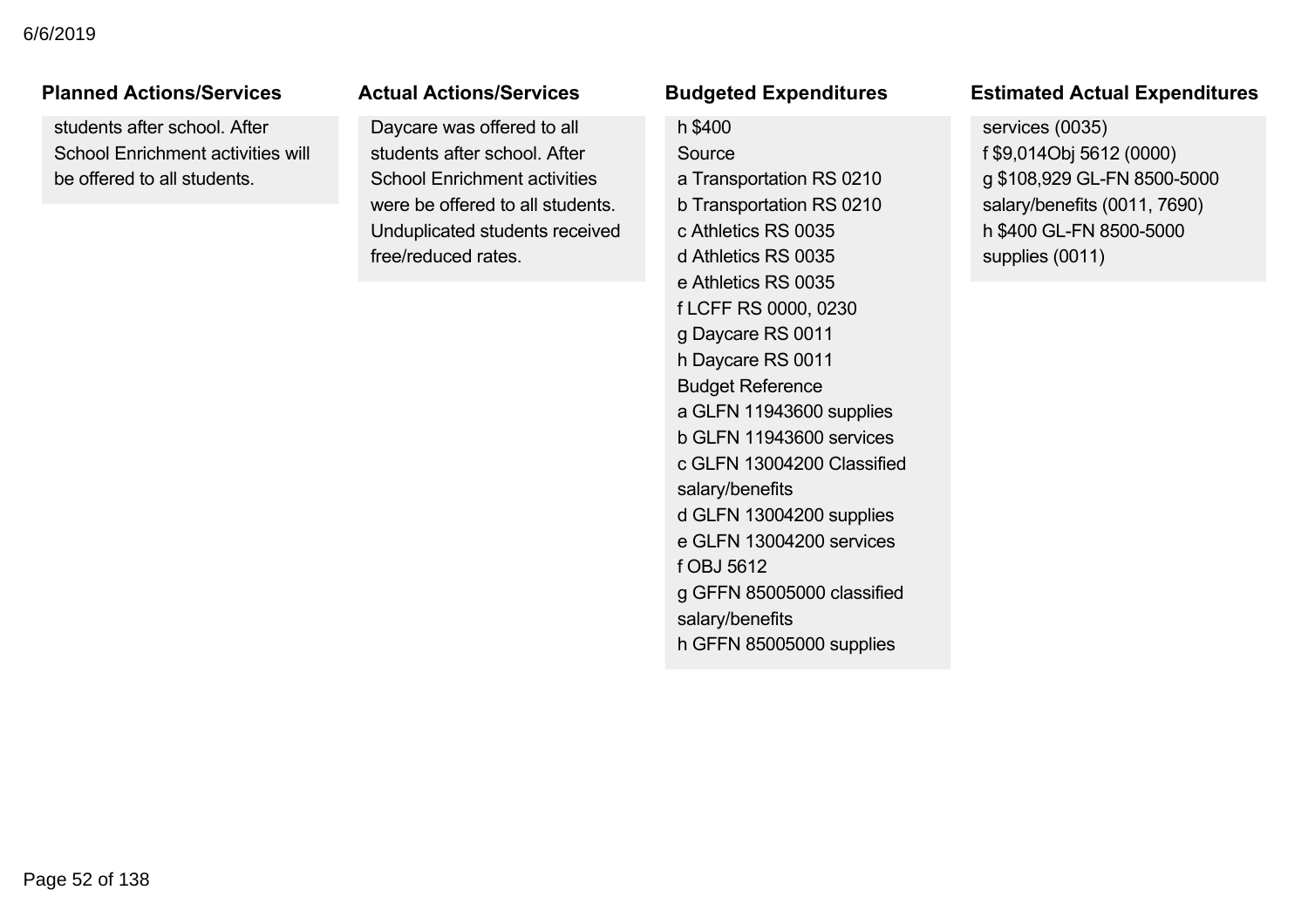**Budgeted Expenditures** 

**Planned Actions/Services Actual Actions/Services Budgeted Expenditures Estimated Actual Expenditures**

# **Analysis**

Complete a copy of the following table for each of the LEA's goals from the prior year LCAP. Duplicate the table as needed. Use actual annual measurable outcome data, including performance data from the LCFF Evaluation Rubrics, as applicable.

Describe the overall implementation of the actions/services to achieve the articulated goal.

The District is very proud of the work that has been accomplished in creating a safe, healthy, and inclusive environment for students, staff, and the community. We were able to implement all of our planned actions and services, excluding creating a Student Council. Instead of creating a Student Council, we worked to create more student leadership opportunities and this year the 7th and 8th grade students took over running our school spirit assemblies, planned the junior high dances, and organized spirit days.

The District faced significant challenges in the planned facilities projects including gaining CEQA approval, resolving issues with the City of Arcata, gaining the approval of the Division of the State Architect, and gaining the approval of the California Department of Education. As a result of these challenges the scope and budget of our planned projects was reduced.

Describe the overall effectiveness of the actions/services to achieve the articulated goal as measured by the LEA.

Our SUMS grant allowed our staff to work on MTSS with time for focused conversation regarding Tier 1 Social Emotional Curriculum and we were able to receive teacher training on using Mindfulness in the classroom.

The attendance rate and the suspension rate have both improved this year.

Fundraising has been very successful and the school continues to enjoy high levels of parent involvement in the classroom and on committees such as PTO, Jacoby Creek Children's Education Foundation, and School Site Council.

Explain material differences between Budgeted Expenditures and Estimated Actual Expenditures.

2a Added Pupil Support Position

2d Updated budget to match current year bond expenditures

 $2e^{\frac{2}{3}}$ ef 120 2l Increased Fuel Cost Page 53 of 138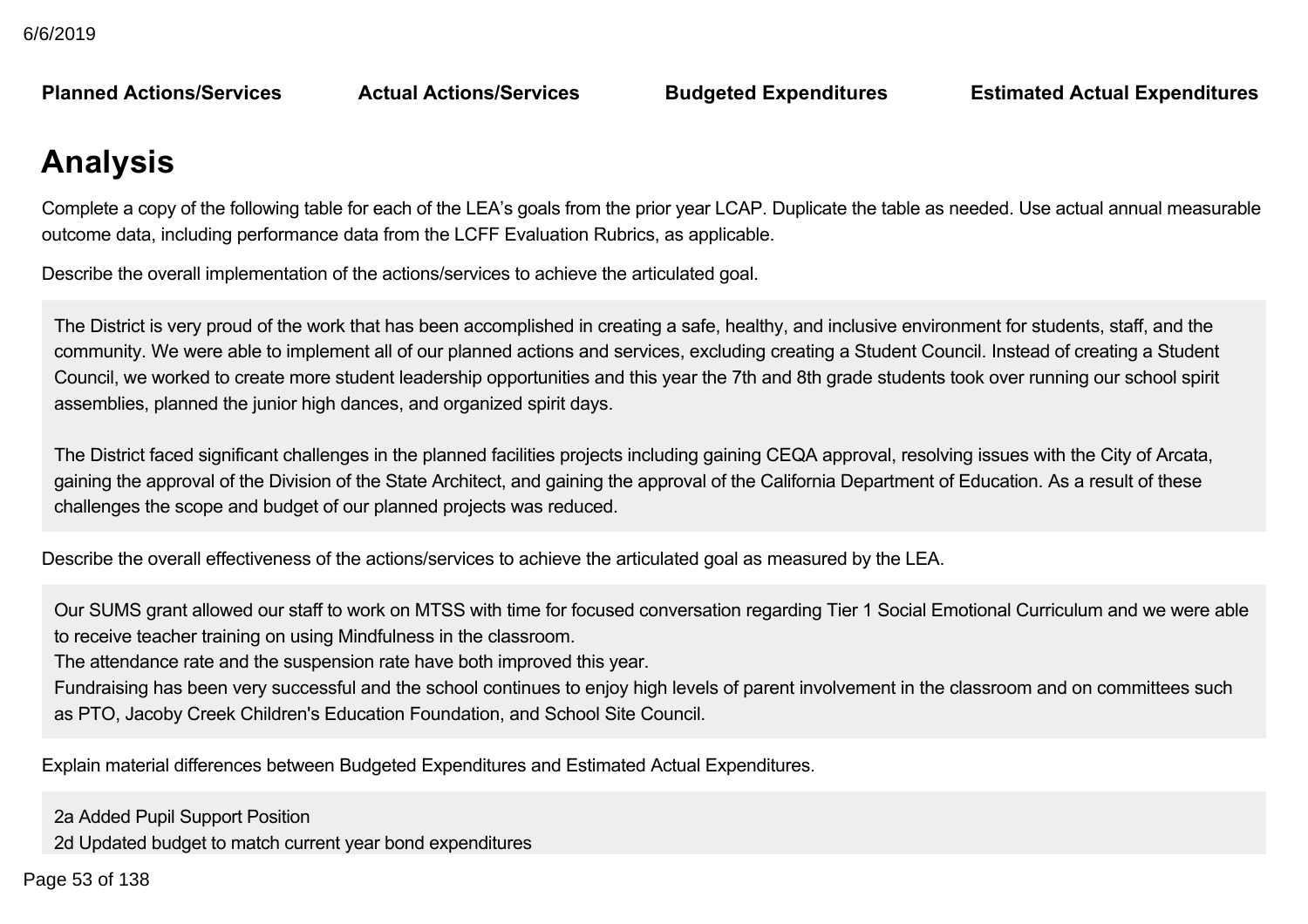2a Added Pupil Support Position 6/6/2019

2e Reduced Deferred Maintenance Expenses. Due to delay in facilities bond construction actual expenditure was significantly less than budgeted. 2l Increased Fuel Cost

2l Increased Official Costs for Basketball/Volleyball

2l Portable Rent Increase

Describe any changes made to this goal, expected outcomes, metrics, or actions and services to achieve this goal as a result of this analysis and analysis of the LCFF Evaluation Rubrics, as applicable. Identify where those changes can be found in the LCAP.

In examining our school climate, the staff has determined that a Diversity Committee is needed to ensure that JCS is an inclusive environment for minority and transgender students.

Parent stakeholder feedback shows a need to purchase outdoor table seating for all students at lunch. A goal will be written to address purchasing outdoor seating.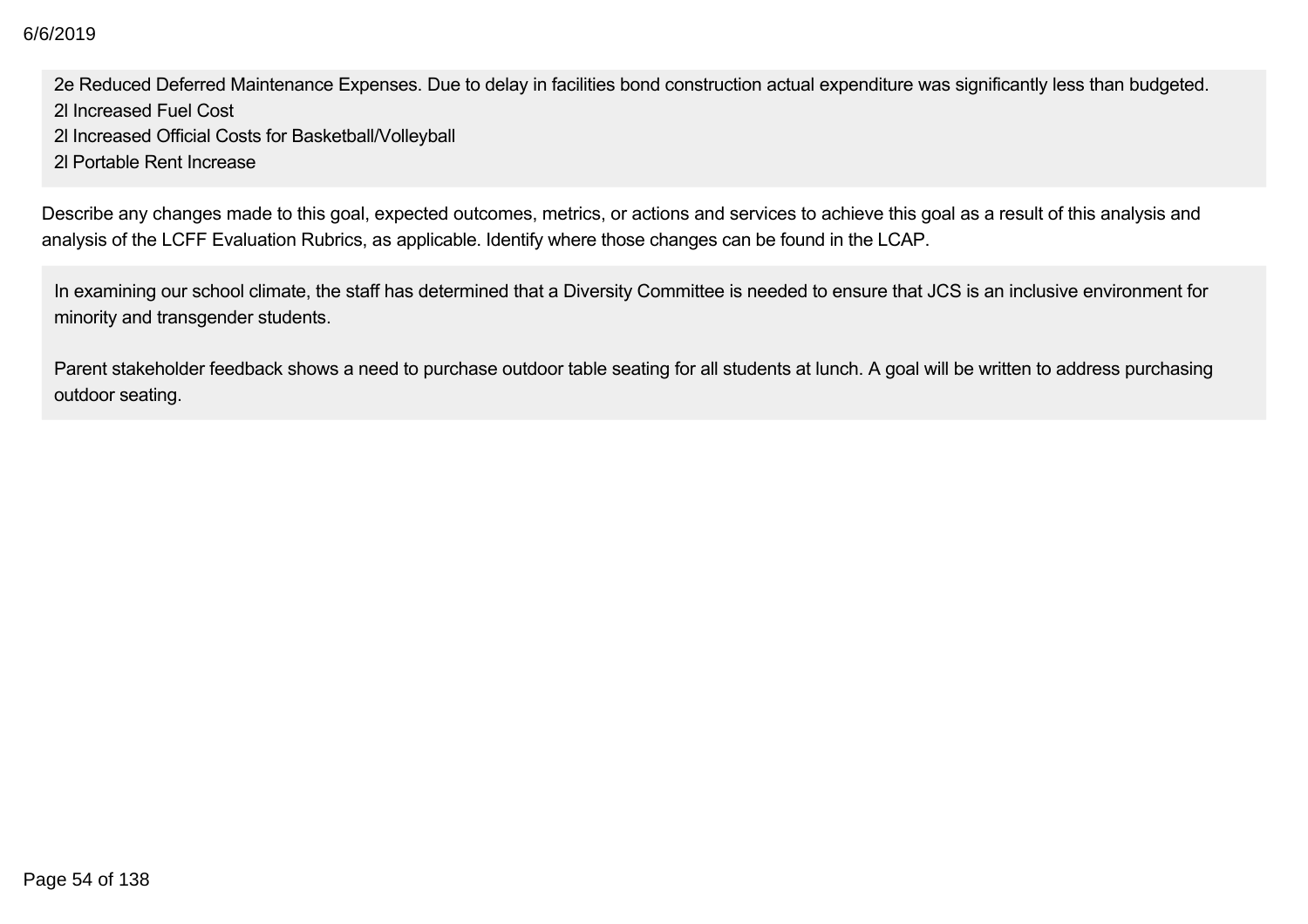# **Stakeholder Engagement**

**LCAP Year: 2019-20** 

### **Involvement Process for LCAP and Annual Update**

How, when, and with whom did the LEA consult as part of the planning process for this LCAP/Annual Review and Analysis?

Beginning at the start of the school year, stakeholders received information regarding LCAP through Board meetings, staff meetings, School Site Council meetings, the monthly Coffee with the Principal, and the monthly newsletter. The district also hosted three focus group meetings, sent a survey to parents, and sent a survey to all students in grade two through eight.

158 people responded to the Jacoby Creek School Survey. The parent focus groups were attended by 13 parents and 99% of 2nd-8th grade students responded to the Jacoby Creek School Student Survey.

School Board Meetings were held on: 8/13/18, 11/10/18, 10/8/18, 11/5/18, 12/10/18, 1/14/19, 2/11/19, 3/11/19, 4/8/19, 5/13/19, 6/13/19, 6/14/19. Board members, members of the public, Jacoby Creek Teachers Association Members (JCTA), California School Employee Association, and Bayside Chapter 803 (CSEA) members attended. The LCAP is on every Board Meeting Agenda as an information item. The Superintendent/Principal makes a report to the Board regarding the LCAP and stakeholder feedback is solicited.

August 9 people attended September 11 people attended October 12 people attended November 6 people attended December 8 people attended January 9 people attended February 11 people attended March 8 people attended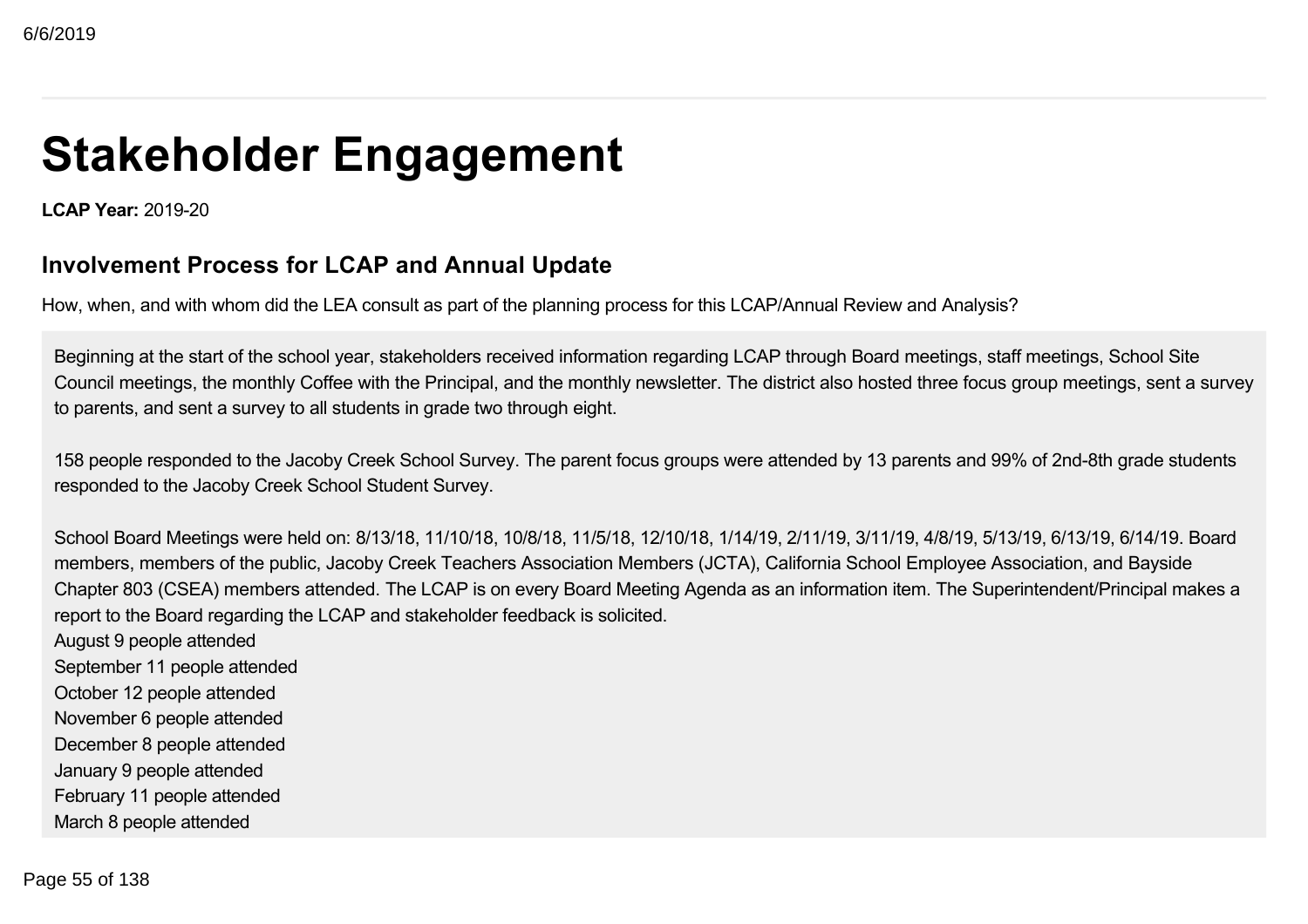February 11 people attended 6/6/2019

### April 7 people attended

The Superintendent/ Principal and the Jacoby Creek School Site Council hosted three Focus Group Meetings to solicit stakeholder data to inform the goals and actions for the 2019-2020 Local Control Accountability Plan (LCAP). Focus Groups were held on Wednesday, February 27 at 6:00 p.m.; Thursday, February 28 at 2:15 p.m., and Monday, March 4 at 8:00 a.m. At total of 19 parents attended the Focus Group Meeting.

The School Site Council (SSC) serves as the LCAP Advisory Meeting. The School Site Council consists of the superintendent/principal, three certificated staff members, one classified staff member, and five parent members. The SSC met on 9/11/18, 10/9/18, 11/6/18, 12/11/18, 1/8/19, 2/12/19, 3/12/19, 4/9/19, 5/14/19.

Staff Meeting were held monthly. Certificated and classified staff members along with the JCTA and CSEA are required to attend staff meetings, barring illness. LCAP update and solicitation of input are on the agenda of each staff meeting.

### **Impact on LCAP and Annual Update**

How did these consultations impact the LCAP for the upcoming year?

Consultation with stakeholders offered excellent feedback for both the current year and the upcoming year.

Parent surveys and focus groups offered feedback about what is going well at JCS and should not be changed.

Parents offered suggestions on how staff could better support them in understanding conflict resolution strategies being taught at school and affirmed that our community is interested in students receiving instruction in Mindfulness.

Parent feedback also illuminated the need for more picnic tables for student dining outside.

Staff feedback showed the need to look into our calendar and carve out more time for collaboration and that Low Performing Student Block Grand money should be used to support low performing student in mathematics. It was determined that using the money to pilot hiring a classified aide dedicated to providing math intervention would be the most effective way to use this money. If the pilot proves that this is an effective way to provide math intervention, a new LCAP goal will be written using LCFF funds to continue the service.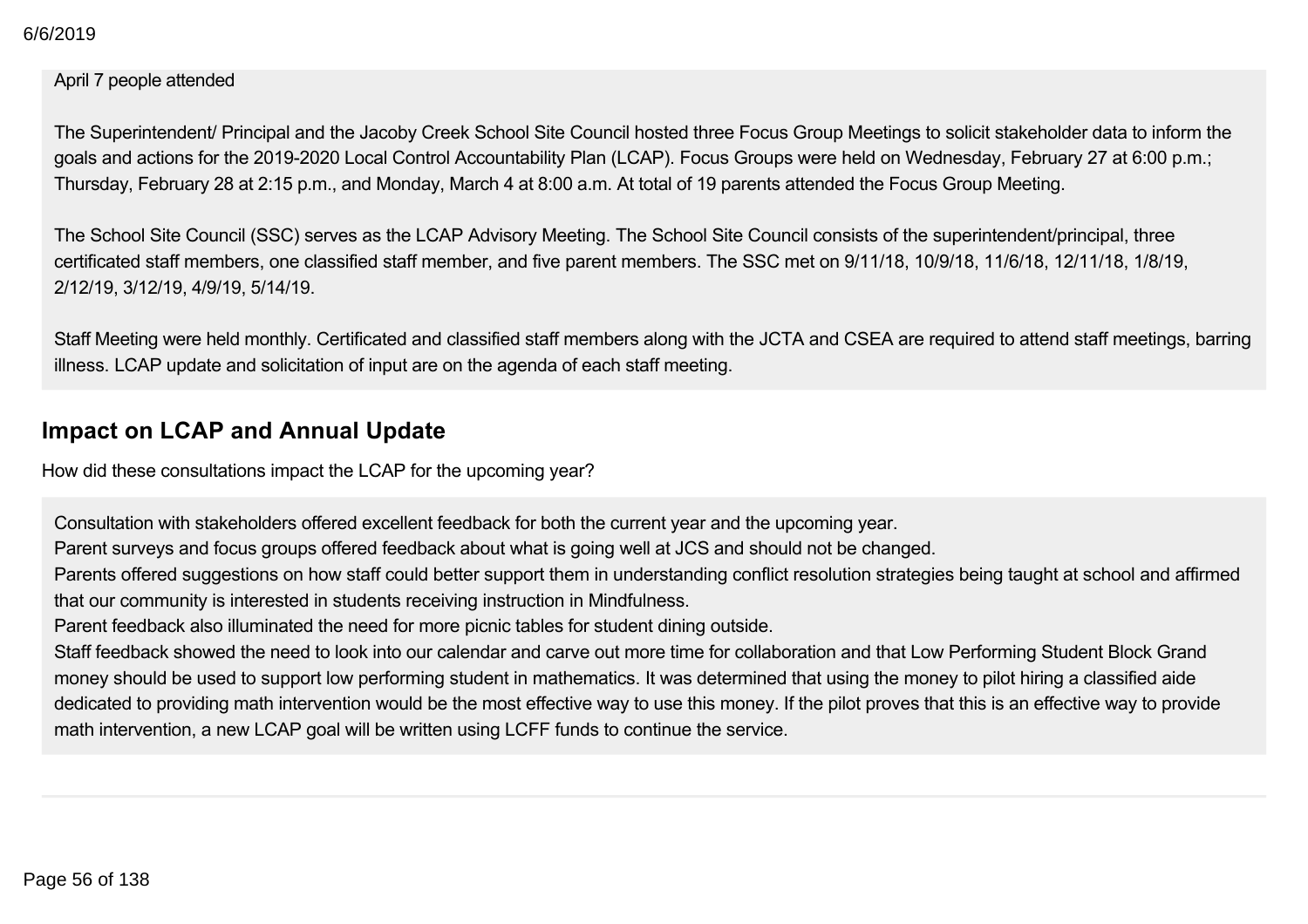# **Goals, Actions, & Services**

Strategic Planning Details and Accountability

Complete a copy of the following table for each of the LEA's goals. Duplicate the table as needed.

(Select from New Goal, Modified Goal, or Unchanged Goal)

Unchanged

# **Goal 1**

Increase Student Achievement

**State and/or Local Priorities addressed by this goal:**

**State Priorities:** 1, 2, 3, 4, 5, 7, 8

**Local Priorities:** N/A

### **Identified Need:**

In the spring of 2018, students at Jacoby Creek scored 66.1 points above the "meeting the grade level standard" in English Language Arts. CAASPP test results show that 82.66% of students at Jacoby Creek School met or exceeded the standard for Language Arts. Statewide, 49.88% of students met or exceeded the standard for Language Arts. The district needs to maintain high levels achievement.

In the spring of 2018, students at Jacoby Creek scored 34.9 points above the meeting the grade level standards in Mathematics. CAASPP test results show that 69.34% of students at Jacoby Creek met or exceeded the standard for Mathematics. Statewide, 38.66% of student met or exceed the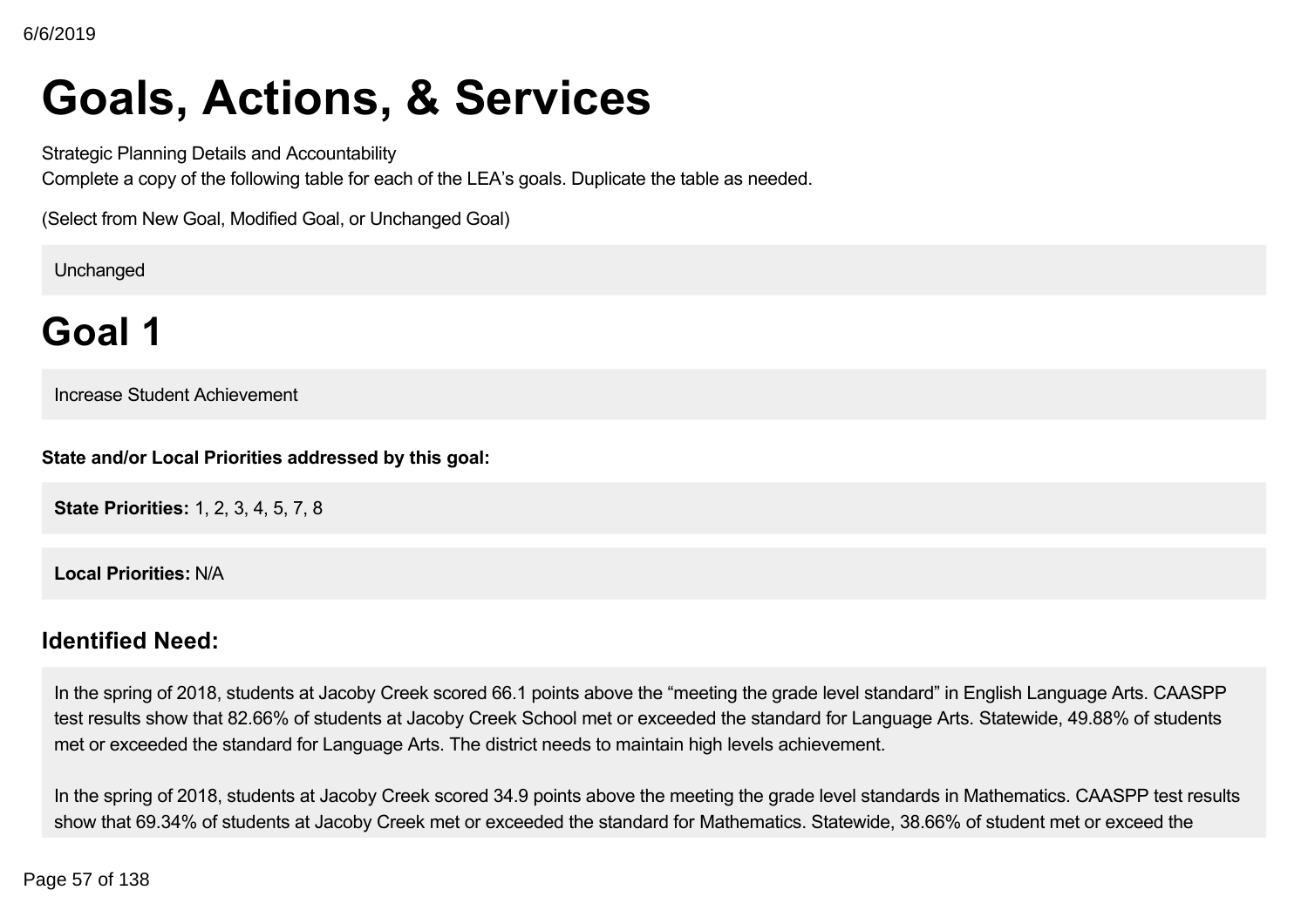standard for Mathematics. The district needs to maintain high levels of achievement.

Next Generation Science Standards need to be implemented with fidelity. Our NGSS Committee will continue to attend inservice offered by the Humboldt County Office of Education and inservcie the staff in ways to implement immediately. Textbooks are projected to be available in 2018 and our NGSS committee will begin investigating the options.

All students, including students in special education, English Learners, and children who are fostered or low SES have access and are enrolled in all required areas of study (CCSS) per Ed. Code 51210 and 51220. Supports and programs (ELD) are in place to assure they are able to gain academic content knowledge and English language proficient.

Stakeholder input from teaching staff has identified that more time for collaboration is needed.

Jacoby Creek School District have very few English Learners (EL's) (currently 4) so we don't have valid longitudinal data due to small sample size. We will continue to track their progress closely.

### **Expected Annual Measureable Outcomes**

| <b>Metrics/Indicators</b> | Baseline | 2017-18 | 2018-19 | 2019-20 |
|---------------------------|----------|---------|---------|---------|
|                           |          |         |         |         |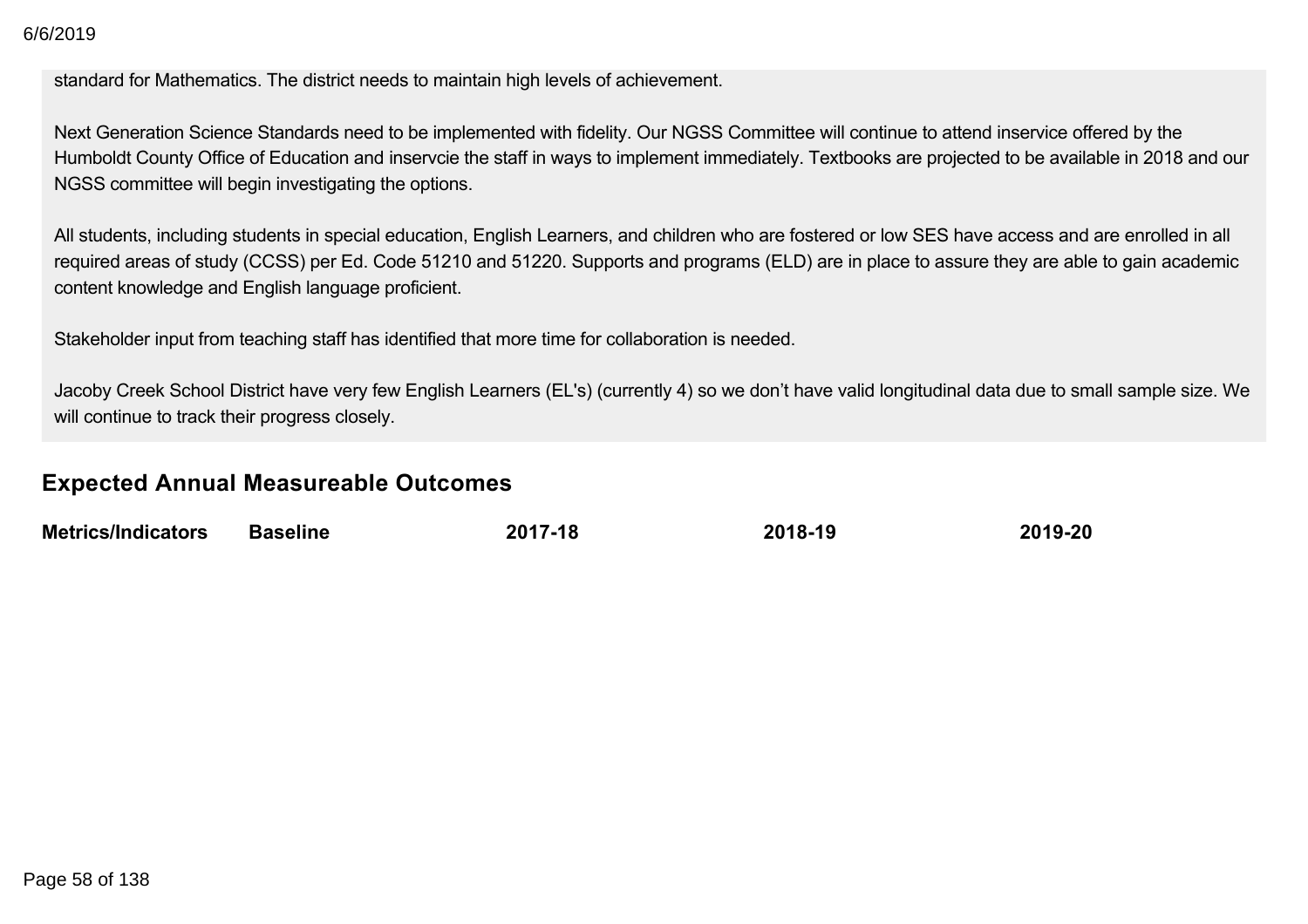Metric Performance on CAASPP in Math and Language Arts: ALL STUDENTS % MEETING OR **EXCEEDING STANDARD** 1a

Math: 69.34% Met or exceeded standard Dashboard Performance Level: Green 34.9 points above Level 3 ELA: 82.66% Met or exceeded standard Met or Exceeded Dashboard Performance Level: Blue 66.1 points above Level 3

Math: 68% Met or exceeded Dashboard Performance Level: Green Maintain 33 points above level ELA: 70% Met or exceeded Dashboard Performance Level: Green Maintain 44 points above level 3

Math: 68% Met or exceeded Dashboard Performance Level: Green Maintain 33 points above level ELA: 70% Met or exceeded Dashboard Performance Level: Green Maintain 44 points above level 3

Math: 68% Met or exceeded

Dashboard Performance Level: Green Maintain 33 points above level ELA: 70% Met or exceeded Dashboard Performance Level: Green Maintain 44 points above level 3

Performance on CAASPP in Math and Language Arts: SOCIO-ECONOMIC DISADVANTAGED % MEETING OR **EXCEEDING** STANDARD 1e, 1i

Math: 50% Met or exceeded Dashboard Performance Level:Green 6.8 points below level

Math: 52% Met or exceeded Dashboard Performance Level: Green Increase 3 points

Math: 53% Met or exceeded Dashboard Performance Level: Green Increase 2.5 points

Math: 59% Met or exceeded

Dashboard Performance Level: Green Increase 2.5 points

Page 59 of 138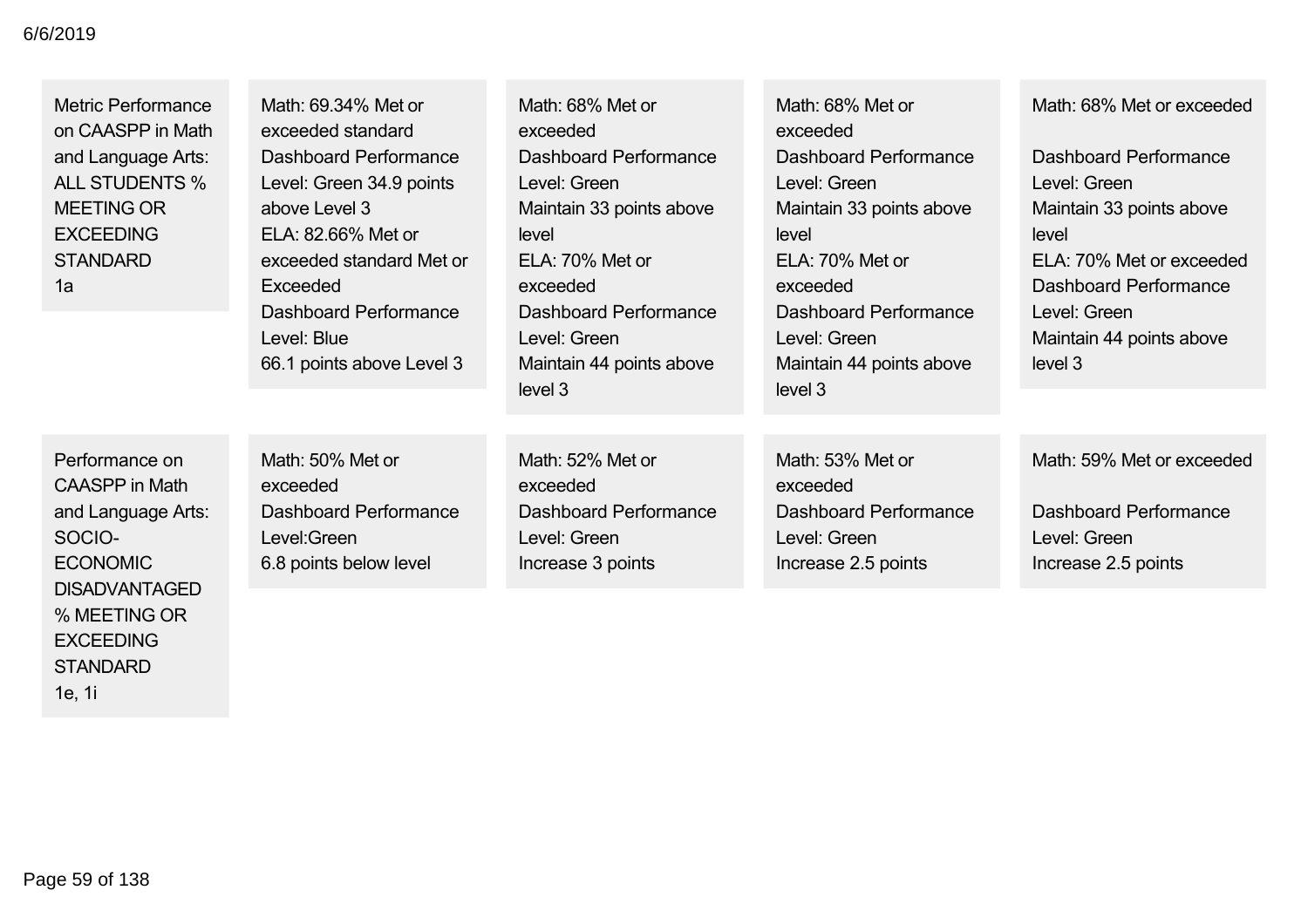| <b>Metrics/Indicators</b>                                       | <b>Baseline</b>                                                                                                                                                                                     | 2017-18                                                                                                                                                                                            | 2018-19                                                                                                                                                                                            | 2019-20                                                                                                                                                                                            |
|-----------------------------------------------------------------|-----------------------------------------------------------------------------------------------------------------------------------------------------------------------------------------------------|----------------------------------------------------------------------------------------------------------------------------------------------------------------------------------------------------|----------------------------------------------------------------------------------------------------------------------------------------------------------------------------------------------------|----------------------------------------------------------------------------------------------------------------------------------------------------------------------------------------------------|
| Academic<br>performance<br>indicator (API)                      | No longer calculated by<br>the state                                                                                                                                                                | No longer calculated by<br>the state                                                                                                                                                               | No longer calculated by<br>the state                                                                                                                                                               | No longer calculated by the<br>state                                                                                                                                                               |
| score.                                                          |                                                                                                                                                                                                     |                                                                                                                                                                                                    |                                                                                                                                                                                                    |                                                                                                                                                                                                    |
| <b>Metric Classroom</b><br>Assessment 1a, 1b,<br>1 <sub>d</sub> | Local indicators show that<br>92% of K-8 students are<br>meeting classroom math<br>expectations.<br>Local indicators show that<br>92% of K-8 students are<br>meeting classroom ELA<br>expectations. | Local indicators show that<br>91% of K-8 students are<br>meeting classroom math<br>expectations.<br>Local indicators show that<br>91% of K-6 students are<br>meeting classroom ELA<br>expectations | Local indicators show that<br>91% of K-8 students are<br>meeting classroom math<br>expectations.<br>Local indicators show that<br>91% of K-6 students are<br>meeting classroom ELA<br>expectations | Local indicators show that<br>91% of K-8 students are<br>meeting classroom math<br>expectations.<br>Local indicators show that<br>91% of K-6 students are<br>meeting classroom ELA<br>expectations |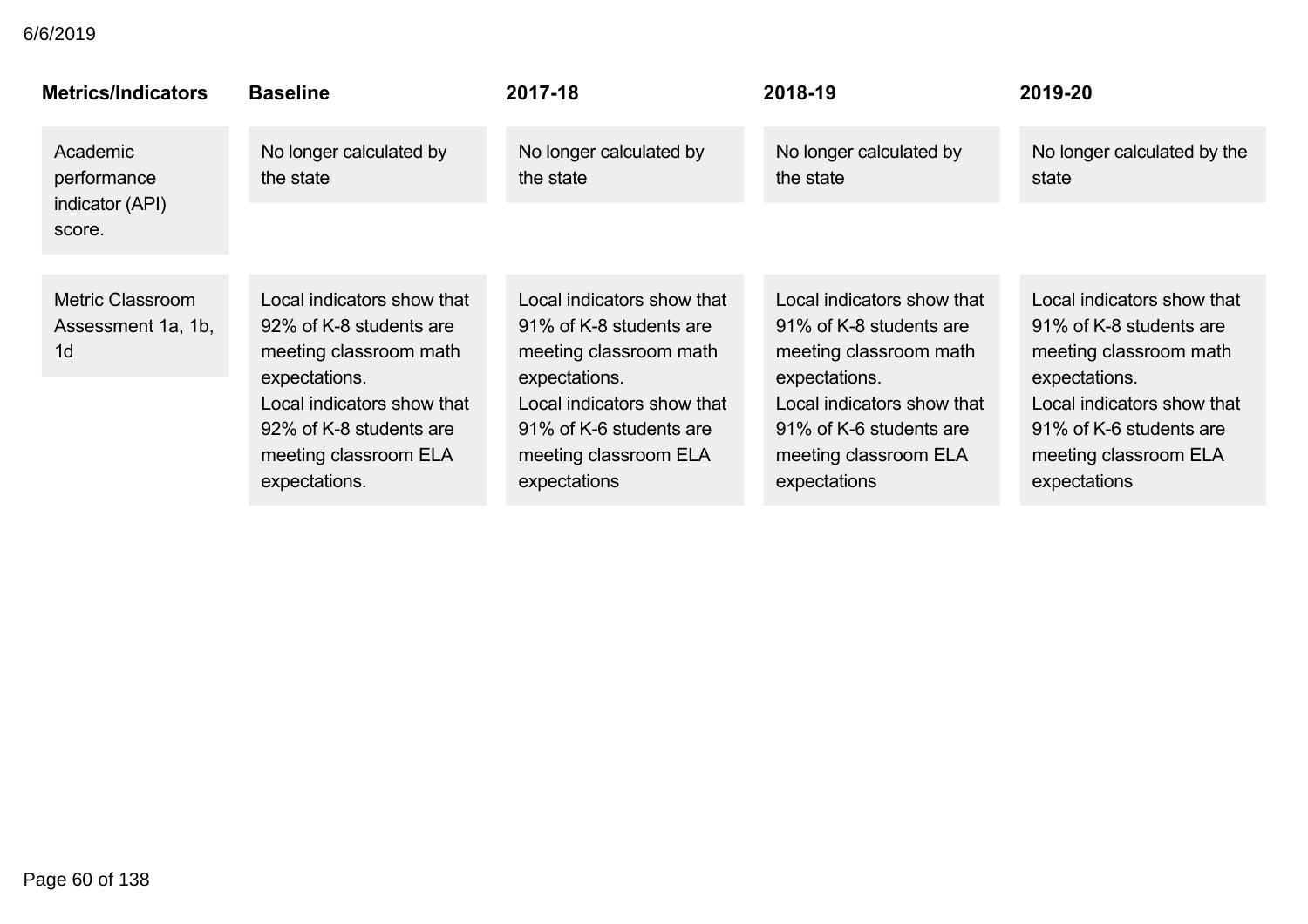| <b>Metrics/Indicators</b>                                                                                                                                                                                                                                                           | <b>Baseline</b>                                                                                                                                                                                                                                                                                                                    | 2017-18                                                                                                                                                                                                                                                                                                                              | 2018-19                                                                                                                                                                                                                                  | 2019-20                                                                                                                                                                                                                                  |
|-------------------------------------------------------------------------------------------------------------------------------------------------------------------------------------------------------------------------------------------------------------------------------------|------------------------------------------------------------------------------------------------------------------------------------------------------------------------------------------------------------------------------------------------------------------------------------------------------------------------------------|--------------------------------------------------------------------------------------------------------------------------------------------------------------------------------------------------------------------------------------------------------------------------------------------------------------------------------------|------------------------------------------------------------------------------------------------------------------------------------------------------------------------------------------------------------------------------------------|------------------------------------------------------------------------------------------------------------------------------------------------------------------------------------------------------------------------------------------|
| <b>Metric Other student</b><br>outcomes.<br>Participation<br>numbers of student<br>achievement in<br>performance tasks<br>and project-based<br>learning<br>opportunities (such<br>as district and                                                                                   | History Day: 83 Projects;<br>25 County<br>Science Fair: 113<br>Projects; 24 County<br>Mathcounts: 11<br>Service Learning: 11<br><b>Classroom Projects</b><br>Oral Language Fair: 81<br>students<br>Athletics: 222 participants                                                                                                     | History Day: 86 Projects;<br>38 County<br>Science Fair: 126<br>Projects; 22 County; 9<br><b>State</b><br>Mathcounts: 27<br>participants<br>Service Learning: 11<br><b>Classroom Projects</b><br>Oral Language Fair: 81                                                                                                               | Participation rates remain<br>at high levels.<br>If participation levels drop<br>5% or more in a year an<br>action will address the<br>drop.<br>SST meetings will be held<br>for all students when<br>requested by teacher or<br>parent. | Participation rates remain<br>at high levels.<br>If participation levels drop<br>5% or more in a year an<br>action will address the<br>drop.<br>SST meetings will be held<br>for all students when<br>requested by teacher or<br>parent. |
| county-wide History<br>Day, Science Fair,<br>Math Counts,<br>service-learning,<br>Oral Language Fair,<br>and the Spelling<br>Bee); and other<br>indicators of student<br>performance such<br>as physical fitness<br>tests, DIBELS<br>assessment and<br>CELDT testing. 1a,<br>1d, 1i | <b>Academic Support</b><br>Classes: 97<br><b>Physical Fitness Test</b><br>Results: 50% met 6/6<br>standards<br>3/3 English Learners<br>reclassified as FEP. 6<br>initial tests were given and<br>2 were FEP.<br><b>Student Study Team</b><br>Meetings: 13<br><b>DIBELS Screening: All</b><br>students K-3 are screened<br>annually | students<br>Athletics: 247 participants<br><b>Academic Support</b><br>Classes: 97<br><b>Physical Fitness Test</b><br>Results: 50% met 6/6<br>standards<br>3/3 English Learners<br>reclassified as FEP. 6<br>initial tests were given and<br>2 were FEP.<br><b>Student Study Team</b><br>Meetings: 13<br><b>DIBELS Screening: All</b> |                                                                                                                                                                                                                                          |                                                                                                                                                                                                                                          |

students K-3 are screened

annually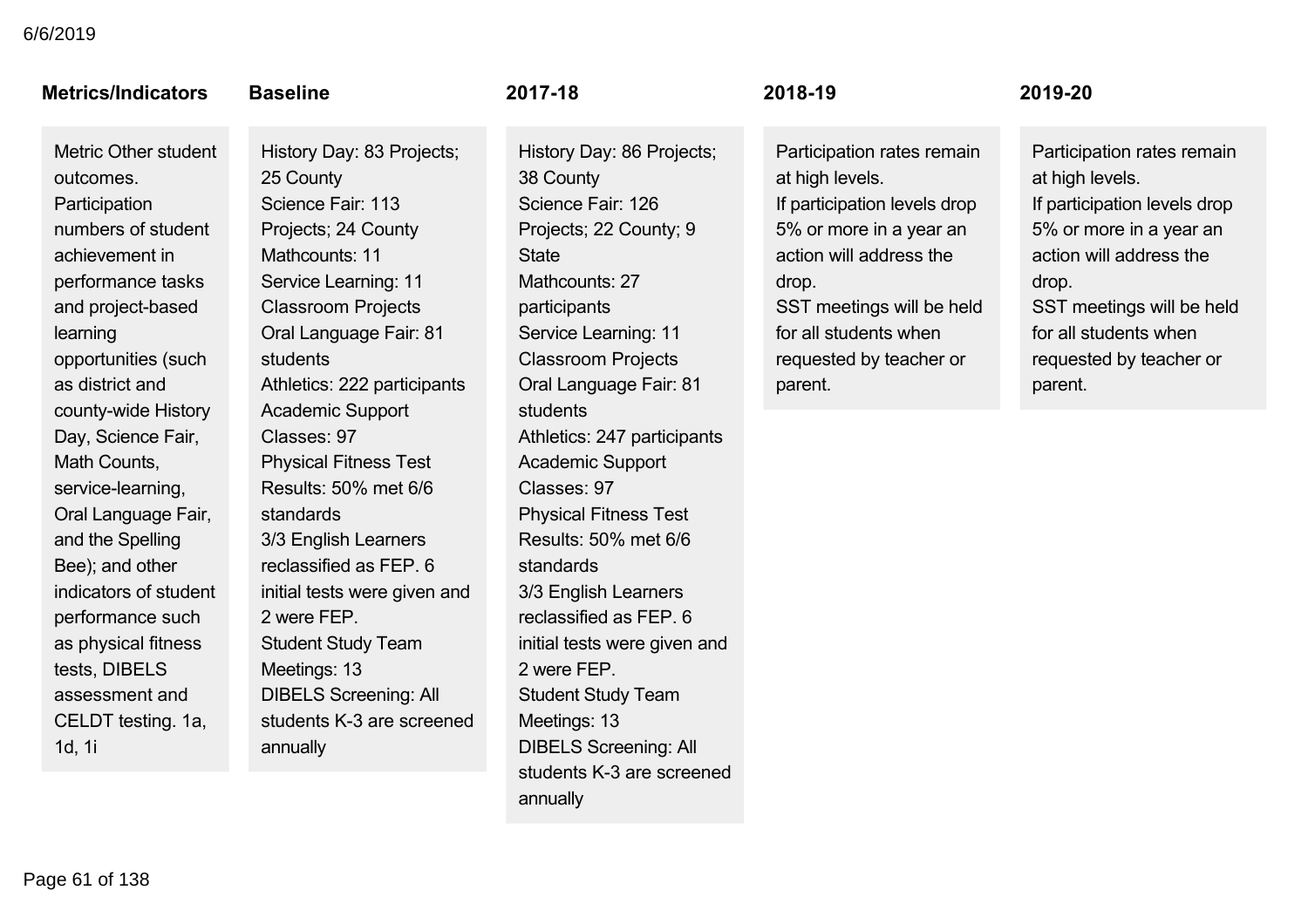| <b>Metrics/Indicators</b>                                   | <b>Baseline</b>                                                                                                 | 2017-18                                                                                                         | 2018-19                                                                                                         | 2019-20                                                                                                         |
|-------------------------------------------------------------|-----------------------------------------------------------------------------------------------------------------|-----------------------------------------------------------------------------------------------------------------|-----------------------------------------------------------------------------------------------------------------|-----------------------------------------------------------------------------------------------------------------|
| <b>Metric CALPADS</b><br>data Teacher<br>Assignments 1b, 1i | 100% of teachers and<br>paraprofessionals are<br>classified as highly<br>qualified. No teacher<br>misassignment | 100% of teachers and<br>paraprofessionals are<br>classified as highly<br>qualified. No teacher<br>misassignment | 100% of teachers and<br>paraprofessionals are<br>classified as highly<br>qualified. No teacher<br>misassignment | 100% of teachers and<br>paraprofessionals are<br>classified as highly<br>qualified. No teacher<br>misassignment |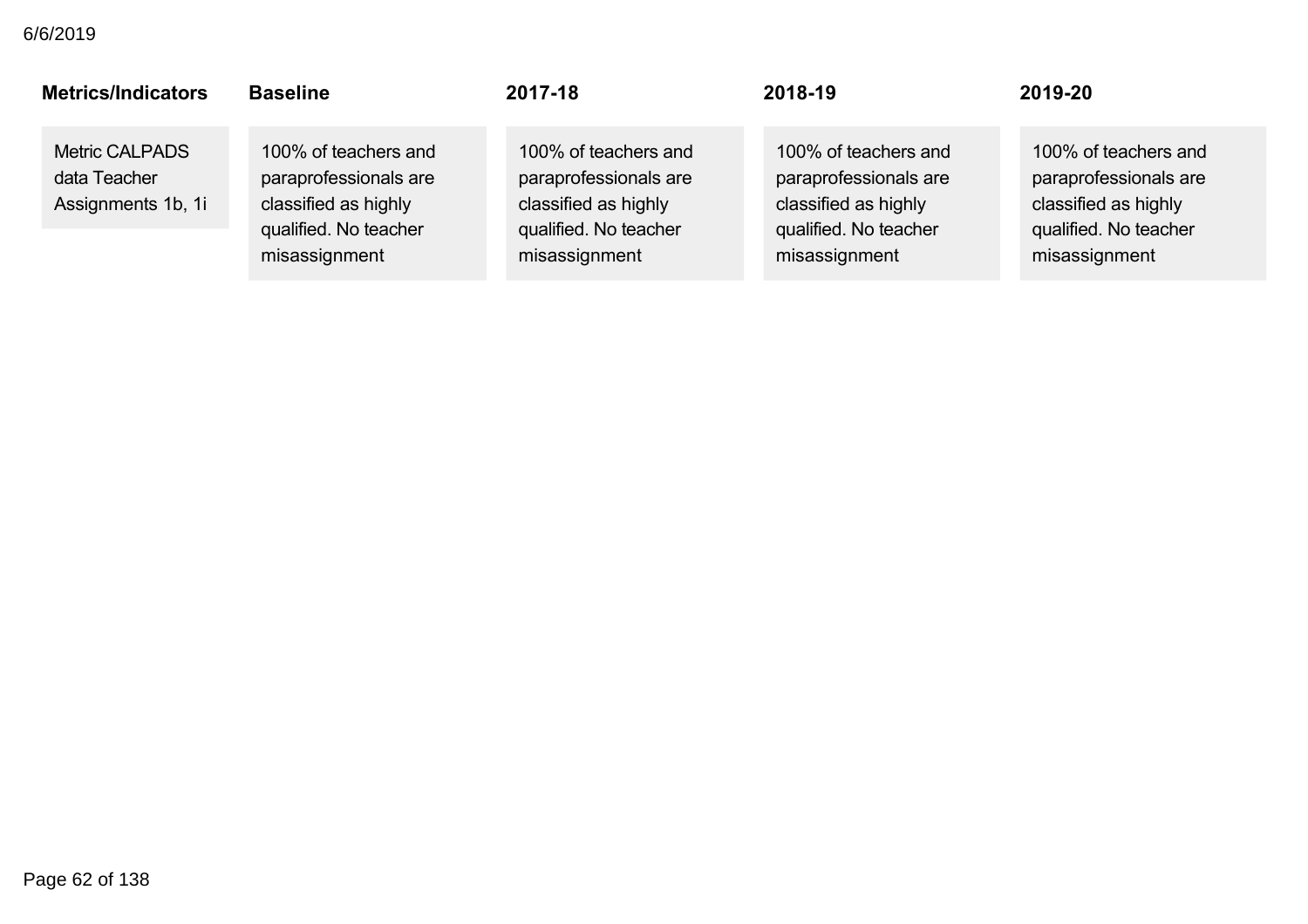### **Metrics/Indicators**

Metric Financial records for staffing Teacher Aide Assignments 1k

### **Raseline**

TK and K classrooms have the support of a 4 hour per day aide. First grade classrooms have the support of a 1 hour per day aide. Class sizes in TK-3 shall not exceed 24 students without the support of an aide.

 $Class sizes in 4-8 shall$ not exceed 26 students without the support of an aide.

Aide time for large class sizes shall be provided as follows: 1-2 students over receives two hours per day, 3-4 students over receives three hours per day, and 4-5 students over receives four hours per day.

### 2017-18

TK and K classrooms have the support of a 4 hour per day aide. First grade classrooms have the support of a 1 hour per day aide. Two first grade classrooms have an additional two hours daily for larger class size. Two fifth grade classrooms have three hours daily for larger class size. Two sixth grade

classrooms have three hours daily for larger class size.

### 2018-19

TK and K classrooms have the support of a 4 hour per day aide. First grade classrooms have the support of a 1 hour per day aide. Class sizes in TK-3 shall not exceed 24 students without the support of an aide.

 $Class sizes in 4-8 shall$ not exceed 26 students without the support of an aide.

Aide time for large class sizes shall be provided as follows: 1-2 students over receives two hours per day, 34 students over receives three hours per day, and 4-5 students over receives four hours per day.

### $2019 - 20$

TK and K classrooms have the support of a 4 hour per day aide.

First grade classrooms have the support of a 1 hour per day aide.

Class sizes in TK-3 shall not exceed 24 students without the support of an aide.

 $Class$  sizes in 4-8 shall not exceed 26 students without the support of an aide. Aide time for large class sizes shall be provided as follows: 1-2 students over receives two hours per day, 34 students over receives three hours per day, and 4 5 students over receives four hours per day.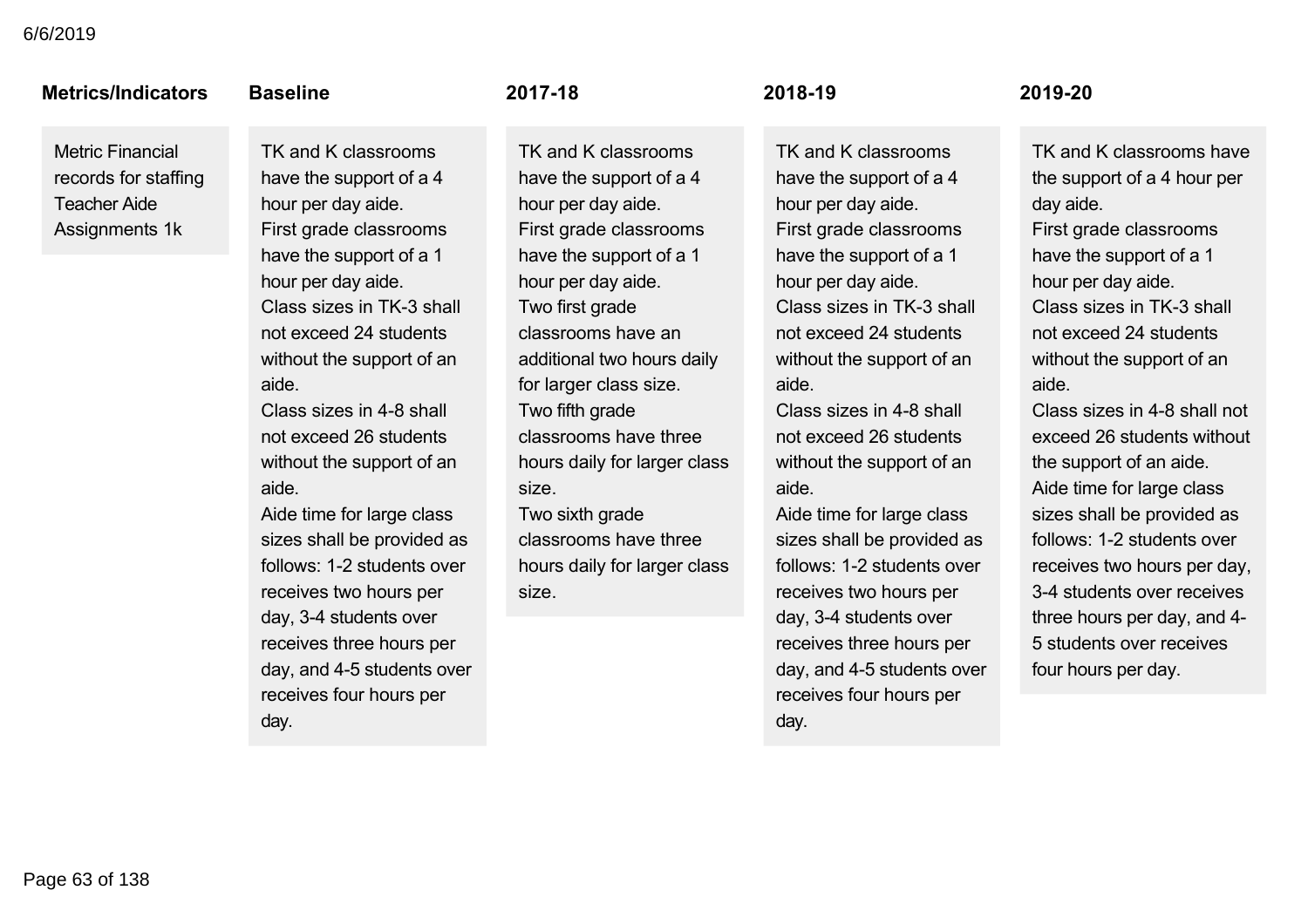| <b>Metrics/Indicators</b>                                                                                                                                                                   | <b>Baseline</b>                                                                                                                                                                                                                                | 2017-18                                                                                                                                                                                                                                                                                            | 2018-19                                                                                                                                                                                                                                           | 2019-20                                                                                                                                                                                                                                           |
|---------------------------------------------------------------------------------------------------------------------------------------------------------------------------------------------|------------------------------------------------------------------------------------------------------------------------------------------------------------------------------------------------------------------------------------------------|----------------------------------------------------------------------------------------------------------------------------------------------------------------------------------------------------------------------------------------------------------------------------------------------------|---------------------------------------------------------------------------------------------------------------------------------------------------------------------------------------------------------------------------------------------------|---------------------------------------------------------------------------------------------------------------------------------------------------------------------------------------------------------------------------------------------------|
| <b>Metric Standards-</b><br>aligned instructional<br>resources and<br>materials<br>inventories and<br>purchase records,<br>annual board<br>resolution of<br>sufficiency of<br>materials, 1c | .All students have access<br>to appropriate standards<br>aligned instructional<br>materials.                                                                                                                                                   | All students have access<br>to appropriate standards<br>aligned instructional<br>materials.<br><b>Common Core aligned</b><br>ELA curriculum was<br>adopted in the spring of<br>2017 and was used with<br>fidelity during the 2017-<br>2018 school year.                                            | All students have access<br>to appropriate standards<br>aligned instructional<br>materials.<br><b>NGSS curriculum</b><br>previewed for possible<br>adoption.                                                                                      | All students have access to<br>appropriate standards<br>aligned instructional<br>materials.<br>NGSS curriculum preview<br>for possible adoption.                                                                                                  |
| <b>Metric Professional</b><br>development<br>agendas, release<br>day data, and roll-<br>sheets 1e                                                                                           | 100% of teaching staff<br>attended at least<br>professional one<br>development opportunity<br>related to CCSS.<br>technology integration,<br>CAASPP, NGSS, OR<br>participated in a release<br>day to articulate CCSS<br>with grade level team. | 100% of teaching staff will<br>attend at least<br>professional one<br>development opportunity<br>related to CCSS,<br>technology integration,<br>CAASPP, NGSS, OR<br>participated in a release<br>day to articulate<br>implementation of new<br><b>ELA/ELD curriculum with</b><br>grade level team. | 100% of teaching staff will<br>attend at least<br>professional one<br>development opportunity<br>related to CCSS,<br>technology integration,<br>CAASPP, NGSS, OR<br>participated in a release<br>day to articulate NGSS<br>with grade level team. | 100% of teaching staff will<br>attend at least professional<br>one development<br>opportunity related to<br>CCSS, technology<br>integration, CAASPP,<br>NGSS, OR participated in a<br>release day to articulate<br>NGSS with grade level<br>team. |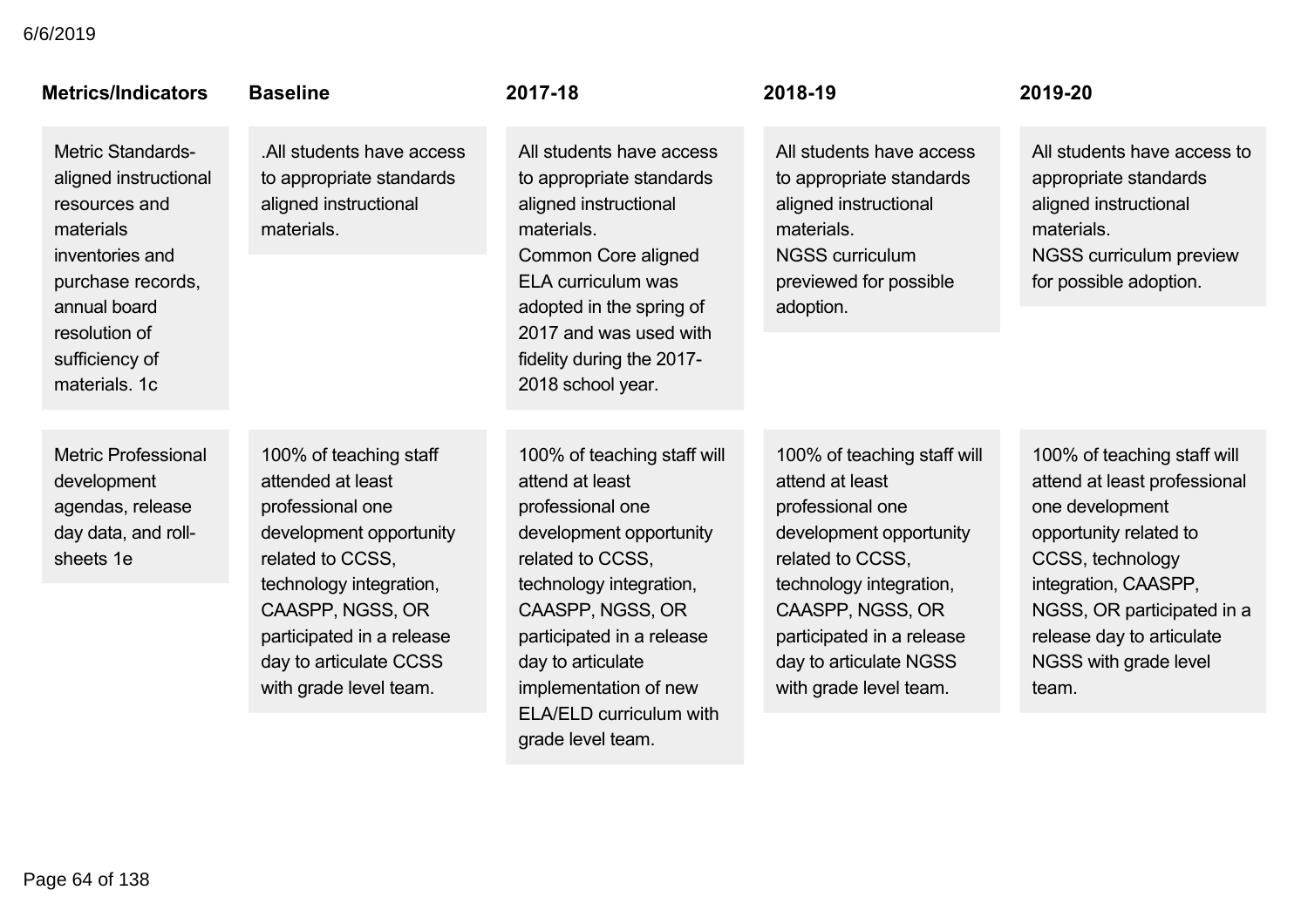| <b>Metrics/Indicators</b>                                         | <b>Baseline</b>                                                                                                                                                                                                                                                                                   | 2017-18                                                                                                                                                                                                                                                                                                                                                                          | 2018-19                                                                                                                                                                                                                                                                                                                                                                          | 2019-20                                                                                                                                                                                                                                                                                                                                                 |
|-------------------------------------------------------------------|---------------------------------------------------------------------------------------------------------------------------------------------------------------------------------------------------------------------------------------------------------------------------------------------------|----------------------------------------------------------------------------------------------------------------------------------------------------------------------------------------------------------------------------------------------------------------------------------------------------------------------------------------------------------------------------------|----------------------------------------------------------------------------------------------------------------------------------------------------------------------------------------------------------------------------------------------------------------------------------------------------------------------------------------------------------------------------------|---------------------------------------------------------------------------------------------------------------------------------------------------------------------------------------------------------------------------------------------------------------------------------------------------------------------------------------------------------|
| <b>Metric BTSA</b><br>paperwork 1h                                | All teachers new to the<br>profession will participate<br>in an induction program<br>with an experienced JCS<br>mentor.                                                                                                                                                                           | Two new to the profession<br>classroom teachers<br>participated in an induction<br>program with an<br>experienced JCS mentor.<br>One new to the profession<br>resource teacher<br>participated in an induction<br>program with support from<br>a mentor from the<br>Humboldt County Office of<br><b>Education because there</b><br>were no qualified mentors<br>on staff at JCS. | One new to the profession<br>classroom teacher will<br>participate in an induction<br>program with an<br>experienced JCS mentor.<br>One new to the profession<br>resource teacher will<br>participate in the induction<br>program with the support<br>of mentor from the<br>Humboldt County Office of<br>Education because there<br>are no qualified mentors<br>on staff at JCS. | All teachers new to the<br>profession will participate in<br>an induction program with<br>an experienced JCS<br>mentor.                                                                                                                                                                                                                                 |
| <b>Metric Parent and</b><br>student survey data<br>1 <sub>d</sub> | 90% of parents surveyed<br>reported that their child's<br>academic needs are being<br>met at school always or<br>most of the time.<br>The California Healthy<br>Kids Survey was<br>administered in 5th and<br>7th grades.<br>71% of fifth grade<br>surveyed students<br>reported that students at | 90% of parents surveyed<br>reported that their child's<br>academic needs are being<br>met at school always or<br>most of the time.<br>The California Healthy<br>Kids Survey was<br>administered in 5th and<br>7th grades.<br>71% of fifth grade<br>surveyed students<br>reported that students at                                                                                | 92% of parents surveyed<br>will report that their child's<br>academic needs are being<br>met at school always or<br>most of the time at school.<br>85% of third through sixth<br>grade students surveyed<br>will report that students at<br>Jacoby Creek School are<br>motivated to learn most or<br>all of the time.                                                            | 92% of parents surveyed<br>will report that their child's<br>academic needs are being<br>met at school always or<br>most of the time at school.<br>The California Healthy Kids<br>Survey will be administered<br>in 5th and 7th grades.<br>75% of fifth grade surveyed<br>students reported that<br>students at Jacoby Creek<br>School are motivated to |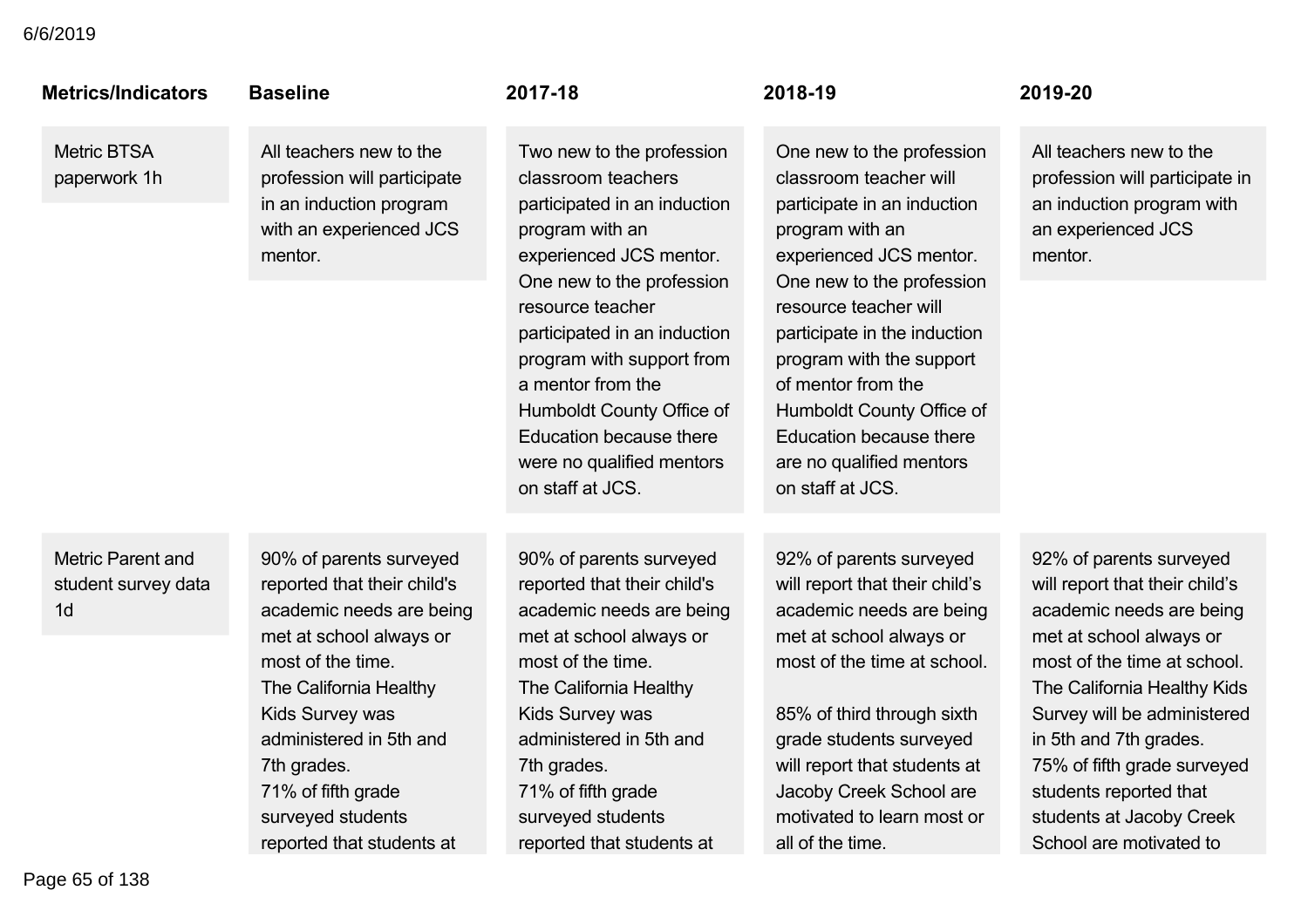### **Metrics/Indicators**

### **Baseline**  $rac{1}{2}$

Jacoby Creek School are motivated to learn most or all of the time. 82% of seventh and eighth graders surveyed will report that they either agree or strongly agree to the statement, "I try hard to make sure that I am good at my school work."

### $2017 - 18$  $\frac{1}{2}$

Jacoby Creek School are motivated to learn most or all of the time. 82% of seventh and eighth graders surveyed will report that they either agree or strongly agree to the statement, "I try hard to make sure that I am good at my school work."

### $2018 - 19$  $\mathbf{v}$  is the time.

85% of seventh and eighth graders surveyed will report that they either agree or strongly agree to the statement, "I try hard to make sure that I am good at my school work."

### $2019 - 20$  $\frac{1}{2}$  are motivated to  $\frac{1}{2}$

learn most or all of the time.

85% of seventh and eighth graders surveyed will report that they either agree or strongly agree to the statement, "I try hard to make sure that I am good at my school work." 85% of seventh and eighth graders surveyed will report that they either agree or strongly agree to the statement, "I try hard to make sure that I am good at my school work."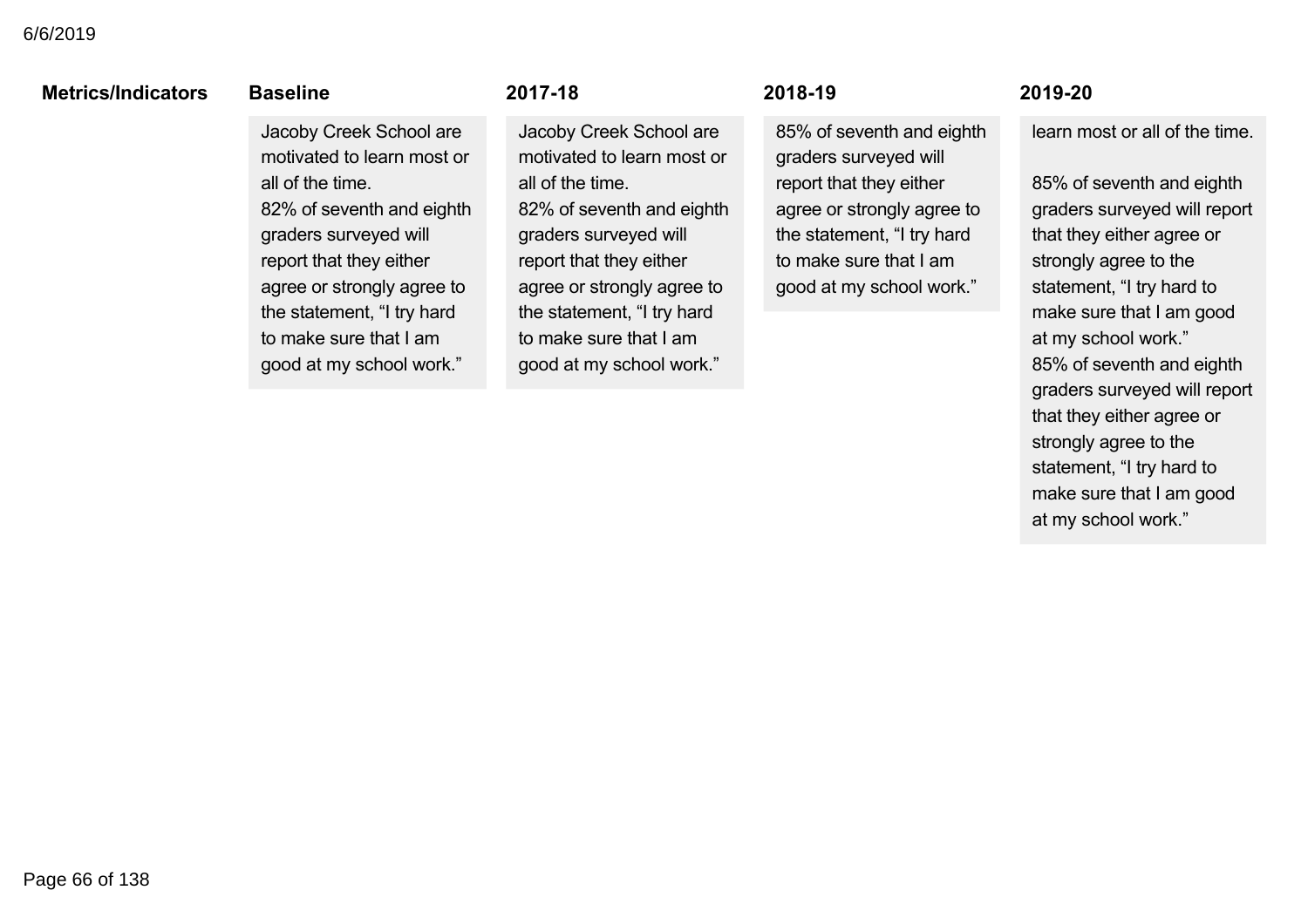| <b>Metrics/Indicators</b>                                                                                                                           | <b>Baseline</b>                                                                                                                                                                                                                  | 2017-18                                                                                                                                                                                                                                             | 2018-19                                                                                                                                                                                                                                               | 2019-20                                                                                                |
|-----------------------------------------------------------------------------------------------------------------------------------------------------|----------------------------------------------------------------------------------------------------------------------------------------------------------------------------------------------------------------------------------|-----------------------------------------------------------------------------------------------------------------------------------------------------------------------------------------------------------------------------------------------------|-------------------------------------------------------------------------------------------------------------------------------------------------------------------------------------------------------------------------------------------------------|--------------------------------------------------------------------------------------------------------|
| Contact log--EL<br>Coordinator and<br>teachers of EL<br><b>Student</b><br><b>CELDT/ELPAC</b><br><b>Scores</b><br><b>EL Reclassification</b><br>Rate | EL Coordinator meets with<br>teachers of EL students a<br>minimum of three times<br>annually to ensure access<br>to state<br>standards and the ELD<br>standards for ELs.<br>A total of 9 students were<br>tested 3 students were | EL Coordinator mets with<br>teachers of EL students a<br>minimum of three times<br>annually to ensure<br>access to state standards<br>and the ELD standards for<br>EL <sub>s.</sub><br>Anticipate reclassification<br>for all returning students in | EL Coordinator meets with<br>teachers of EL students a<br>minimum of three times<br>annually to ensure access<br>to state standards and the<br>ELD standards for ELs.<br>Track reclassification rate.<br>Track EL progress using<br>local assessments | <b>EL Cool</b><br>teachers<br>minimur<br>annually<br>access<br>and the<br>ELs.<br>All EL st<br>progres |
|                                                                                                                                                     | tested for second year in a<br>row. All three students<br>moved to FEP this year.<br>6 students were initially<br>tested.<br>2 students tested FEP.                                                                              | 2017-2018, but<br>reclassification will not be<br>determined until ELPAC is<br>administered.<br>EL progress measured by<br>local assessments                                                                                                        | including DIBELS,<br>RESULTS, and classroom<br>assessments. All EL<br>students will show<br>progress as measured by<br>the ELPAC.                                                                                                                     | the ELP<br>Track re                                                                                    |

4 students are still classified as EL's and will be re-tested.

reclassification will not be determined until ELPAC is administered. EL progress measured by local assessments including DIBELS, RESULTS, and classroom assessments. All EL students will show progress as measured by the ELPAC.

### $2019 - 20$

EL Coordinator meets with teachers of EL students a minimum of three times annually to ensure access to state standards and the ELD standards for ELs. All EL students will show progress as measured by the ELPAC.

Track reclassification rate.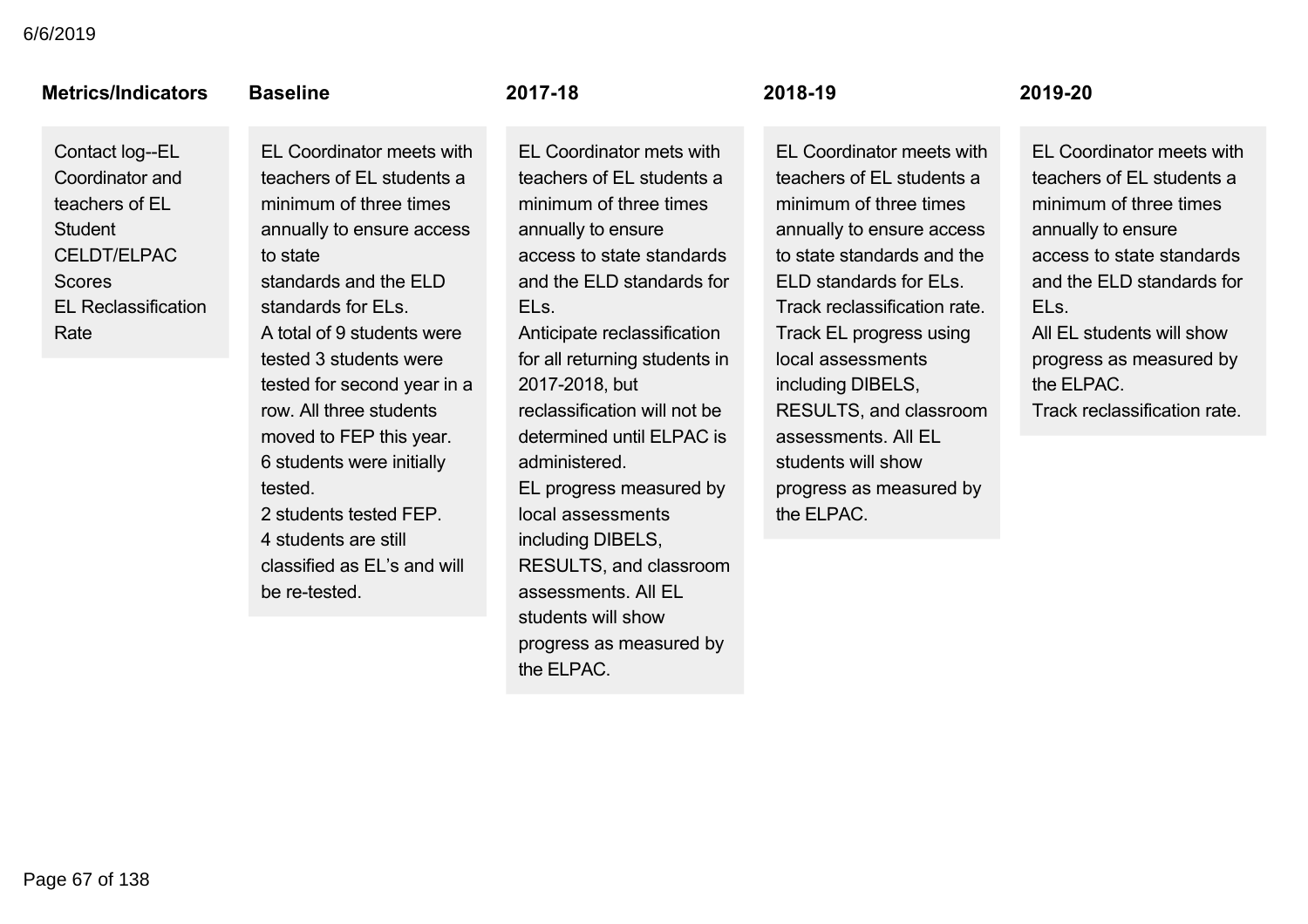| <b>Metrics/Indicators</b>                                                                         | <b>Baseline</b>                                                                                                                                                                                                                                                             | 2017-18                                                                                                                                                                                                                                        | 2018-19                                                                                                                                                                                                                                        | 2019-20                                                                                                                                                                                                                                        |
|---------------------------------------------------------------------------------------------------|-----------------------------------------------------------------------------------------------------------------------------------------------------------------------------------------------------------------------------------------------------------------------------|------------------------------------------------------------------------------------------------------------------------------------------------------------------------------------------------------------------------------------------------|------------------------------------------------------------------------------------------------------------------------------------------------------------------------------------------------------------------------------------------------|------------------------------------------------------------------------------------------------------------------------------------------------------------------------------------------------------------------------------------------------|
| <b>Metric Attendance</b><br>data: Monitor<br>attendance rate and<br>unexcused absence<br>rate. 1f | 2017-2018 District<br>Attendance Rate 95.09%<br>2017-2018 P1=95.91%<br>2017-2018 P2=95.18%<br>Chronic absentee rate in<br>2017-2018 = 6.3%<br>2018-2019 District<br>Attendance Rate (as of<br>3/12/19) 95.75%<br>2018-2019 Chronic<br>absentee rate (as of<br>3/12/19) 6.5% | 2017-2018: District<br>Attendance Rate 2017-<br>$2018$ P2 = 94.66%<br>Chronic Absentee rate<br>$2017 - 2018 = 8.5%$                                                                                                                            | <b>District Attendance Rate</b><br>2018-2019 P2= 95.5%<br><b>Chronic Absentee rate</b><br>$2018 - 2019 = 8\%$                                                                                                                                  | <b>District Attendance Rate</b><br>$2018 - 2019 = 96\%$ Chronic<br>Absentee rate 2019-2020 =<br>7%                                                                                                                                             |
| <b>Metric Class</b><br>schedules for Art,<br>Music, PE,<br>Advanced Math,<br>Math Counts 1b       | All students have access<br>to visual and performing<br>arts, PE, and music.<br>7th and 8th grade students<br>have access to advanced<br>math courses.<br>All students have access<br>to after school enrichment<br>and athletic opportunities.                             | All students have access<br>to visual and performing<br>arts, PE, and music.<br>7th and 8th grade students<br>have access to advanced<br>math courses.<br>All students have access<br>to after school enrichment<br>and athletic opportunities | All students have access<br>to visual and performing<br>arts, PE, and music.<br>7th and 8th grade<br>students have access to<br>advanced math courses.<br>All students have access<br>to after school enrichment<br>and athletic opportunities | All students have access to<br>visual and performing arts,<br>PE, and music.<br>7th and 8th grade students<br>have access to advanced<br>math courses.<br>All students have access to<br>after school enrichment<br>and athletic opportunities |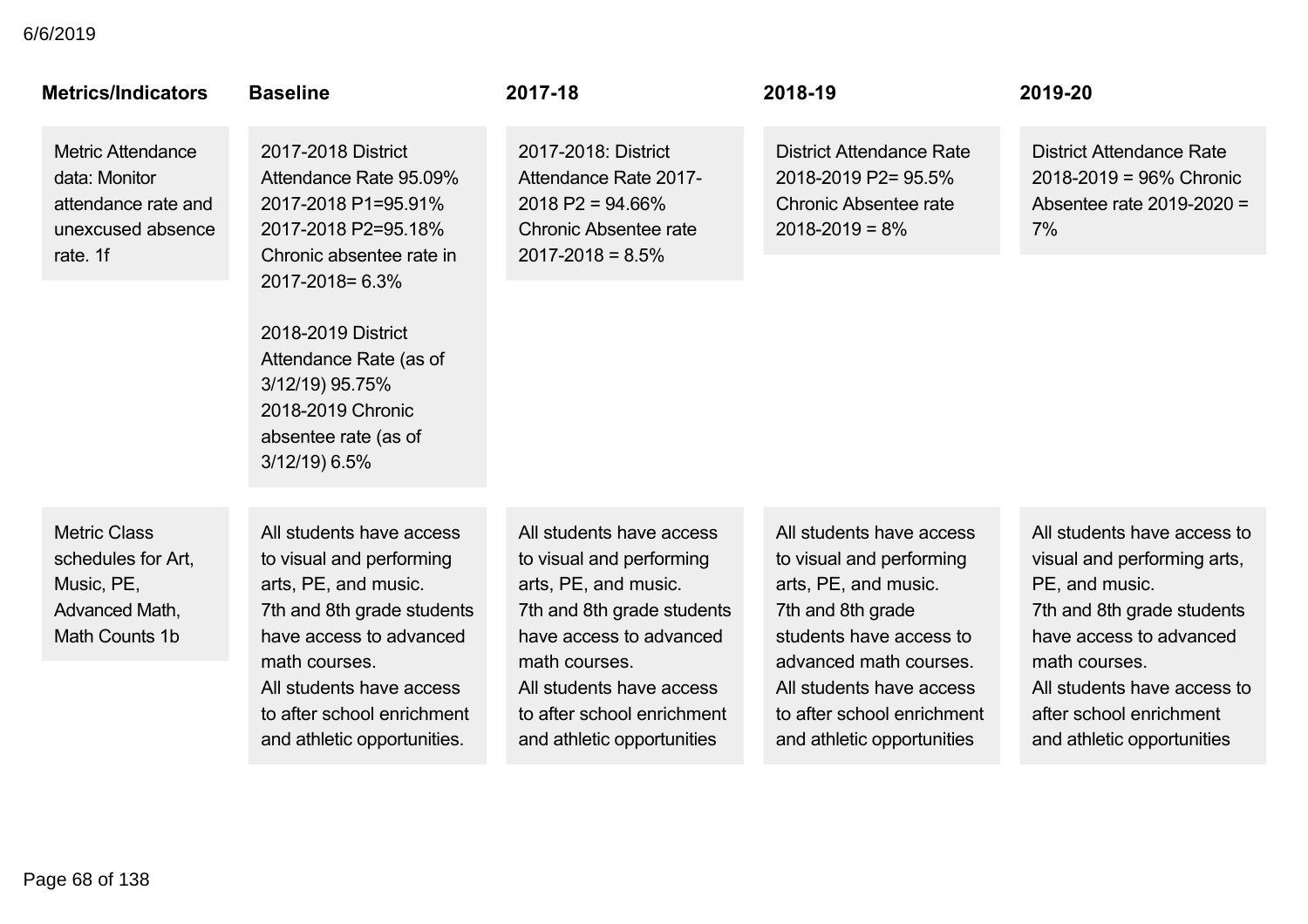### **Metrics/Indicators**

### **Baseline**

Metric Parent attendance at IEP meetings Parents of student with disabilities attendance at parent teacher conferences. 1b

## Resource teacher and or speech pathologist meet at least three times each school year with parents/guardians of

students with disabilities.

 $2017 - 18$ 

Parents of three students with IEPs did not attend parent teacher conferences, and one parent of a student with an IEP requested to meet only with the general education teacher at conferences. Resource teacher met three times in the school year with parents of all other students on her caseload. We we unable to hire a speech teacher locally and as a result used TinyEYE to provide teletherapy. Therapists were not able to meet with parents at conferences and provided progress reports at conferences.

 $2018 - 19$ 

Resource teacher and or speech pathologist will meet at least three times each school year with parents/guardians of students with disabilities. If teletherapy is used to provide speech services, therapists will not meet with parents at conferences but will provide detailed progress reports and meet once annually for IEP meeting.

### $2019 - 20$

Resource teacher and or speech pathologist meet at least three times each school year with parents/guardians of students with disabilities.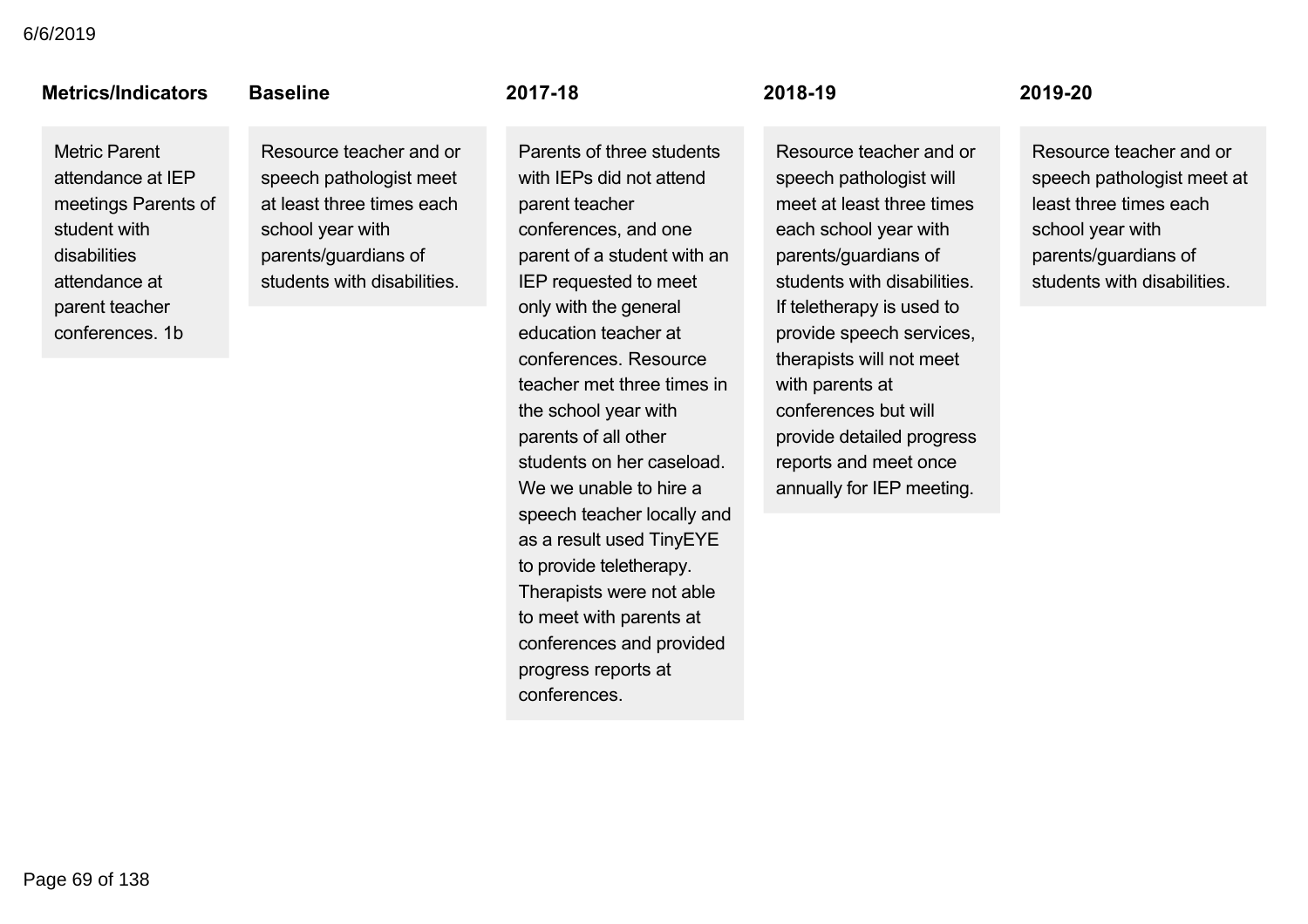| <b>Metrics/Indicators</b> | <b>Baseline</b>                                                                                                          | 2017-18                                                                                                                  | 2018-19                                                                                                                                          | 2019-20                                                                                                                                          |
|---------------------------|--------------------------------------------------------------------------------------------------------------------------|--------------------------------------------------------------------------------------------------------------------------|--------------------------------------------------------------------------------------------------------------------------------------------------|--------------------------------------------------------------------------------------------------------------------------------------------------|
| Computer inventory        | One computer for every<br>three students in grades<br>TK-1.<br>One computer for every<br>two students in grades 2-<br>8. | One computer for every<br>three students in grades<br>TK-1.<br>One computer for every<br>two students in grades 2-<br>8. | One computer for every<br>three students in TK-1.<br>One computer for every<br>two students in 2-5.<br>One computer for every<br>student in 6-8. | One computer for every<br>three students in TK-1.<br>One computer for every<br>two students in 2-3.<br>One computer for every<br>student in 4-8. |
|                           |                                                                                                                          | In January 100 new<br>chromebooks were leased<br>and students in grades 7<br>and 8 had one computer<br>for each student. |                                                                                                                                                  |                                                                                                                                                  |

## **Planned Actions/Services**

Complete a copy of the following table for each of the LEA's Actions/Services. Duplicate the table, including Budgeted Expenditures, as needed.

# **Action #1**

For Actions/Services not included as contributing to meeting the Increased or Improved Services Requirement:

| <b>Students to be Served</b> | Location(s) |
|------------------------------|-------------|
| All Students                 | All Schools |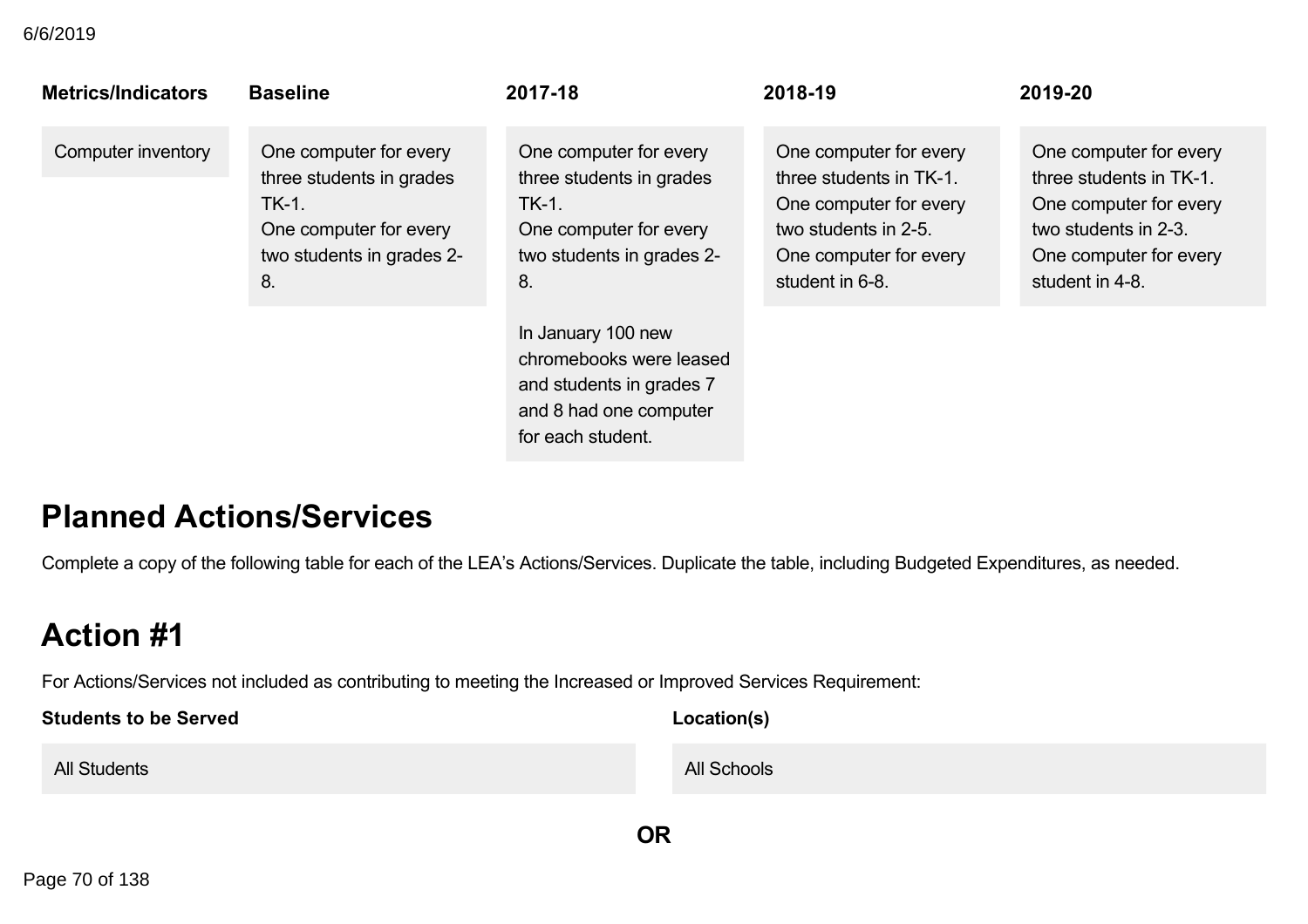For Actions/Services included as contributing to meeting the Increased or Improved Services Requirement:

| <b>Students to be Served</b>                                                                                                                                                                                                                | <b>Scope of Services:</b>                                                                                                                                                                                                                   | Location(s)                                                                                                                                                                                                                                 |
|---------------------------------------------------------------------------------------------------------------------------------------------------------------------------------------------------------------------------------------------|---------------------------------------------------------------------------------------------------------------------------------------------------------------------------------------------------------------------------------------------|---------------------------------------------------------------------------------------------------------------------------------------------------------------------------------------------------------------------------------------------|
| N/A                                                                                                                                                                                                                                         | N/A                                                                                                                                                                                                                                         | N/A                                                                                                                                                                                                                                         |
| <b>Actions/Services</b>                                                                                                                                                                                                                     |                                                                                                                                                                                                                                             |                                                                                                                                                                                                                                             |
| Select from New, Modified, or Unchanged<br>for 2017-18                                                                                                                                                                                      | Select from New, Modified, or Unchanged<br>for 2018-19                                                                                                                                                                                      | <b>Select from New, Modified, or Unchanged</b><br>for 2019-20                                                                                                                                                                               |
| Unchanged                                                                                                                                                                                                                                   | <b>Modified</b>                                                                                                                                                                                                                             | Unchanged                                                                                                                                                                                                                                   |
| 2017-18 Actions/Services                                                                                                                                                                                                                    | 2018-19 Actions/Services                                                                                                                                                                                                                    | 2019-20 Actions/Services                                                                                                                                                                                                                    |
| 1a CAASPP results are analyzed to<br>determine areas for growth and growth<br>targets.                                                                                                                                                      | 1a CAASPP results are analyzed to<br>determine areas for growth and growth<br>targets.                                                                                                                                                      | 1a CAASPP results are analyzed to<br>determine areas for growth and growth<br>targets.                                                                                                                                                      |
| Formative assessments such as DIBELS,<br><b>RESULTS, District assessments in</b><br>mathematics and writing, Interim CAASPP<br>Assessments are used to monitor student<br>achievement and determine areas for growth<br>and growth targets. | Formative assessments such as DIBELS,<br><b>RESULTS, District assessments in</b><br>mathematics and writing, Interim CAASPP<br>Assessments are used to monitor student<br>achievement and determine areas for growth<br>and growth targets. | Formative assessments such as DIBELS,<br><b>RESULTS, District assessments in</b><br>mathematics and writing, Interim CAASPP<br>Assessments are used to monitor student<br>achievement and determine areas for growth<br>and growth targets. |
| <b>Budgeted Expenditures</b>                                                                                                                                                                                                                |                                                                                                                                                                                                                                             |                                                                                                                                                                                                                                             |

**Year 201718 201819 201920**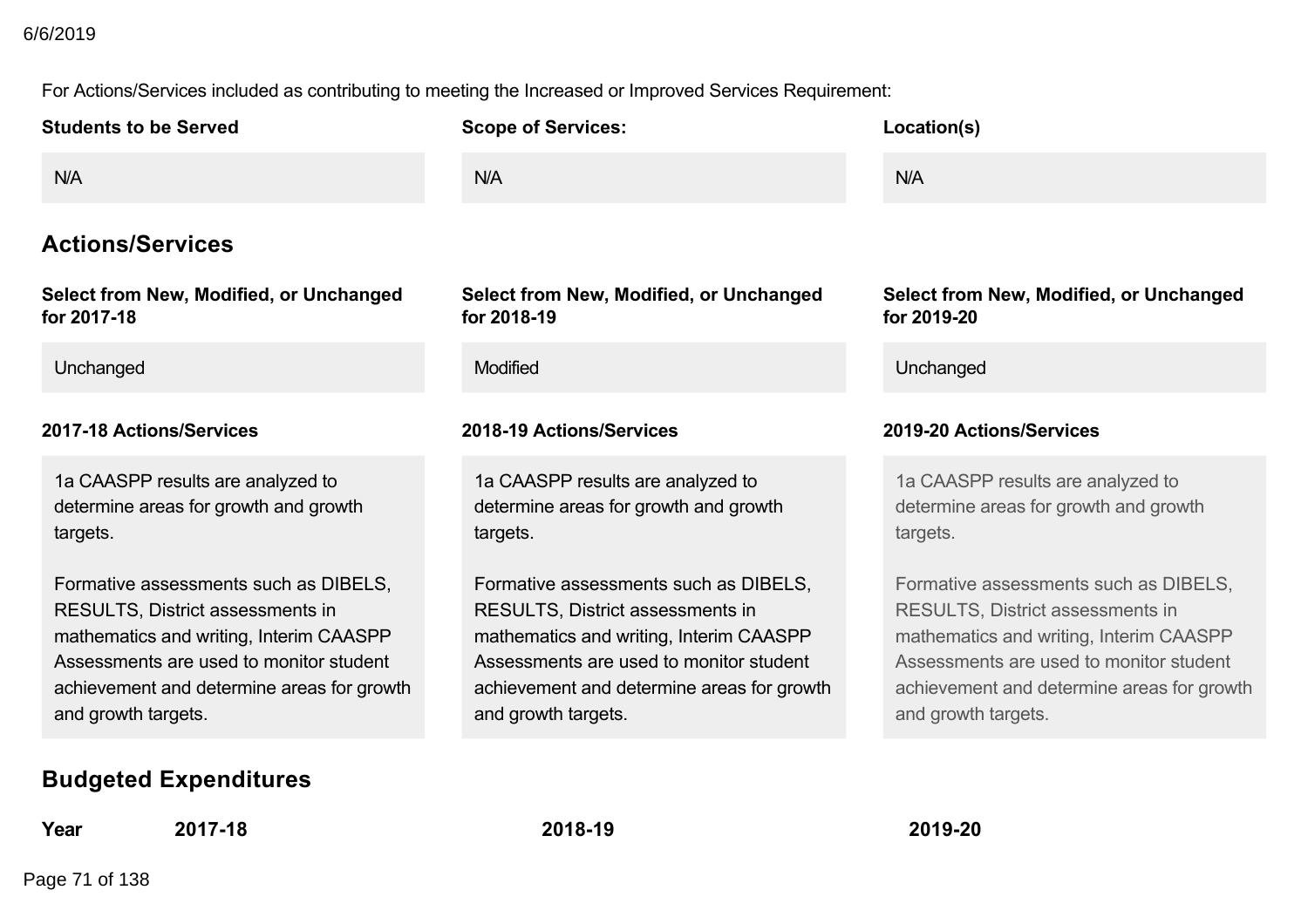### **BUZUTS** 6/6/2019

| Year                        | 2017-18                 | 2018-19                 | 2019-20                 |
|-----------------------------|-------------------------|-------------------------|-------------------------|
| <b>Amount</b>               | \$100                   | \$250                   | \$250                   |
| <b>Source</b>               | <b>LCFF RS 0000</b>     | 0000                    | 0000                    |
| <b>Budget<br/>Reference</b> | GL-FN1110-3160 supplies | GL-FN1110-3160 supplies | GL-FN1110-3160 supplies |

## **Action #2**

For Actions/Services not included as contributing to meeting the Increased or Improved Services Requirement:

| <b>Students to be Served</b> | Location(s) |
|------------------------------|-------------|
| <b>All Students</b>          | All Schools |

### **OR**

For Actions/Services included as contributing to meeting the Increased or Improved Services Requirement:

 $\mathcal{M}$  and  $\mathcal{M}$  are  $\mathcal{M}$  and  $\mathcal{M}$  are  $\mathcal{M}$  and  $\mathcal{M}$  are  $\mathcal{M}$  are  $\mathcal{M}$  and  $\mathcal{M}$  are  $\mathcal{M}$  are  $\mathcal{M}$  are  $\mathcal{M}$  and  $\mathcal{M}$  are  $\mathcal{M}$  are  $\mathcal{M}$  are  $\mathcal{M}$  are  $\mathcal{M}$  are

| <b>Students to be Served</b>                           | <b>Scope of Services:</b>                              | Location(s)                                            |
|--------------------------------------------------------|--------------------------------------------------------|--------------------------------------------------------|
| N/A                                                    | <b>N/A</b>                                             | N/A                                                    |
| <b>Actions/Services</b>                                |                                                        |                                                        |
| Select from New, Modified, or Unchanged<br>for 2017-18 | Select from New, Modified, or Unchanged<br>for 2018-19 | Select from New, Modified, or Unchanged<br>for 2019-20 |
| Page 72 of 138                                         |                                                        |                                                        |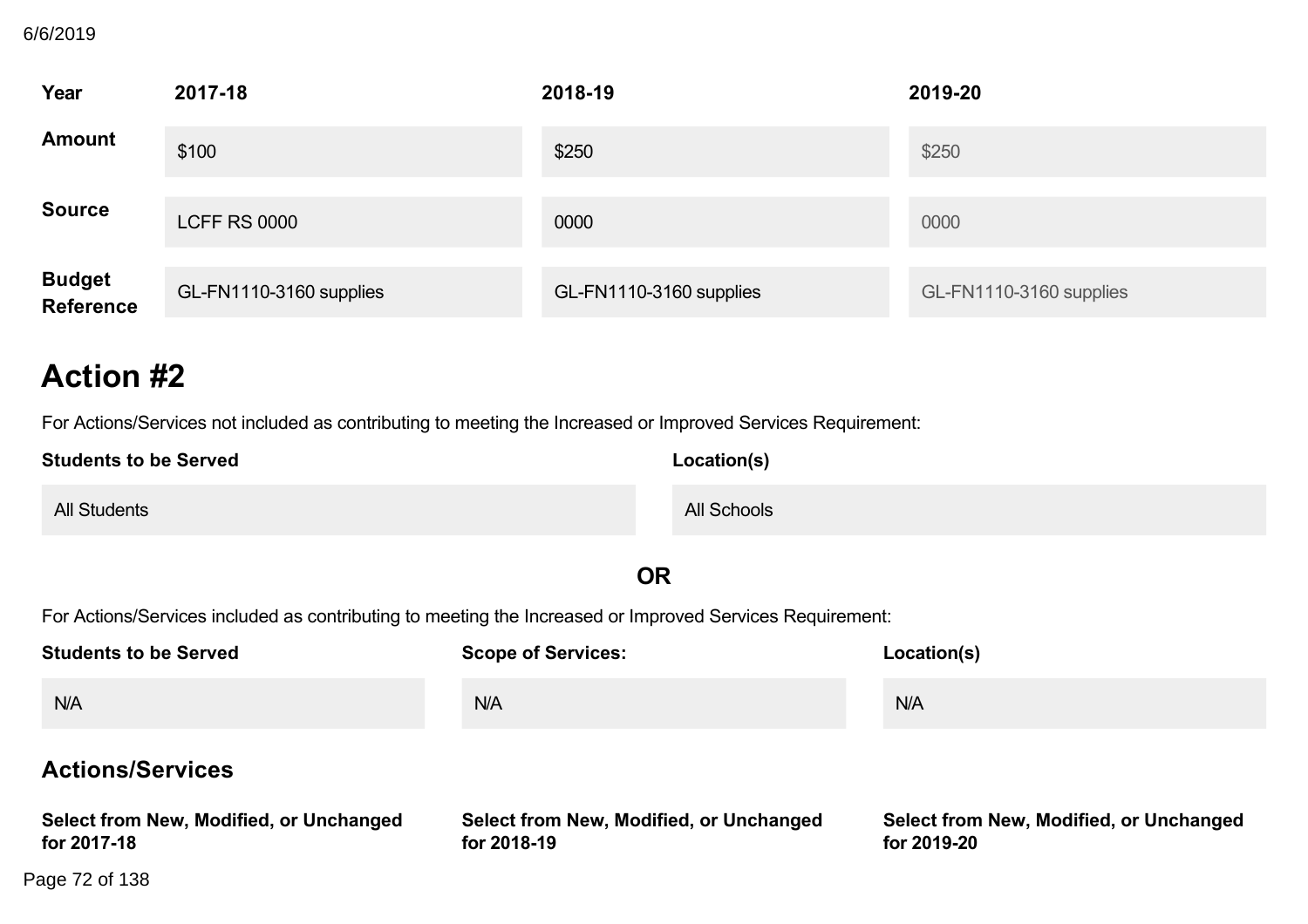### **201718 Actions/Services 201819 Actions/Services 201920 Actions/Services**

1b

Students will receive support through high quality instructional strategies and materials, differentiated curriculum, and instruction in ELA and math at all grade levels. All students, including students with disabilities will have access to a broad course of study that includes art, music, library, PE, and a variety of enrichment activities. All students will attend at least one off campus field trip each year.

In order to make sure students are college and career- ready, common core state standards and Next Generation Science Standards are implemented and there will be opportunities for students to participate in project-based learning and experiences on a classroom, district, and county-wide basis.

### Modified **Modified According to the Modified According to the Modified According to the Modified Modified According to the Modified According to the Modified According to the Modified According to the Modified According to**

Students will receive support through high quality instructional strategies and materials, differentiated curriculum, and instruction in ELA and math at all grade levels. All students, including students with disabilities will have access to a broad course of study that includes art, music, library, PE, and a variety of enrichment activities. All students will attend at least one off campus field trip each year.

In order to make sure students are college and career- ready, common core state standards and Next Generation Science Standards are implemented and there will be opportunities for students to participate in project-based learning and experiences on a classroom, district and county- wide basis.

Students will receive support through high quality instructional strategies and materials, differentiated curriculum, and instruction in ELA and math at all grade levels. All students, including students with disabilities will have access to a broad course of study that includes art, music, library, PE, and a variety of enrichment activities. All students will attend at least one off campus field trip each year.

In order to make sure students are college and career- ready, common core state standards and Next Generation Science Standards are implemented and there will be opportunities for students to participate in project-based learning and experiences on a classroom, district and county- wide basis.

## **Budgeted Expenditures**

**Year 201718 201819 201920**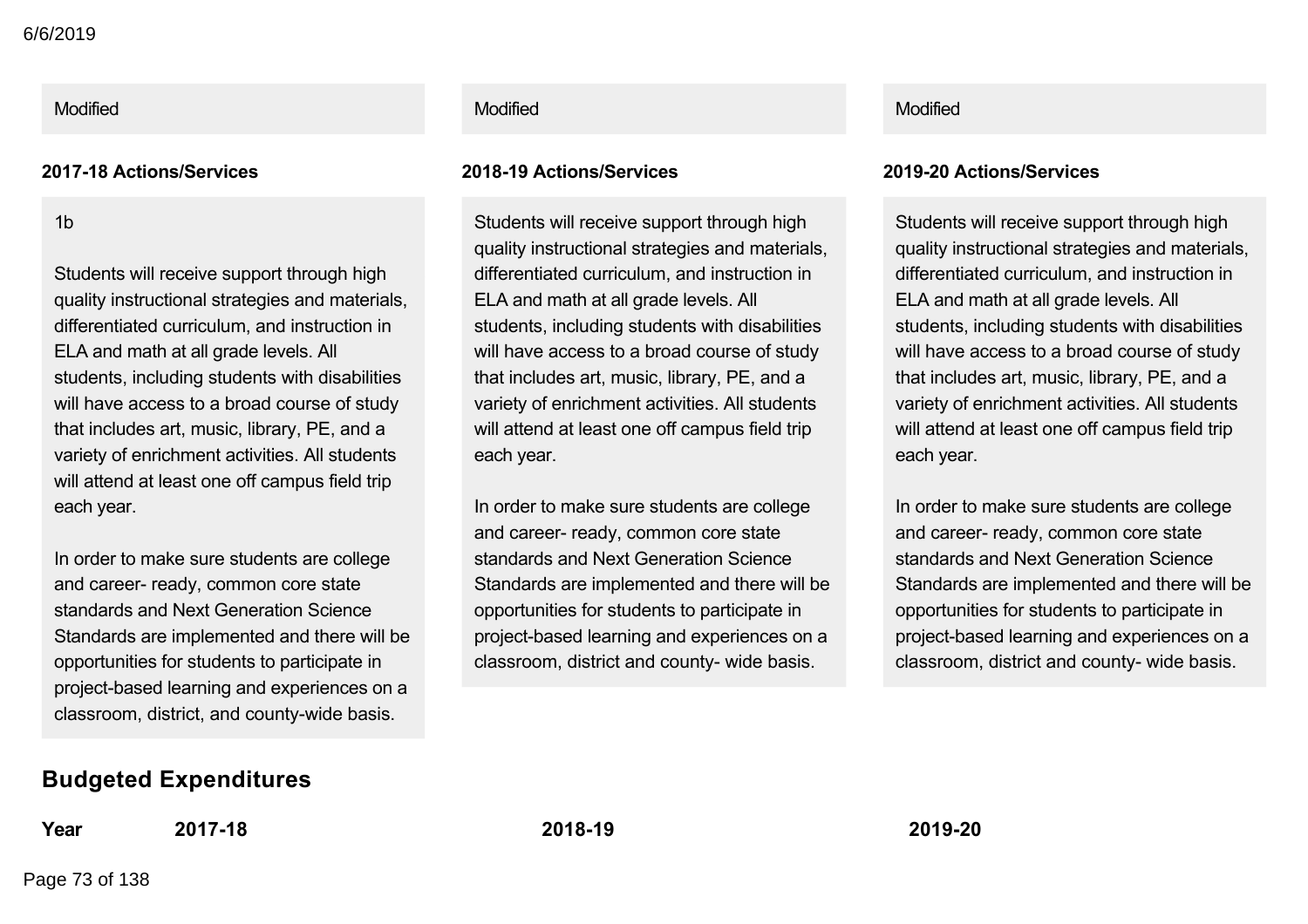## **Budgeted Expenditures** 6/6/2019

| <b>Amount</b> | a \$54,341                                                                      | a \$58,068                                                                                   | a \$61,694                                                                                      |
|---------------|---------------------------------------------------------------------------------|----------------------------------------------------------------------------------------------|-------------------------------------------------------------------------------------------------|
|               | b \$14,056                                                                      | b \$15,226                                                                                   | b \$19,396                                                                                      |
|               | $c$ \$2,400                                                                     | c \$1,800                                                                                    | c \$1,325                                                                                       |
|               | d \$35,409                                                                      | d \$46,281                                                                                   | d \$40,034                                                                                      |
|               | e \$7,739                                                                       | e \$7,514                                                                                    | e \$8,432                                                                                       |
|               | f \$7,250                                                                       | f \$6,100                                                                                    | f \$7,325                                                                                       |
|               | g \$9,821                                                                       | g Moved to 1d--Spanish instruction is                                                        | g Moved to 1d--Spanish instruction is now                                                       |
|               | h \$12,502                                                                      | now paid from After School Enrichment.                                                       | paid from After School Enrichment.                                                              |
|               | i \$1,255                                                                       | h \$14,638                                                                                   | h \$12,868                                                                                      |
|               | j \$51,211                                                                      | i \$972                                                                                      | i \$972                                                                                         |
|               | k \$5,505                                                                       | j \$58,499                                                                                   | j \$54,090                                                                                      |
|               | 1\$754                                                                          | k \$0 (Music teacher salary moved to                                                         | k \$0 (Music teacher salary moved to                                                            |
|               | m \$339                                                                         | certificated.)                                                                               | certificated.)                                                                                  |
|               | n \$52,524                                                                      | 1\$1,122                                                                                     | 1\$1,122                                                                                        |
|               | o \$86,878                                                                      | m \$659                                                                                      | m \$339                                                                                         |
|               | p \$67,265                                                                      | n \$61,193                                                                                   | n \$59,593                                                                                      |
|               | q \$850                                                                         | o \$101,213                                                                                  | o \$96,277                                                                                      |
|               | r \$100,049                                                                     | p \$68,603                                                                                   | p \$90,861                                                                                      |
|               | s \$168,377                                                                     | q \$750                                                                                      | q \$750                                                                                         |
|               | t \$1,888,180                                                                   | r \$42,461                                                                                   | r \$76,057                                                                                      |
|               |                                                                                 | s \$173,653                                                                                  | s \$168,160                                                                                     |
|               |                                                                                 | t \$2,165,572                                                                                | t \$2,044,904                                                                                   |
|               |                                                                                 |                                                                                              |                                                                                                 |
| <b>Source</b> | a LCFF, Lottery, Restricted Lottery,<br>Foundation RS 0000, 1100, 6300,<br>9012 | a LCFF, Lottery, Restricted Lottery, Title<br>IV Foundation RS 0000,1100,4127,<br>6300, 9012 | a LCFF, Lottery, Restricted Lottery, SUMS<br>Grant, Foundation RS 0000,1100,<br>6300,7817, 9012 |
|               | b LCFF, Foundation RS 0000, 9012                                                |                                                                                              | b LCFF, Foundation RS 0000, 9012                                                                |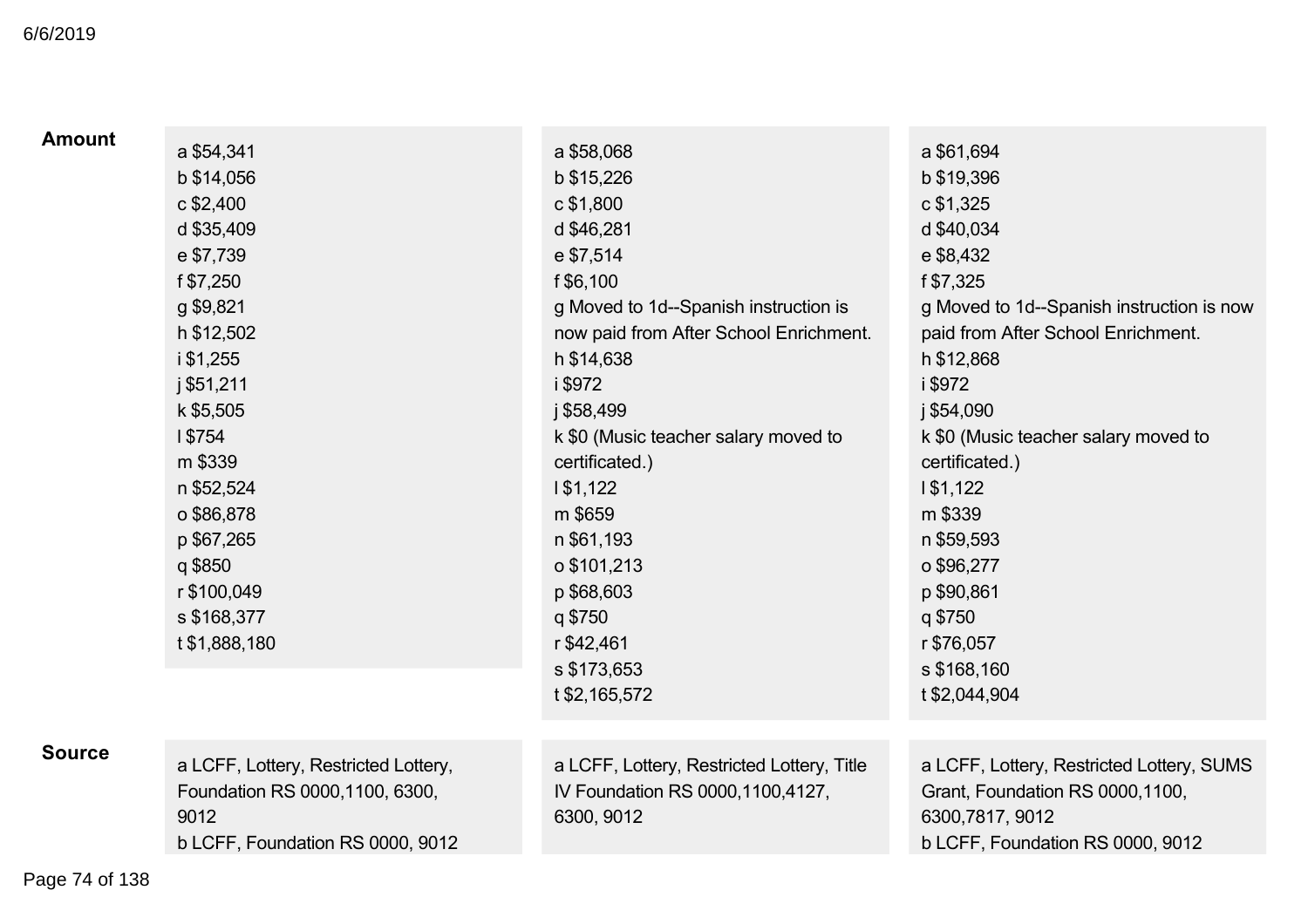c LCFF RS 0000 d LCFF RS 0022, 0000 e LCFF RS 0022, 0000 f LCFF RS 0022, 0000 g LCFF RS 0000 h Foundation RS 9012 i Foundation RS 9012 j LCFF, Foundation RS 0000,0202, 9012 k LCFF, Foundation RS 0000,0202, 9012 l LCFF, Foundation RS 0000,0202, 9012 m LCFF, Foundation RS 0000,0202, 9012 n LCFF RS 0221 o Special Education RS 0000, 3310, 3311, 6500, 7690 p Special Education RS 0000, 3310, 3311, 6500 q Special Education RS 0000, 3310, 3311, 6500 r Special Education RS 0000, 3310, 3311,

b LCFF, Foundation RS 0000, 9012 c LCFF RS 0000 d LCFF RS 0000 e LCFF RS 0022, 0000 f LCFF RS 0000 g Moved to 1d h Foundation RS 9012 i Foundation RS 9012 j LCFF, Foundation (RS 0000,9012) k n/a l LCFF, Foundation RS 0000,0202, 9012 m LCFF (RS 0000) n LCFF RS 0221 o Special Education RS 0000, 3310, 3311, 6500, 7690 p Special Education RS 0000, 3310, 3311, 6500

 $c$  LCFF RS 0000 d LCFF RS 0000 e LCFF RS 0022, 0000 f LCFF RS 0000, 0022 g Moved to 1d h Foundation RS 9012 i Foundation RS 9012 j LCFF, Foundation (RS 0000,9012) k n/a l LCFF, Foundation RS 0000,9012 m LCFF (RS 0000) n LCFF RS 0221 o Special Education RS 3310, 3311, 6500, 7690 p Special Education RS 6500 q Special Education RS 6500 r Special Education RS 6500 s Special Education RS 0000, 6500 t LCFF, Lottery EPA, Title 1, Title II, REAP, SUMS RS 0000, 0221, 1100, 1400, 3010, 4035, 5820, 7690, 7817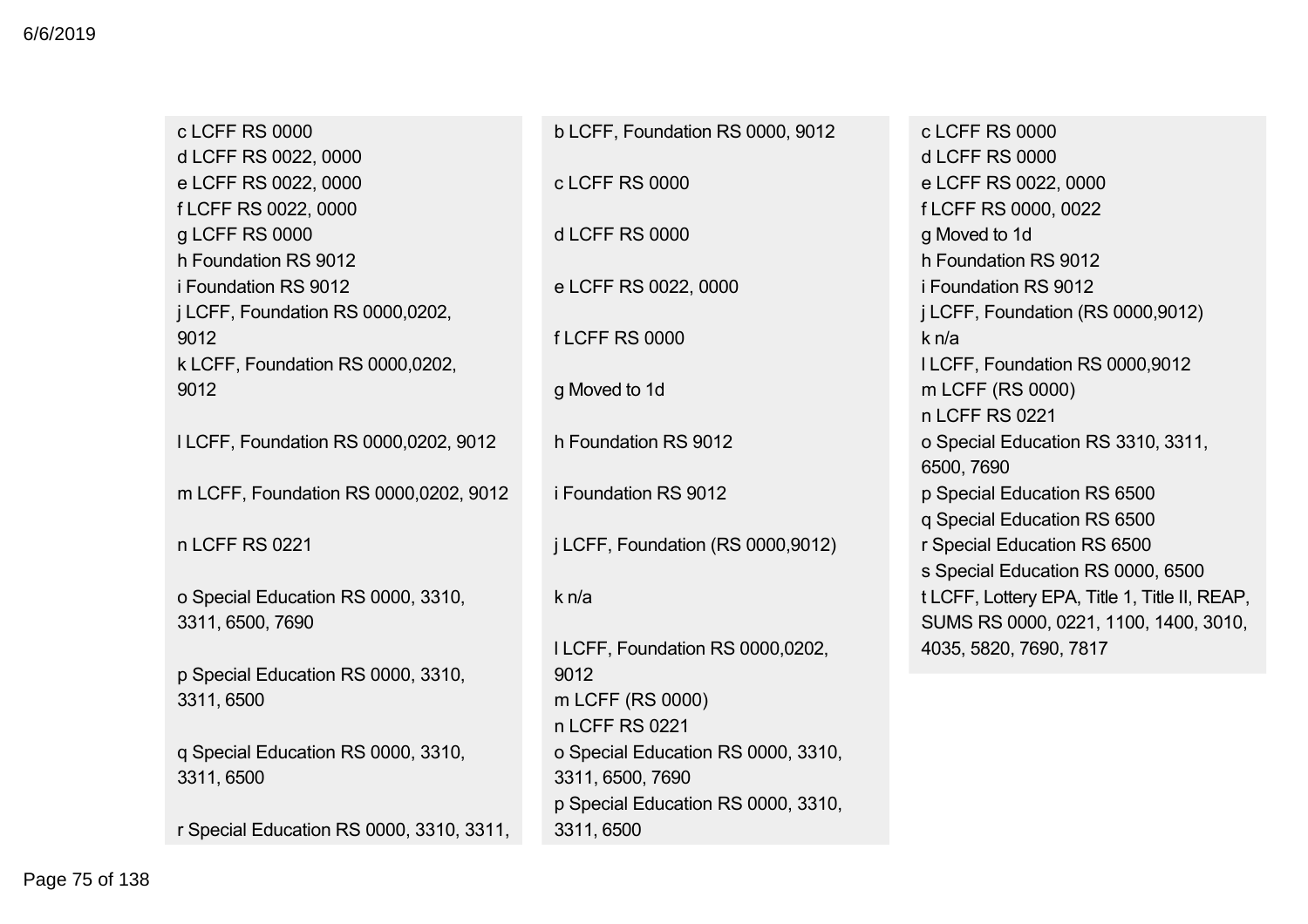|                                   | 6500                                                 | q Special Education RS 0000, 3310,<br>3311, 6500                                            |                                                            |
|-----------------------------------|------------------------------------------------------|---------------------------------------------------------------------------------------------|------------------------------------------------------------|
|                                   | s Special Education RS 0000, 3310,<br>3311, 6500     | r Special Education RS 0000, 3310,<br>3311, 6500                                            |                                                            |
|                                   | t LCFF, Lottery, EPA, Title 1, Title II, REAP        | s Special Education RS 0000, 3310,<br>3311, 6500<br>t LCFF, Lottery EPA, Title 1, Title II, |                                                            |
|                                   | RS 0000, 0221, 1100, 1400, 3010, 4035,<br>5820, 7690 | <b>REAP, SUMS</b><br>RS 0000, 0221, 1100, 1400, 3010,<br>4035, 5820, 7690, 7817             |                                                            |
|                                   |                                                      |                                                                                             |                                                            |
| <b>Budget</b><br><b>Reference</b> | a GL-FN 1110-1000 Obj 4310                           | a GL-FN 1110-1000 Obj 4310<br>b Obj 5207 and 5801                                           | a GL-FN 1110-1000 Obj 4310<br>b Obj 5207 and 5801          |
|                                   | b Obj 5207 and 5801                                  | c GL-FN 1110-1000 Obj 5805<br>d GL-FN 1110-2420 Classified                                  | c GL-FN 1110-1000 Obj 5805<br>d GL-FN 1110-2420 Classified |
|                                   | c GL-FN 1110-1000 Obj 5805                           | Salary/Benefits<br>e GL-FN 1110-2420 Supplies                                               | Salary/Benefits<br>e GL-FN 1110-2420 Supplies              |
|                                   | d GL-FN 1110-2420 Classified                         | f GL-FN 1110-2420 services                                                                  | f GL-FN 1110-2420 services                                 |
|                                   | Salary/Benefits                                      | g moved to 1d                                                                               | g Moved to 1d                                              |
|                                   |                                                      | Salary/Benefits                                                                             | h GL-FN 1227-4100 Classified                               |
|                                   | e GL-FN 1110-2420 Supplies f GL-FN                   | h GL-FN 1227-4100 Classified                                                                | Salary/Benefits                                            |
|                                   | 1110-2420 services                                   | Salary/Benefits                                                                             | i GL-FN 1227-4100 supplies                                 |
|                                   |                                                      | i GL-FN 1227-4100 supplies                                                                  | j GL-FN 1228-1000 Certificated                             |
|                                   | g GL-FN 1203-1000 Classified                         | j GL-FN 1228-1000 Certificated                                                              | salary/benefits                                            |
|                                   | Salary/Benefits                                      | salary/benefits                                                                             | k GL-FN 1228-1000 Classified                               |
|                                   |                                                      | k n/a                                                                                       | salary/benefits                                            |
|                                   | h GL-FN 1227-4100 Classified                         | I GL-FN 1228-1000 supplies                                                                  | I GL-FN 1228-1000 supplies                                 |
|                                   | Salary/Benefits                                      | m GL-FN 1228-1000 services                                                                  | m GL-FN 1228-1000 services                                 |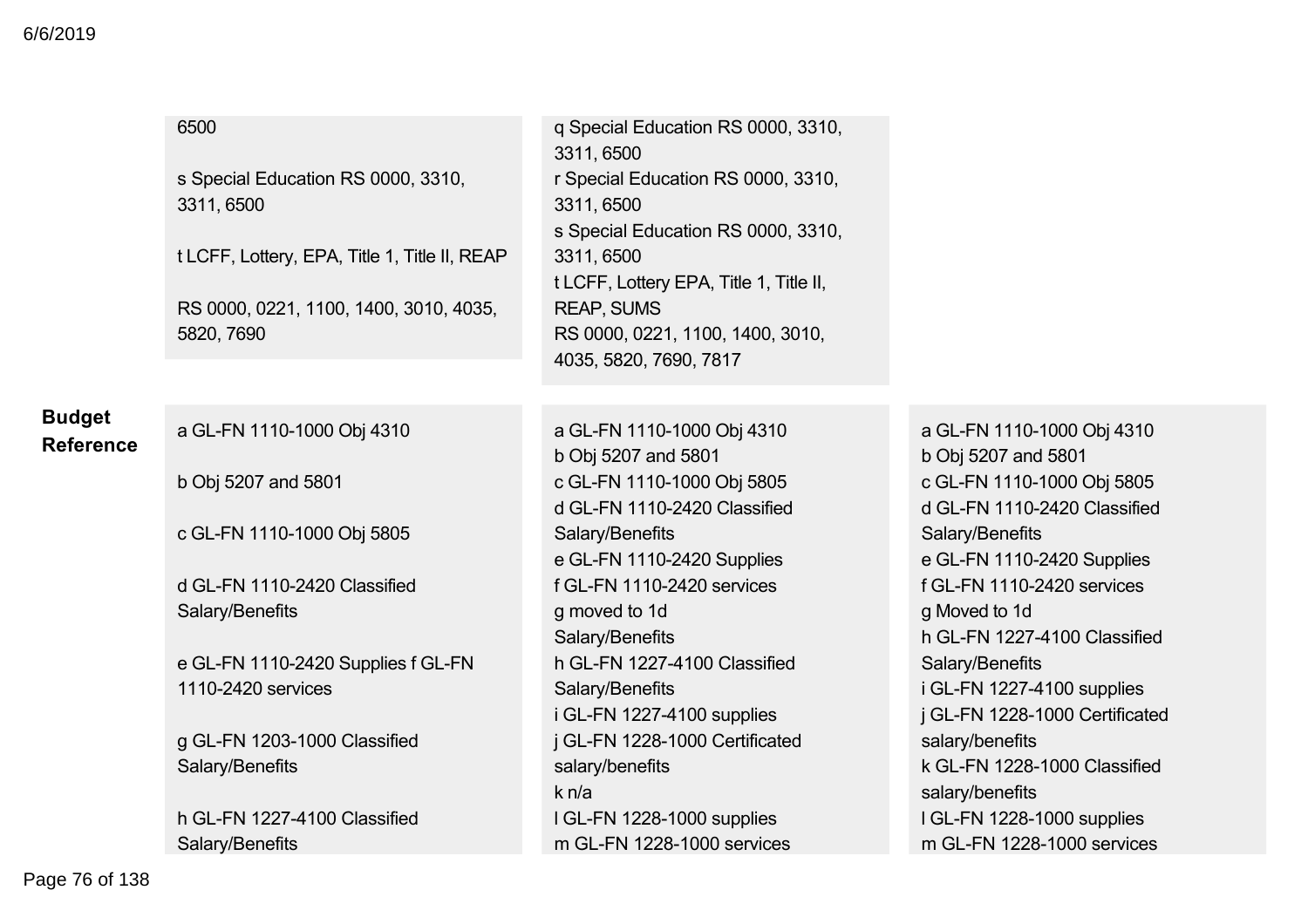### i GL-FN 1227-4100 supplies

Salary/Benefits

j GL-FN 1228-1000 Certificated salary/benefits

k GL-FN 1228-1000 Classified salary/benefits

I GL-FN 1228-1000 supplies m GL-FN 1228-1000 services

n GL-FN 1310-1000 Certificated salary/benefits

o Goal 5xxx Certificated salary/benefits

p Goal 5xxx Classified salary/benefits

q Goal 5xxx supplies

r Goal 5xxx services

s Goal 5xxx Chargeback/Indirect

t GL-FN 1110-1000 Certificated salary/benefits

n GL-FN 1310-1000 Certificated salary/benefits o Goal 5xxx Certificated salary/benefits p Goal 5xxx Classified salary/benefits q Goal 5xxx supplies r Goal 5xxx services s Goal 5xxx Chargeback/Indirect t GL-FN 1110-1000 Certificated salary/benefits

n GL-FN 1310-1000 Certificated salary/benefits o Goal 5xxx Certificated salary/benefits p Goal 5xxx Classified salary/benefits q Goal 5xxx supplies r Goal 5xxx services s Goal 5xxx Chargeback/Indirect t GL-FN 1110-1000 Certificated salary/benefits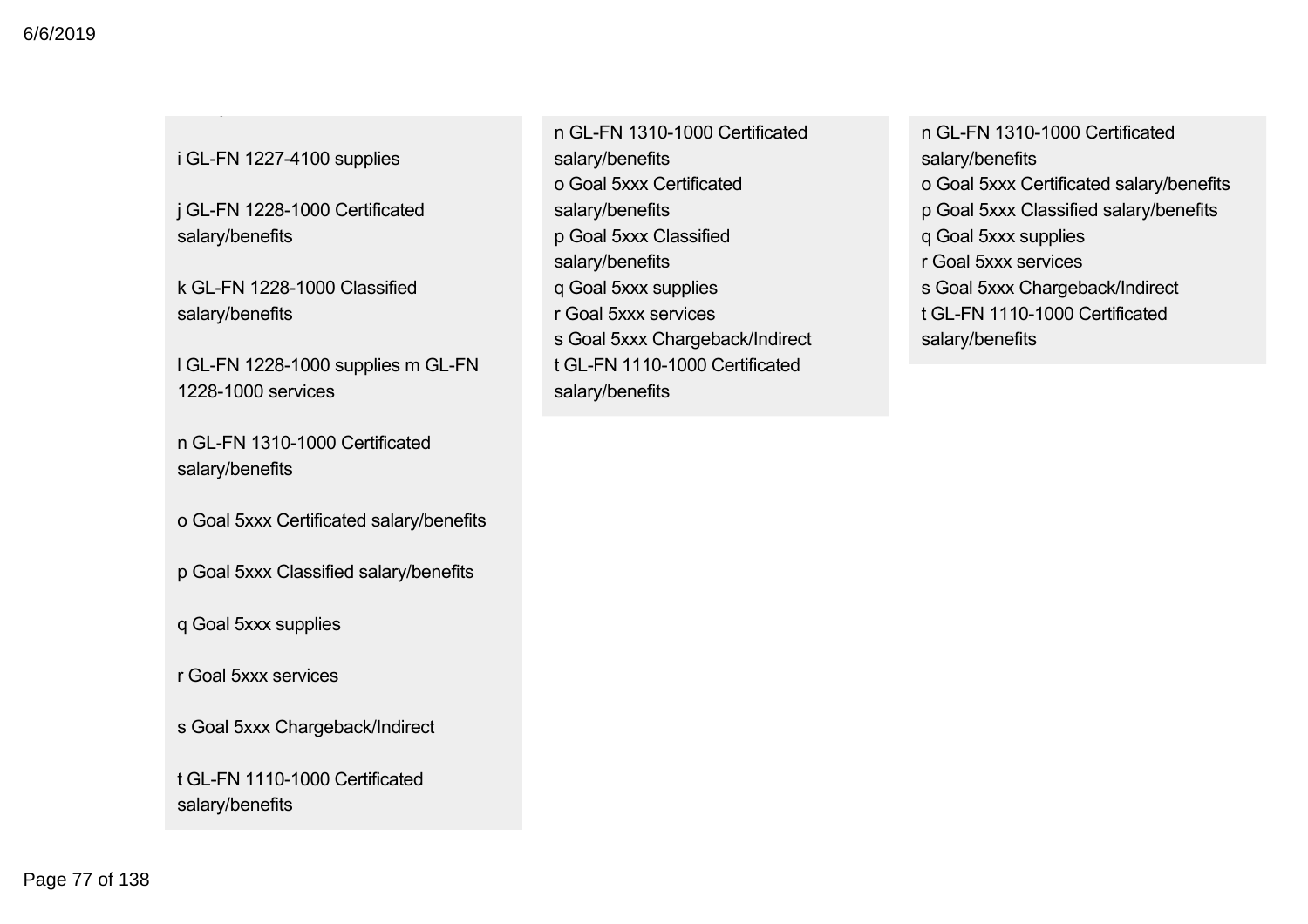For Actions/Services not included as contributing to meeting the Increased or Improved Services Requirement:

| <b>Students to be Served</b> | Location(s) |
|------------------------------|-------------|
| <b>All Students</b>          | All Schools |

**OR**

For Actions/Services included as contributing to meeting the Increased or Improved Services Requirement:

| <b>Students to be Served</b>                                                                    | <b>Scope of Services:</b>                                                              | Location(s)                                                                            |
|-------------------------------------------------------------------------------------------------|----------------------------------------------------------------------------------------|----------------------------------------------------------------------------------------|
| N/A                                                                                             | N/A                                                                                    | N/A                                                                                    |
| <b>Actions/Services</b>                                                                         |                                                                                        |                                                                                        |
| Select from New, Modified, or Unchanged<br>for 2017-18                                          | Select from New, Modified, or Unchanged<br>for 2018-19                                 | Select from New, Modified, or Unchanged<br>for 2019-20                                 |
| <b>Modified</b>                                                                                 | <b>Modified</b>                                                                        | Modified                                                                               |
| 2017-18 Actions/Services                                                                        | 2018-19 Actions/Services                                                               | 2019-20 Actions/Services                                                               |
| 1 <sub>c</sub><br>ELA Instructional materials aligned with<br>CCSS are adopted and implemented. | Instructional materials aligned with CCSS<br>are used in all classes for math and ELA. | Instructional materials aligned with CCSS<br>are used in all classes for math and ELA. |
| NGSS curriculum is developed by teachers                                                        | NGSS curriculum is piloted if available.                                               | NGSS curriculum is adopted if available.                                               |

Page 78 of 138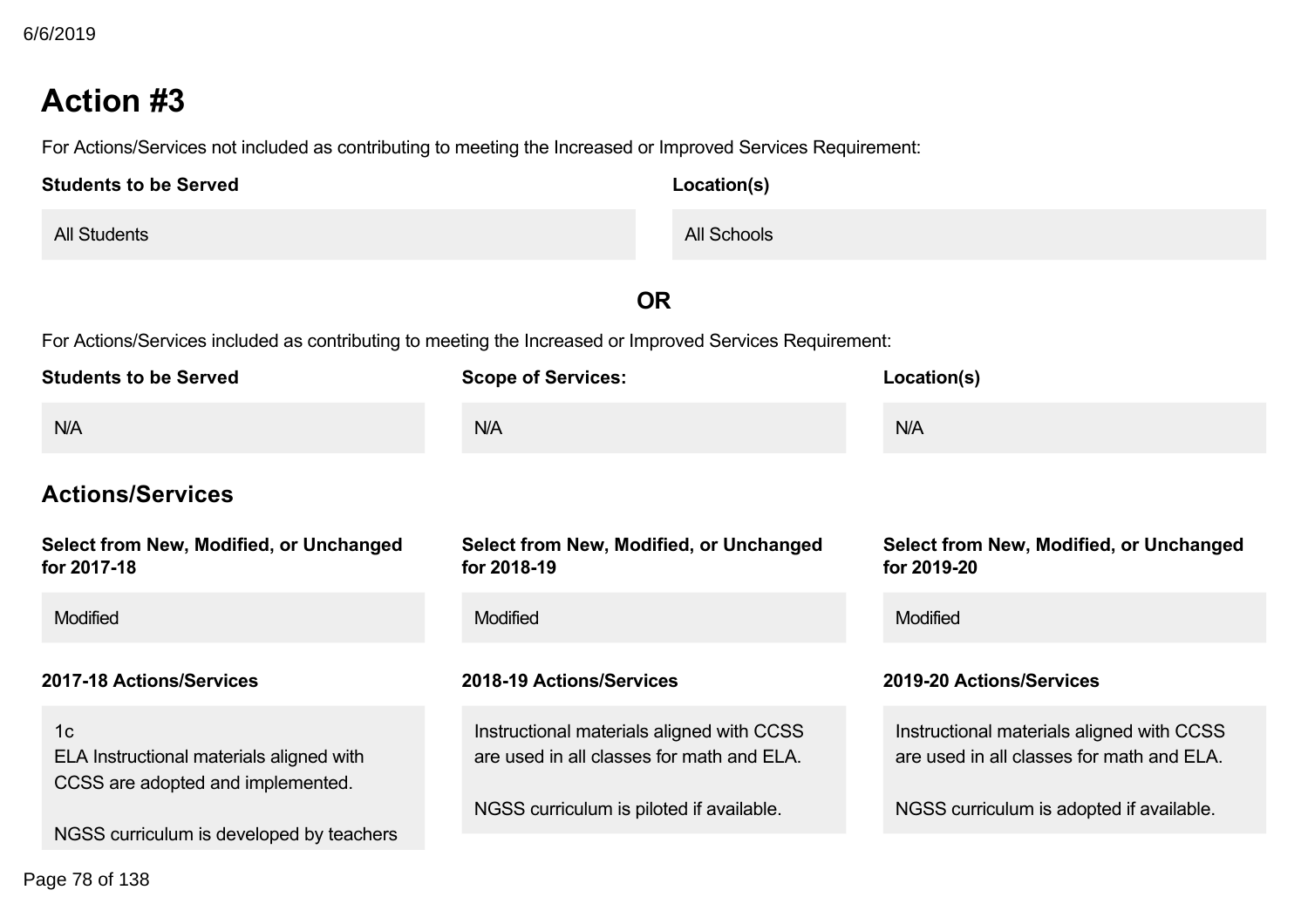### 6/6/2019

### 2017-2018.

## **Budgeted Expenditures**

| Year                              | 2017-18                                 | 2018-19                                 | 2019-20                                 |
|-----------------------------------|-----------------------------------------|-----------------------------------------|-----------------------------------------|
| <b>Amount</b>                     | \$28,162                                | \$31,020                                | \$12,760                                |
| <b>Source</b>                     | LCFF, Restricted Lottery, RS 0212, 6300 | LCFF, Restricted Lottery, RS 0212, 6300 | LCFF, Restricted Lottery, RS 0212, 6300 |
| <b>Budget</b><br><b>Reference</b> | Obj 4110 and 4210                       | Obj 4110 and 4210                       | Obj 4110                                |

# **Action #4**

For Actions/Services not included as contributing to meeting the Increased or Improved Services Requirement:

| <b>Students to be Served</b> | Location(s) |  |
|------------------------------|-------------|--|
| <b>All Students</b>          | All Schools |  |

## **OR**

For Actions/Services included as contributing to meeting the Increased or Improved Services Requirement:

| <b>Students to be Served</b> | <b>Scope of Services:</b> | Location(s) |
|------------------------------|---------------------------|-------------|
| N/A                          | <b>N/A</b>                | N/A         |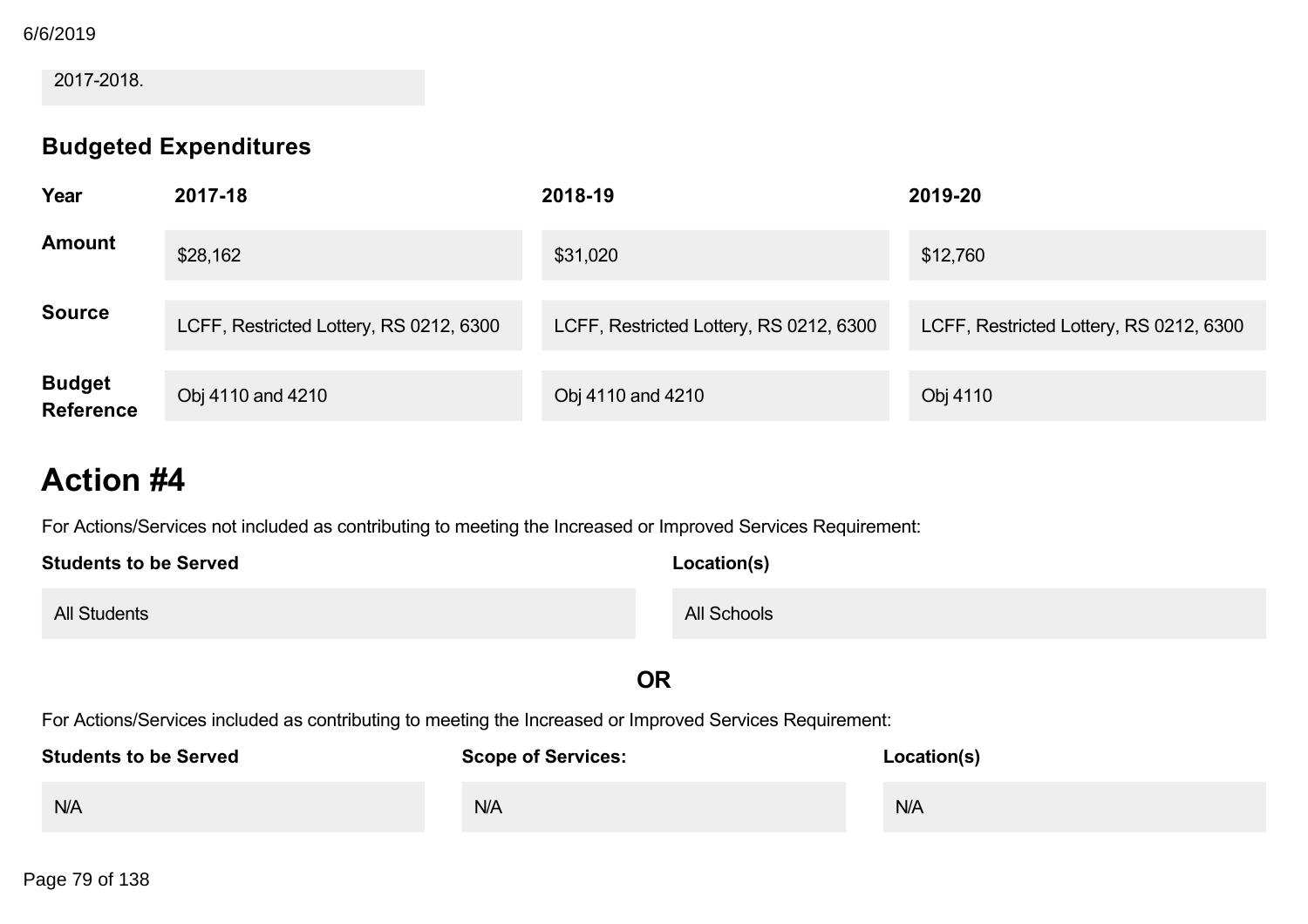## **Actions/Services**

**Select from New, Modified, or Unchanged** for 2017-18

Unchanged Modified Modified

1d

Other indicators of student performance (grades,behavior, extracurricular involvement, parent survey results) are monitored each trimester.

Students are identified for intervention or other appropriate services as discussed at Student Study Team meetings. The team determines interventions and/or accommodations needed to assist the student. Possible interventions include: instructional aides, reading specialist, school counselor, after school study hall/homework support as needed.

## **Budgeted Expenditures**

**Year 201718 201819 201920**

**Select from New, Modified, or Unchanged for 201819**

1d

Other indicators of student performance (grades, behavior, extracurricular involvement, parent survey results) are monitored each trimester.

Students are identified for intervention by meeting with our At Risk Assessment Team. The team determines interventions and/or accommodations needed to assist the student and an Student Study Team Meeting is held with parents. Possible interventions include: instructional aides, reading specialist, school counselor, after school study hall/homework support as needed.

**Select from New, Modified, or Unchanged for 201920**

### **201718 Actions/Services 201819 Actions/Services 201920 Actions/Services**

1d

Other indicators of student performance (grades, behavior, extracurricular involvement, parent survey results) are monitored each trimester.

Students are identified for intervention by meeting with our At Risk Assessment Team. The team determines interventions and/or accommodations needed to assist the student and an Student Study Team Meeting is held with parents. Possible interventions include: instructional aides, reading specialist, school counselor, after school study hall/homework support as needed.

Page 80 of 138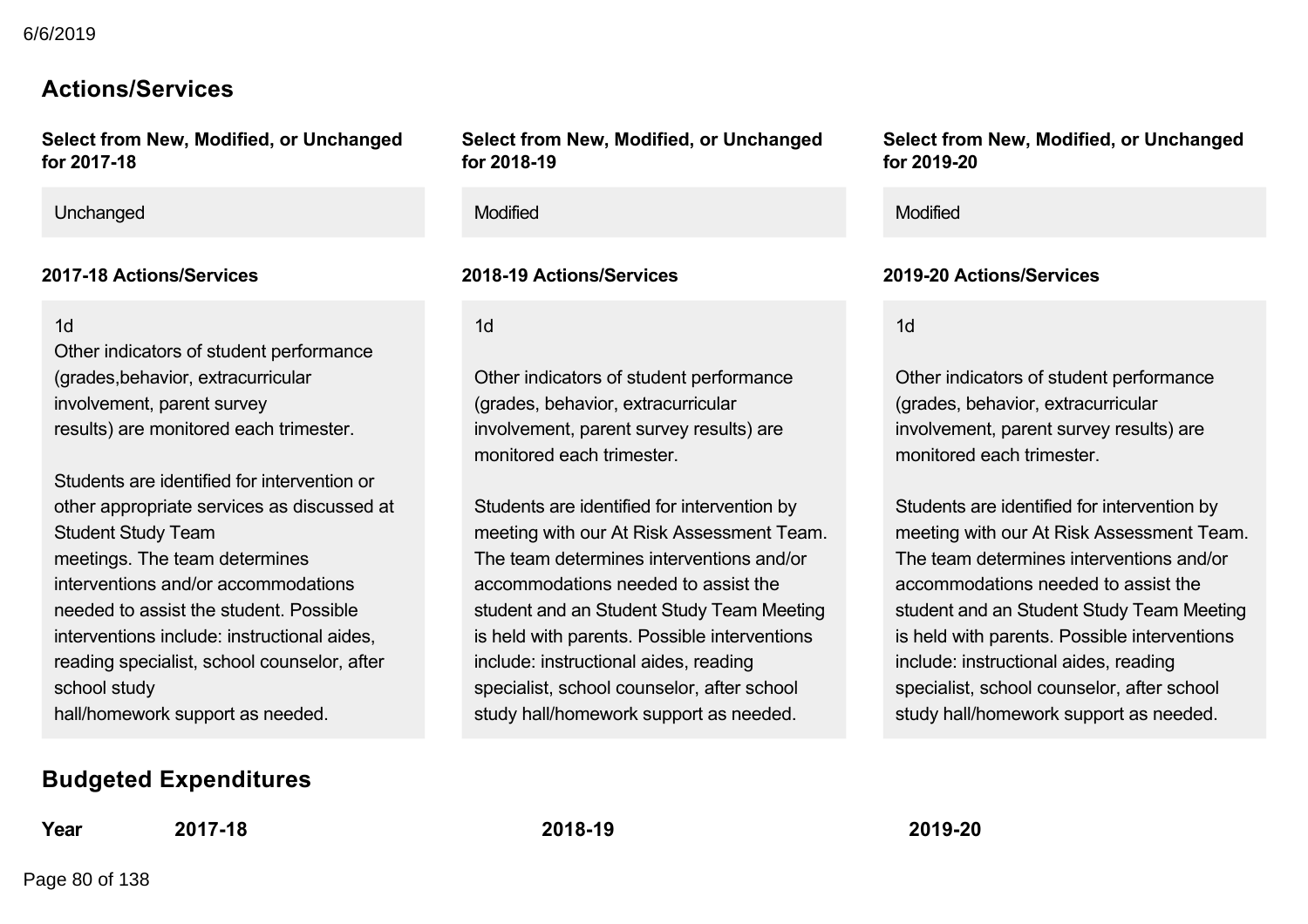**BUZUTS** 6/6/2019

| <b>Amount</b>                     | a \$8,034                                         | a \$12,288                                      | a \$12,358<br>b \$20,976                                                        |
|-----------------------------------|---------------------------------------------------|-------------------------------------------------|---------------------------------------------------------------------------------|
|                                   | b \$25,940                                        | b \$20,342                                      | c \$2,700                                                                       |
|                                   | c \$1,700                                         | $c$ \$2,000                                     |                                                                                 |
| <b>Source</b>                     | a Afterschool RS 0010, 7690                       | a Afterschool RS 0010, 7690                     | a Afterschool RS 0010, 7690<br>b Afterschool RS 0010                            |
|                                   | b Afterschool RS 0010                             | b Afterschool RS 0010                           | c Afterschool RS 0010                                                           |
|                                   | c Afterschool RS 0010                             | c Afterschool RS 0010                           |                                                                                 |
| <b>Budget</b><br><b>Reference</b> | a GL-FN 8500-5000 Certificated<br>salary/benefits | GL-FN 8500-5000 Certificated<br>salary/benefits | GL-FN 8500-5000 Certificated<br>salary/benefits<br>b GL-FN 8500-5000 Classified |
|                                   | b GL-FN 8500-5000 Classified<br>salary/benefits   | b GL-FN 8500-5000 Classified<br>salary/benefits | salary/benefits<br>c GL-FN 8500-5000 supplies                                   |
|                                   | c GL-FN 8500-5000 supplies                        | c GL-FN 8500-5000 supplies                      |                                                                                 |

# **Action #5**

For Actions/Services not included as contributing to meeting the Increased or Improved Services Requirement:

**Students to be Served**

**Location(s)**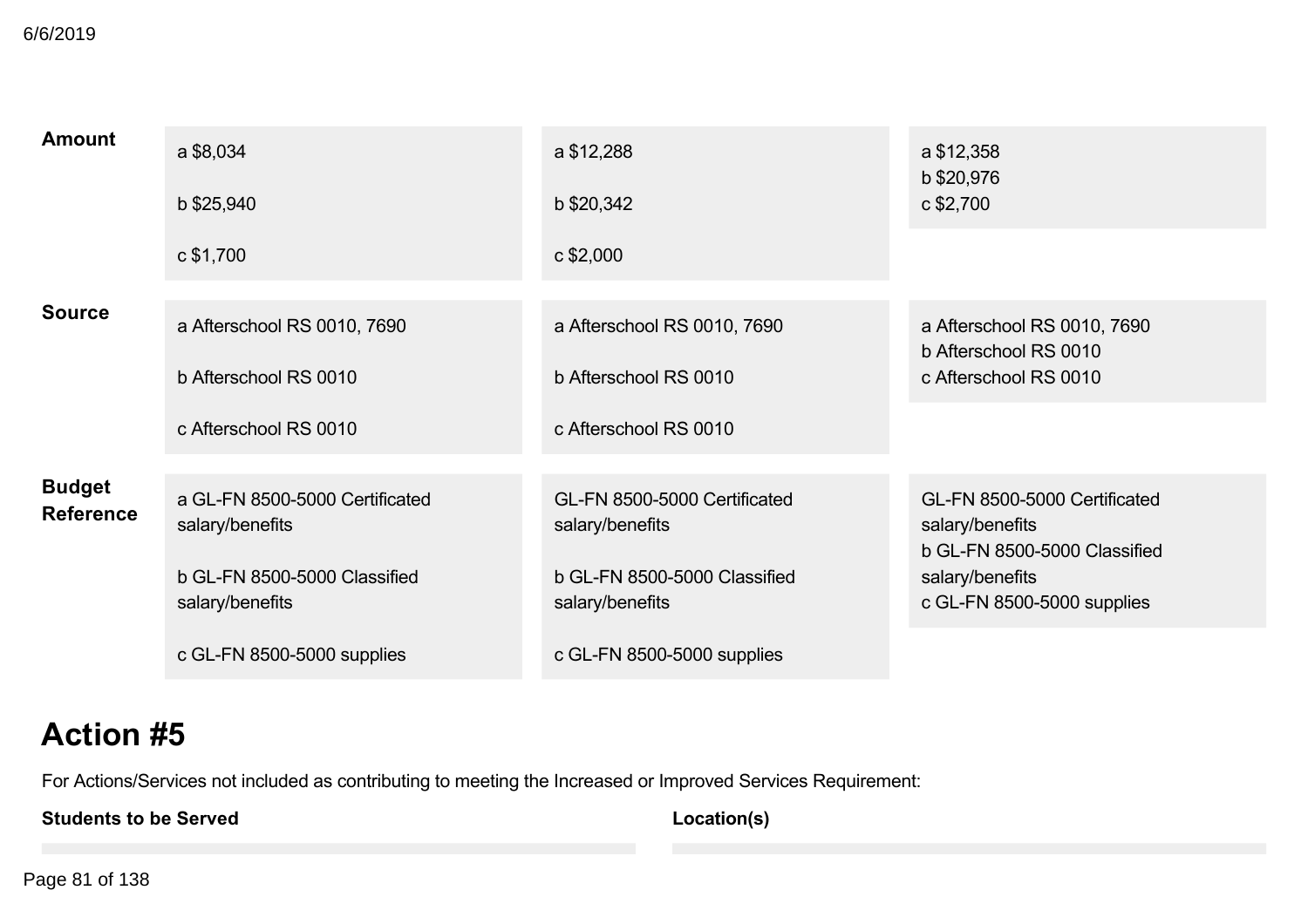| <b>All Students</b>                                                                                                                                                |                                                                                                                                                                                      | <b>All Schools</b> |                                                                                                                                                   |
|--------------------------------------------------------------------------------------------------------------------------------------------------------------------|--------------------------------------------------------------------------------------------------------------------------------------------------------------------------------------|--------------------|---------------------------------------------------------------------------------------------------------------------------------------------------|
|                                                                                                                                                                    | <b>OR</b>                                                                                                                                                                            |                    |                                                                                                                                                   |
| For Actions/Services included as contributing to meeting the Increased or Improved Services Requirement:                                                           |                                                                                                                                                                                      |                    |                                                                                                                                                   |
| <b>Students to be Served</b>                                                                                                                                       | <b>Scope of Services:</b>                                                                                                                                                            |                    | Location(s)                                                                                                                                       |
| N/A                                                                                                                                                                | N/A                                                                                                                                                                                  |                    | N/A                                                                                                                                               |
| <b>Actions/Services</b>                                                                                                                                            |                                                                                                                                                                                      |                    |                                                                                                                                                   |
| Select from New, Modified, or Unchanged<br>for 2017-18                                                                                                             | Select from New, Modified, or Unchanged<br>for 2018-19                                                                                                                               |                    | Select from New, Modified, or Unchanged<br>for 2019-20                                                                                            |
| <b>Modified</b>                                                                                                                                                    | Modified                                                                                                                                                                             |                    | Modified                                                                                                                                          |
| 2017-18 Actions/Services                                                                                                                                           | 2018-19 Actions/Services                                                                                                                                                             |                    | 2019-20 Actions/Services                                                                                                                          |
| 1e                                                                                                                                                                 | 1e                                                                                                                                                                                   |                    | 1e                                                                                                                                                |
| Professional development/release time<br>related to successful implementation of<br>CCSS, instructional technology, NGSS,<br>CAASPP, and/or BTSA.                  | Professional development/release time<br>related to successful implementation of<br>CCSS, instructional technology, NGSS,<br>CAASPP, and/or BTSA.                                    |                    | Professional development/release time<br>related to successful implementation of<br>CCSS, instructional technology, NGSS,<br>CAASPP, and/or BTSA. |
| Teachers will be required to use release time<br>to discuss strategies and interventions that<br>will support low SES student achievement<br>and attend inservice. | If gap in math achievement for low SES<br>students does not improve an action will be<br>written to hire additional staff to support math<br>intervention. MTSS Leadership team will |                    |                                                                                                                                                   |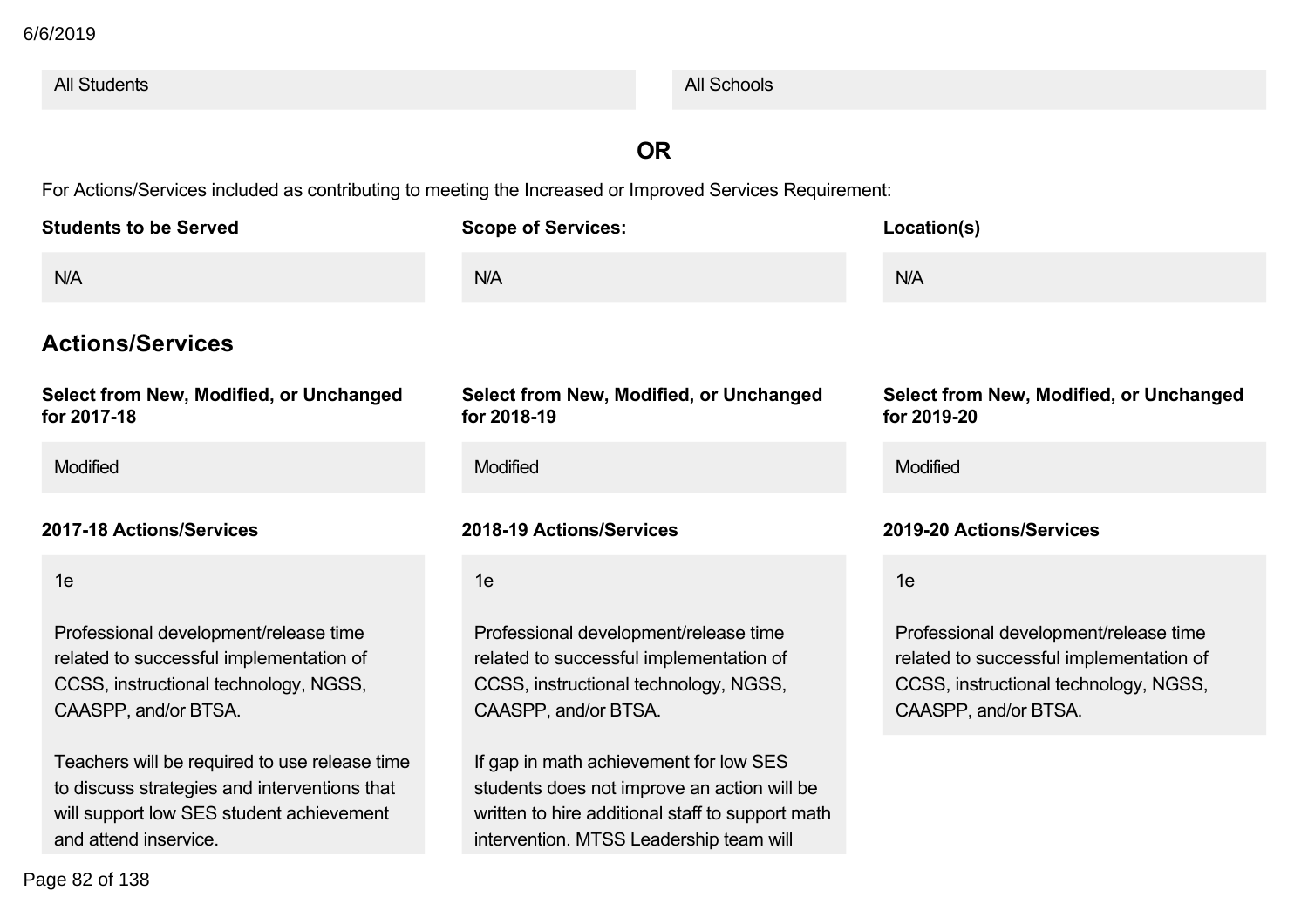Upon review of CAASPP scores from 2017 professional development and/or release time will be provided to improve student achievement in identified areas.

analyse available resources identify affordable ways to provide Tier II intervention

Upon review of CAASPP scores from 2018 professional development and/or release time will be provided to improve student achievement in identified areas.

## **Budgeted Expenditures**

| Year          | 2017-18                          | 2018-19                          | 2019-20                                                   |
|---------------|----------------------------------|----------------------------------|-----------------------------------------------------------|
| <b>Amount</b> | a. Reference Goal 1, Action 2, t | a. Reference Goal 1, Action 2, t | a. Reference Goal 1, Action 2,<br>$b.$ \$9,165            |
|               | $b.$ \$12,755                    | $b.$ \$8,849                     | $c.$ \$90<br>d. \$181                                     |
|               |                                  |                                  |                                                           |
| <b>Source</b> | a. LCFF, Educator                | <b>LCFF 0000</b>                 | a. Reference Goal 1, Action 2,<br>b. LCFF 0000, SUMS 7817 |
|               | b. Effectiveness RS 0000, 6264   |                                  | c. SUMS RS 7817<br>d. SUMS RS 7817                        |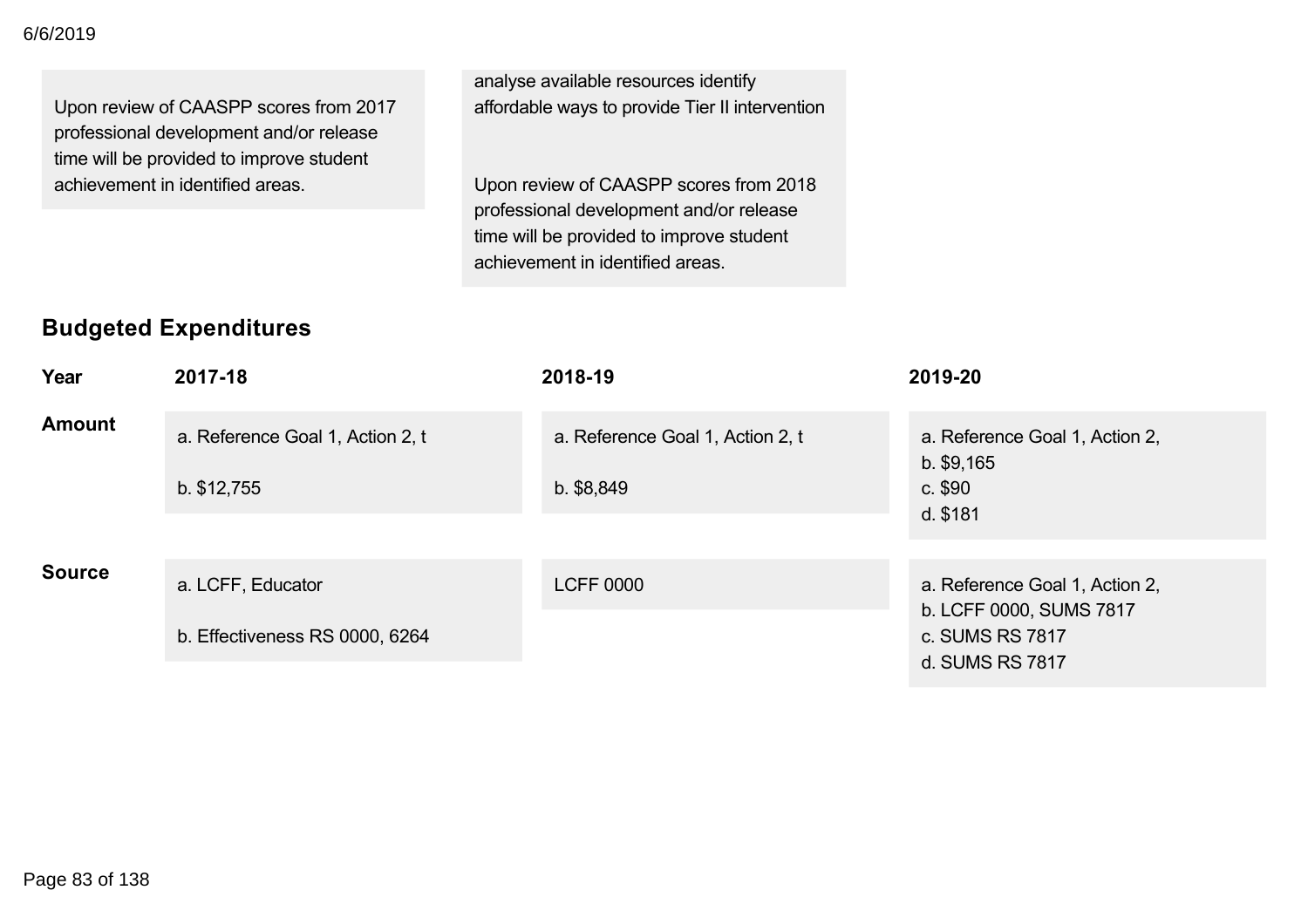| <b>Budget</b><br>Reference | a. Reference Goal 1, Action 2, t | a Reference Goal 1, Action 2, t | a Reference Goal 1, Action 2, t<br>b Obj 5210                   |
|----------------------------|----------------------------------|---------------------------------|-----------------------------------------------------------------|
|                            | b. Obj 5210                      | b Obj 5210                      | c. GL-FN 1110-1000 Obj 4393 Workshop                            |
|                            |                                  |                                 | Refreshments<br>d. GL-FN 1110-1000 Obj 5201 Employee<br>Mileage |

For Actions/Services not included as contributing to meeting the Increased or Improved Services Requirement:

| <b>Students to be Served</b> | Location(s) |
|------------------------------|-------------|
| <b>All Students</b>          | All Schools |

## **OR**

For Actions/Services included as contributing to meeting the Increased or Improved Services Requirement:

| <b>Students to be Served</b>                           | <b>Scope of Services:</b>                              | Location(s)                                            |
|--------------------------------------------------------|--------------------------------------------------------|--------------------------------------------------------|
| N/A                                                    | N/A                                                    | N/A                                                    |
| <b>Actions/Services</b>                                |                                                        |                                                        |
| Select from New, Modified, or Unchanged<br>for 2017-18 | Select from New, Modified, or Unchanged<br>for 2018-19 | Select from New, Modified, or Unchanged<br>for 2019-20 |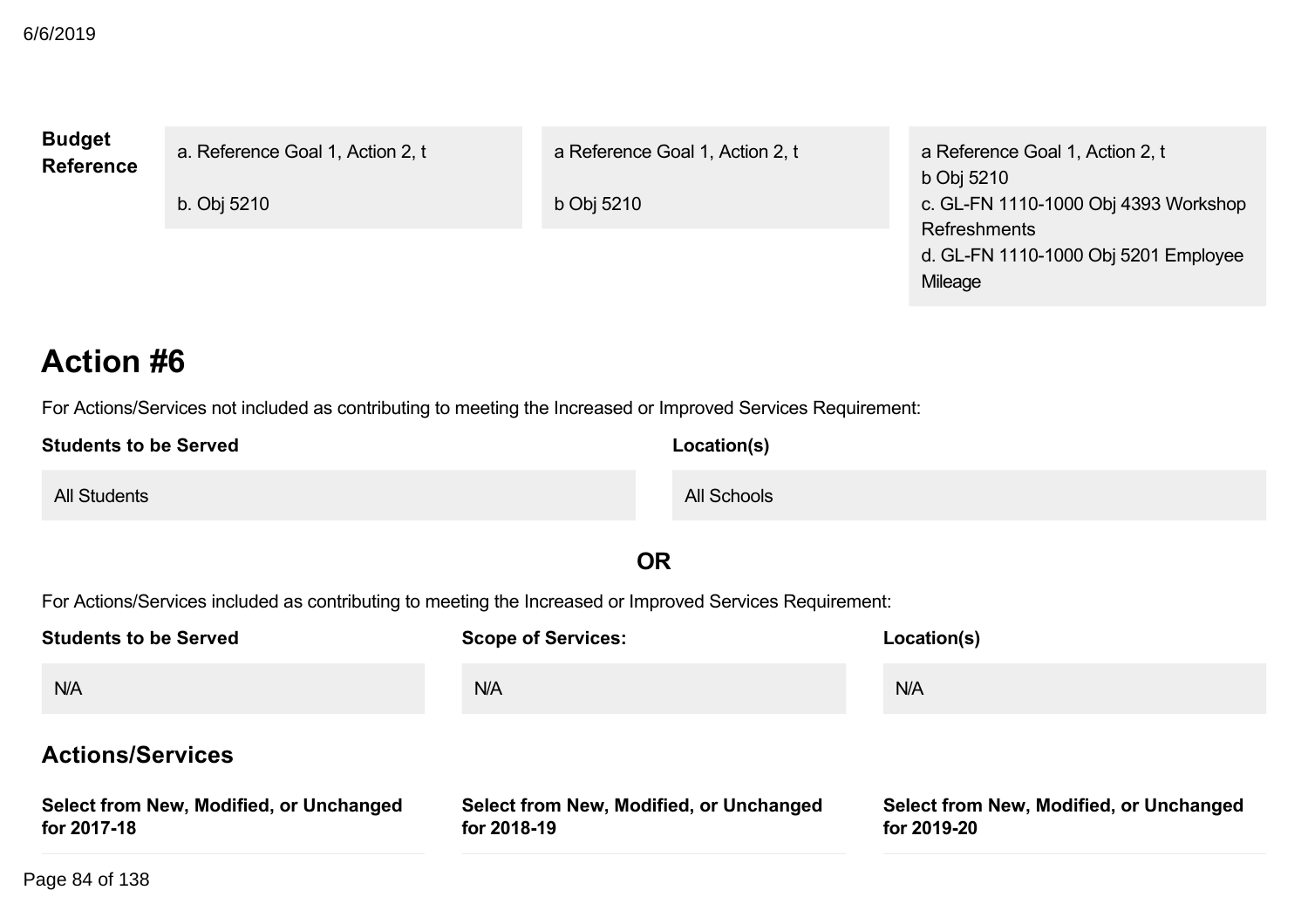### **Select from New, Modified, or Unchanged for 201718** 6/6/2019

1f

Encouragement of good school attendance continues via providing parents information in the school newsletter, handbook, and at parent teacher conferences.

Encouragement of use of independent study option for prolonged absences.

Principal will communicate directly with families of students that demonstrate a trend toward chronic absenteeism. Contact with families of chronically absent students will be biweekly.

## **Budgeted Expenditures**

### **201718 Actions/Services 201819 Actions/Services 201920 Actions/Services**

1f

Encouragement of good school attendance continues via providing parents information in the school newsletter, handbook, and at parent teacher conferences.

Encouragement of use of independent study option for prolonged absences.

Principal will communicate directly with families of students that demonstrate a trend toward chronic absenteeism. Contact with families of chronically absent students will be biweekly.

### Modified Modified Modified

1f

Encouragement of good school attendance continues via providing parents information in the school newsletter, handbook, and at parent teacher conferences.

Encouragement of use of independent study option for prolonged absences.

Principal will communicate directly with families of students that demonstrate a trend toward chronic absenteeism. Contact with families of chronically absent students will be biweekly.

| Year          | 2017-18   | 2018-19   | 2019-20   |
|---------------|-----------|-----------|-----------|
| <b>Amount</b> | \$125,579 | \$125,572 | \$112,572 |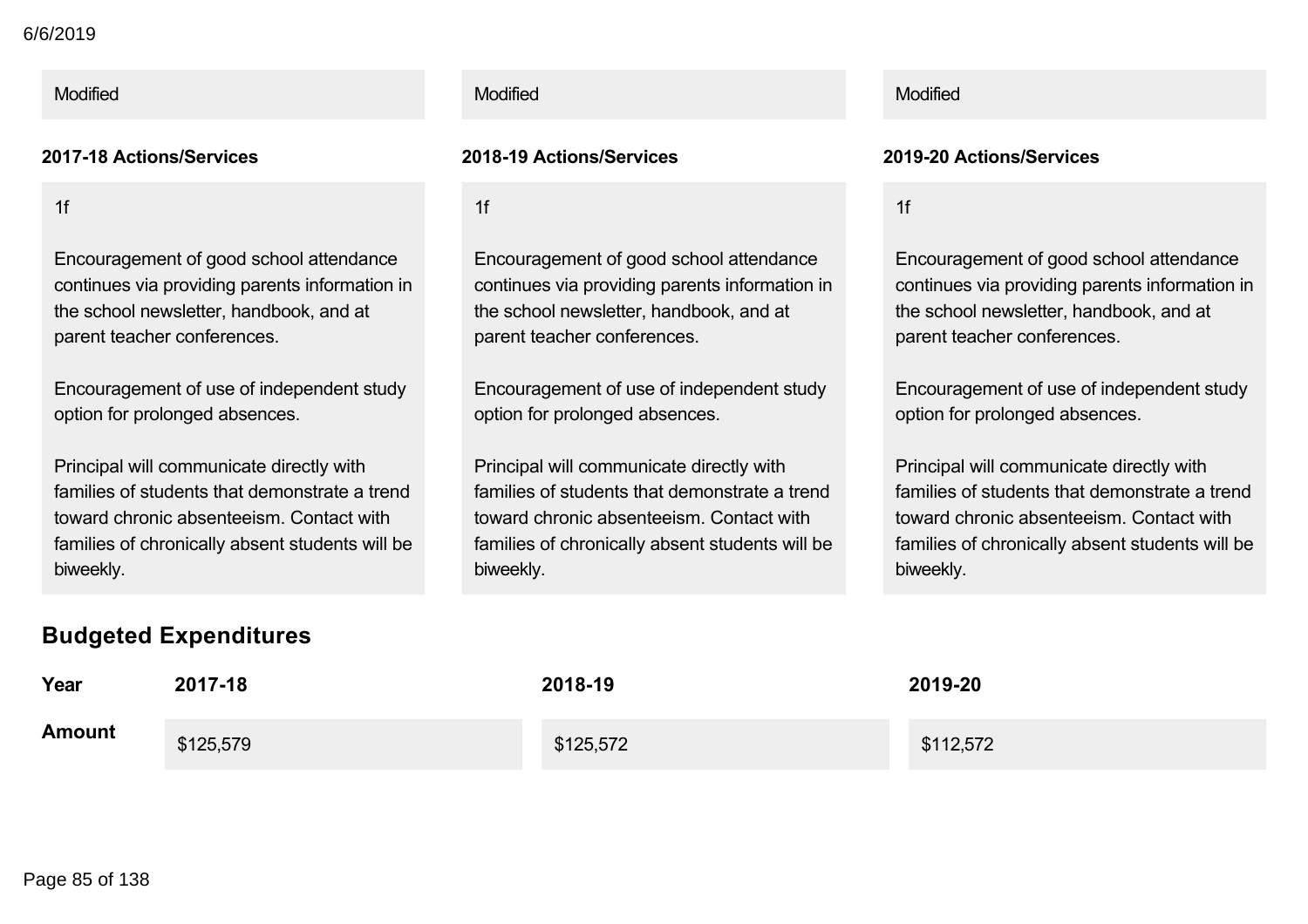| <b>Source</b>    | LCFF RS0000, 7690            | LCFF 0000, 7690              | GL-FN 1110-2700 Certificated<br>Salary/Benefits |
|------------------|------------------------------|------------------------------|-------------------------------------------------|
| <b>Budget</b>    | GL-FN 1110-2700 Certificated | GL-FN 1110-2700 Certificated | LCFF 0000, 7690                                 |
| <b>Reference</b> | salary/benefits              | salary/benefits              |                                                 |

For Actions/Services not included as contributing to meeting the Increased or Improved Services Requirement:

| <b>Students to be Served</b> | Location(s) |
|------------------------------|-------------|
| N/A                          | N/A         |
|                              |             |

## **OR**

For Actions/Services included as contributing to meeting the Increased or Improved Services Requirement:

| <b>Students to be Served</b>                           | <b>Scope of Services:</b>                              | Location(s)                                            |  |  |
|--------------------------------------------------------|--------------------------------------------------------|--------------------------------------------------------|--|--|
| <b>English Learners</b>                                | LEA-Wide                                               | All Schools                                            |  |  |
| <b>Actions/Services</b>                                |                                                        |                                                        |  |  |
| Select from New, Modified, or Unchanged<br>for 2017-18 | Select from New, Modified, or Unchanged<br>for 2018-19 | Select from New, Modified, or Unchanged<br>for 2019-20 |  |  |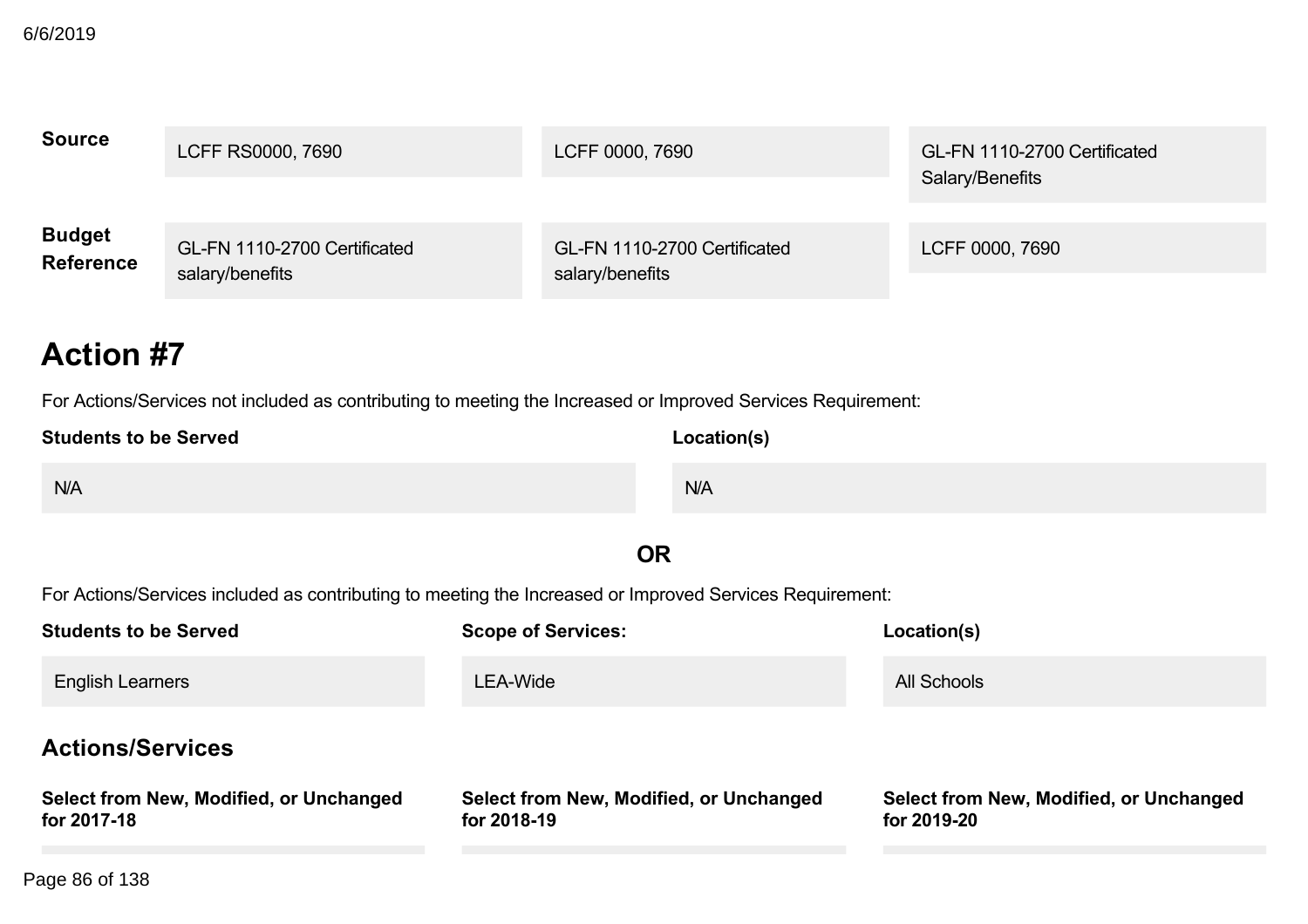### **for 201718** 6/6/2019

### Modified **Modified According to the Modified According to the Modified According to the Modified Modified According to the Modified According to the Modified According to the Modified According to the Modified According to**

1g

Support provided to teachers of ELs by EL Coordinator- Consult with classroom teachers to ensure access to the SS and ELD standards for ELs

CELDT scores and other assessments are reviewed to assess placement and growth of ELs.

If EL students are not making growth after a year, an SST meeting is held to determine additional services needed. If an EL student does not show growth over 2 years, then outside consultation is sought.

## **Budgeted Expenditures**

### 1g

Support provided to teachers of ELs by EL Coordinator- Consult with classroom teachers to ensure access to the SS and ELD standards for ELs

ELPAC scores and other classroom assessments are reviewed to assess placement and growth of ELs.

If EL students are not making growth after a year, an SST meeting is held to determine additional services needed. If an EL student does not show growth over 2 years, then outside consultation is sought.

### **201718 Actions/Services 201819 Actions/Services 201920 Actions/Services**

1g

Support provided to teachers of ELs by EL Coordinator- Consult with classroom teachers to ensure access to the SS and ELD standards for ELs

ELPAC scores and other classroom assessments are reviewed to assess placement and growth of ELs.

If EL students are not making growth after a year, an SST meeting is held to determine additional services needed. If an EL student does not show growth over 2 years, then outside consultation is sought.

| Year          | 2017-18 | 2018-19 | 2019-20 |
|---------------|---------|---------|---------|
| <b>Amount</b> | \$1,979 | \$1,666 | \$1,730 |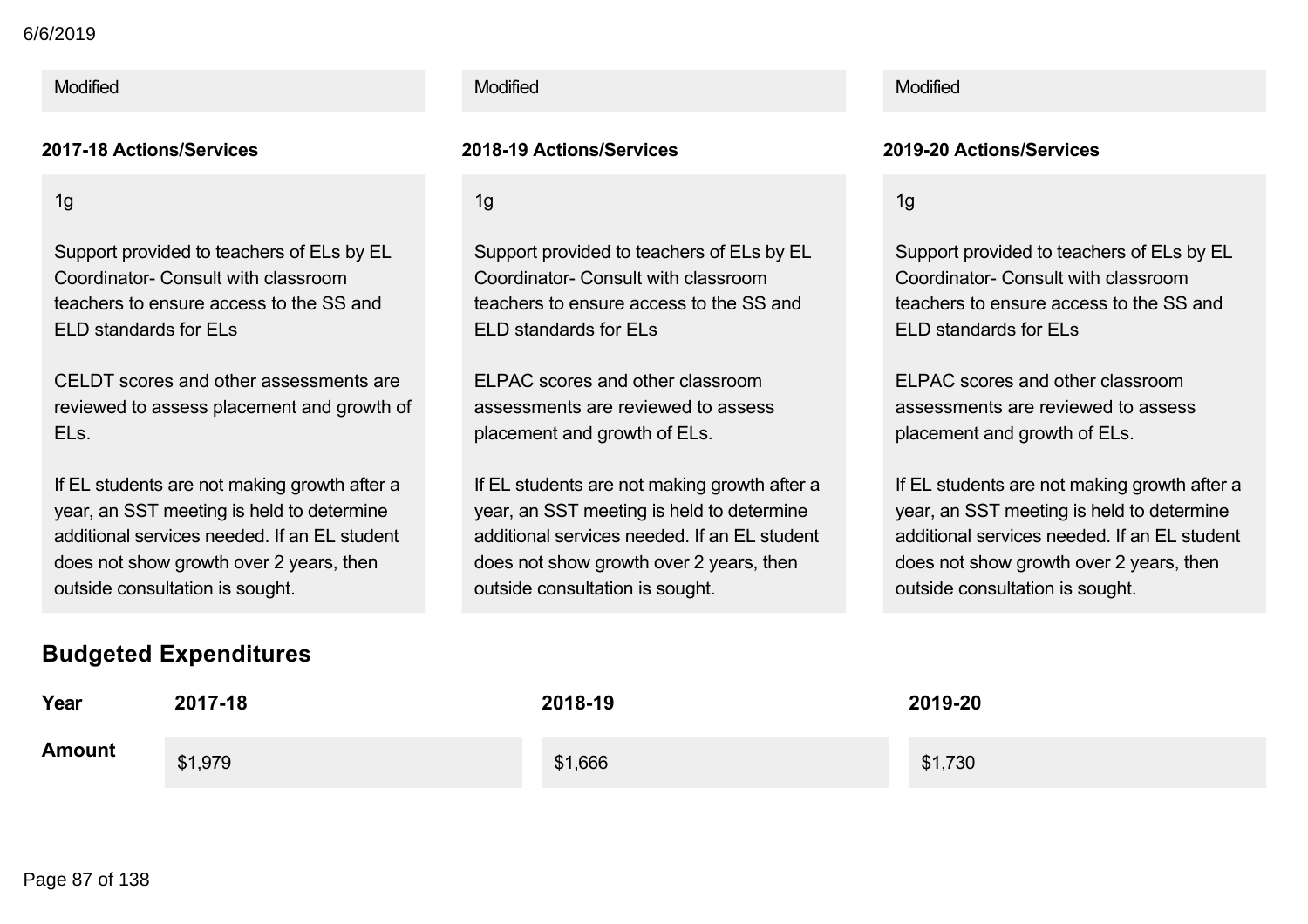| <b>Source</b>    | Supp/Conc                   | Supp/Conc                   | Supp/Conc                   |
|------------------|-----------------------------|-----------------------------|-----------------------------|
| <b>Budget</b>    | Obj 1105, 3xxx Certificated | Obj 1205, 3xxx Certificated | Obj 1205, 3xxx Certificated |
| <b>Reference</b> | salary/benefits             | salary/benefits             | salary/benefits             |

For Actions/Services not included as contributing to meeting the Increased or Improved Services Requirement:

| <b>Students to be Served</b> | Location(s)        |
|------------------------------|--------------------|
| <b>All Students</b>          | <b>All Schools</b> |

## **OR**

For Actions/Services included as contributing to meeting the Increased or Improved Services Requirement:

| <b>Students to be Served</b>                           | <b>Scope of Services:</b>                              | Location(s)                                            |
|--------------------------------------------------------|--------------------------------------------------------|--------------------------------------------------------|
| N/A                                                    | N/A                                                    | N/A                                                    |
| <b>Actions/Services</b>                                |                                                        |                                                        |
| Select from New, Modified, or Unchanged<br>for 2017-18 | Select from New, Modified, or Unchanged<br>for 2018-19 | Select from New, Modified, or Unchanged<br>for 2019-20 |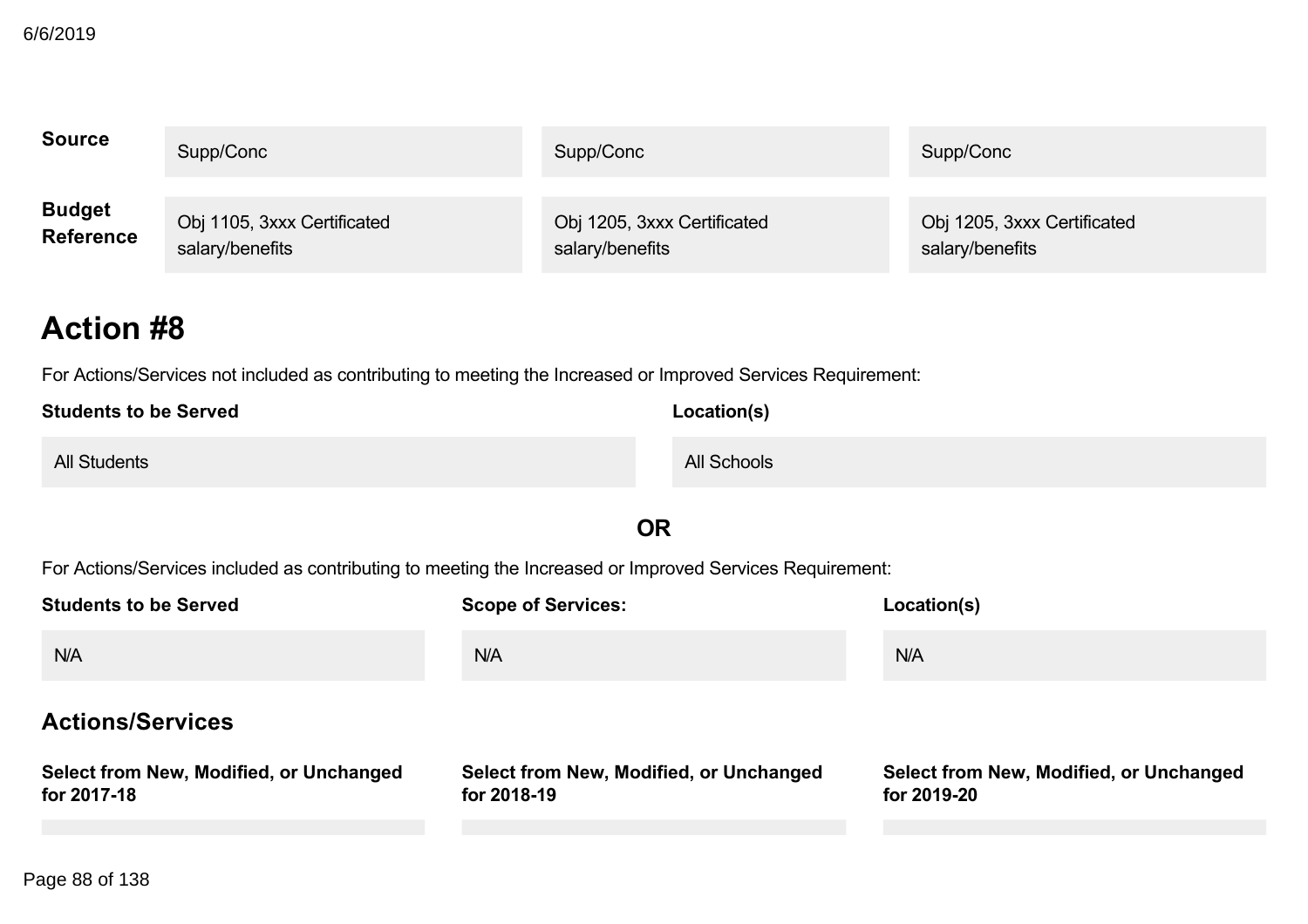### **for 201718** 6/6/2019

| <b>Modified</b>                                                                 |                     | Unchanged      |                                           | Modified                                                                        |  |
|---------------------------------------------------------------------------------|---------------------|----------------|-------------------------------------------|---------------------------------------------------------------------------------|--|
| 2017-18 Actions/Services                                                        |                     |                | 2018-19 Actions/Services                  | 2019-20 Actions/Services                                                        |  |
| 1 <sub>h</sub>                                                                  |                     | 1 <sub>h</sub> | Teacher induction program (BTSA) for new- | Teacher induction program (BTSA) for new-<br>to-service teachers if applicable. |  |
| Teacher induction program (BTSA) for new-<br>to-service teachers if applicable. |                     |                | to-service teachers if applicable.        |                                                                                 |  |
| <b>Budgeted Expenditures</b>                                                    |                     |                |                                           |                                                                                 |  |
| Year                                                                            | 2017-18             |                | 2018-19                                   | 2019-20                                                                         |  |
| <b>Amount</b>                                                                   | \$6,600             |                | \$6,600                                   | \$3,500                                                                         |  |
| <b>Source</b>                                                                   | <b>LCFF RS 0000</b> |                | <b>LCFF RS 0000</b>                       | <b>LCFF RS 0000</b>                                                             |  |

| <b>Budget</b><br><b>Reference</b> | GL-FN 1110-1000 Obj 5800 | GL-FN 1110-1000 Obj 5800 | GL-FN 1110-1000 Obj 5800 |
|-----------------------------------|--------------------------|--------------------------|--------------------------|

# **Action #9**

For Actions/Services not included as contributing to meeting the Increased or Improved Services Requirement:

| <b>Students to be Served</b> | Location(s) |  |
|------------------------------|-------------|--|
| N/A                          | N/A         |  |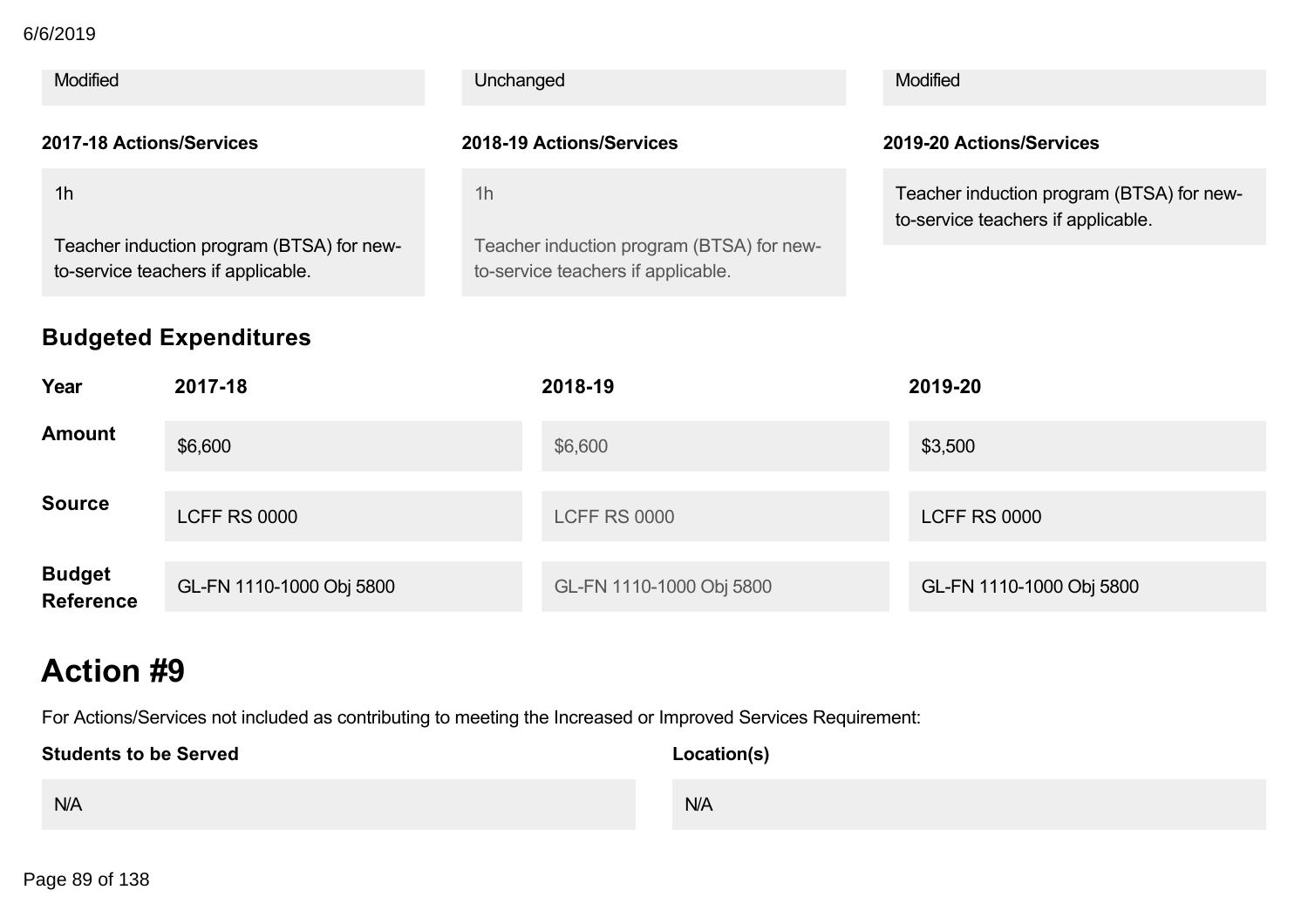## **OR**

For Actions/Services included as contributing to meeting the Increased or Improved Services Requirement:

| <b>Students to be Served</b>                                                                                                                                | <b>Scope of Services:</b>                                                                                                                                   | Location(s)                                                                                                                                                                   |
|-------------------------------------------------------------------------------------------------------------------------------------------------------------|-------------------------------------------------------------------------------------------------------------------------------------------------------------|-------------------------------------------------------------------------------------------------------------------------------------------------------------------------------|
| English Learners, Low Income                                                                                                                                | <b>LEA-Wide</b>                                                                                                                                             | All Schools                                                                                                                                                                   |
| <b>Actions/Services</b>                                                                                                                                     |                                                                                                                                                             |                                                                                                                                                                               |
| Select from New, Modified, or Unchanged<br>for 2017-18                                                                                                      | Select from New, Modified, or Unchanged<br>for 2018-19                                                                                                      | Select from New, Modified, or Unchanged<br>for 2019-20                                                                                                                        |
| Modified                                                                                                                                                    | Modified                                                                                                                                                    | Modified                                                                                                                                                                      |
| 2017-18 Actions/Services                                                                                                                                    | 2018-19 Actions/Services                                                                                                                                    | 2019-20 Actions/Services                                                                                                                                                      |
| 1i                                                                                                                                                          | 1i                                                                                                                                                          | 1i                                                                                                                                                                            |
| Maintain student support services<br>(counseling aide, reading specialist, school<br>counselor, intervention services, instructional<br>aides in TK and K). | Maintain student support services<br>(counseling aide, reading specialist, school<br>counselor, intervention services, instructional<br>aides in TK and K). | Maintain student support services<br>(counseling aide, reading specialist., school<br>counselor, intervention services, instructional<br>aides in TK and K) if budget allows. |
| Low income students are monitored to<br>insure they are provided with necessary<br>academic support.                                                        | Low income students are monitored to<br>insure they are provided with necessary<br>academic support.                                                        | Low income students are monitored to<br>insure they are provided with necessary<br>academic support.                                                                          |

**Budgeted Expenditures**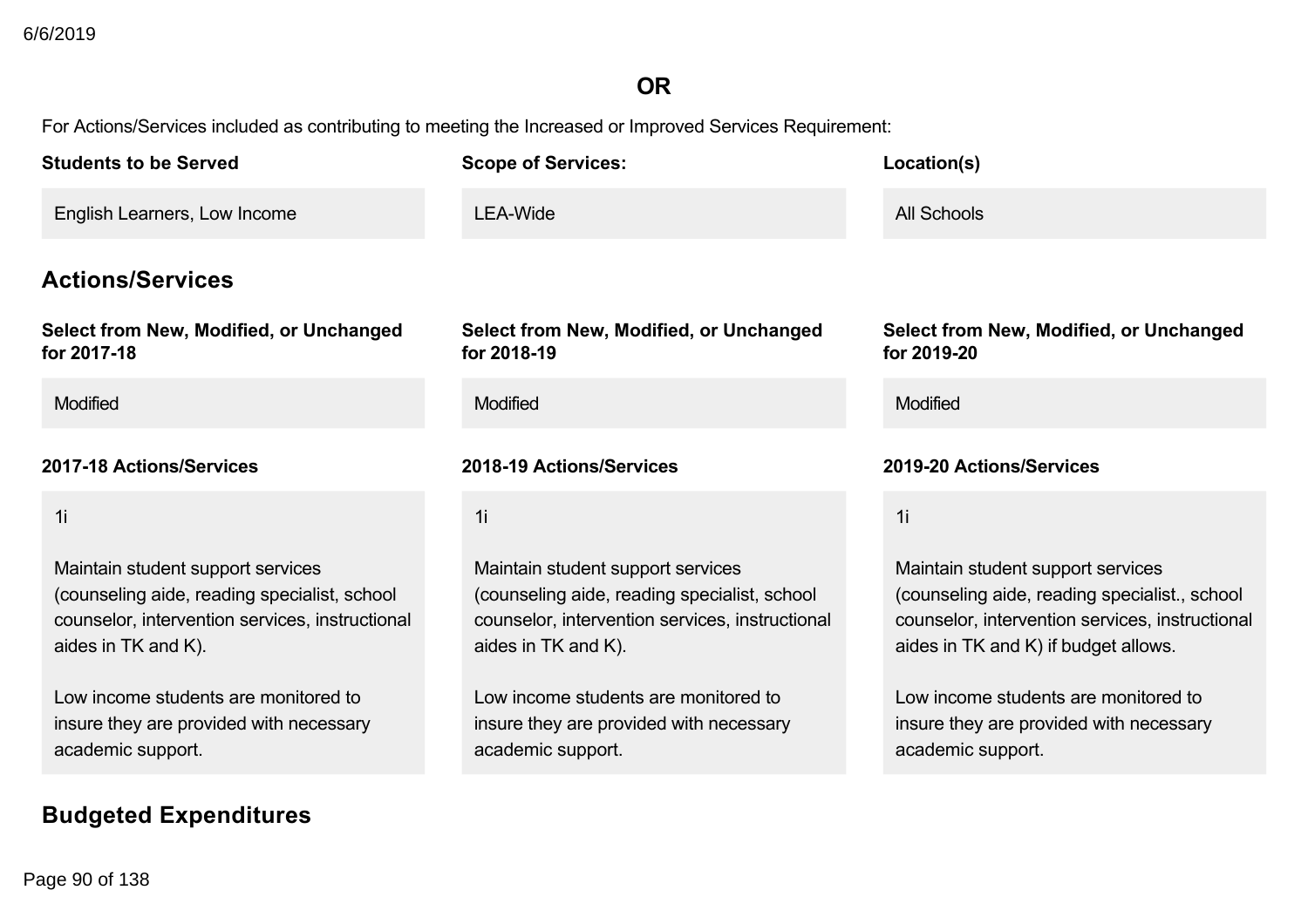## **Budgeted Expenditures** 6/6/2019

| Year          | 2017-18     | 2018-19     | 2019-20                    |
|---------------|-------------|-------------|----------------------------|
| <b>Amount</b> | a \$46,131  | a \$54,593  | a \$51,474<br>b \$14,736   |
|               | b \$11,682  | b \$16,666  | c \$13,785<br>d \$43,638   |
|               | c \$14,839  | c \$14,949  |                            |
|               | d \$31,080  | d \$35,677  |                            |
| <b>Source</b> | a Supp/Conc | a Supp/Conc | a Supp/Conc<br>b Supp/Conc |
|               | b Supp/Conc | b Supp/Conc | c Supp/Conc<br>d Supp/Conc |
|               | c Supp/Conc | c Supp/Conc |                            |
|               | d Supp/Conc | d Supp/Conc |                            |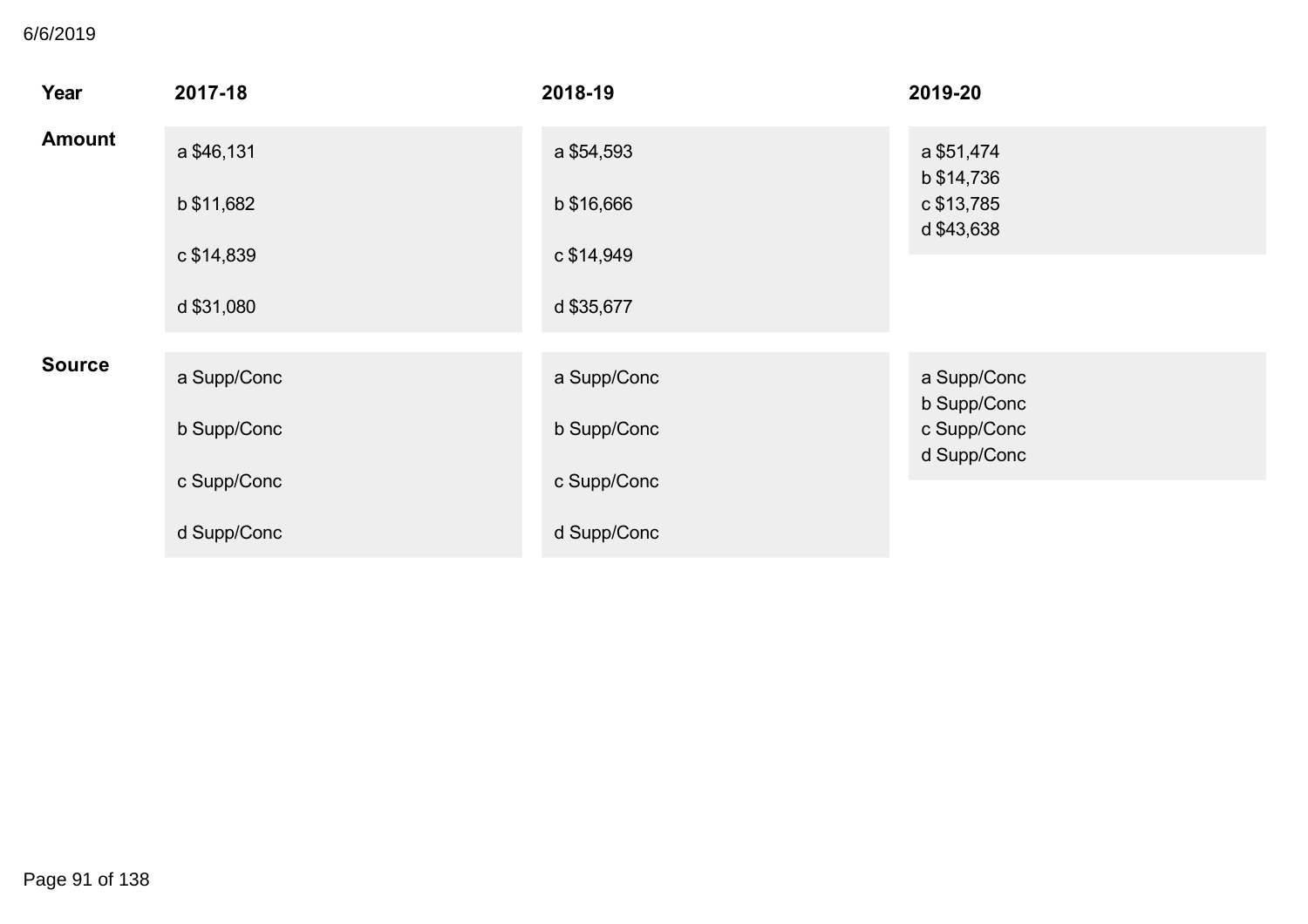| <b>Budget</b>    | a GL-Fn 1191-3100 Classified  | a GL-Fn 1191-3100 Classified  | a GL-Fn 1191-3100 Classified  |
|------------------|-------------------------------|-------------------------------|-------------------------------|
| <b>Reference</b> | salary/benefits               | salary/benefits               | salary/benefits               |
|                  |                               |                               | b Obj 2218, 3xxx classified   |
|                  | b Obj 2218, 3xxx classified   | b Obj 2218, 3xxx classified   | Salary/benefits               |
|                  | Salary/benefits               | Salary/benefits               | c Obj 1205, 3xxx Certificated |
|                  |                               |                               | salary/benefits               |
|                  | c Obj 1205, 3xxx Certificated | c Obj 1205, 3xxx Certificated | d Obj 2100, 3xxx Classified   |
|                  | salary/benefits               | salary/benefits               | salary/benefits               |
|                  |                               |                               |                               |
|                  | d Obj 2100, 3xxx Classified   | d Obj 2100, 3xxx Classified   |                               |
|                  | salary/benefits               | salary/benefits               |                               |
|                  |                               |                               |                               |

For Actions/Services not included as contributing to meeting the Increased or Improved Services Requirement:

| <b>Students to be Served</b> | Location(s) |
|------------------------------|-------------|
| N/A                          | N/A         |
| <b>OR</b>                    |             |

For Actions/Services included as contributing to meeting the Increased or Improved Services Requirement:

| <b>Students to be Served</b> | <b>Scope of Services:</b> | Location(s) |
|------------------------------|---------------------------|-------------|
| Low Income                   | <b>LEA-Wide</b>           | All Schools |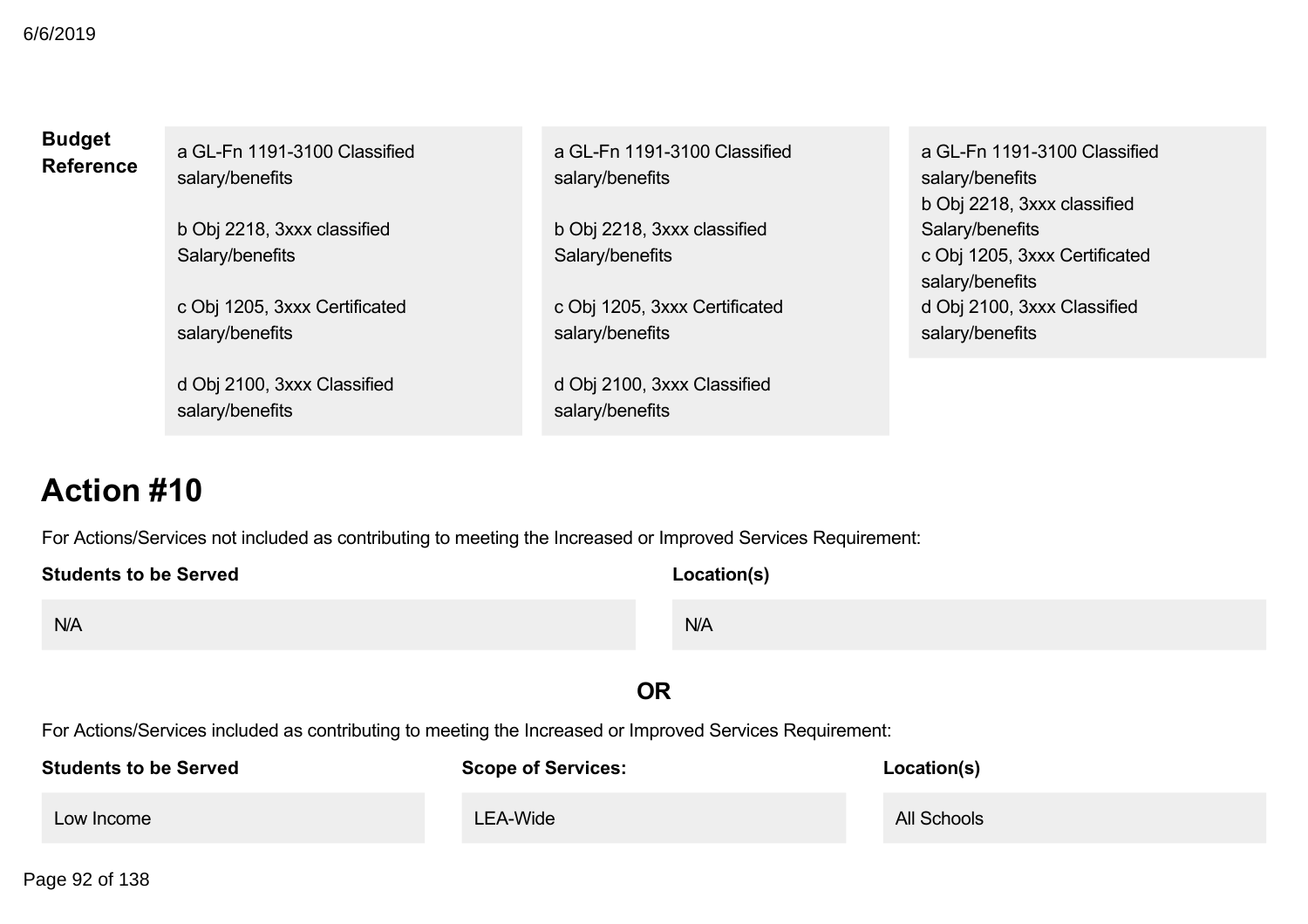## **Actions/Services**

**Select from New, Modified, or Unchanged for 201718**

Modified Modified Modified

1j

After school daycare will be provided as needed for families of unduplicated students.

After-school academic and support and enrichment classes will be provided free of charge for students qualifying for free lunch and at a reduced rate for student qualifying for reduced lunch.

Transportation to and from school will be provided for student living in the district boundaries.

## **Budgeted Expenditures**

**Year 201718 201819 201920**

**Select from New, Modified, or Unchanged for 201819**

1j

After school daycare will be provided as needed for families of unduplicated students.

After-school academic and support and enrichment classes will be provided free of charge for students qualifying for free lunch and at a reduced rate for student qualifying for reduced lunch.

Transportation to and from school will be provided for student living in the district boundaries.

**Select from New, Modified, or Unchanged for 201920**

### **201718 Actions/Services 201819 Actions/Services 201920 Actions/Services**

1j

After school daycare will be provided as needed for families of unduplicated students.

Two after school enrichment classes per session and unlimited academic support classes will be provided free of chard for students qualifying for free lunch and at a reduced rate for student qualifying for reduced lunch.

Transportation to and from school will be provided for student living in the district boundaries.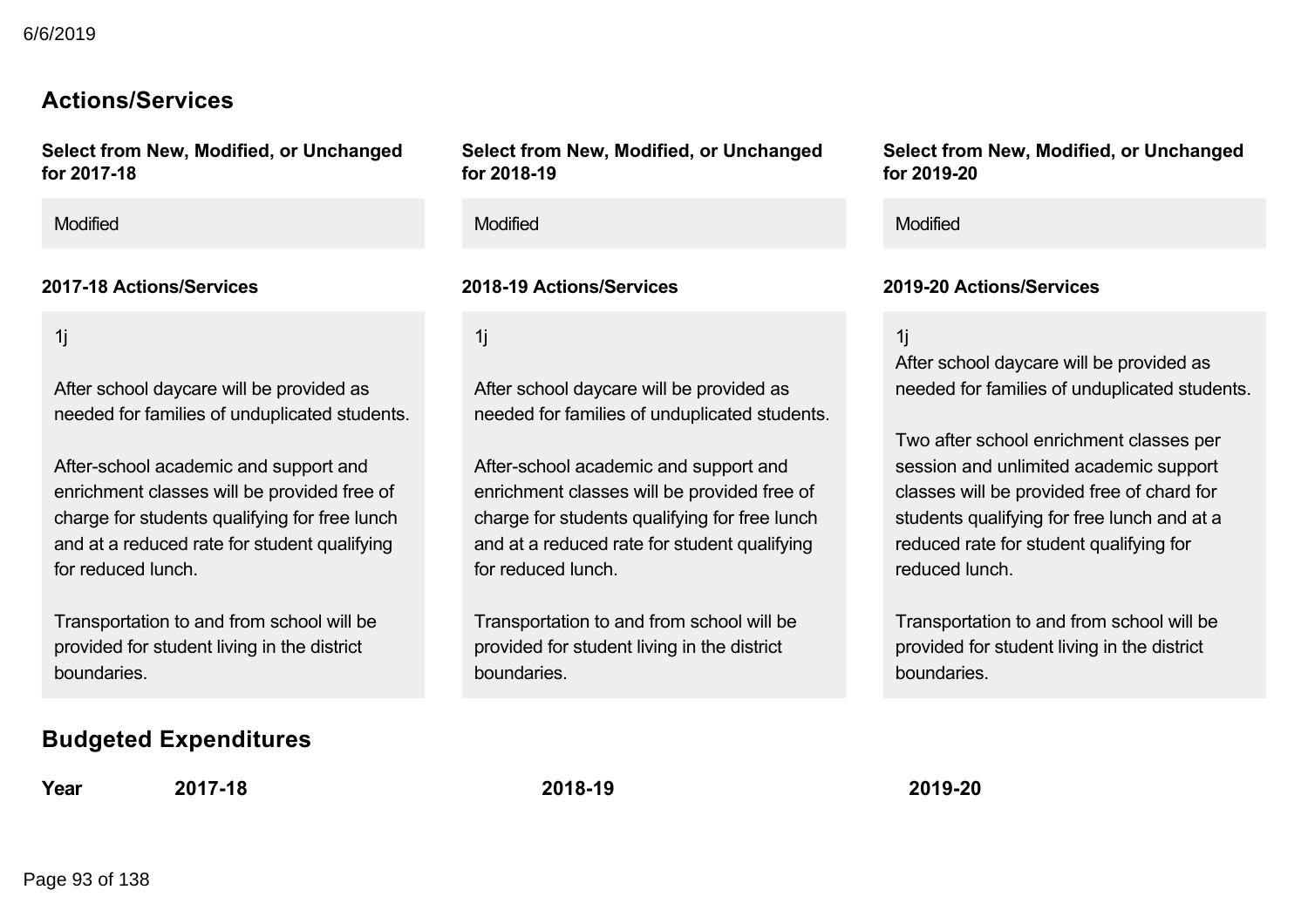| <b>Amount</b>                     | a \$6,570           | a. \$14,183      | a. \$20,374<br>b. \$42,036  |
|-----------------------------------|---------------------|------------------|-----------------------------|
|                                   | b \$7,116           | b \$27,897       |                             |
| <b>Source</b>                     | a Supp/ Conc        | a Supp/Conc      | a Supp/ Conc<br>b Supp/Conc |
|                                   | b Supp/ Conc        | b Supp/Conc      |                             |
| <b>Budget</b><br><b>Reference</b> | a RS 0011, Obj 8980 | a RS 0010        | a RS 0011, Obj 8980         |
|                                   | b RS 0010, Obj 8980 | <b>b RS 0011</b> | b RS 0010, Obj 8980         |

For Actions/Services not included as contributing to meeting the Increased or Improved Services Requirement:

| <b>Students to be Served</b>                                                                             | Location(s)               |             |
|----------------------------------------------------------------------------------------------------------|---------------------------|-------------|
| <b>All Students</b>                                                                                      | All Schools               |             |
|                                                                                                          | <b>OR</b>                 |             |
| For Actions/Services included as contributing to meeting the Increased or Improved Services Requirement: |                           |             |
| <b>Students to be Served</b>                                                                             | <b>Scope of Services:</b> | Location(s) |
|                                                                                                          |                           |             |

Page 94 of 138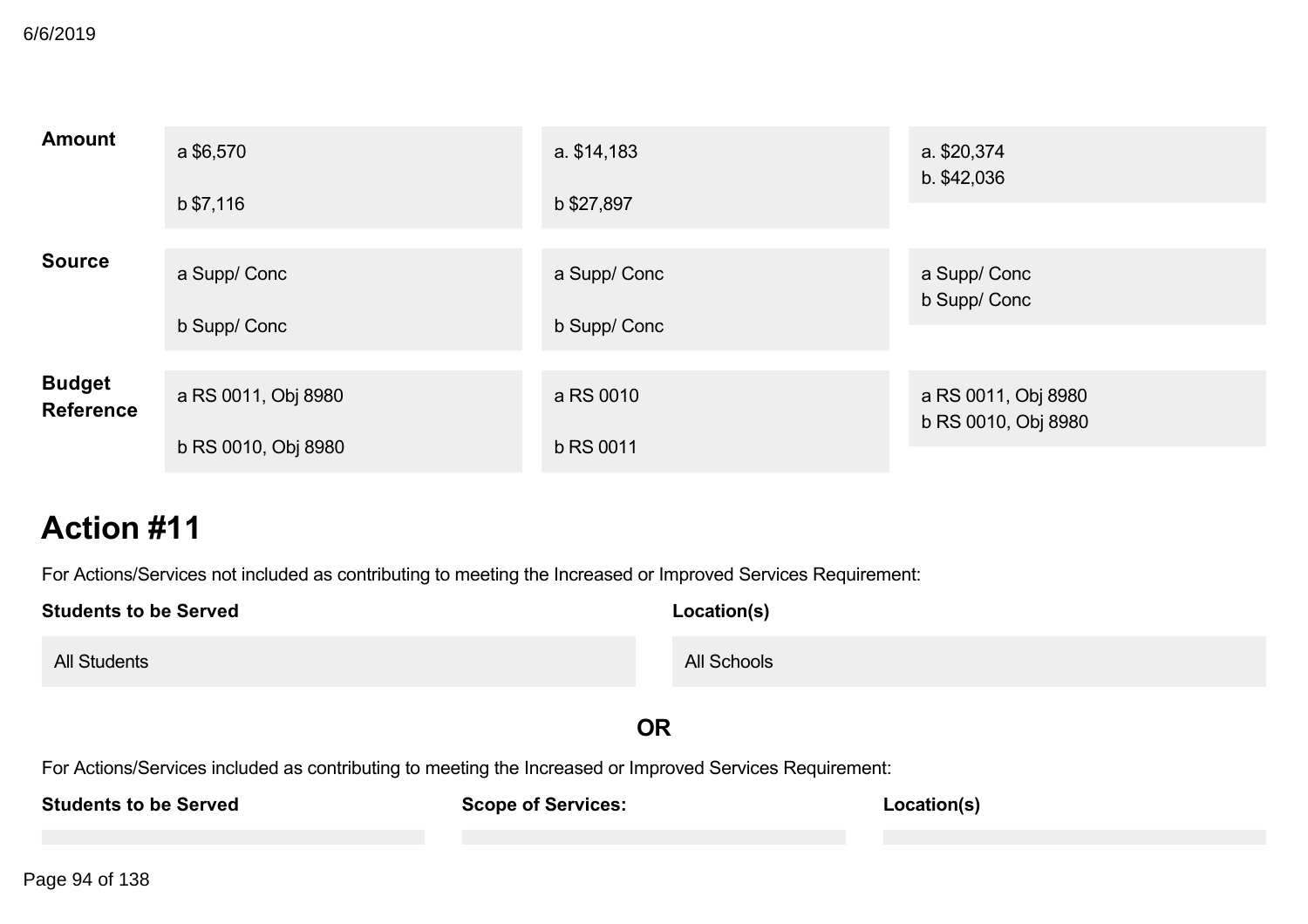**Students to be Served** 6/6/2019

| N/A                                                                                         | <b>N/A</b>                                                                                  | N/A                                                                                         |
|---------------------------------------------------------------------------------------------|---------------------------------------------------------------------------------------------|---------------------------------------------------------------------------------------------|
| <b>Actions/Services</b>                                                                     |                                                                                             |                                                                                             |
| Select from New, Modified, or Unchanged<br>for 2017-18                                      | Select from New, Modified, or Unchanged<br>for 2018-19                                      | Select from New, Modified, or Unchanged<br>for 2019-20                                      |
| Unchanged                                                                                   | <b>Modified</b>                                                                             | <b>Modified</b>                                                                             |
| 2017-18 Actions/Services                                                                    | 2018-19 Actions/Services                                                                    | 2019-20 Actions/Services                                                                    |
| 1k<br>Instructional aides for classroom support will<br>be provided at select grade levels. | 1k<br>Instructional aides for classroom support will<br>be provided at select grade levels. | 1k<br>Instructional aides for classroom support will<br>be provided at select grade levels. |

# **Budgeted Expenditures**

| Year          | 2017-18                     | 2018-19                                      | 2019-20                                                                                |
|---------------|-----------------------------|----------------------------------------------|----------------------------------------------------------------------------------------|
| <b>Amount</b> | \$55,607                    | \$120,010                                    | \$136,946                                                                              |
| <b>Source</b> | LCFF, Lottery RS 0000, 1100 | LCFF, Lottery, SUMS (RS 0000, 1100,<br>7817) | LCFF, Lottery, Title 1, Low Perf Student,<br>SUMS (RS 0000, 1100, 3010, 7510,<br>7817) |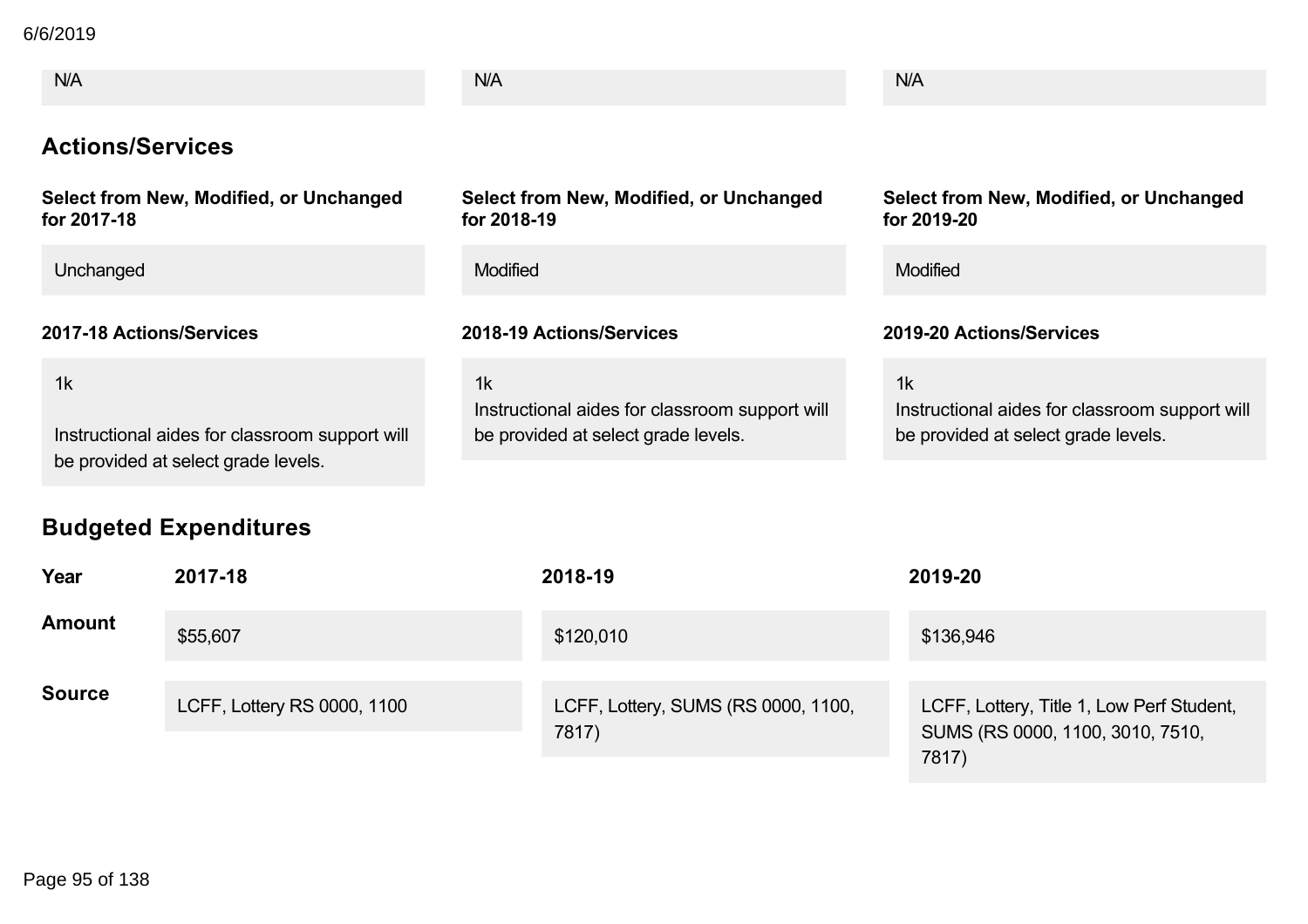| <b>Budget</b><br><b>Reference</b>          | GL-FN 1110-1000 Classified<br>salary/benefits                                                                |                                                        | GL-FN 1110-1000 Classified<br>salary/benefits |  | GL-FN 1110-1000 Classified<br>salary/benefits          |
|--------------------------------------------|--------------------------------------------------------------------------------------------------------------|--------------------------------------------------------|-----------------------------------------------|--|--------------------------------------------------------|
| <b>Action #12</b>                          |                                                                                                              |                                                        |                                               |  |                                                        |
|                                            | For Actions/Services not included as contributing to meeting the Increased or Improved Services Requirement: |                                                        |                                               |  |                                                        |
| <b>Students to be Served</b>               |                                                                                                              |                                                        | Location(s)                                   |  |                                                        |
| <b>All Students</b>                        |                                                                                                              |                                                        | <b>All Schools</b>                            |  |                                                        |
|                                            |                                                                                                              |                                                        | <b>OR</b>                                     |  |                                                        |
|                                            | For Actions/Services included as contributing to meeting the Increased or Improved Services Requirement:     |                                                        |                                               |  |                                                        |
| <b>Students to be Served</b>               |                                                                                                              | <b>Scope of Services:</b>                              |                                               |  | Location(s)                                            |
| N/A                                        |                                                                                                              | N/A                                                    |                                               |  | N/A                                                    |
|                                            | <b>Actions/Services</b>                                                                                      |                                                        |                                               |  |                                                        |
| for 2017-18                                | Select from New, Modified, or Unchanged                                                                      | Select from New, Modified, or Unchanged<br>for 2018-19 |                                               |  | Select from New, Modified, or Unchanged<br>for 2019-20 |
| Modified                                   |                                                                                                              | Modified                                               |                                               |  | Modified                                               |
| 2017-18 Actions/Services<br>Page 96 of 138 |                                                                                                              | 2018-19 Actions/Services                               |                                               |  | 2019-20 Actions/Services                               |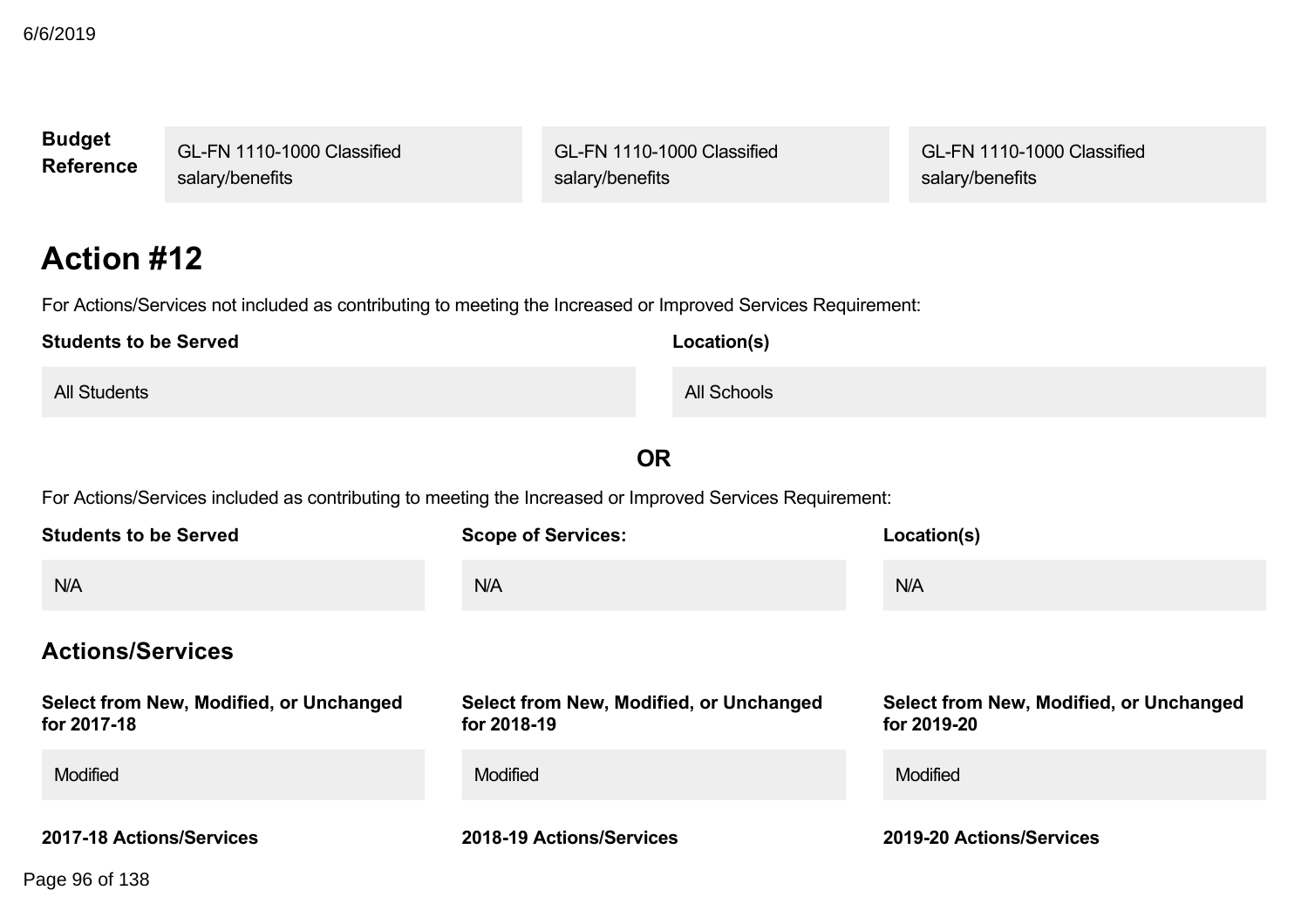### 1l

Computer to student ratio of 1 computer for every 2 students in grades 2-8 and 1 computer for every three students in grades TK-2 will be maintained or replaced when needed. Necessary computer related supplies will also be provided.

Technology instruction with a technology instructor will be provided for all students in grades 3-6 will be provided.

Staff and student computers will be maintained by a technology coordinator.

### 1l

Computer to student ratio of:

- 1 computer for every student in grades 7-8
- 1 computer for every 2 students in grades 2
- 6

1 computer for every three students in grades TK-2.

Necessary computer related supplies will also be provided.

Technology instruction with a technology instructor will be provided for all students in grades 3-6 will be provided.

Staff and student computers will be maintained by a technology coordinator.

### 1l

Computer to student ratio of:

1 computer for every student in grades 4-8

1 computer for every two students in grades  $TK-3$ 

Necessary computer related supplies will also be provided.

Technology instruction with a technology instructor will be provided for all students in grades 3-6 will be provided.

Staff and student computers will be maintained by a technology coordinator.

### **Budgeted Expenditures**

| Year          | 2017-18                  | 2018-19    | 2019-20                  |
|---------------|--------------------------|------------|--------------------------|
| <b>Amount</b> | a \$41,561<br>b \$37,020 | a \$16,601 | a \$15,251<br>b \$58,009 |
|               |                          | b \$57,910 |                          |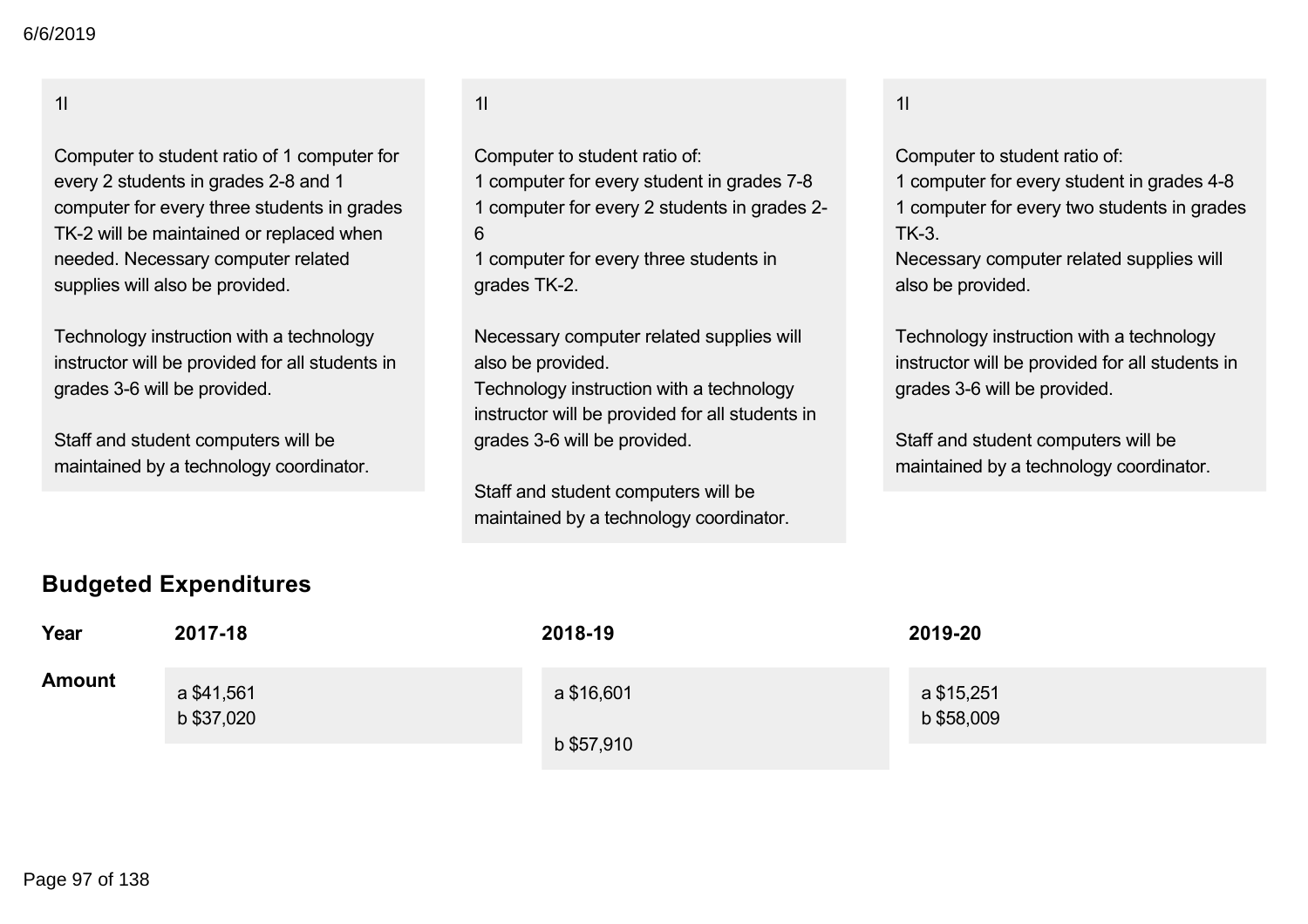| <b>Source</b>                     | a LCFF RS 0000, 0023, 0228<br>b LCFF RS 0000, 0023, 0228 | a LCFF RS 0000, 0023, 0228<br>b LCFF RS 0000, 0023, 0228, 4127,<br>Title IV | a LCFF RS 0000, 0023, 0228<br>b LCFF RS 0000, 0023, 0228   |
|-----------------------------------|----------------------------------------------------------|-----------------------------------------------------------------------------|------------------------------------------------------------|
| <b>Budget</b><br><b>Reference</b> | a GL-FN 1133-1000 supplies<br>b GL-FN 1133-1000 services | a GL-FN 1133-1000 supplies<br>b GL-FN 1133-1000, 1110-1000-5610<br>services | a GL-FN 1133-1000 supplies b<br>GL-FN 1133-1000, 1110-1000 |

For Actions/Services not included as contributing to meeting the Increased or Improved Services Requirement:

| <b>Students to be Served</b> | Location(s) |
|------------------------------|-------------|
| <b>All Students</b>          | All Schools |

**OR**

For Actions/Services included as contributing to meeting the Increased or Improved Services Requirement:

| <b>Students to be Served</b> | <b>Scope of Services:</b> | Location(s) |
|------------------------------|---------------------------|-------------|
| N/A                          | N/A                       | N/A         |

## **Actions/Services**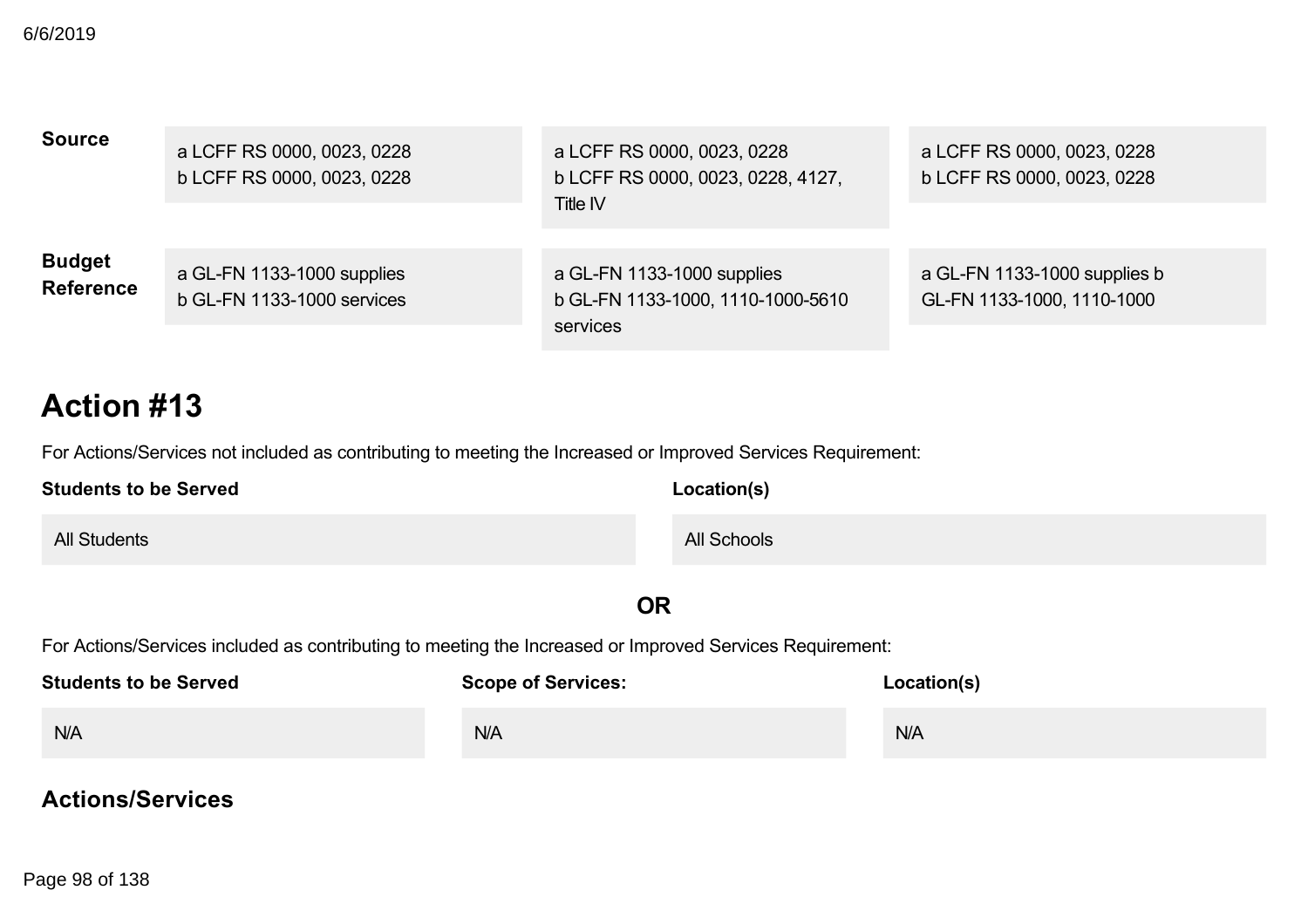## **Actions/Services** 6/6/2019

| Select from New, Modified, or Unchanged<br>for 2017-18 | Select from New, Modified, or Unchanged<br>for 2018-19 | Select from New, Modified, or Unchanged<br>for 2019-20 |
|--------------------------------------------------------|--------------------------------------------------------|--------------------------------------------------------|
|                                                        |                                                        | <b>New</b>                                             |
| 2017-18 Actions/Services                               | 2018-19 Actions/Services                               | 2019-20 Actions/Services                               |
| N/A                                                    | <b>N/A</b>                                             |                                                        |

# **Budgeted Expenditures**

| Year                        | 2017-18 | 2018-19 | 2019-20                |
|-----------------------------|---------|---------|------------------------|
| <b>Amount</b>               | N/A     | N/A     | a. See Action 1k       |
| <b>Source</b>               | N/A     | N/A     | a. Reference action 1k |
| <b>Budget<br/>Reference</b> | N/A     | N/A     | a. Reference action 1k |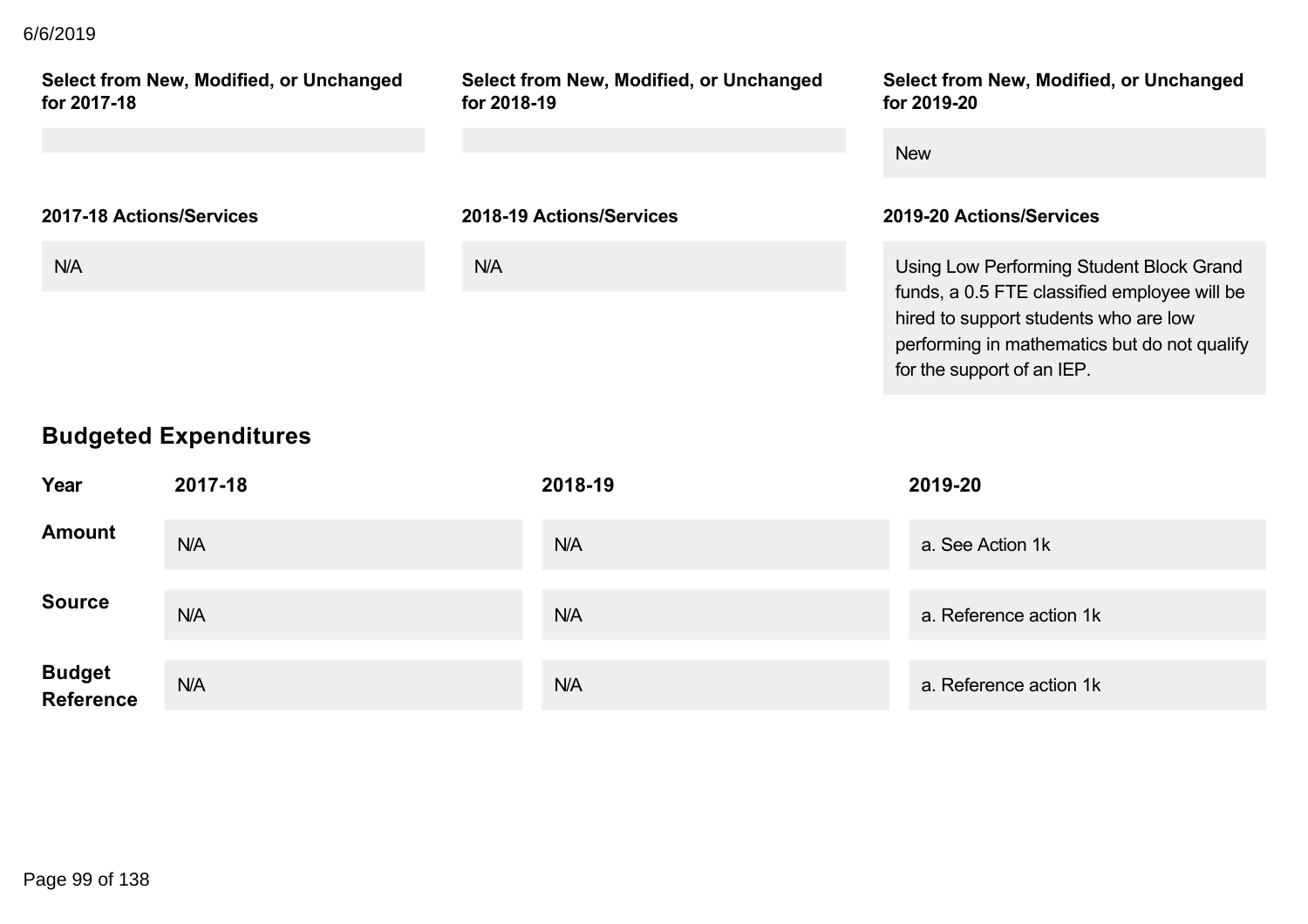(Select from New Goal, Modified Goal, or Unchanged Goal)

**Unchanged** 

# **Goal 2**

JCS will be a safe, healthy, and inclusive environment for learning

**State and/or Local Priorities addressed by this goal:**

**State Priorities:** 1, 3, 6

**Local Priorities:**

## **Identified Need:**

Parent survey data indicates that 99.34% of the 157 parent respondents reported that their child feels safe at school. 2.56% of parents reported that their child feels "not so safe on the playground."

Local survey data indicates that 87% of fifth grade students feel safe at school ALL or MOST OF THE TIME

Local survey data indicates that 93% of seventh grade students feel between NEITHER SAFE NOR UNSAFE and VERY SAFE at school. The district will continue to focus on fidelity to PBIS and restorative practices. Stakeholder feedback has demonstrated that there more Tier I emphasis on conflict resolution and social emotional teaching is needed to increase school safety and lower number of playground behavior incidences.

The Facilities Improvement Committee will continue to meet in order monitor the implementation the building project using our local facilitates bond money and to develop plans for a second project while we seek state facilities bond money.

Monthly newsletter and monthly Coffee with the Principal are necessary in order to maintain and improve communication between administration and parents.

In the Increase parameter  $\frac{1}{2}$  and parent/teacher conferences, the school  $\frac{1}{2}$  and  $\frac{1}{2}$ Page 100 of 138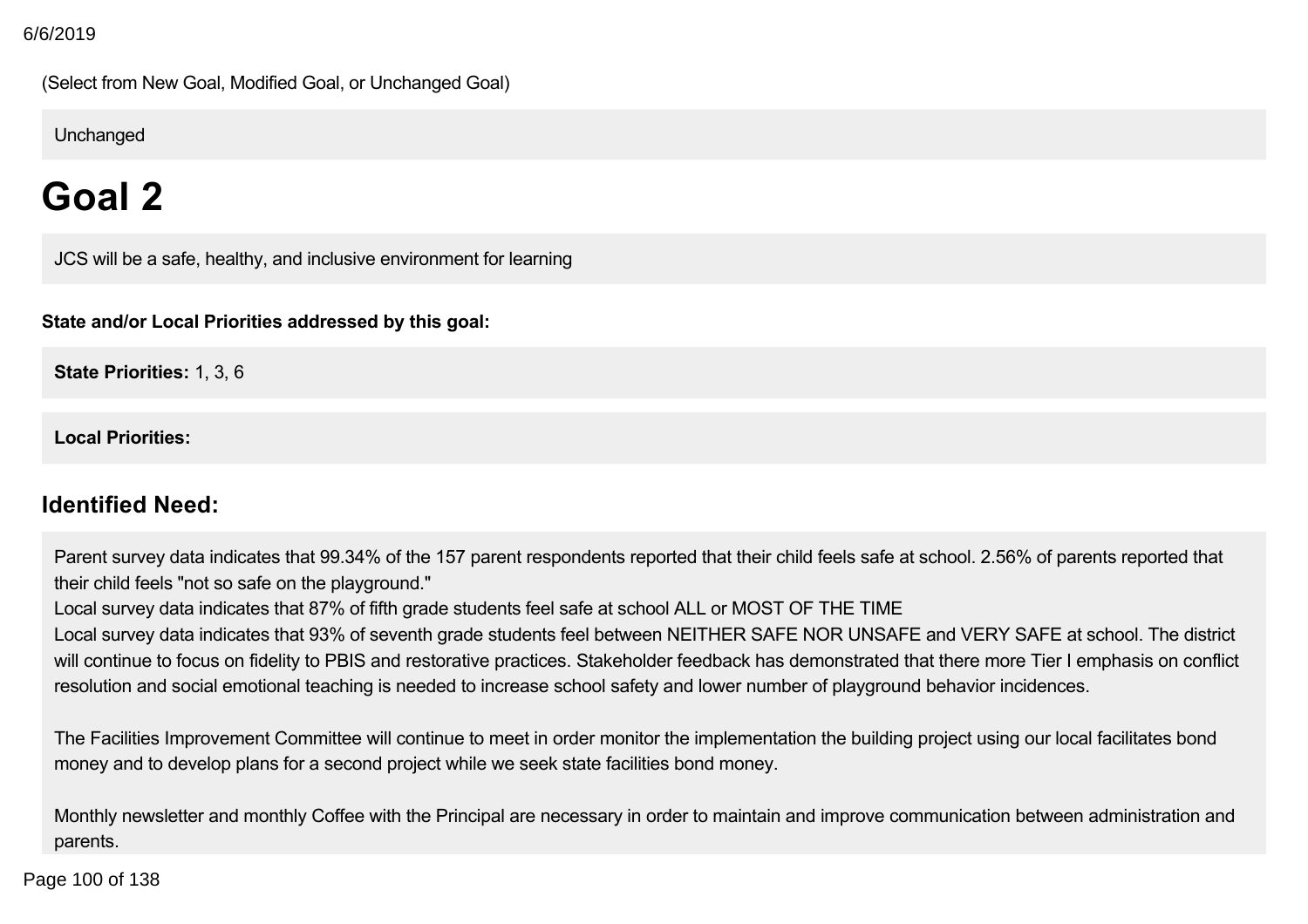In order to Increase parent attendance at Back to School Nigh and parent/teacher conferences, the school will increase communication about the events and increase parent education of the importance of the information shared.

Continue to provide accommodations for unduplicated students when fundraising dinners or school events require the purchase of tickets.

Donations to the PTO and JCCEF remain at levels currently enjoyed.

## **Expected Annual Measureable Outcomes**

| <b>Metrics/Indicators</b> | <b>Baseline</b> | 2017-18 | 2018-19 | 2019-20 |
|---------------------------|-----------------|---------|---------|---------|
|                           |                 |         |         |         |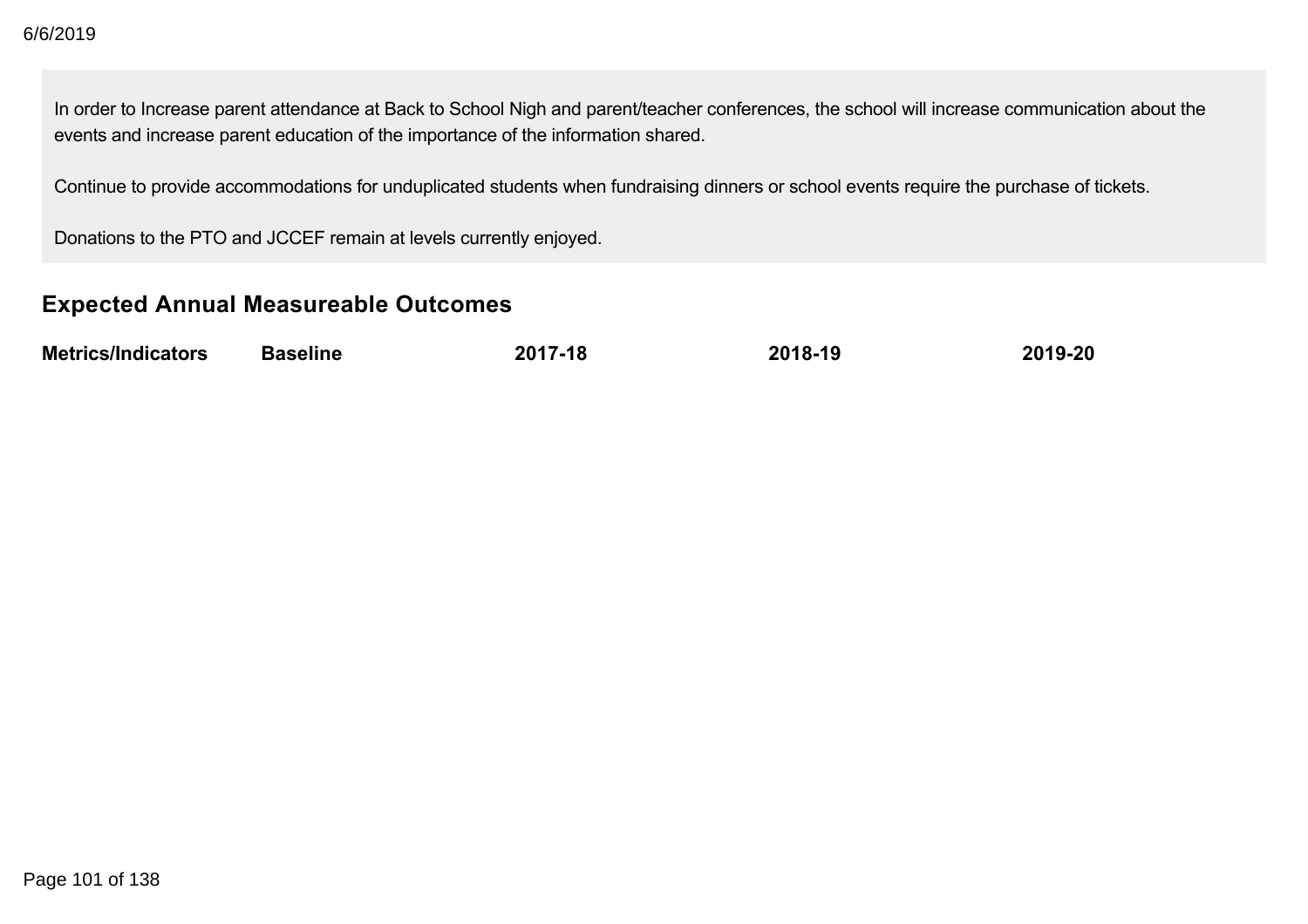Parent (via site council) and student survey data \*CHKS given biannually and local indicator survey given on off years.

2a-2c, 2e

96.5% of 177 parents surveyed report that their child feels safe at? school ALWAYS or MOST OF THE TIME.

9.71% of parents reported that their child RARELY or SOMETIMES feels safe on the playground.

Local survey data indicates that 84% of fifth grade students feel safe at school ALL or MOST OF THE TIME

Local survey data indicates that 100% of seventh grade students feel between NEITHER SAFE NOR UNSAFE and VERY SAFE school

92.91% of parents surveyed report that their child feels safe at school AI WAYS or MOST OF THE TIME. 10% of parents reported that their child RARELY or SOMETIMES feels safe on the playground. Local survey data indicates that 87% of fifth grade students feel safe at school ALL or MOST OF THE TIME Local survey data indicates that 93% of seventh grade students feel between NEITHER SAFE NOR UNSAFE and VERY SAFE at school

95% of parents surveyed will report that their child feels safe at school ALWAYS or MOST OF THE TIME.

7% of parents reported that their child RARELY or SOMETIMES feels safe on the playground.

Local survey data indicates that 90% of fifth grade students feel safe at school ALL or MOST OF THE TIME

Local survey data indicates that 95% of seventh grade students feel between NEITHER SAFE NOR UNSAFE and VERY SAFE at school.

95% of parents surveyed will report that their child feels safe at school ALWAYS or MOST OF THE **TIME** 

5% of parents reported that their child RARELY or SOMETIMES feels safe on the playground.

Local survey data indicates that 90% of fifth grade students feel safe at school ALL or MOST OF THE TIME

Local survey data indicates that 95% of seventh grade students feel between NEITHER SAFE NOR UNSAFE and VER SAFE school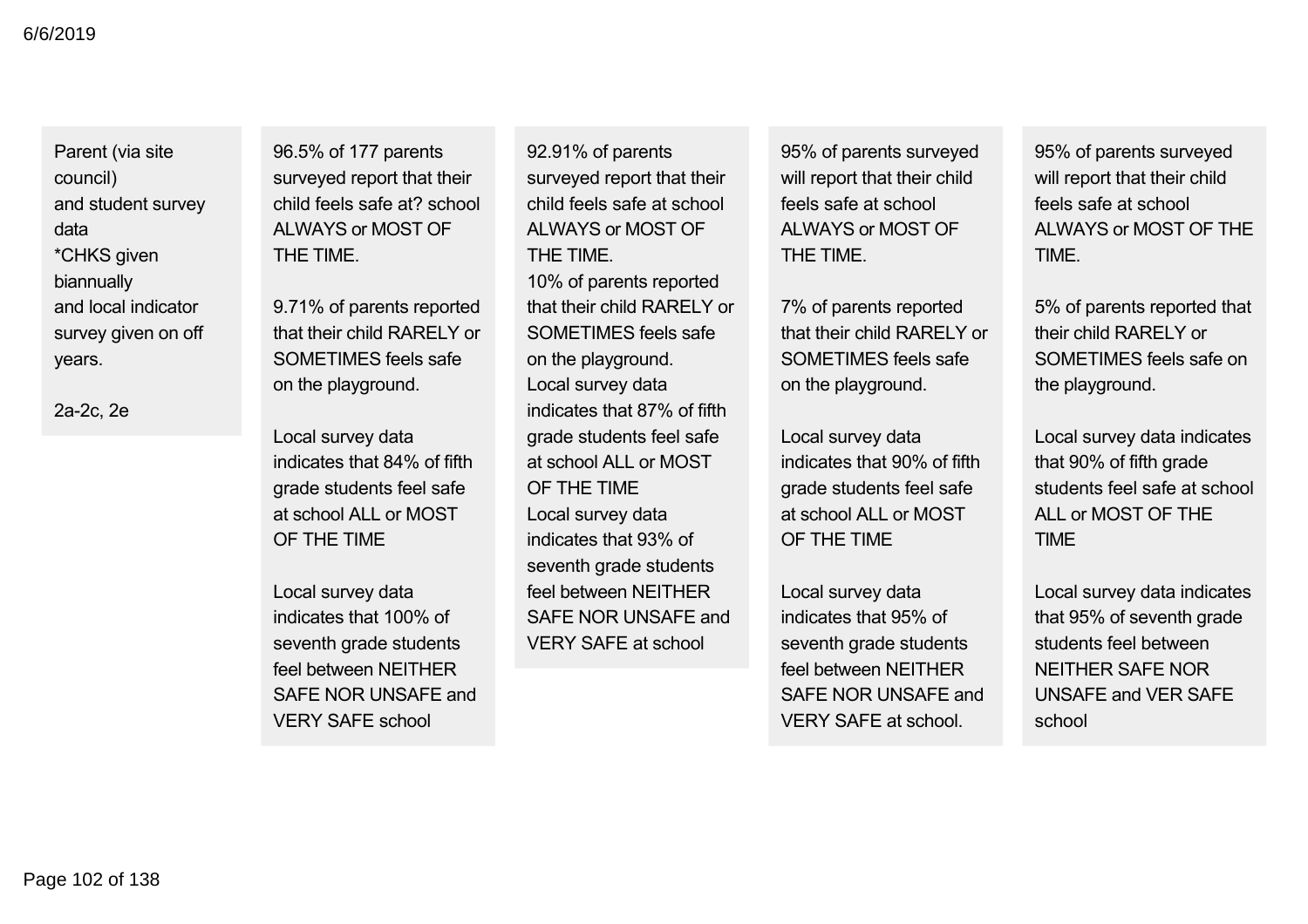| Staff incident reports.<br>2a-2c, 2e                                         | An average of 38<br>incidents were reported<br>monthly.                                                                         | An average of 41<br>incidents were reported<br>monthly.                                                              | An average of 30<br>incidents were reported<br>monthly.                                                              | An average of 30 incidents<br>were reported monthly.                                                              |
|------------------------------------------------------------------------------|---------------------------------------------------------------------------------------------------------------------------------|----------------------------------------------------------------------------------------------------------------------|----------------------------------------------------------------------------------------------------------------------|-------------------------------------------------------------------------------------------------------------------|
|                                                                              |                                                                                                                                 |                                                                                                                      |                                                                                                                      |                                                                                                                   |
| Suspension/expulsion<br>data<br>Middle school drop<br>out rate<br>2a, 2c, 2e | Expulsion Rate= 0<br>Suspension rate as of<br>$4/1/19=0$<br>Middle school drop-out<br>rate= $0$                                 | Maintain low rates of<br>suspensions and<br>expulsion rates less than<br>0.5%<br>Middle school drop-out<br>rate= $0$ | Maintain low rates of<br>suspensions and<br>expulsion rates less than<br>0.5%<br>Middle school drop-out<br>rate= $0$ | Maintain low rates of<br>suspensions and expulsion<br>rates less than 0.5%<br>Middle school drop-out<br>rate= $0$ |
|                                                                              |                                                                                                                                 |                                                                                                                      |                                                                                                                      |                                                                                                                   |
| <b>Financial records</b><br>from fundraisers.<br>2i                          | <b>Annual Panther</b><br>Pentathlon=\$70,000<br><b>Annual Auction:</b><br>Approximately \$27,000<br>(Final number still pending | JCEFF meets target goal<br>of \$55,000 from Panther<br>Pentathlon and \$30,000<br>from Auction.                      | JCEFF meets target goal<br>of \$55,000 from Panther<br>Pentathlon and \$30,000<br>from Auction.                      | JCEFF meets target goal<br>of \$55,000 from Panther<br>Pentathlon and \$30,000<br>from Auction.                   |
|                                                                              | as of 4/1/17)                                                                                                                   |                                                                                                                      |                                                                                                                      |                                                                                                                   |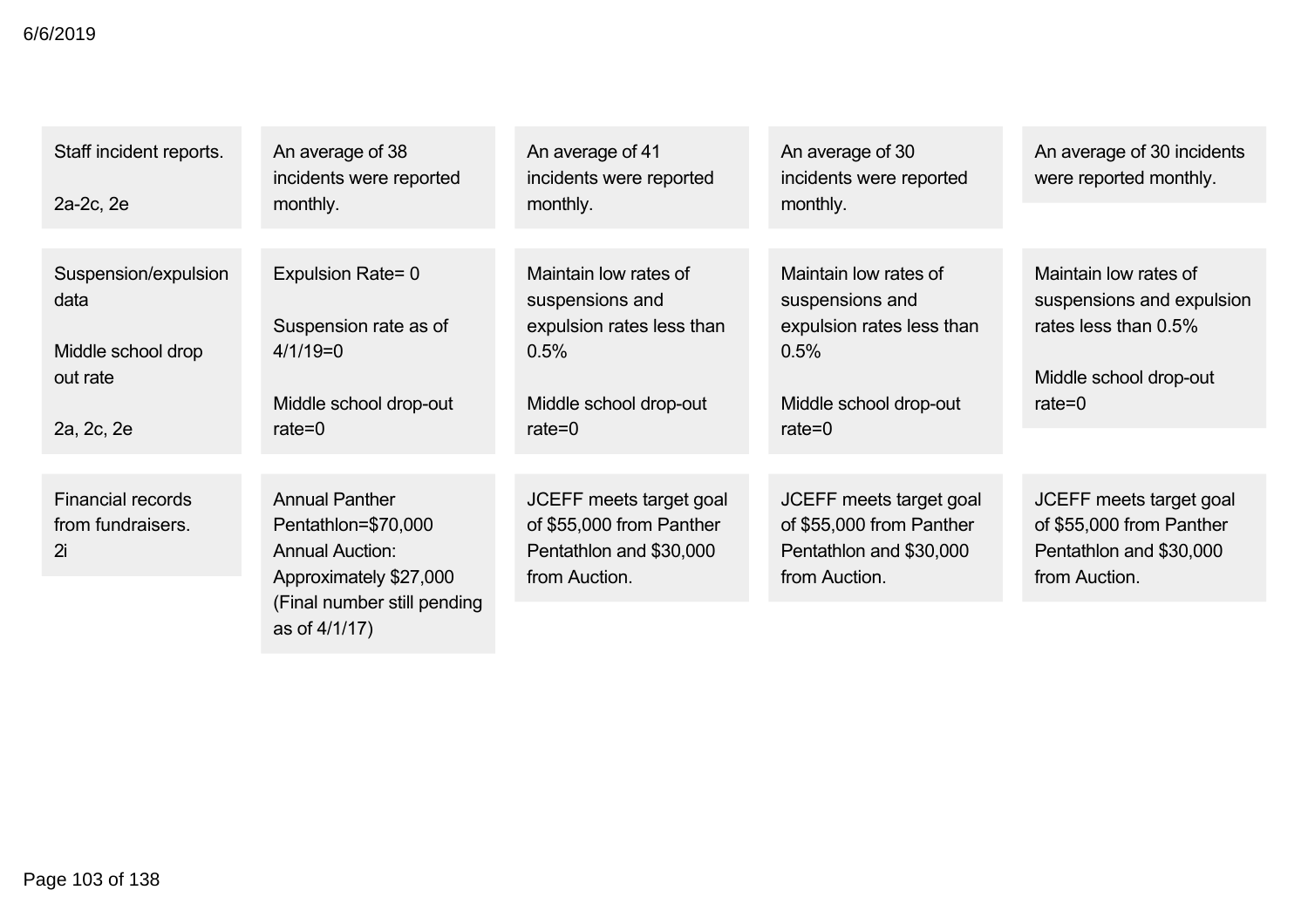Updated wellness policy, safety plan, and disaster plan 2b, 2e, 2f

| Recommendations of<br><b>Wellness Committee</b><br>(Site Council) adopted by<br>Board, implemented.<br>Policy reviewed annually.<br>A Wellness Philosophy is<br>developed with the staff<br>and the School Site<br>Council and included in<br><b>Handbook for Students</b><br>and Parents. Safety plan<br>is reviewed and approved | Recommendations of<br><b>Wellness Committee</b><br>(Site Council) adopted by<br>Board, implemented.<br>Policy reviewed annually.<br>A Wellness Philosophy is<br>developed with the staff<br>and the School Site<br>Council and included in<br><b>Handbook for Students</b><br>and Parents. Safety plan<br>is reviewed and approved | Recommendations of<br><b>Wellness Committee</b><br>(Site Council) adopted by<br>Board, implemented.<br>Policy reviewed annually.<br>A Wellness Philosophy is<br>developed with the staff<br>and the School Site<br>Council and included in<br><b>Handbook for Students</b><br>and Parents. Safety plan<br>is reviewed and approved | Recommendations of<br><b>Wellness Committee (Site)</b><br>Council) adopted by Board,<br>implemented. Policy<br>reviewed annually.<br>A Wellness Philosophy is<br>developed with the staff<br>and the School Site<br>Council and included in<br>Handbook for Students and<br>Parents. Safety plan is<br>reviewed and approved by |
|------------------------------------------------------------------------------------------------------------------------------------------------------------------------------------------------------------------------------------------------------------------------------------------------------------------------------------|------------------------------------------------------------------------------------------------------------------------------------------------------------------------------------------------------------------------------------------------------------------------------------------------------------------------------------|------------------------------------------------------------------------------------------------------------------------------------------------------------------------------------------------------------------------------------------------------------------------------------------------------------------------------------|---------------------------------------------------------------------------------------------------------------------------------------------------------------------------------------------------------------------------------------------------------------------------------------------------------------------------------|
| by School Site.                                                                                                                                                                                                                                                                                                                    | by School Site.                                                                                                                                                                                                                                                                                                                    | by School Site.                                                                                                                                                                                                                                                                                                                    | School Site.                                                                                                                                                                                                                                                                                                                    |
|                                                                                                                                                                                                                                                                                                                                    |                                                                                                                                                                                                                                                                                                                                    |                                                                                                                                                                                                                                                                                                                                    |                                                                                                                                                                                                                                                                                                                                 |
| $\sim$                                                                                                                                                                                                                                                                                                                             |                                                                                                                                                                                                                                                                                                                                    |                                                                                                                                                                                                                                                                                                                                    |                                                                                                                                                                                                                                                                                                                                 |

Facilities repair prioritization list. JCS passes a 2.7 million dollar facilities bond in November 2016. Develop a plan for implementation of bond funds and a prioritized list of ongoing maintenance.

Notes from Facilities Improvement Committee Meetings with list of priorities for new building and ongoing maintenance.

Notes from Facilities Improvement Committee Meetings with list of priorities for new building and ongoing maintenance.

Notes from Facilities Improvement Committee Meetings with list of priorities for new building and ongoing maintenance.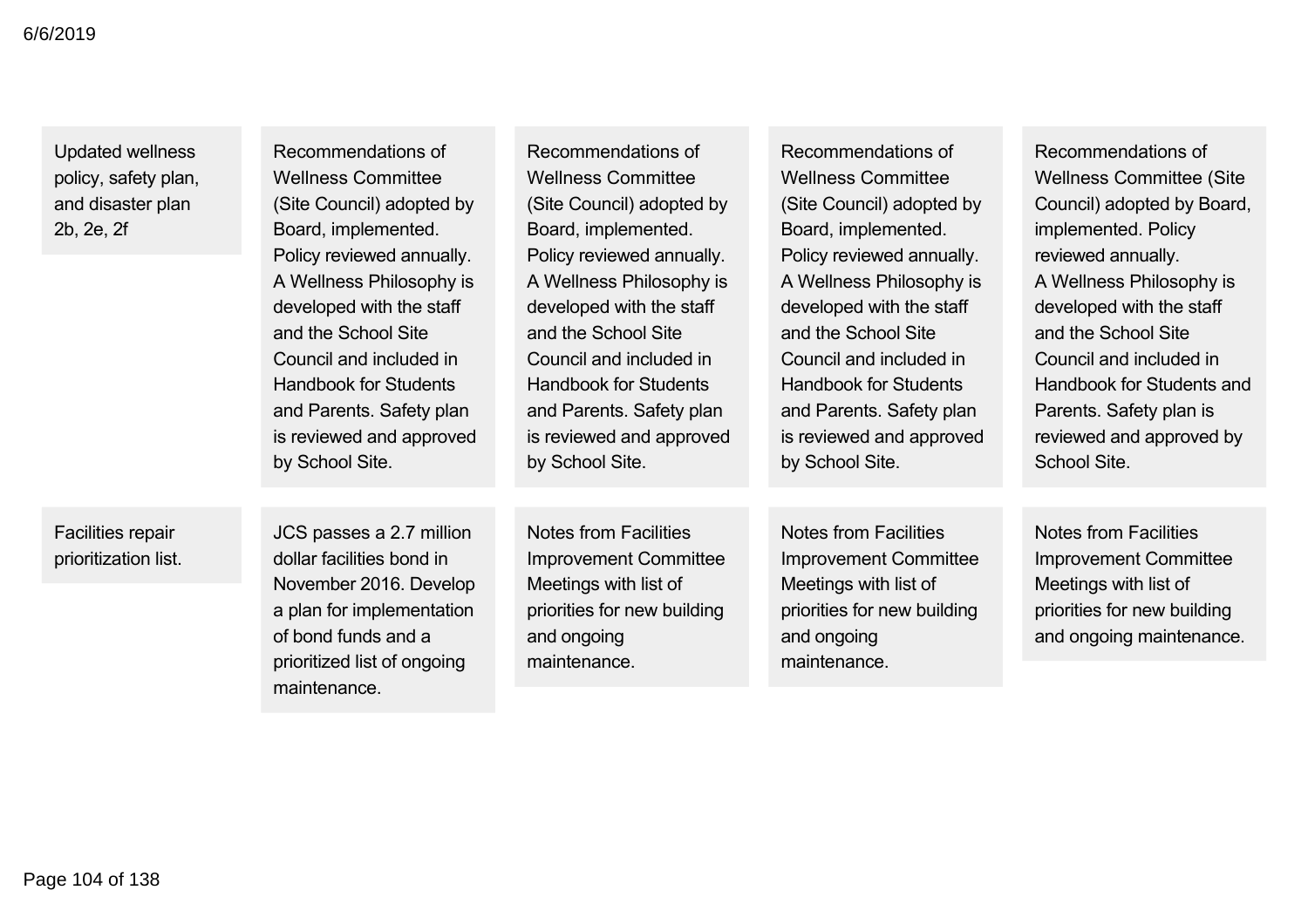| Financial records for<br>cafeteria and<br>participation<br>numbers.<br>2g | All students have access<br>to high quality and<br>nutritious food from JCS<br>cafeteria program.                                                                 | All students have access<br>to high quality and<br>nutritious food from JCS<br>cafeteria program. | All students have access<br>to high quality and<br>nutritious food from JCS<br>cafeteria program. | All students have access to<br>high quality and nutritious<br>food from JCS cafeteria<br>program. |
|---------------------------------------------------------------------------|-------------------------------------------------------------------------------------------------------------------------------------------------------------------|---------------------------------------------------------------------------------------------------|---------------------------------------------------------------------------------------------------|---------------------------------------------------------------------------------------------------|
| Energy Use, per<br>studies done under<br>Prop. 39 funding.                | One new array of solar<br>panels has been installed.<br>Lighting retrofit is<br>completed.<br>New roof and additional<br>solar array installed<br>summer of 2017. | Prop 39 grant is fully<br>implemented.                                                            | Discontinue action                                                                                | n/a                                                                                               |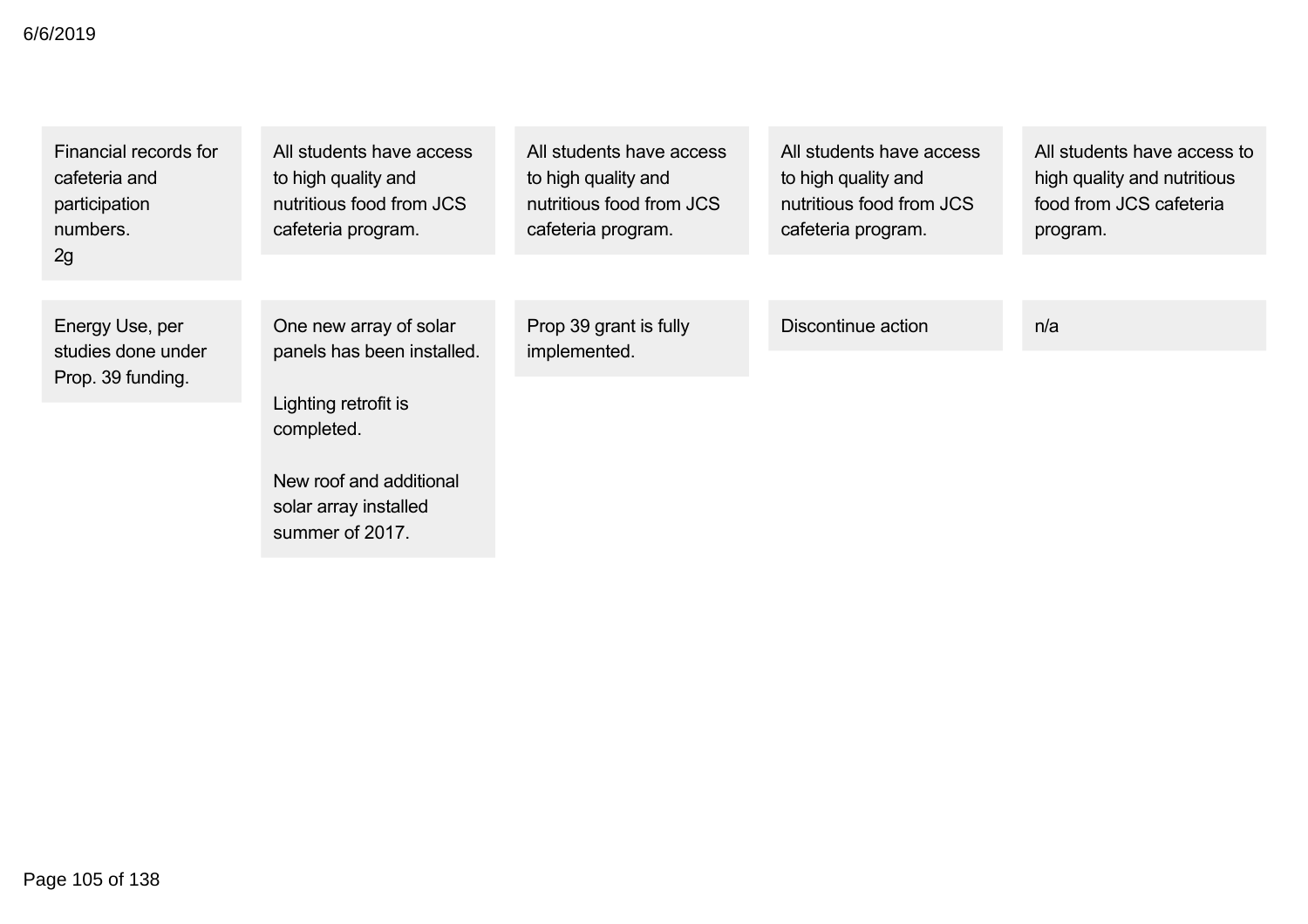JPA Risk Management Report, Inspection conducted by JPA 2d

Risk Management Report found only minor safety issues.

Risk Management Report found only minor safety issues. Request for all hot pots to be unplugged when not in use, one fire extinguisher was overdue for an annual inspection, exits in bus garage needed to be cleared, exposed steel on play structure needs to be replaced.

Risk Management Report found only minor safety issues.

Risk Management Report found only minor safety issues.

Parent attendance at Back to School Night and Parent/Teacher Conferences.

2h

94.8% of students were represented at Back to School Night. 98.4% of students were represented at Fall **Conferences** 97.2% of students were represented at Spring Conferences.

Principal hosts Coffee with the Principal once monthly. Average of

71% of students were represented at Back to School Night. 96% of students were represented at Fall **Conferences** 97% of students were represented at Spring Conferences.

Principal hosts Coffee with the Principal once monthly.

90% of students were represented at Back to School Night. 98% of students were represented at Fall **Conferences** 98% of students were represented at Spring Conferences.

Principal hosts Coffee with the Principal once monthly.

90% of students were represented at Back to School Night. 98% of students were represented at Fall Conferences. 98% of students were represented at Spring Conferences.

Principal hosts Coffee with the ? Principal once monthly.

Page 106 of 138

Coffee with the Principal Dates on School Calendar and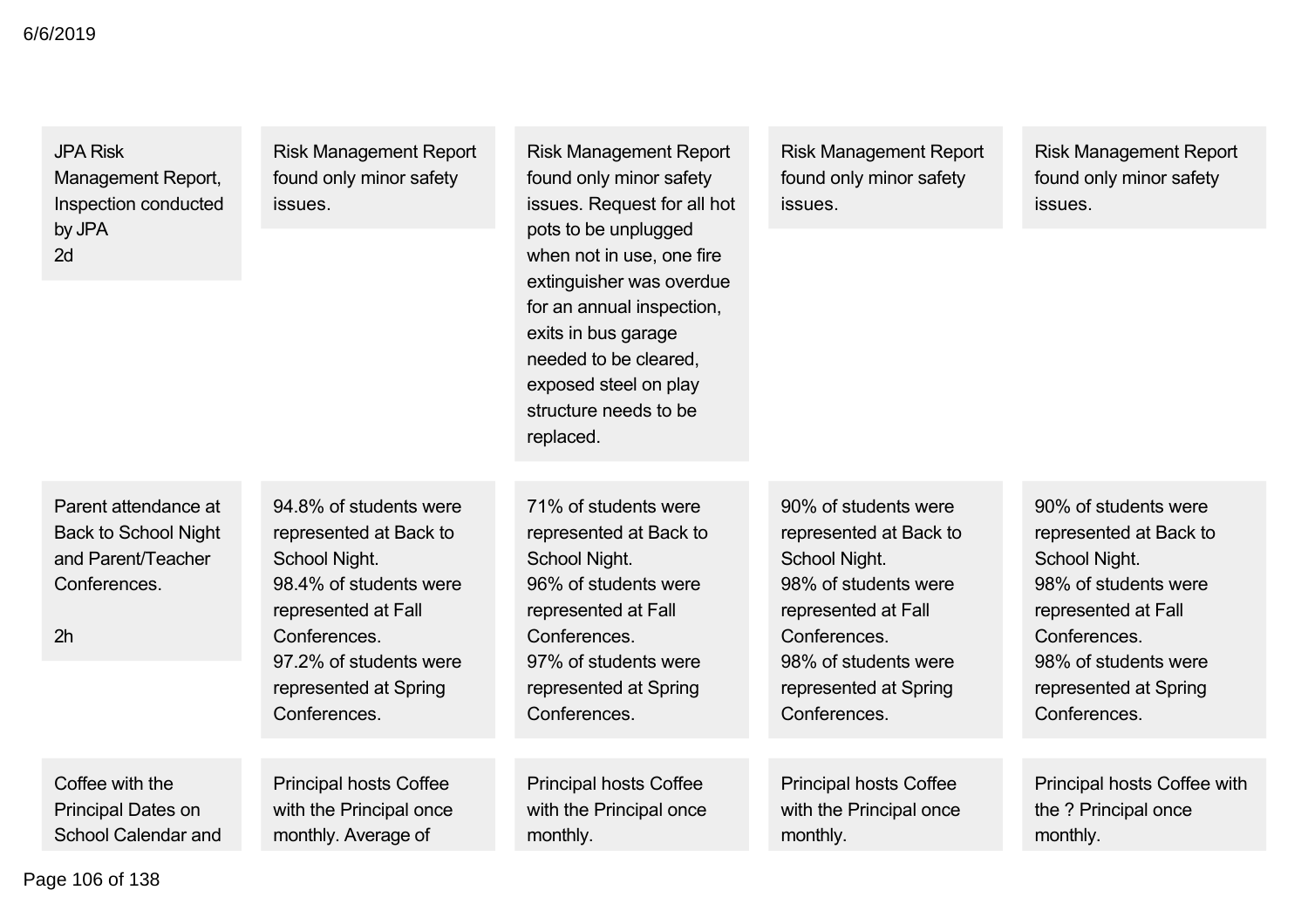### **Website**

Weekly notes from teachers to families Updated teacher websites

Panther Press **Newsletters** 

Up to date JCS website and Facebook page

Eblast records

2j

between 4-10 parents attend. Teachers in TK-6 send weekly Tuesday note to families.

Seventh and eighth grade teachers maintain up to date classroom websites.

Principal sends monthly Panther Press Newsletter.

Principal and tech coordinator keep JCS website and digital calendars up to date (Facebook discontinued due to lack of ability to maintain ADA compliance).

Eblasts are used to keep parents informed of information arising between newsletters

Average of 10 parents attend.

Teachers in TK-6 send weekly Tuesday note to families.

Seventh and eighth grade teachers maintain up to date classroom websites.

Principal sends monthly Panther Press Newsletter.

Principal and tech coordinator keep JCS website and digital calendars up to date.

Eblasts are used to keep parents informed of information arising between newsletters.

Average of 10 parents attend.

Teachers in TK-6 send weekly Tuesday note to families.

Seventh and eighth grade teachers maintain up to date classroom websites.

Principal sends monthly Panther Press Newsletter.

Principal and tech coordinator keep JCS website and digital calendars up to date.

Eblasts are used to keep parents informed of information arising between newsletters.

Average of 10 parents attend.

Teachers in TK-6 send weekly Tuesday note to families.

Seventh and eighth grade teacher?s maintain up to date classroom websites.

Principal sends monthly Panther Press Newsletter.

Principal and tech coordinator kee?p JCS website and digital calendars up to date and maintain a Facebook page.

Eblasts are used to keep parents? informed of information arising between newsletters.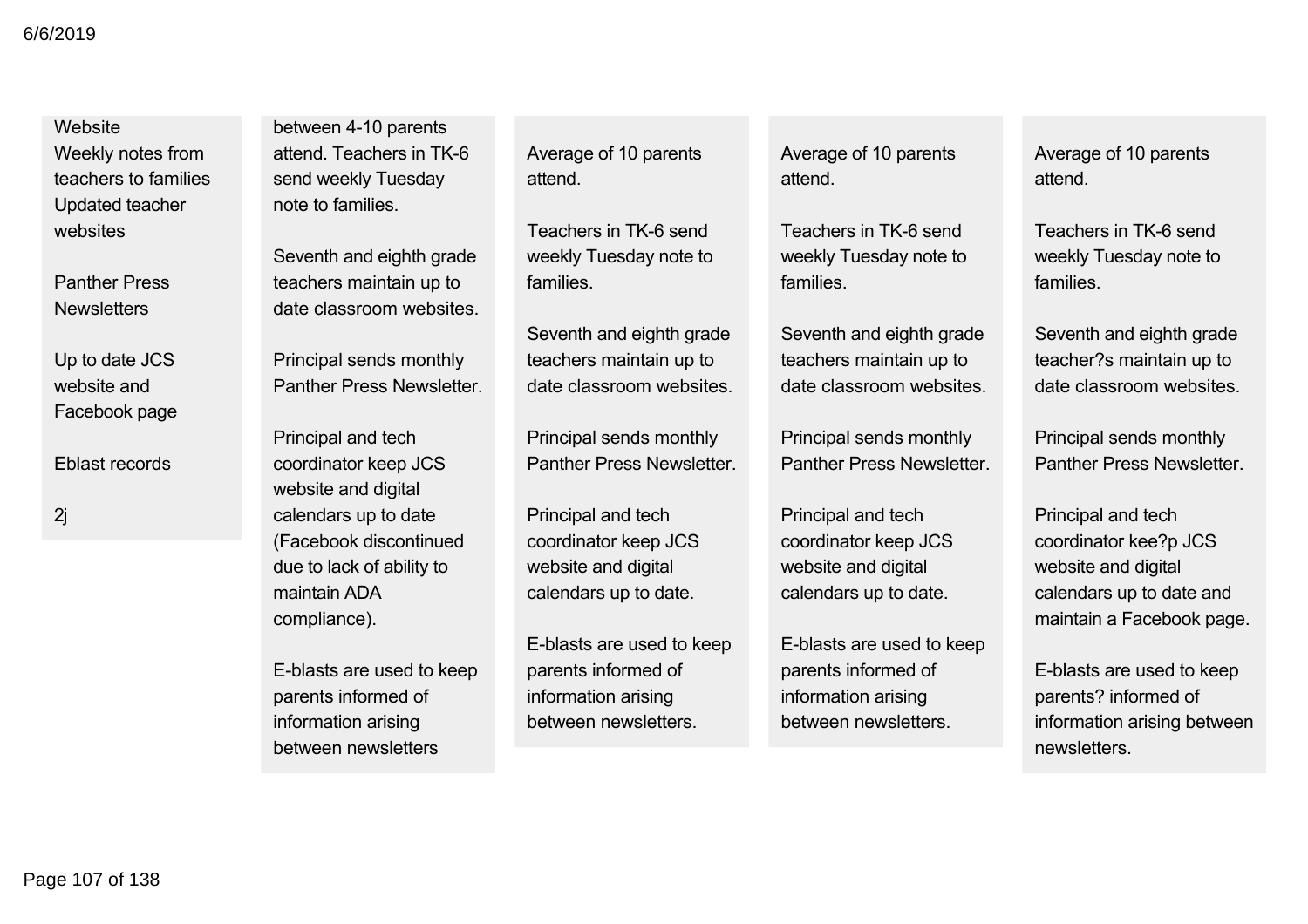| Number of parents<br>attending decision<br>making meeting and | 10% of families attended<br><b>LCAP Focus Group</b><br>Meetings. (3 meeting     | Focus Groups will be<br>hosted annually.                                                                                               | Focus Groups will be<br>hosted annually.                                        | Focus Groups will be<br>hosted annually.                                        |
|---------------------------------------------------------------|---------------------------------------------------------------------------------|----------------------------------------------------------------------------------------------------------------------------------------|---------------------------------------------------------------------------------|---------------------------------------------------------------------------------|
| survey response<br>rates.                                     | were hosted.)<br>177 parents responded to                                       | 143 parents responded to<br>the School Climate<br>Survey, 173 parents                                                                  | Survey response rate<br>increases by 10.                                        | Survey response rate<br>increases by 10.                                        |
| 2j                                                            | survey.                                                                         | responded to the<br>Curriculum and                                                                                                     |                                                                                 |                                                                                 |
|                                                               |                                                                                 | Instruction Survey, and<br>144 responded to the<br><b>Conditions of Learning</b><br>Survey. This is an<br>average of 153<br>responses. |                                                                                 |                                                                                 |
| Attendance sign in<br>sheet                                   | New action, no baseline                                                         | Survey results indicate<br>parent interest in Parent<br>Forum topic                                                                    | Survey results indicate<br>parent interest in Parent<br>Forum topic             | Survey results indicate<br>parent interest in Parent<br>Forum topic             |
| Survey results                                                |                                                                                 | Interested parents attend                                                                                                              | Interested parents attend                                                       | Interested parents attend                                                       |
| 2k                                                            |                                                                                 | Parent Forum.                                                                                                                          | Parent Forum.                                                                   | Parent Forum.                                                                   |
|                                                               |                                                                                 |                                                                                                                                        |                                                                                 |                                                                                 |
| <b>Facilities Inspection</b><br>Tool (FIT) data.              | Results indicate that the<br>school receives a rating of<br>good on FIT report. | Results indicate that the<br>school receives a rating of<br>good on FIT report.                                                        | Results indicate that the<br>school receives a rating of<br>good on FIT report. | Results indicate that the<br>school receives a rating of<br>good on FIT report. |
|                                                               |                                                                                 |                                                                                                                                        |                                                                                 |                                                                                 |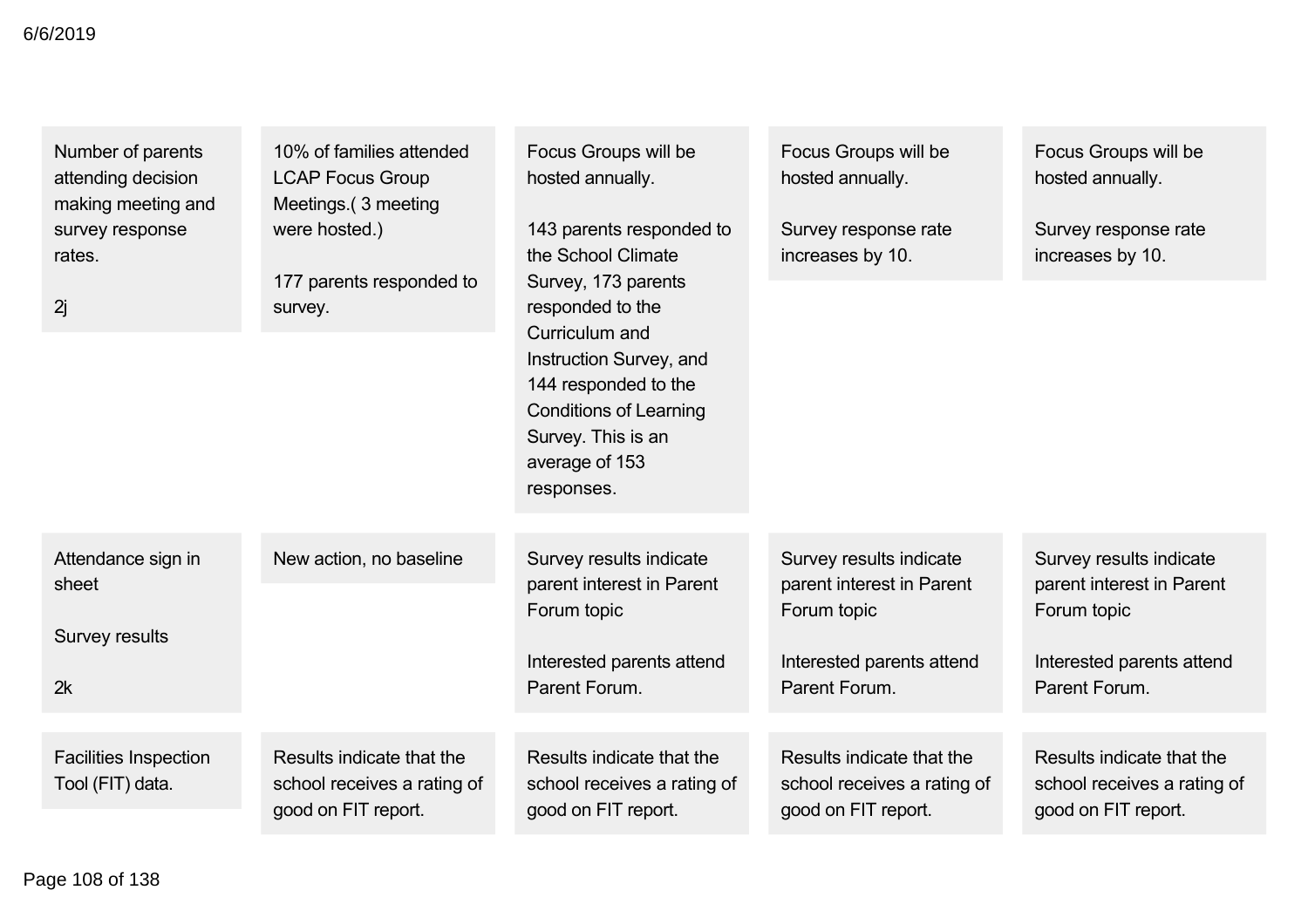# **Planned Actions/Services**

Complete a copy of the following table for each of the LEA's Actions/Services. Duplicate the table, including Budgeted Expenditures, as needed.

# **Action #1**

| <b>Students to be Served</b>                                                                             | Location(s)                          |                                      |
|----------------------------------------------------------------------------------------------------------|--------------------------------------|--------------------------------------|
| <b>All Students</b>                                                                                      | <b>All Schools</b>                   |                                      |
|                                                                                                          | <b>OR</b>                            |                                      |
| For Actions/Services included as contributing to meeting the Increased or Improved Services Requirement: |                                      |                                      |
| <b>Students to be Served</b>                                                                             | <b>Scope of Services:</b>            | Location(s)                          |
| N/A                                                                                                      | N/A                                  | N/A                                  |
| <b>Actions/Services</b>                                                                                  |                                      |                                      |
| Calcat from Nous Modified on Unpleased                                                                   | Calcat from No Modified on Unchanged | Calcat from No Modified on Hookonnad |

| Select from New, Modified, or Unchanged<br>for 2017-18 | Select from New, Modified, or Unchanged<br>for 2018-19 | Select from New, Modified, or Unchanged<br>for 2019-20 |
|--------------------------------------------------------|--------------------------------------------------------|--------------------------------------------------------|
| Unchanged                                              | <b>Modified</b>                                        | <b>Modified</b>                                        |
| 2017-18 Actions/Services                               | 2018-19 Actions/Services                               | 2019-20 Actions/Services                               |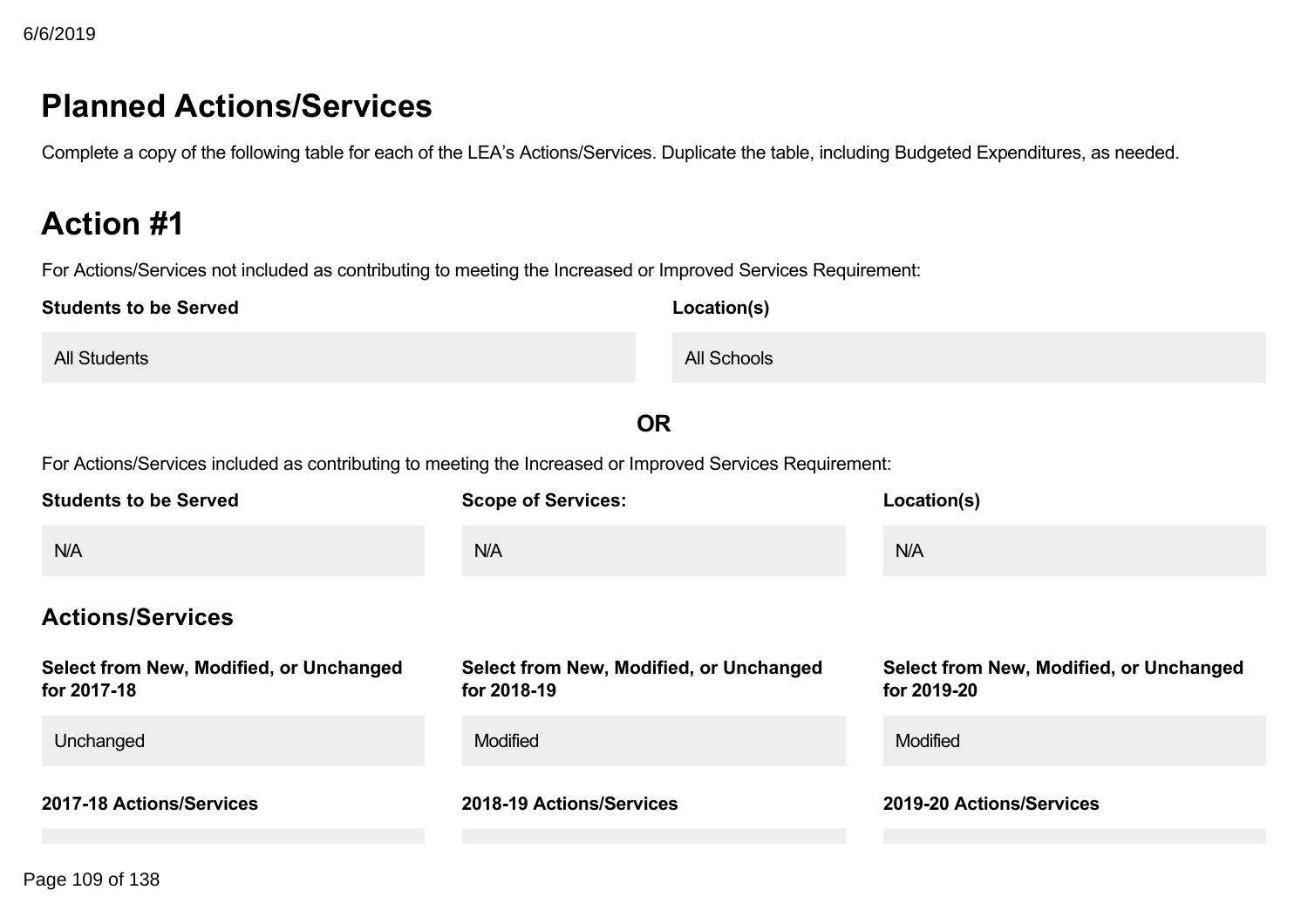2a

We will continue to use our current social/emotional curriculum in all grade levels to maintain safety.

Inform parents at the start of the school year of bullying policies. Continue to work toward full fidelity PBIS. Jacoby Creek School Handbook will reflect positive behavior intervention philosophies.

Jacoby Creek School received a California Scale-Up MTSS Statewide grant. A leadership team of eight staff members was formed. This team will met for four full day training days and four teaming days.

# **Budgeted Expenditures**

**Year 201718 201819 201920**

## $2a$

We will continue to use our current social/emotional curriculum in all grade levels to maintain safety.

Inform parents at the start of the school year of bullying policies. Continue to work toward full fidelity PBIS. Jacoby Creek School Handbook will reflect positive behavior intervention philosophies.

Year Two of California Scale-Up MTSS Statewide grant. A leadership team of eight staff members will meet four times for full day articulation day to design and discuss implementation science for MTSS.

A Student Council will be formed and facilitated by a credentialed teacher in order to create opportunities for student voice and allow students opportunities to be involved in improving school climate and JCS school spirit.

2a

We will continue to use our current social/emotional curriculum in all grade levels to maintain safety.

Inform parents at the start of the school year of bullying policies. Continue to work toward full fidelity PBIS. Jacoby Creek School Handbook will reflect positive behavior intervention philosophies.

MTSS leadership team of eight staff members will meet monthly for articulation and discussion.

Student committees will be formed to plan and organize dances, spirit days, and pep rallies in order to allow students opportunities to be involved in improving school climate by promoting school spirit.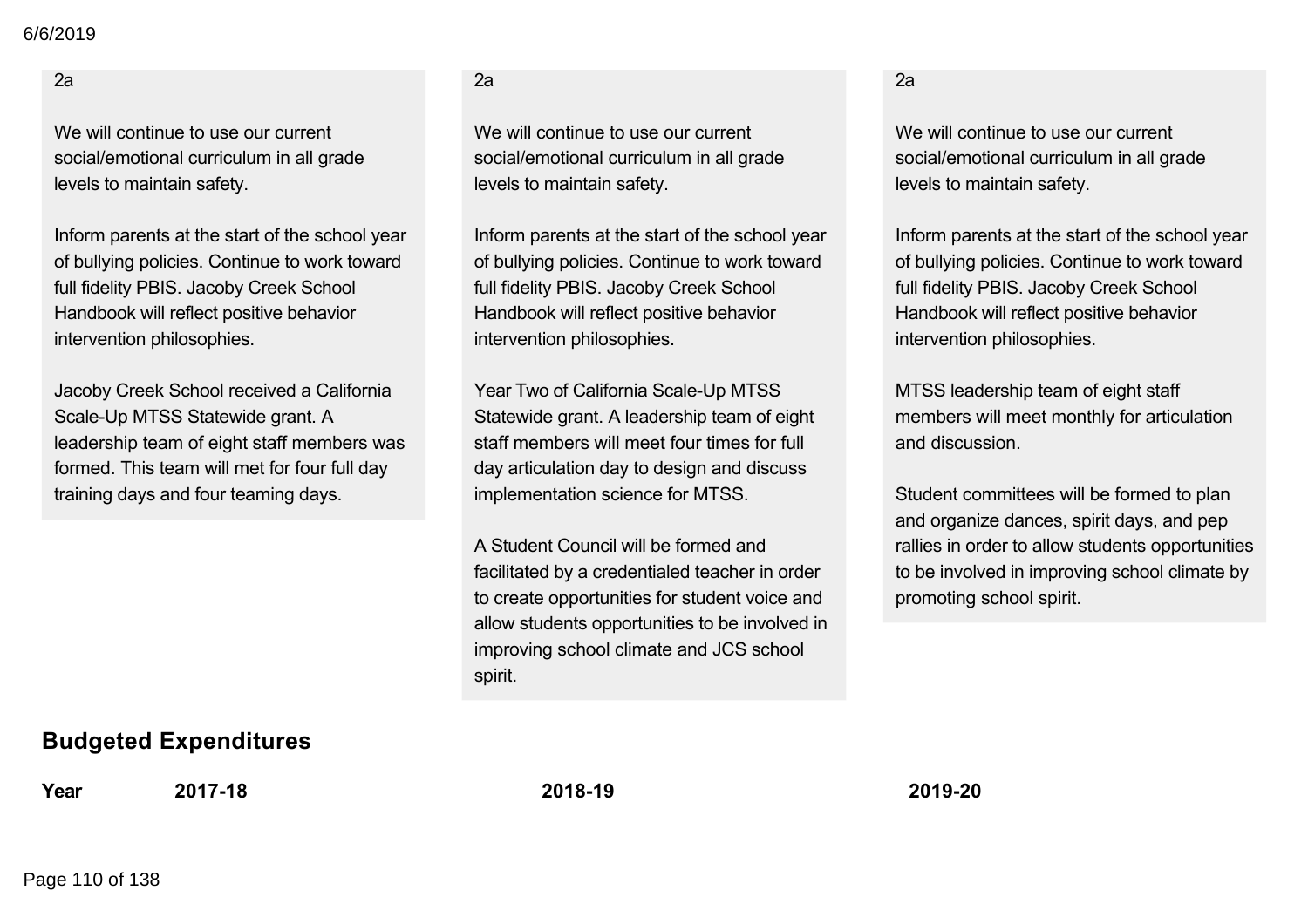| <b>Amount</b>                     | a \$20,941<br>b \$11,682                                                                             | a \$20,650<br>b \$16,666                                                                             | a \$21,651<br>b \$39,118<br>c. \$4,591                                                                                             |
|-----------------------------------|------------------------------------------------------------------------------------------------------|------------------------------------------------------------------------------------------------------|------------------------------------------------------------------------------------------------------------------------------------|
| <b>Source</b>                     | a LCFF RS 0000, 7690<br><b>b LCFF RS 0000</b>                                                        | a LCFF RS 0000, 7690<br><b>b LCFF RS 0000</b>                                                        | a LCFF RS 0000, 7690<br><b>b LCFF RS 0000</b><br>c. LCFF RS 0000                                                                   |
|                                   |                                                                                                      | c. see 1b SUMS                                                                                       |                                                                                                                                    |
| <b>Budget</b><br><b>Reference</b> | a GL-FN 1191-3110 Certificated<br>salary/benefits<br>b GL-FN 1191-3110 Classified<br>salary/benefits | a GL-FN 1191-3110 Certificated<br>salary/benefits<br>b GL-FN 1191-3110 Classified<br>salary/benefits | a GL-FN 1191-3110 Certificated<br>salary/benefits<br>b GL-FN 1191-3110 Classified<br>salary/benefits<br>c GL-FN 1191-3110 Services |
|                                   |                                                                                                      | c see 1b SUMS                                                                                        |                                                                                                                                    |

| <b>Students to be Served</b> | Location(s) |
|------------------------------|-------------|
| <b>All Students</b>          | All Schools |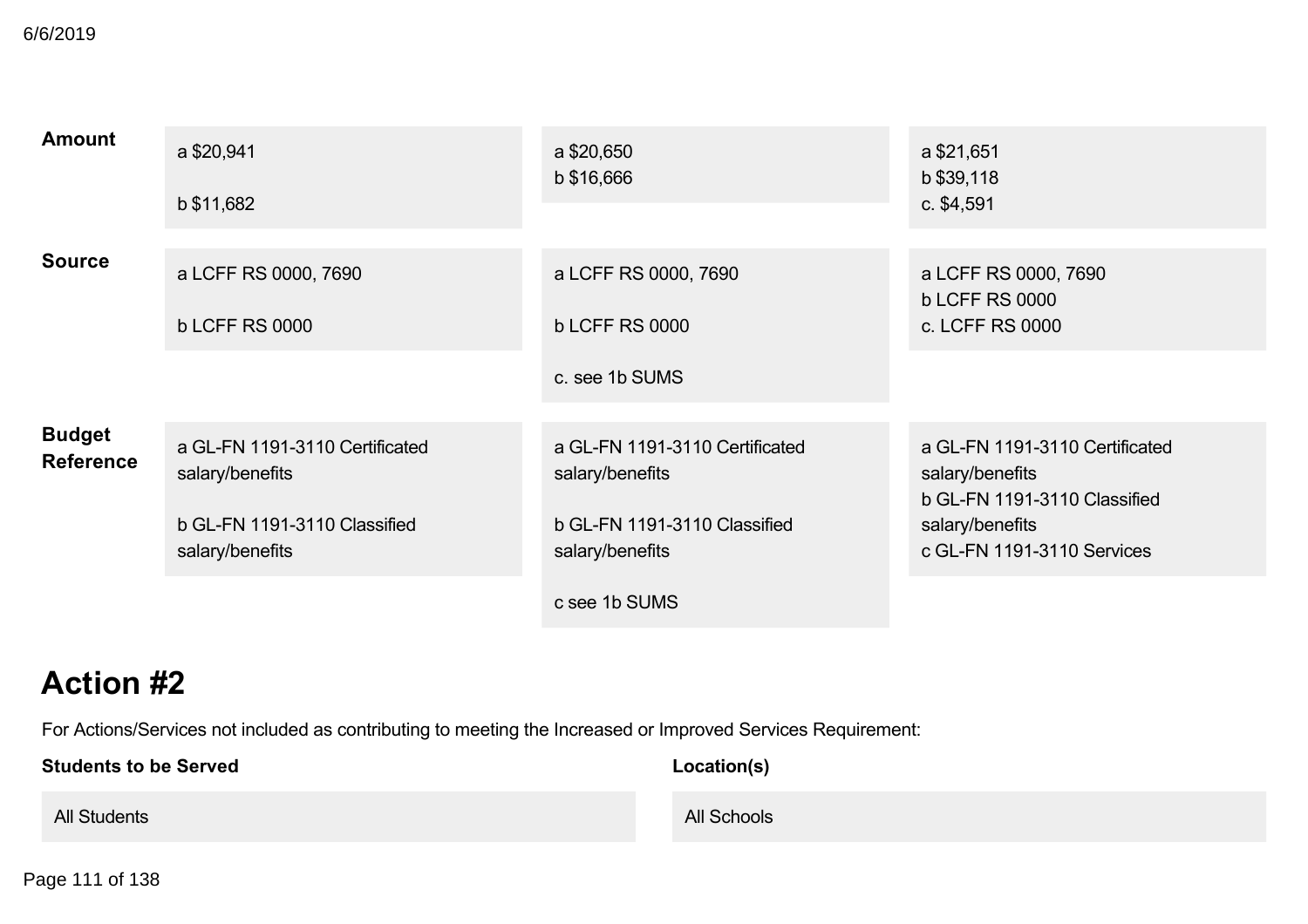# **OR**

For Actions/Services included as contributing to meeting the Increased or Improved Services Requirement:

**Year 201718 201819 201920**

| <b>Students to be Served</b>                                              | <b>Scope of Services:</b>                                                 | Location(s)                                                               |
|---------------------------------------------------------------------------|---------------------------------------------------------------------------|---------------------------------------------------------------------------|
| N/A                                                                       | N/A                                                                       | N/A                                                                       |
| <b>Actions/Services</b>                                                   |                                                                           |                                                                           |
| Select from New, Modified, or Unchanged<br>for 2017-18                    | Select from New, Modified, or Unchanged<br>for 2018-19                    | Select from New, Modified, or Unchanged<br>for 2019-20                    |
| Unchanged                                                                 | Unchanged                                                                 | Unchanged                                                                 |
| 2017-18 Actions/Services                                                  | 2018-19 Actions/Services                                                  | 2019-20 Actions/Services                                                  |
| 2 <sub>b</sub>                                                            | 2 <sub>b</sub>                                                            | 2 <sub>b</sub>                                                            |
| Safety Plan - ongoing review by School Site<br>Council.                   | Safety Plan - ongoing review by School Site<br>Council.                   | Safety Plan - ongoing review by School Site<br>Council.                   |
| Administrator updates disaster plan annually<br>to reflect staff changes. | Administrator updates disaster plan annually<br>to reflect staff changes. | Administrator updates disaster plan annually<br>to reflect staff changes. |
| <b>Budgeted Expenditures</b>                                              |                                                                           |                                                                           |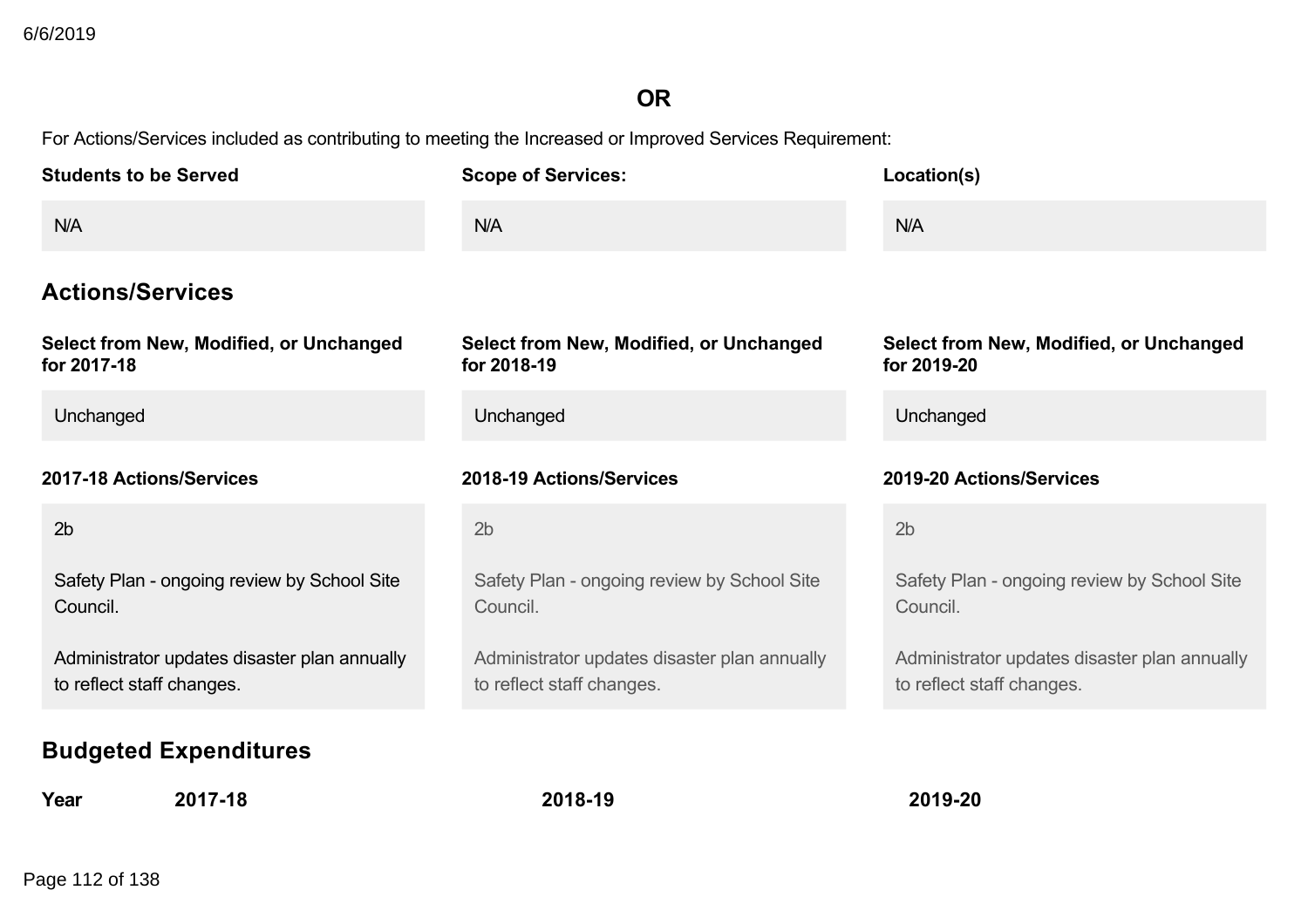| <b>Amount</b>                     | Reference Goal 1, Action 6 | Reference Goal 1, Action 6 | Reference Goal 1, Action 6 |
|-----------------------------------|----------------------------|----------------------------|----------------------------|
| <b>Source</b>                     | Reference Goal 1, Action 6 | Reference Goal 1, Action 6 | Reference Goal 1, Action 6 |
| <b>Budget</b><br><b>Reference</b> | Reference Goal 1, Action 6 | Reference Goal 1, Action 6 | Reference Goal 1, Action 6 |

For Actions/Services not included as contributing to meeting the Increased or Improved Services Requirement:

| <b>Students to be Served</b> | Location(s) |
|------------------------------|-------------|
| <b>All Students</b>          | All Schools |

# **OR**

For Actions/Services included as contributing to meeting the Increased or Improved Services Requirement:

 $U$  and  $U$  and  $U$  and  $U$  and  $U$  and  $U$  and  $U$  and  $U$  and  $U$  and  $U$  and  $U$  and  $U$  and  $U$  and  $U$  and  $U$  and  $U$  and  $U$  and  $U$  and  $U$  and  $U$  and  $U$  and  $U$  and  $U$  and  $U$  and  $U$  and  $U$  and  $U$  and  $U$  a

| <b>Students to be Served</b>                           | <b>Scope of Services:</b>                              | Location(s)                                            |
|--------------------------------------------------------|--------------------------------------------------------|--------------------------------------------------------|
| N/A                                                    | <b>N/A</b>                                             | N/A                                                    |
| <b>Actions/Services</b>                                |                                                        |                                                        |
| Select from New, Modified, or Unchanged<br>for 2017-18 | Select from New, Modified, or Unchanged<br>for 2018-19 | Select from New, Modified, or Unchanged<br>for 2019-20 |
| Page 113 of 138                                        |                                                        |                                                        |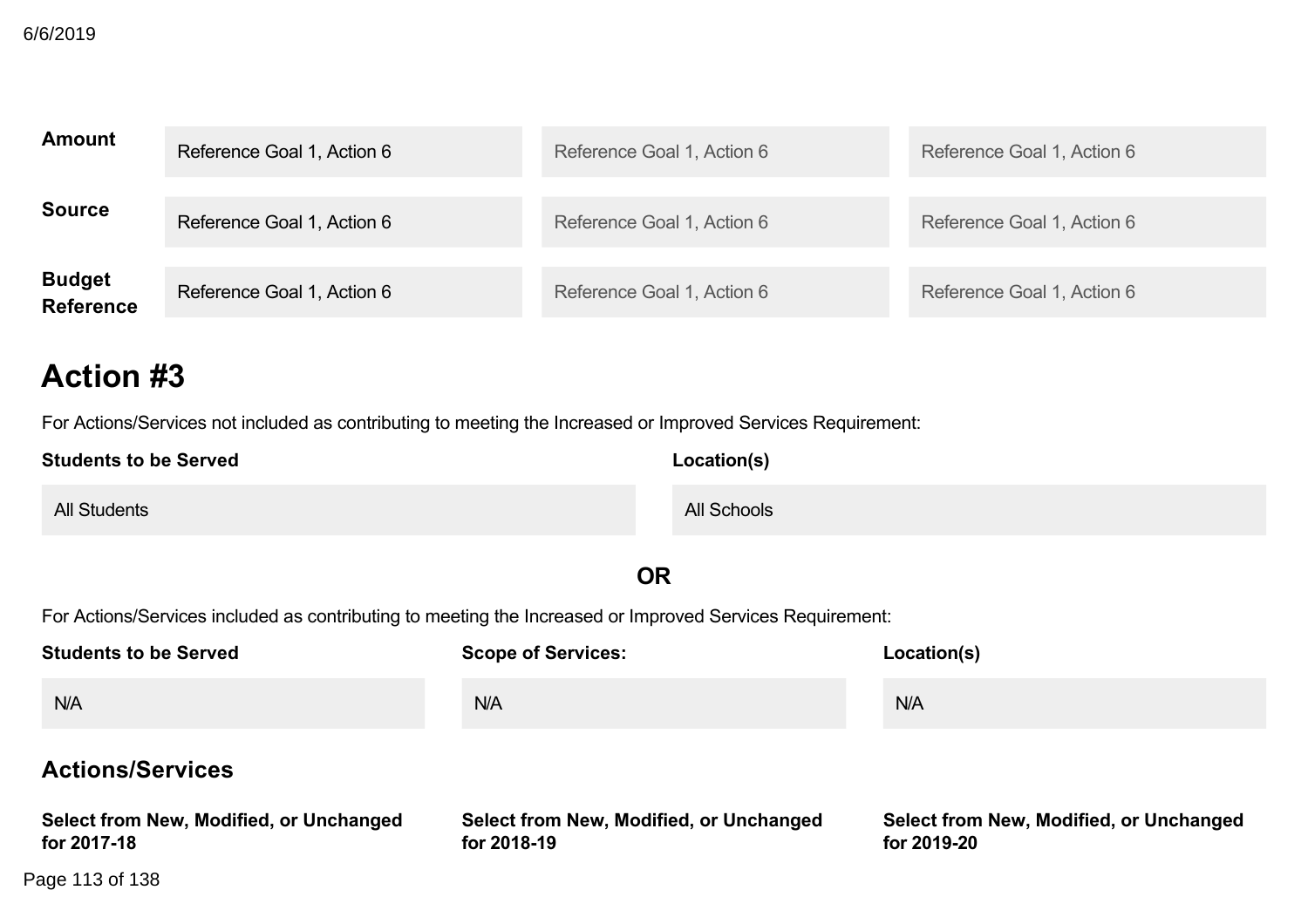## Unchanged **Modified** Modified Modified **Modified** Modified Modified Modified Modern Communication and Modified Modified Modified Communication and Modified Modified Communication and Modified Communication and Modified Com

2c

Review playground staffing, methods, alternatives, and literature to ensure that best practices are implemented.

Yard duty supervisors will have inservice once each trimester on Positive Behavior Intervention Strategies and continue offering yard duty paid time for communication with teachers.

2c

Review playground staffing, methods, alternatives, and literature to ensure that best practices are implemented.

Yard duty supervisors will have inservice once each trimester on Positive Behavior Intervention Strategies and continue offering yard duty paid time for communication with teachers.

## **201718 Actions/Services 201819 Actions/Services 201920 Actions/Services**

2c

Review playground staffing, methods, alternatives, and literature to ensure that best practices are implemented.

Yard duty supervisors will have inservice once each trimester on Positive Behavior Intervention Strategies and continue offering yard duty paid time for communication with teachers.

# **Budgeted Expenditures**

| Year          | 2017-18                      | 2018-19                      | 2019-20                                    |
|---------------|------------------------------|------------------------------|--------------------------------------------|
| <b>Amount</b> | a Reference Goal 1, Action 6 | a Reference Goal 1, Action 6 | a Reference Goal 1, Action 6<br>b \$76,591 |
|               | b \$49,821                   | b \$69,587                   |                                            |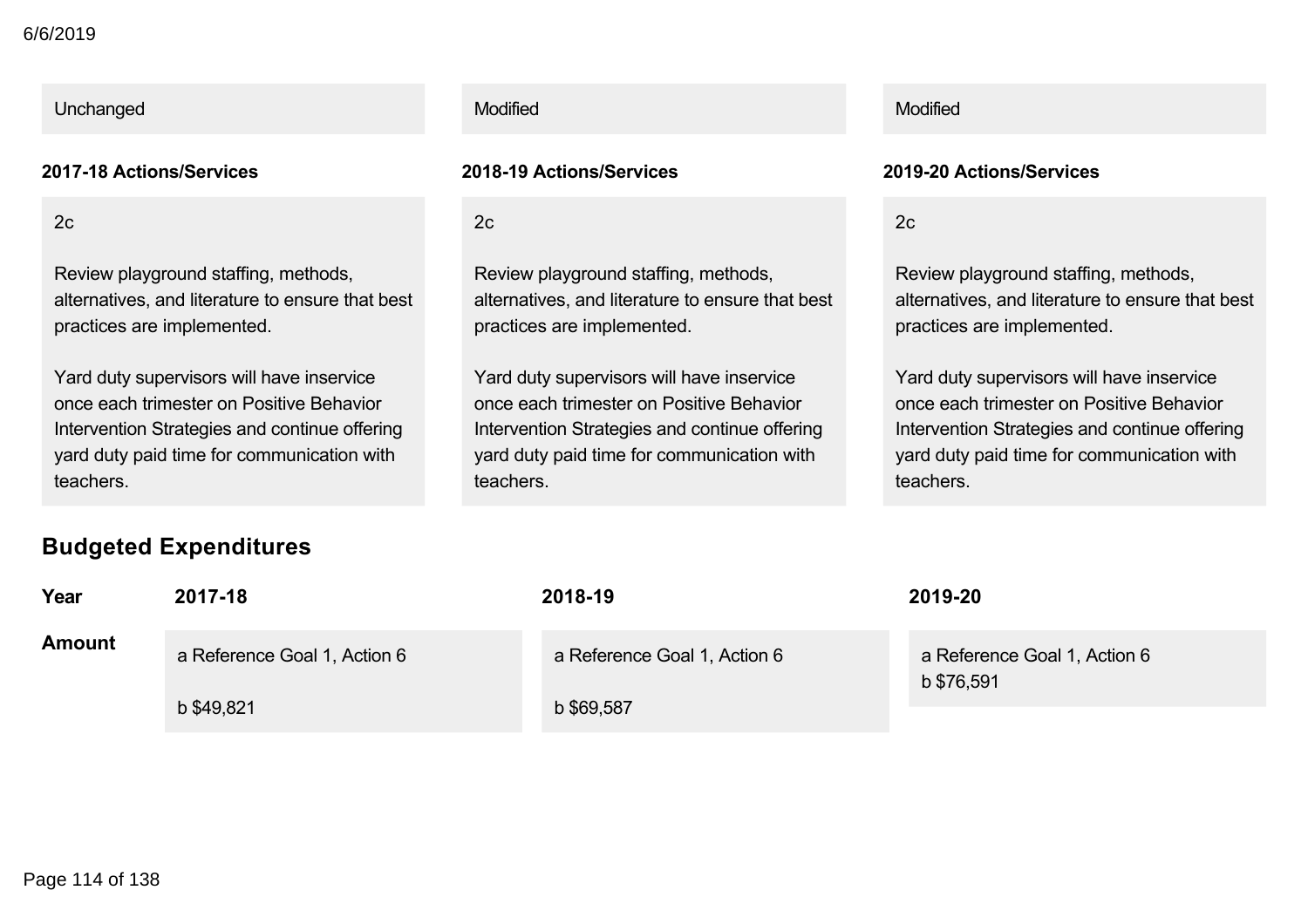| <b>Source</b>                     | a Reference Goal 1, Action 6<br><b>b LCFF RS 0000</b>    | a Reference Goal 1, Action 6<br><b>b LCFF RS 0000</b>    | a Reference Goal 1, Action 6<br><b>b LCFF RS 0000</b>                 |
|-----------------------------------|----------------------------------------------------------|----------------------------------------------------------|-----------------------------------------------------------------------|
|                                   |                                                          |                                                          |                                                                       |
| <b>Budget</b><br><b>Reference</b> | A Reference Goal 1, Action 6                             | A Reference Goal 1, Action 6                             | A Reference Goal 1, Action 6<br>b GL-FN 1110-1000 Obj 2900 Classified |
|                                   | b GL-FN 1110-1000 Obj 2900 Classified<br>salary/benefits | b GL-FN 1110-1000 Obj 2900 Classified<br>salary/benefits | salary/benefits                                                       |

For Actions/Services not included as contributing to meeting the Increased or Improved Services Requirement:

| <b>Students to be Served</b> | Location(s) |
|------------------------------|-------------|
| <b>All Students</b>          | All Schools |

**OR**

For Actions/Services included as contributing to meeting the Increased or Improved Services Requirement:

| <b>Students to be Served</b> | <b>Scope of Services:</b> | Location(s) |
|------------------------------|---------------------------|-------------|
| N/A                          | N/A                       | N/A         |

# **Actions/Services**

**Select from New, Modified, or Unchanged** Page 115 of 138**for 201718**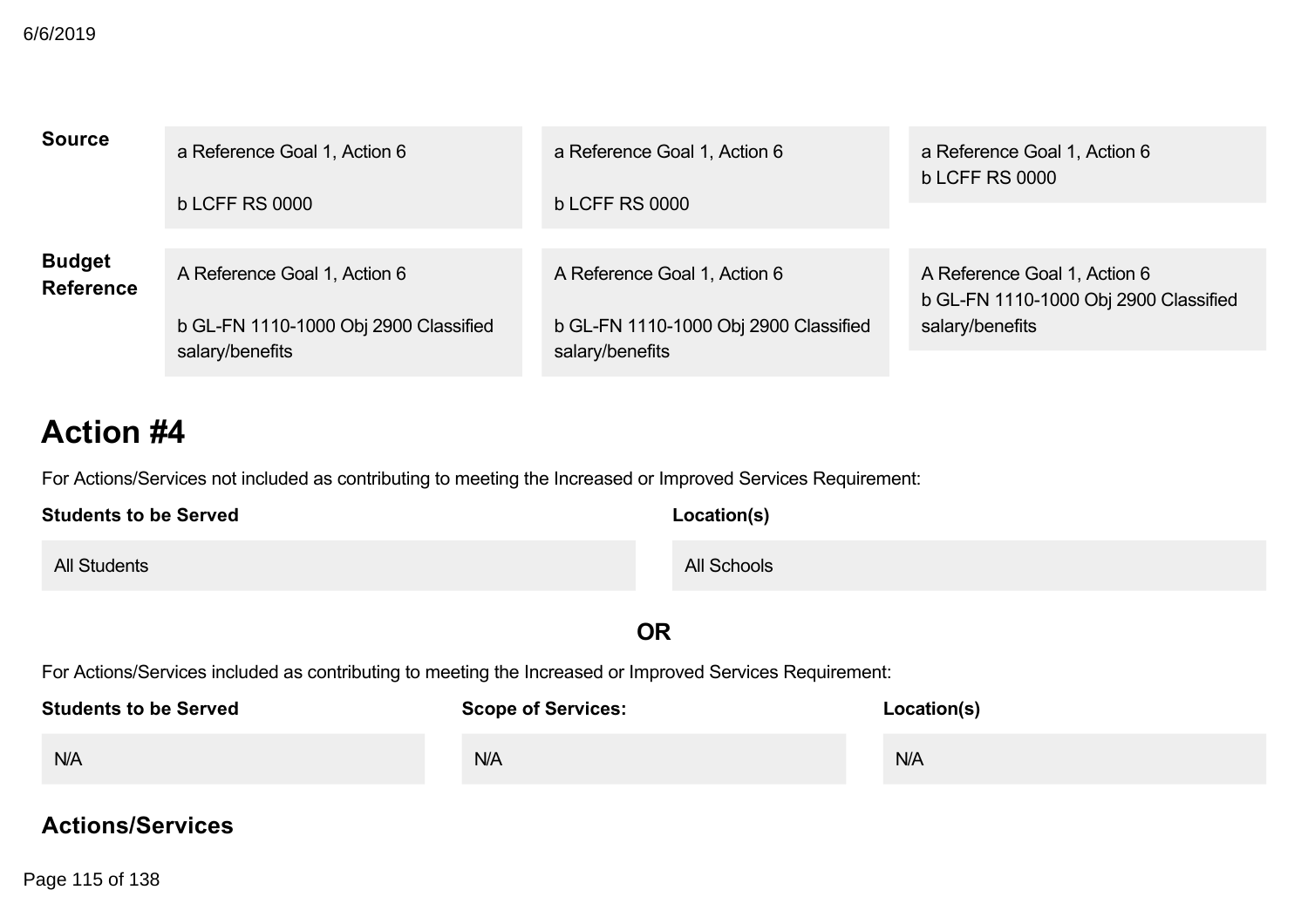# **Actions/Services** 6/6/2019

**Select from New, Modified, or Unchanged for 201718**

Modified Modified Modified

## 2d

Facilities Improvement Committee will be working with School Works, a facilities consultant, to develop a plan for implementation of bond funds and a prioritized list of ongoing maintenance.

District seeks state facilities bond funds.

# **Budgeted Expenditures**

**Select from New, Modified, or Unchanged for 201819**

Implement plan for facilities using bond money. Implement ongoing maintenance plan.

**Select from New, Modified, or Unchanged for 201920**

## **201718 Actions/Services 201819 Actions/Services 201920 Actions/Services**

Implement plan for facilities using bond money. Implement ongoing maintenance plan.

| Year          | 2017-18     | 2018-19     | 2019-20                   |
|---------------|-------------|-------------|---------------------------|
| <b>Amount</b> | a \$30,000  | a \$31,083  | a \$28,527<br>b \$177,498 |
|               | b \$153,500 | b \$116,800 | c \$481,237               |
|               | c \$716,500 | c \$500,000 |                           |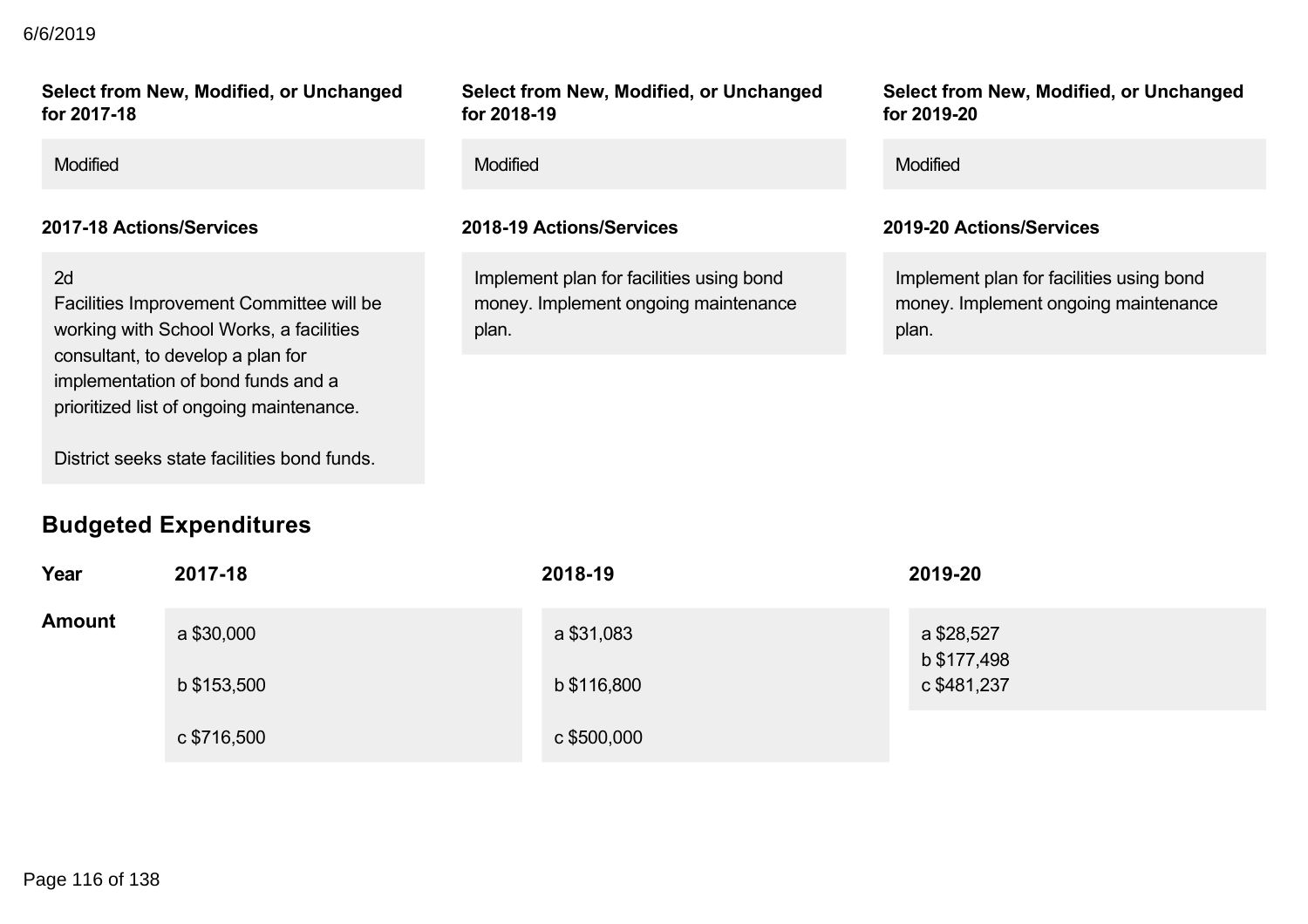| <b>Source</b>                     | a Fund 21             | a Fund 21                                | a Fund 21<br>b Fund 21                   |
|-----------------------------------|-----------------------|------------------------------------------|------------------------------------------|
|                                   | b Fund 21             | b Fund 21                                | c Fund 21                                |
|                                   | c Fund 21             | c Fund 21                                |                                          |
| <b>Budget</b><br><b>Reference</b> | a 4xxx supplies       | a 2xxx, 3xxx, classified salary/benefits | a 2xxx, 3xxx, classified salary/benefits |
|                                   | b 5xxx services       | b 5xxx services                          | b 5xxx services<br>c 6xxx Capital Outlay |
|                                   | c 6xxx Capital Outlay | c 6xxx Capital Outlay                    |                                          |

For Actions/Services not included as contributing to meeting the Increased or Improved Services Requirement:

| <b>Students to be Served</b>                                                                             | Location(s)               |             |  |  |
|----------------------------------------------------------------------------------------------------------|---------------------------|-------------|--|--|
| <b>All Students</b>                                                                                      | All Schools               |             |  |  |
|                                                                                                          | <b>OR</b>                 |             |  |  |
| For Actions/Services included as contributing to meeting the Increased or Improved Services Requirement: |                           |             |  |  |
| <b>Students to be Served</b>                                                                             | <b>Scope of Services:</b> | Location(s) |  |  |
| N/A                                                                                                      | N/A                       | N/A         |  |  |

Page 117 of 138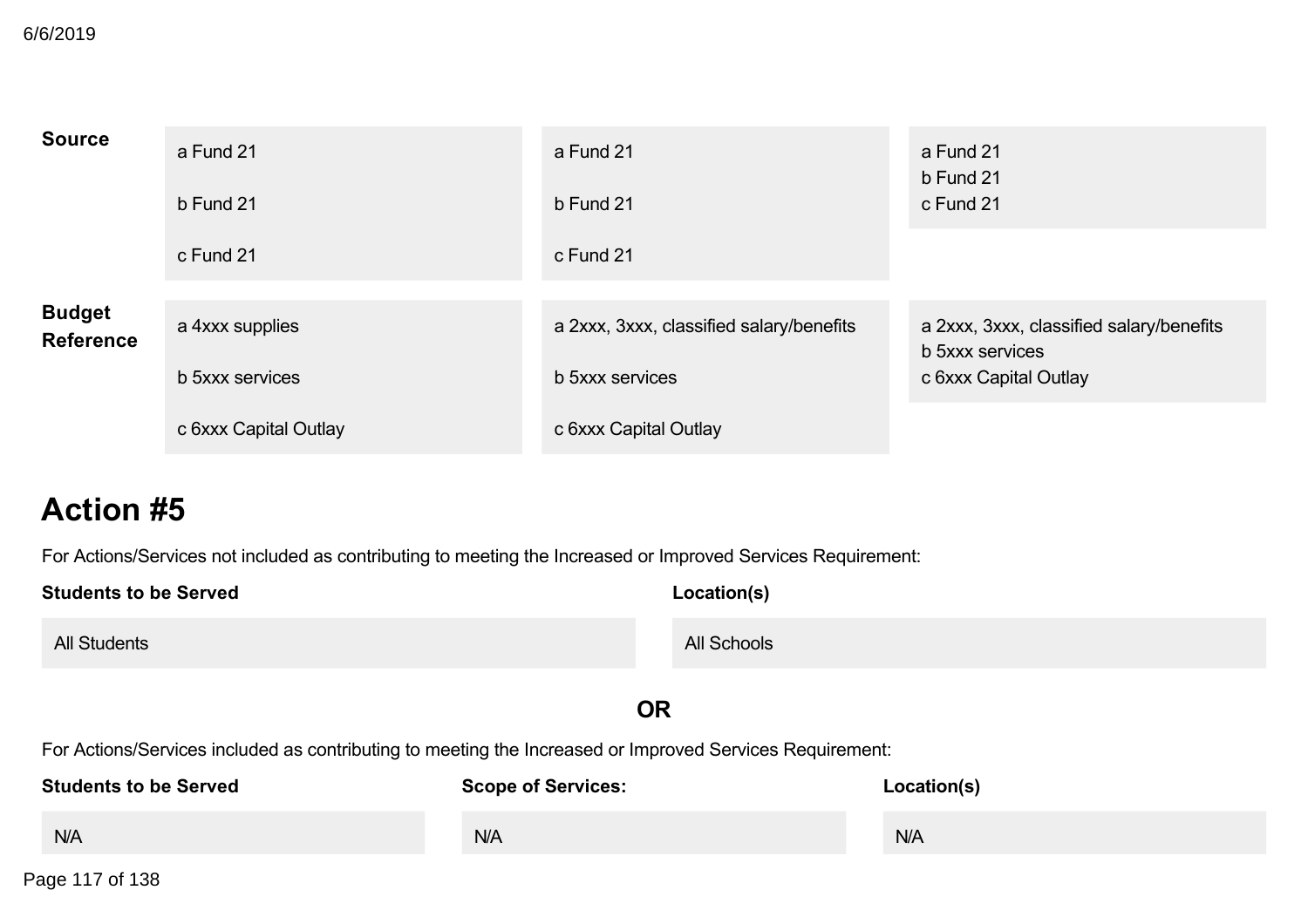# **Actions/Services**

**Select from New, Modified, or Unchanged** for 2017-18

Modified Modified Modified

## **201718 Actions/Services 201819 Actions/Services 201920 Actions/Services**

### $2e$

Maintain staffing of custodial, maintenance, office staff, crossing guard, materials, and contracts focused on health, wellness, and physical safety of students.

## **Select from New, Modified, or Unchanged for 201819**

### 2e

Maintain staffing of custodial, maintenance, office staff, crossing guard, materials, and contracts focused on health, wellness, and physical safety of students.

### **Select from New, Modified, or Unchanged for 201920**

## $2e$

Maintain staffing of custodial, maintenance, office staff, crossing guard, materials, and contracts focused on health, wellness, and physical safety of students.

# **Budgeted Expenditures**

| Year          | 2017-18                                                                       | 2018-19                                                                         | 2019-20                                                                        |
|---------------|-------------------------------------------------------------------------------|---------------------------------------------------------------------------------|--------------------------------------------------------------------------------|
| <b>Amount</b> | a \$181,745<br>b \$30,238<br>c \$54,345<br>d \$94,326<br>e \$2,156<br>f \$300 | a \$223,985<br>b \$27,766<br>c \$188,335<br>d \$120,348<br>e \$2,689<br>f \$300 | a \$174,188<br>b \$29,331<br>c \$67,398<br>d \$125,015<br>e \$2,881<br>f \$300 |
|               | g \$4,365                                                                     | g \$5,820                                                                       | g \$6,171                                                                      |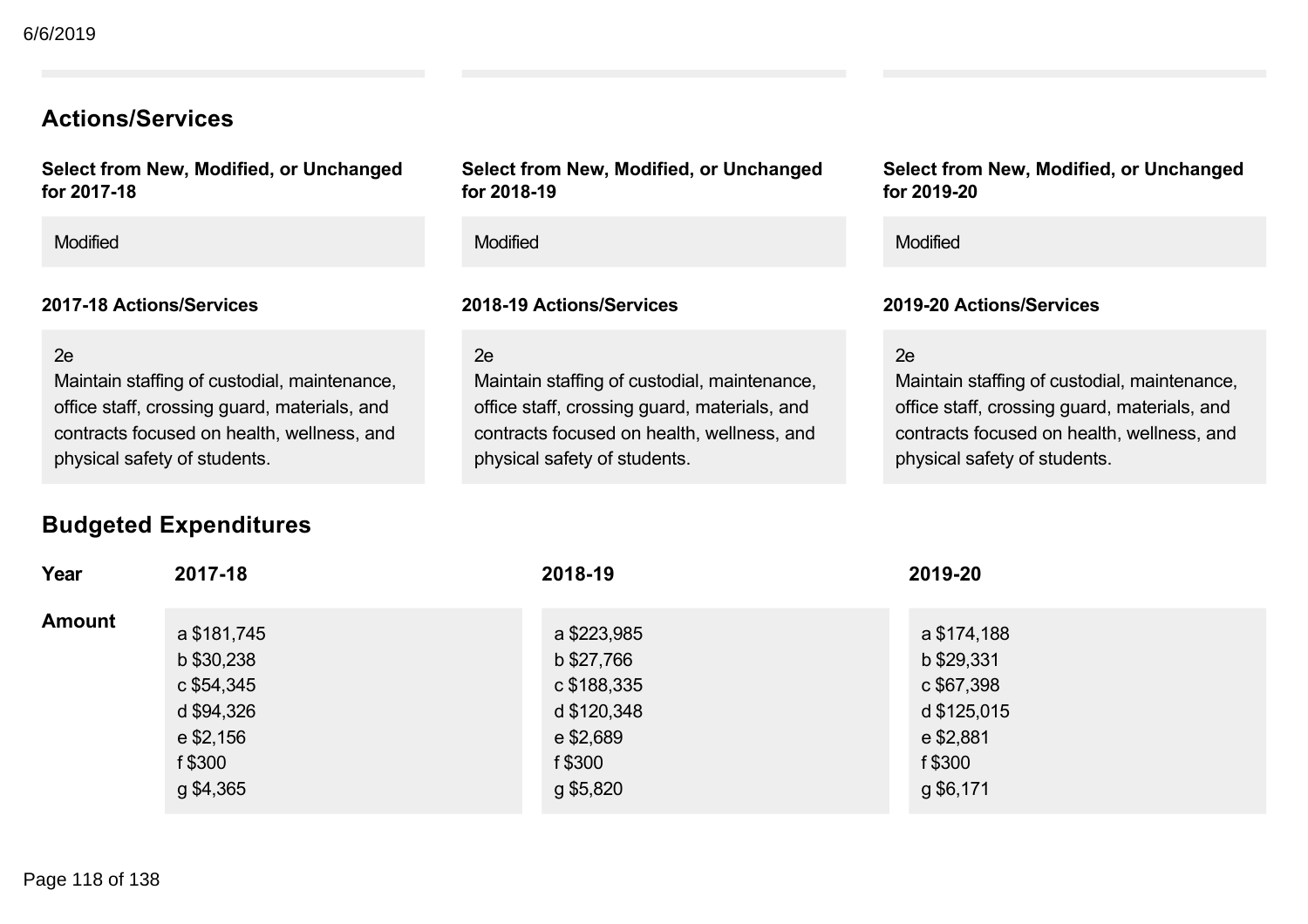**Source** a LCFF, Deferred Maintenance, Routine Maintenance RS 0000, 0015, 0230, 8150 b LCFF, Deferred Maintenance, Routine Maintenance RS 0000, 0015, 0230, 8150 c LCFF, Deferred Maintenance, Routine Maintenance RS 0000, 0015, 0230, 8150 d LCFF RS 0000 e LCFF RS 0000 f LCFF RS 0000 g LCFF RS 0000

a LCFF, Deferred Maintenance, Routine Maintenance RS 0000, 0015, 0230, 8150 b LCFF, Deferred Maintenance, Routine Maintenance RS 0000, 0015, 0230, 8150 c LCFF, Deferred Maintenance, Routine Maintenance RS 0000, 0015, 0230, 8150 d LCFF RS 0000 e LCFF RS 0000 f LCFF RS 0000 g LCFF RS 0000

a LCFF, Routine Maintenance RS 0000, 8150 b LCFF, Donations, Routine Maintenance RS 0000, 0015, 8150 c LCFF, Deferred Maintenance, Routine Maintenance RS 0000, 0230, 8150 d LCFF RS 0000 e LCFF RS 0000 f LCFF RS 0000 g LCFF RS 0000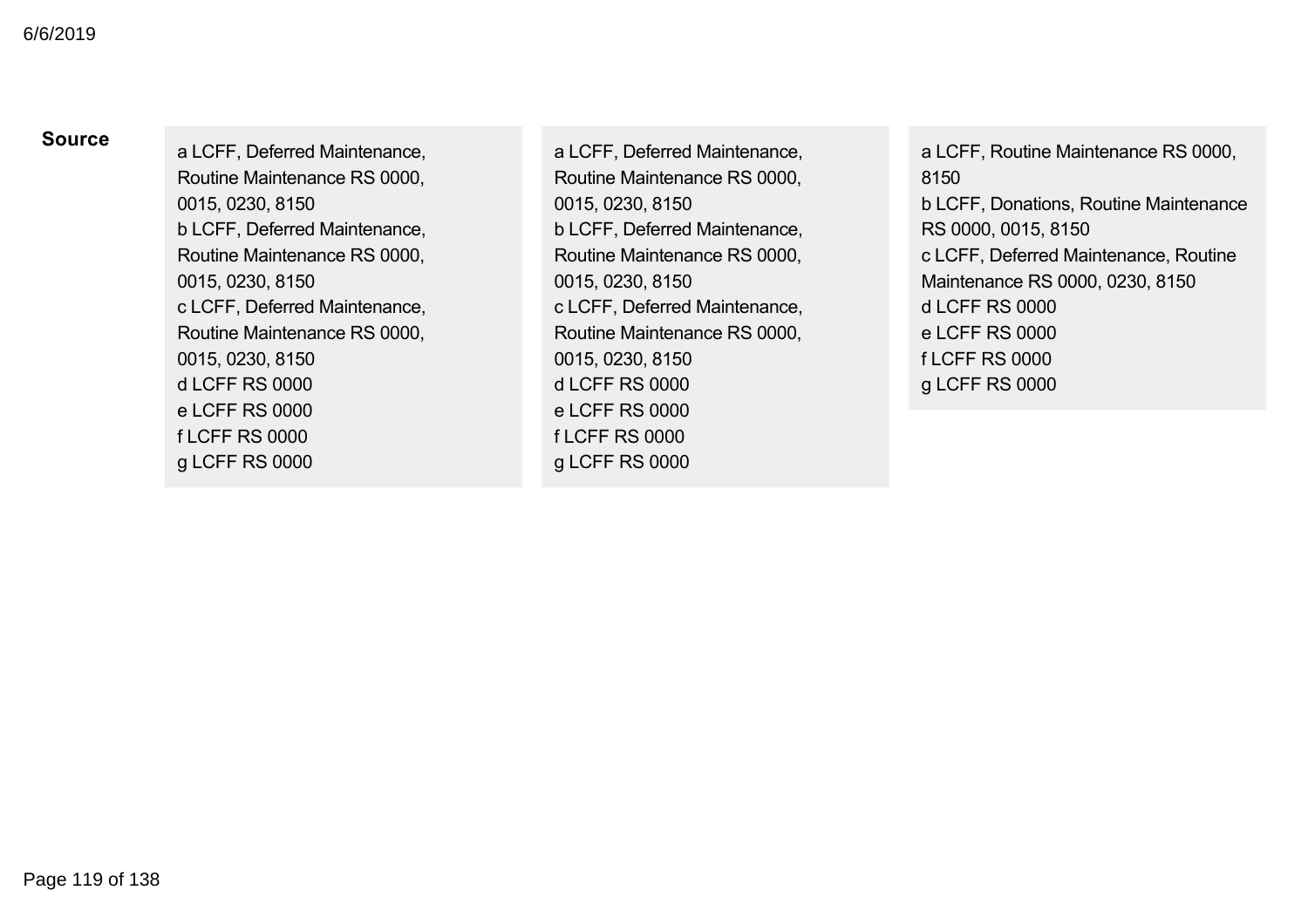| <b>Budget</b><br><b>Reference</b> | a GL-FN 1193-8100/8110 Classified<br>salary/benefits | a GL-FN 1193-8100/8110 Classified<br>salary/benefits | a GL-FN 1193-8100/8110 Classified<br>salary/benefits<br>b GL-FN 1193-8100/8110 supplies |
|-----------------------------------|------------------------------------------------------|------------------------------------------------------|-----------------------------------------------------------------------------------------|
|                                   | b GL-FN 1193-8100/8110 supplies                      | b GL-FN 1193-8100/8110 supplies                      | c GL-FN 1193-8100/8110 services<br>d GL-FN 0000-7200 or 1110-2700                       |
|                                   | c GL-FN 1193-8100/8110 services                      | c GL-FN 1193-8100/8110 services                      | Classified salary/benefits<br>e GL-FN 0000-7200 or 1110-2700                            |
|                                   | d GL-FN 0000-7200 or 1110-2700                       | d GL-FN 0000-7200 or 1110-2700                       | supplies                                                                                |
|                                   | Classified salary/benefits                           | Classified salary/benefits                           | f Obj 4392<br>g Obj 2100 classified salary/benefits                                     |
|                                   | e GL-FN 0000-7200 or 1110-2700                       | e GL-FN 0000-7200 or 1110-2700                       |                                                                                         |
|                                   | supplies                                             | supplies                                             |                                                                                         |
|                                   | f Obj 4392                                           | f Obj 4392                                           |                                                                                         |
|                                   | g Obj 2100 classified salary/benefits                | g Obj 2100 classified salary/benefits                |                                                                                         |

| <b>Students to be Served</b> | Location(s) |
|------------------------------|-------------|
| <b>All Students</b>          | All Schools |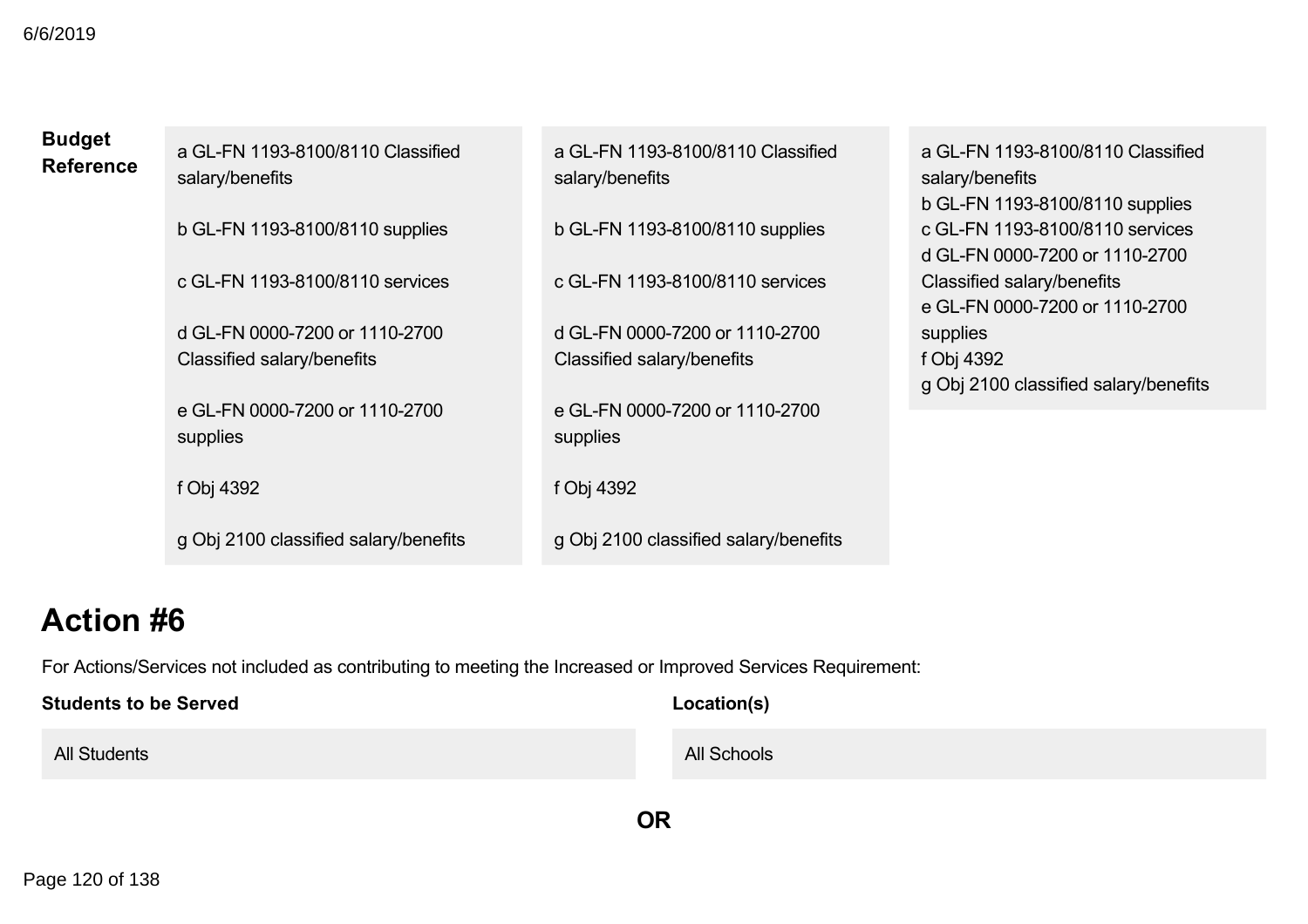# 6/6/2019

| <b>Students to be Served</b>                              |                            | <b>Scope of Services:</b>                                 |                            |  | Location(s)                                                                                                               |
|-----------------------------------------------------------|----------------------------|-----------------------------------------------------------|----------------------------|--|---------------------------------------------------------------------------------------------------------------------------|
| N/A                                                       |                            | N/A                                                       |                            |  | N/A                                                                                                                       |
| <b>Actions/Services</b>                                   |                            |                                                           |                            |  |                                                                                                                           |
| Select from New, Modified, or Unchanged<br>for 2017-18    |                            | Select from New, Modified, or Unchanged<br>for 2018-19    |                            |  | Select from New, Modified, or Unchanged<br>for 2019-20                                                                    |
| Unchanged                                                 |                            | Unchanged                                                 |                            |  | Modified                                                                                                                  |
| 2017-18 Actions/Services                                  |                            | 2018-19 Actions/Services                                  |                            |  | 2019-20 Actions/Services                                                                                                  |
| 2f                                                        |                            | 2f                                                        |                            |  | 2f                                                                                                                        |
| Review school wellness policy annually (Site<br>Council). |                            | Review school wellness policy annually (Site<br>Council). |                            |  | a. Review school wellness policy annually<br>(Site Council). Implement changes.<br>b. Annual TB testing of staff members. |
| Implement changes.                                        |                            | Implement changes.                                        |                            |  |                                                                                                                           |
| <b>Budgeted Expenditures</b>                              |                            |                                                           |                            |  |                                                                                                                           |
| Year                                                      | 2017-18                    |                                                           | 2018-19                    |  | 2019-20                                                                                                                   |
| <b>Amount</b>                                             | Reference Goal 1, Action 6 |                                                           | Reference Goal 1, Action 6 |  | a. Reference Goal 1, Action 6<br>b. \$570                                                                                 |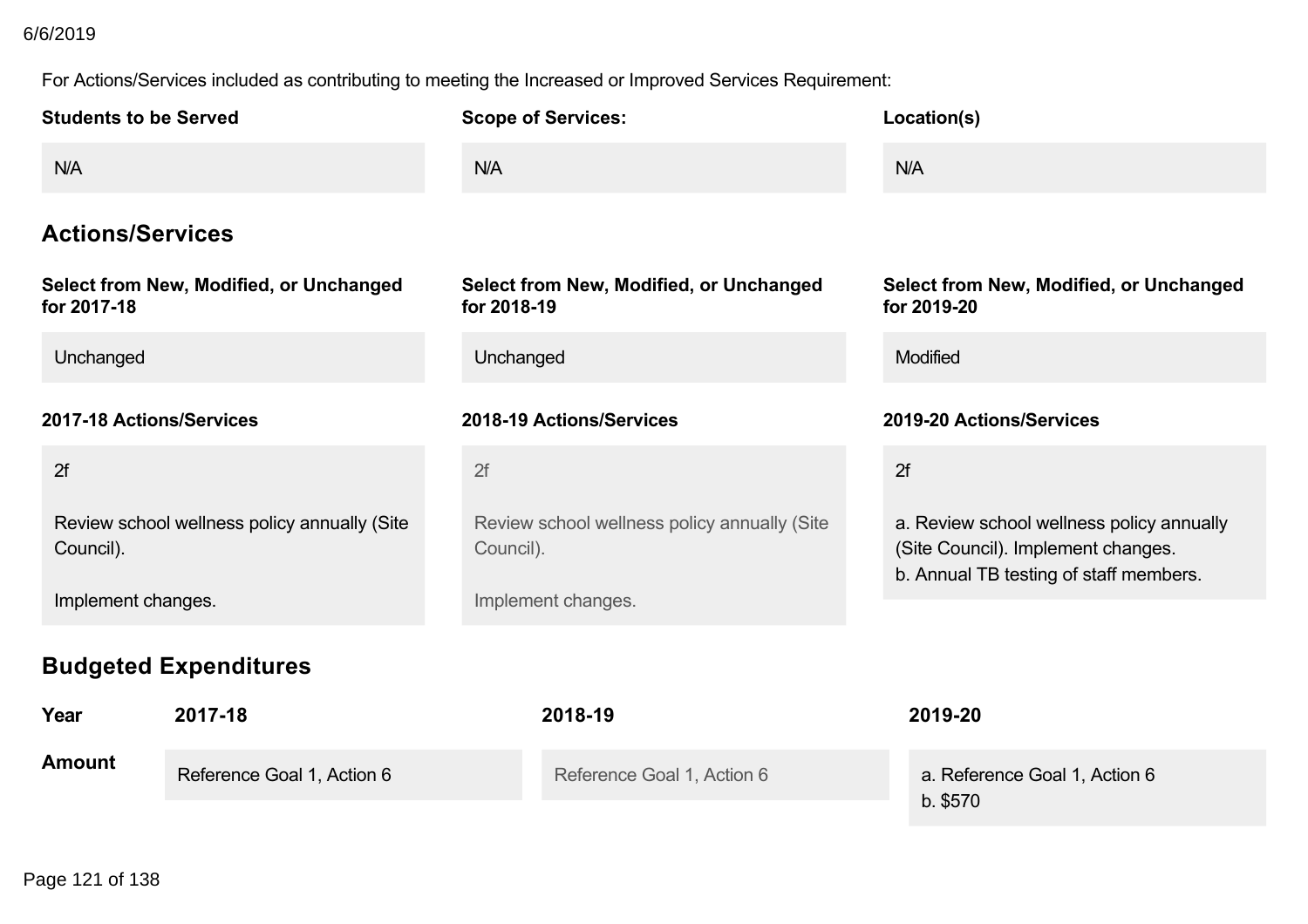| <b>Source</b>                     | Reference Goal 1, Action 6 | Reference Goal 1, Action 6 | a.Reference Goal 1, Action 6<br>b. LCFF 00000          |
|-----------------------------------|----------------------------|----------------------------|--------------------------------------------------------|
| <b>Budget</b><br><b>Reference</b> | Reference Goal 1, Action 6 | Reference Goal 1, Action 6 | Reference Goal 1, Action 6<br>GL-FN 1110-1000 Obj 5864 |

For Actions/Services not included as contributing to meeting the Increased or Improved Services Requirement:

| <b>Students to be Served</b> | Location(s) |
|------------------------------|-------------|
| N/A                          | N/A         |
| $-$                          |             |

# **OR**

| <b>Students to be Served</b>                           | <b>Scope of Services:</b>                              | Location(s)                                            |  |
|--------------------------------------------------------|--------------------------------------------------------|--------------------------------------------------------|--|
| Low Income                                             | LEA-Wide                                               | All Schools                                            |  |
| <b>Actions/Services</b>                                |                                                        |                                                        |  |
| Select from New, Modified, or Unchanged<br>for 2017-18 | Select from New, Modified, or Unchanged<br>for 2018-19 | Select from New, Modified, or Unchanged<br>for 2019-20 |  |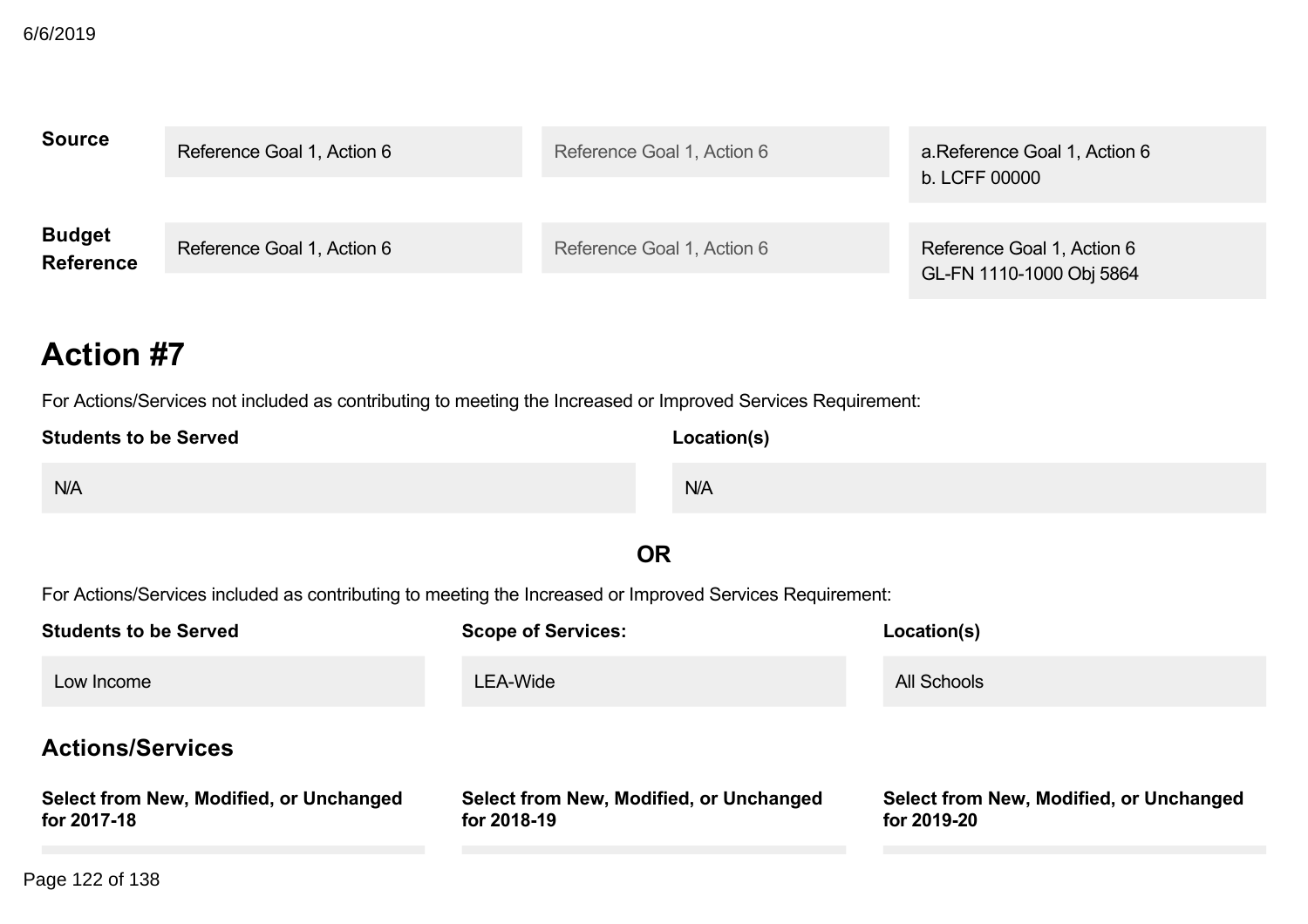## **for 201718** 6/6/2019

| Unchanged                                                  |           | Modified                                                   |           |  | Modified                                                   |  |
|------------------------------------------------------------|-----------|------------------------------------------------------------|-----------|--|------------------------------------------------------------|--|
| 2017-18 Actions/Services                                   |           | 2018-19 Actions/Services                                   |           |  | 2019-20 Actions/Services                                   |  |
| 2g                                                         |           | 2g                                                         |           |  | 2g                                                         |  |
| Support Cafeteria program to provide high<br>quality food. |           | Support Cafeteria program to provide high<br>quality food. |           |  | Support Cafeteria program to provide high<br>quality food. |  |
| <b>Budgeted Expenditures</b>                               |           |                                                            |           |  |                                                            |  |
| Year                                                       | 2017-18   |                                                            | 2018-19   |  | 2019-20                                                    |  |
| <b>Amount</b>                                              | \$31,918  |                                                            | \$42,527  |  | \$31,954                                                   |  |
| <b>Source</b>                                              | Supp/Conc |                                                            | Supp/Conc |  | Supp/Conc                                                  |  |
| <b>Budget</b><br><b>Reference</b>                          | Obj 7616  |                                                            | Obj 7616  |  | Obj 7616                                                   |  |

# **Action #8**

For Actions/Services not included as contributing to meeting the Increased or Improved Services Requirement:

| <b>Students to be Served</b> | Location(s) |
|------------------------------|-------------|
| <b>All Students</b>          | All Schools |

Page 123 of 138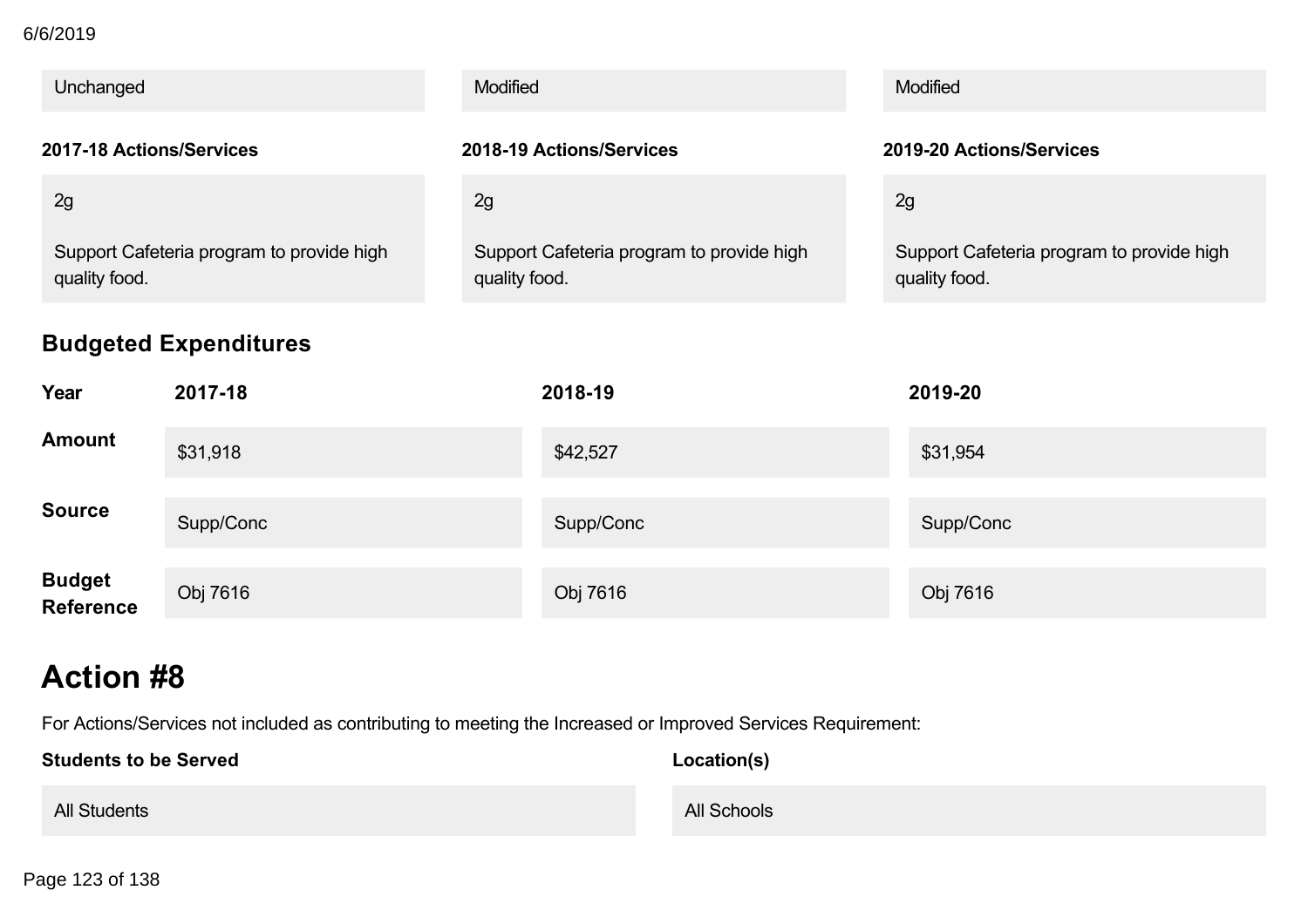# **OR**

| <b>Students to be Served</b>                                                                                                                                                                                                                                                                                                                                  | <b>Scope of Services:</b>                                                                                                                                                                                                                                                                                                                                     | Location(s)                                                                                                                                                                                                                                                                                                                                                           |
|---------------------------------------------------------------------------------------------------------------------------------------------------------------------------------------------------------------------------------------------------------------------------------------------------------------------------------------------------------------|---------------------------------------------------------------------------------------------------------------------------------------------------------------------------------------------------------------------------------------------------------------------------------------------------------------------------------------------------------------|-----------------------------------------------------------------------------------------------------------------------------------------------------------------------------------------------------------------------------------------------------------------------------------------------------------------------------------------------------------------------|
| N/A                                                                                                                                                                                                                                                                                                                                                           | N/A                                                                                                                                                                                                                                                                                                                                                           | N/A                                                                                                                                                                                                                                                                                                                                                                   |
| <b>Actions/Services</b>                                                                                                                                                                                                                                                                                                                                       |                                                                                                                                                                                                                                                                                                                                                               |                                                                                                                                                                                                                                                                                                                                                                       |
| Select from New, Modified, or Unchanged<br>for 2017-18                                                                                                                                                                                                                                                                                                        | Select from New, Modified, or Unchanged<br>for 2018-19                                                                                                                                                                                                                                                                                                        | Select from New, Modified, or Unchanged<br>for 2019-20                                                                                                                                                                                                                                                                                                                |
| Modified                                                                                                                                                                                                                                                                                                                                                      | <b>Modified</b>                                                                                                                                                                                                                                                                                                                                               | Modified                                                                                                                                                                                                                                                                                                                                                              |
| 2017-18 Actions/Services                                                                                                                                                                                                                                                                                                                                      | 2018-19 Actions/Services                                                                                                                                                                                                                                                                                                                                      | 2019-20 Actions/Services                                                                                                                                                                                                                                                                                                                                              |
| 2h                                                                                                                                                                                                                                                                                                                                                            | 2h                                                                                                                                                                                                                                                                                                                                                            | 2h                                                                                                                                                                                                                                                                                                                                                                    |
| Track parent attendance data for school<br>events such as Back to School Night, fall<br>and spring parent conference, and House.<br>4th-8th grade teachers will offer technology<br>training to parents at the start of the school<br>year to ensure that they are able to support<br>appropriate use of technology at home to<br>meet academic expectations. | Track parent attendance data for school<br>events such as Back to School Night, fall<br>and spring parent conference, and House.<br>4th-8th grade teachers will offer technology<br>training to parents at the start of the school<br>year to ensure that they are able to support<br>appropriate use of technology at home to<br>meet academic expectations. | Track parent attendance data for school<br>events such as Back to School Night, fall<br>and spring parent conference, and Open<br>House.<br>4th-8th grade teachers will offer technology<br>training to parents at the start of the school<br>year to ensure that they are able to support<br>appropriate use of technology at home to<br>meet academic expectations. |
|                                                                                                                                                                                                                                                                                                                                                               | SELPA representative will offer a Parent                                                                                                                                                                                                                                                                                                                      |                                                                                                                                                                                                                                                                                                                                                                       |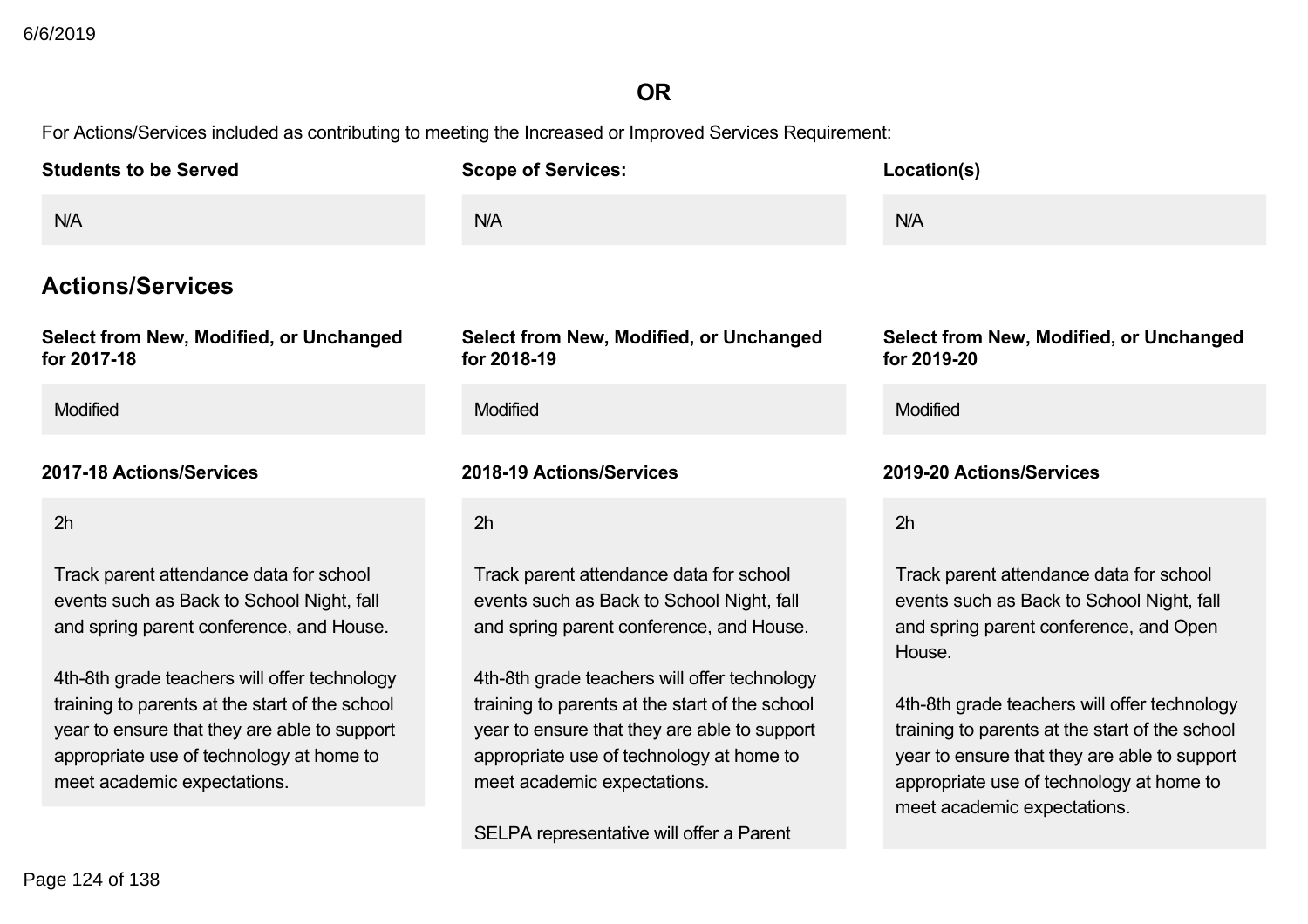Night for parents of students with IEP plans to encourage attendance at parent teacher conferences and help establish working relationships between school staff and parents in order best support students with IEP plans.

Dates of Back to School Nights, parent conferences, and Open House for the 2018 2019 school year were shared with families in the spring of 2018. Principal and classroom teachers will send multiple reminders to parents of upcoming events and school newsletter will explain benefits of attending these events to families.

SELPA representative will offer a Parent Night for parents of students with IEP plans to encourage attendance at parent teacher conferences and help establish working relationships between school staff and parents in order best support students with IEP plans.

Dates of Back to School Nights, parent conferences, and Open House for the 2019 2020 school year were shared with families in the spring of 2019. Principal and classroom teachers will send multiple reminders to parents of upcoming events and school newsletter will explain benefits of attending these events to families.

# **Budgeted Expenditures**

| Year                              | 2017-18                       | 2018-19                       | 2019-20                       |
|-----------------------------------|-------------------------------|-------------------------------|-------------------------------|
| <b>Amount</b>                     | Reference Goal 1, Action 2, t | Reference Goal 1, Action 2, t | Reference Goal 1, Action 2, t |
| <b>Source</b>                     | Reference Goal 1, Action 2, t | Reference Goal 1, Action 2, t | Reference Goal 1, Action 2, t |
| <b>Budget</b><br><b>Reference</b> | Reference Goal 1, Action 2, t | Reference Goal 1, Action 2, t | Reference Goal 1, Action 2, t |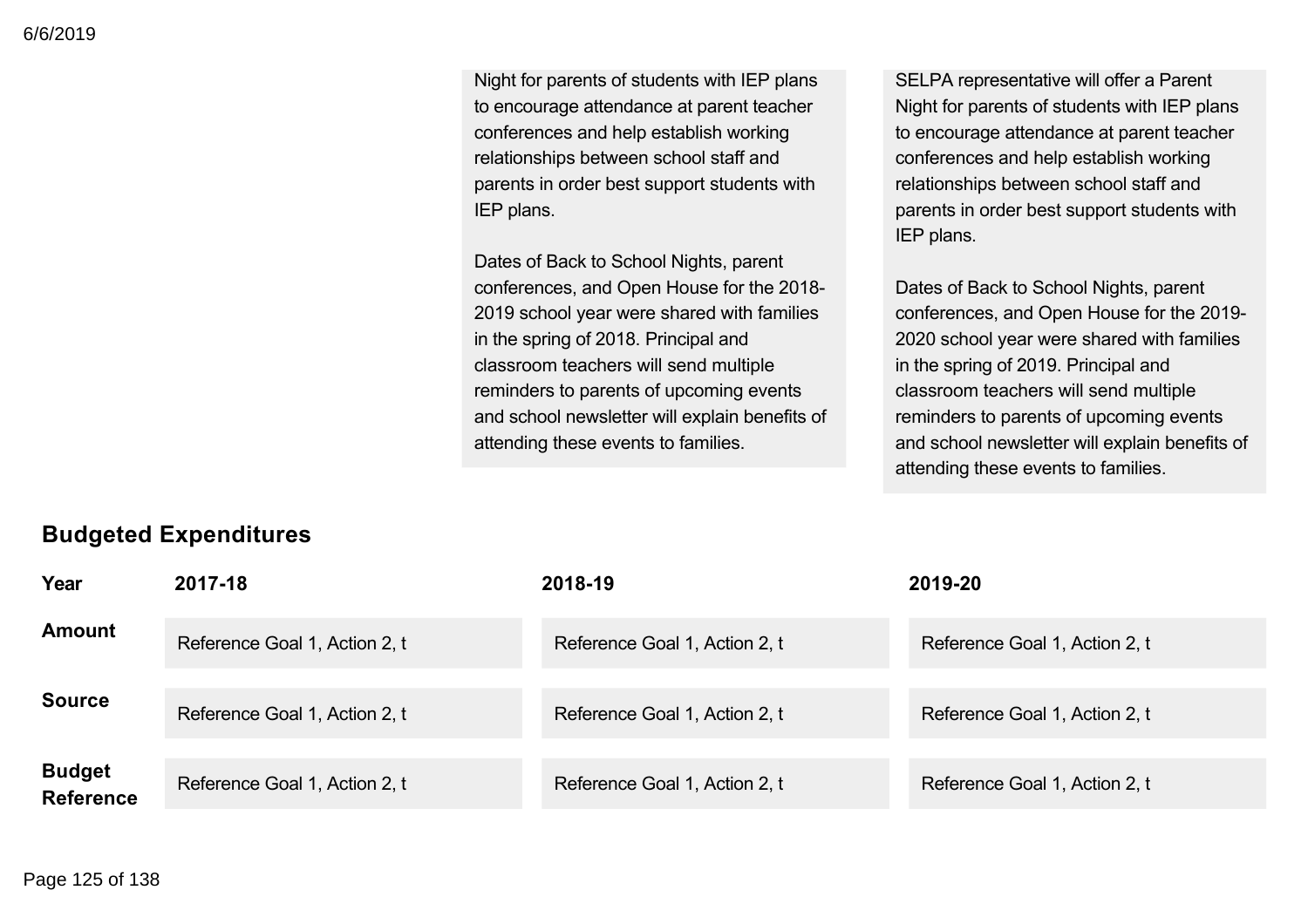For Actions/Services not included as contributing to meeting the Increased or Improved Services Requirement:

| <b>Students to be Served</b> | Location(s) |
|------------------------------|-------------|
| <b>All Students</b>          | All Schools |

# **OR**

| <b>Students to be Served</b>                           | <b>Scope of Services:</b>                              | Location(s)                                            |
|--------------------------------------------------------|--------------------------------------------------------|--------------------------------------------------------|
| N/A                                                    | N/A                                                    | N/A                                                    |
| <b>Actions/Services</b>                                |                                                        |                                                        |
| Select from New, Modified, or Unchanged<br>for 2017-18 | Select from New, Modified, or Unchanged<br>for 2018-19 | Select from New, Modified, or Unchanged<br>for 2019-20 |
| <b>Modified</b>                                        | Unchanged                                              | Unchanged                                              |
| 2017-18 Actions/Services                               | 2018-19 Actions/Services                               | 2019-20 Actions/Services                               |
| 2i                                                     | 2i                                                     | 2i                                                     |
| Offer administrative support of PTO and<br>JCCEF.      | Offer administrative support of PTO and<br>JCCEF.      | Offer administrative support of PTO and<br>JCCEF.      |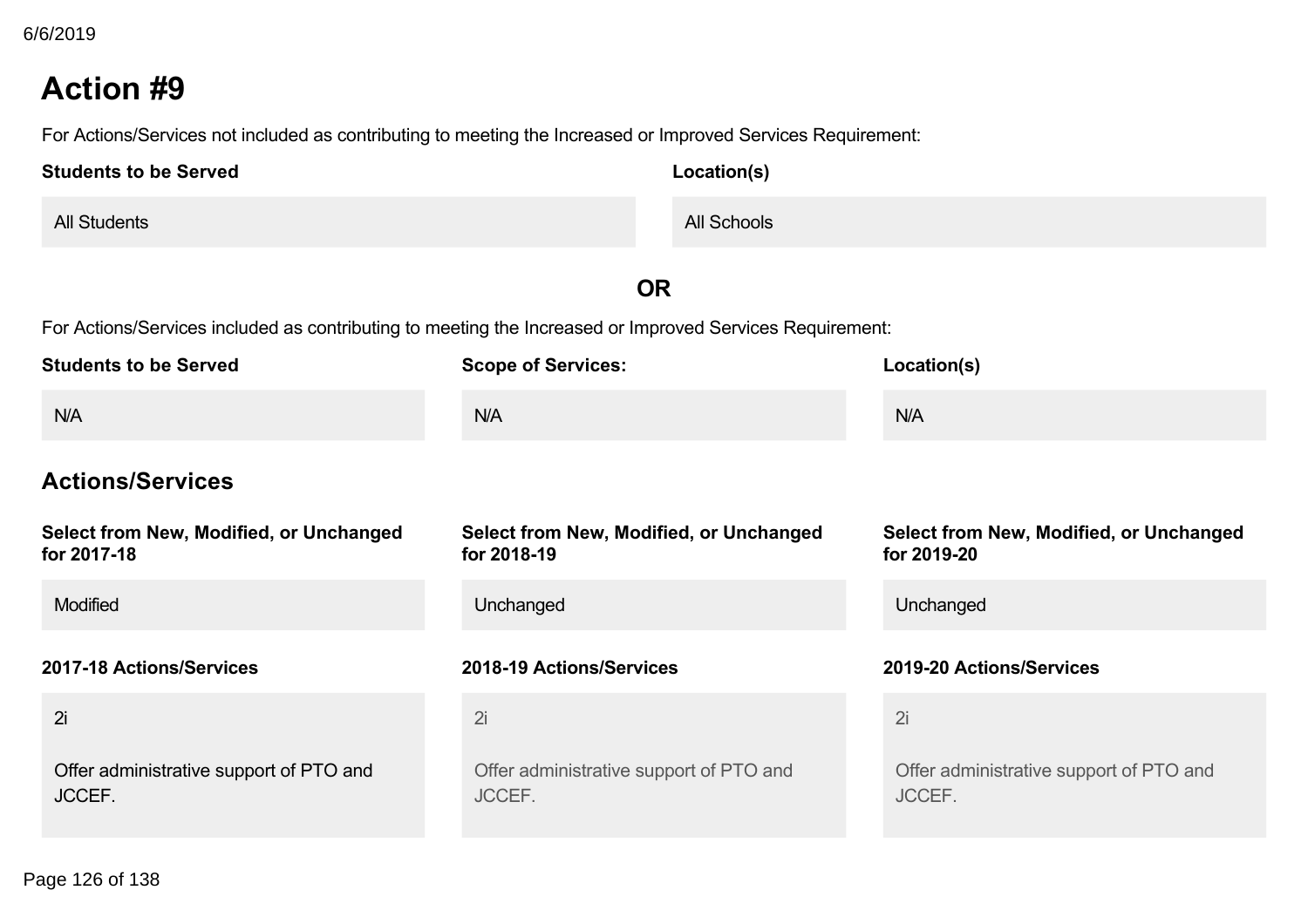## 6/6/2019

Continue pep rallies and spirit days to support fundraising efforts. Continue pep rallies and spirit days to support fundraising efforts. Continue pep rallies and spirit days to support fundraising efforts.

# **Budgeted Expenditures**

| Year                              | 2017-18                    | 2018-19                    | 2019-20                    |
|-----------------------------------|----------------------------|----------------------------|----------------------------|
| <b>Amount</b>                     | Reference Goal 1, Action 6 | Reference Goal 1, Action 6 | Reference Goal 1, Action 6 |
| <b>Source</b>                     | Reference Goal 1, Action 6 | Reference Goal 1, Action 6 | Reference Goal 1, Action 6 |
| <b>Budget</b><br><b>Reference</b> | Reference Goal 1, Action 6 | Reference Goal 1, Action 6 | Reference Goal 1, Action 6 |

# **Action #10**

For Actions/Services not included as contributing to meeting the Increased or Improved Services Requirement:

| <b>Students to be Served</b>                                                                             | Location(s) |     |  |
|----------------------------------------------------------------------------------------------------------|-------------|-----|--|
| <b>All Students</b>                                                                                      | All Schools |     |  |
| <b>OR</b>                                                                                                |             |     |  |
| For Actions/Services included as contributing to meeting the Increased or Improved Services Requirement: |             |     |  |
| <b>Students to be Served</b><br><b>Scope of Services:</b><br>Location(s)                                 |             |     |  |
| N/A                                                                                                      | N/A         | N/A |  |

**Actions/Services** Page 127 of 138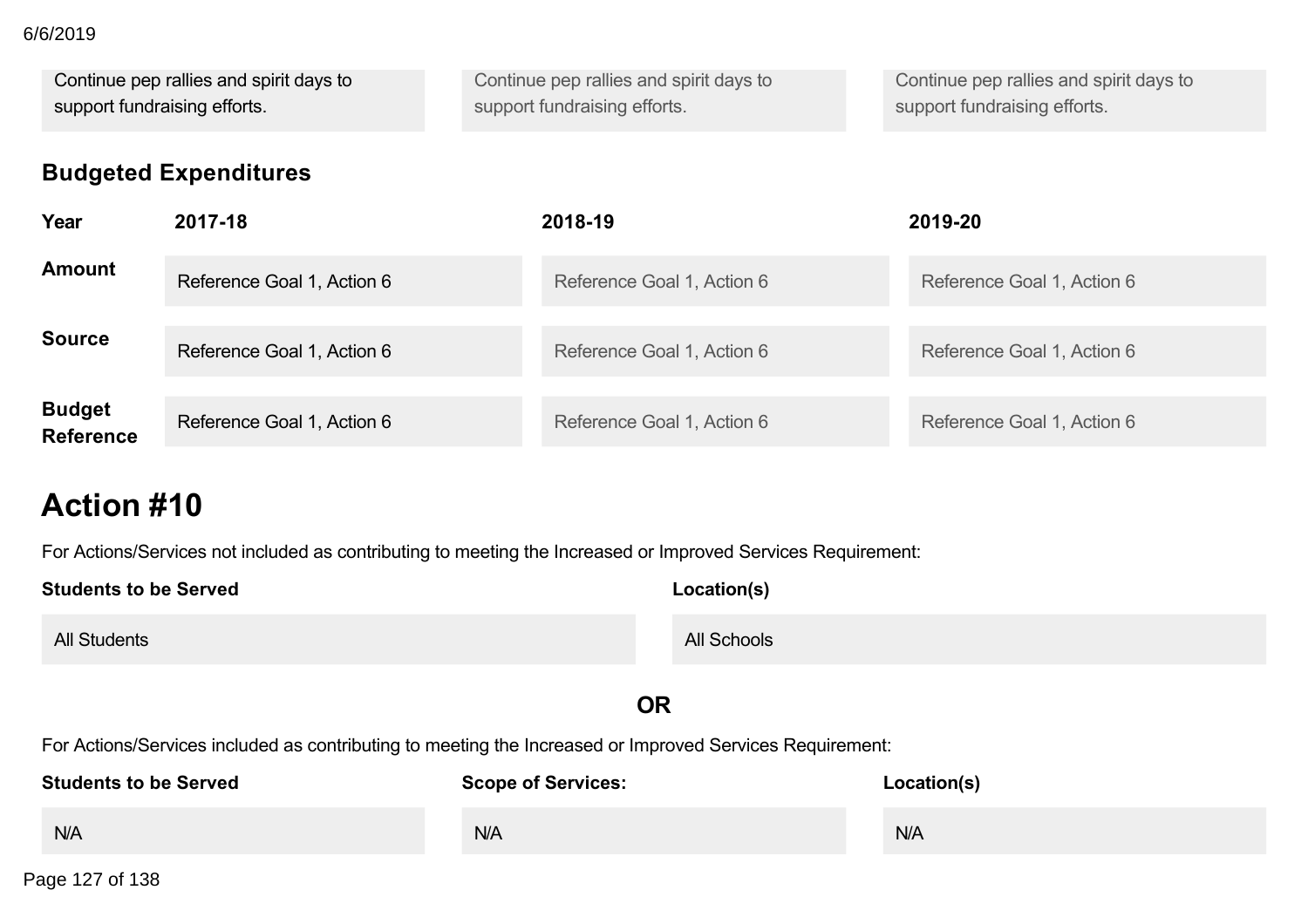# **Actions/Services**

**Select from New, Modified, or Unchanged for 201718**

2j

Teachers communicate regularly with families via weekly Tuesday note and/or updated classroom websites.

Principal will send out a monthly newsletter, the Panther Press, to keep families informed about school events and issues.

Principal will invite families to once monthly Coffee with the Principal to encourage informal conversation.

Administration will keep JCS website and Facebook page up to date.

Administration and LCAP Advisory Committee (School Site Council) send a parent survey and host LCAP Parent Focus **Select from New, Modified, or Unchanged for 201819**

Modified Unchanged Modified

## **201718 Actions/Services 201819 Actions/Services 201920 Actions/Services**

2j

Teachers communicate regularly with families via weekly Tuesday note and/or updated classroom websites.

Principal will send out a monthly newsletter, the Panther Press, to keep families informed about school events and issues.

Principal will invite families to once monthly Coffee with the Principal to encourage informal conversation.

Administration will keep JCS website and Facebook page up to date.

Administration and LCAP Advisory Committee (School Site Council) send a parent survey and host LCAP Parent Focus

## **Select from New, Modified, or Unchanged for 201920**

2j

Teachers communicate regularly with families via weekly Tuesday note and/or updated classroom websites.

Principal will send out a monthly newsletter, the Panther Press, to keep families informed about school events and issues.

Principal will invite families to once monthly Coffee with the Principal to encourage informal conversation.

Administration will keep JCS website up to date.

Administration and LCAP Advisory Committee (School Site Council) send a parent survey and host LCAP Parent Focus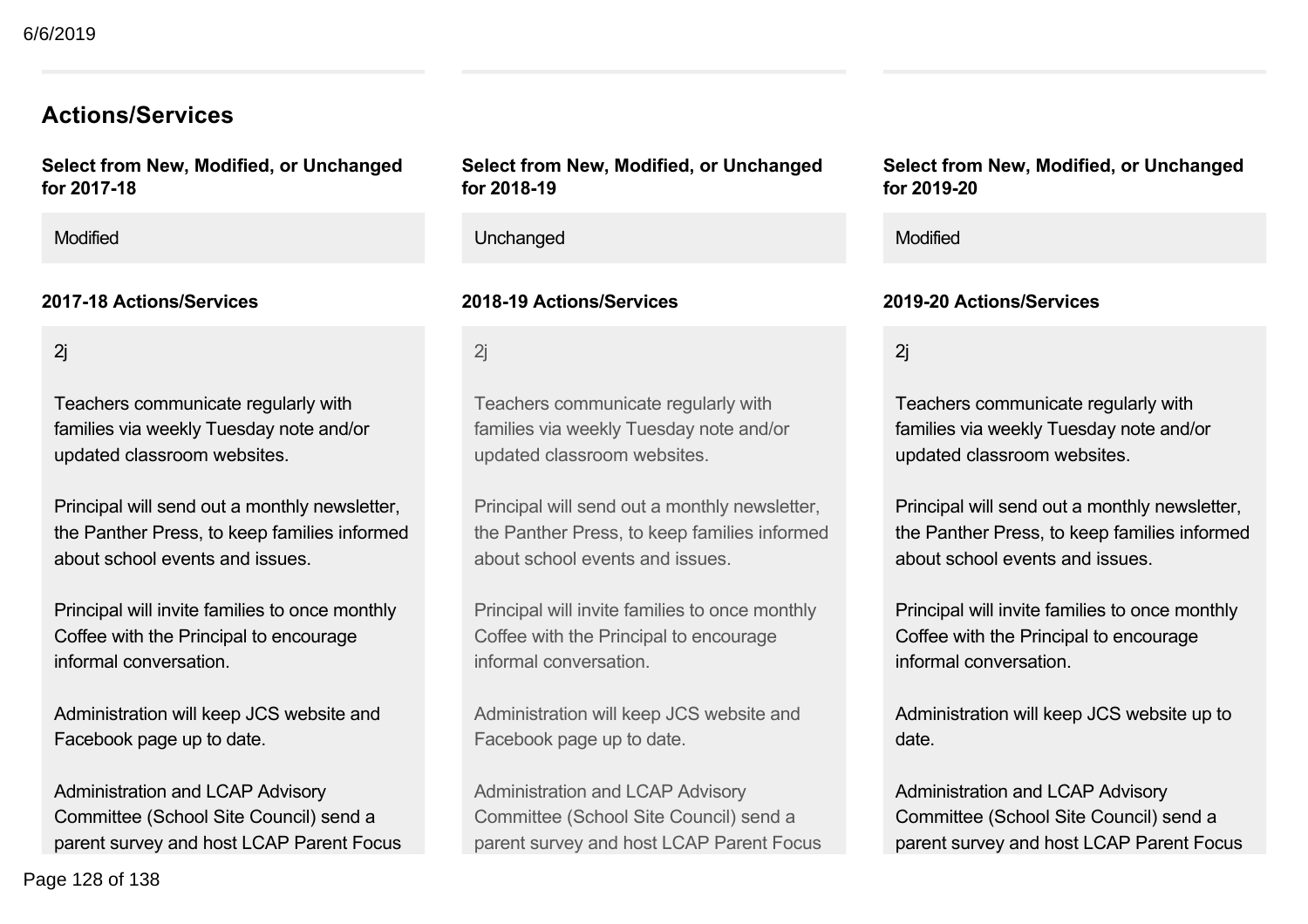# **Budgeted Expenditures**

| 6/6/2019                     |                                                             |                                                                                                                             |                                                       |
|------------------------------|-------------------------------------------------------------|-----------------------------------------------------------------------------------------------------------------------------|-------------------------------------------------------|
|                              | Group Meeting to solicit input for LCAP.                    | Group Meeting to solicit input for LCAP.                                                                                    | Group Meeting to solicit input for LCAP.              |
| Year                         | <b>Budgeted Expenditures</b><br>2017-18                     | 2018-19                                                                                                                     | 2019-20                                               |
| <b>Amount</b>                | Reference Goal 1, Action 6                                  | Reference Goal 1, Action 6                                                                                                  | Reference Goal 1, Action 6                            |
|                              | Reference Goal 1, Act                                       | Reference Goal 1, Act                                                                                                       | Reference Goal 1, Act 2                               |
| <b>Source</b>                | Reference Goal 1, Action 6<br>Reference Goal 1, Action 2, t | Reference Goal 1, Action 6<br>Reference Goal 1, Action 2, t                                                                 | Reference Goal 1, Action 6<br>Reference Goal 1, Act 2 |
| <b>Budget</b>                | Reference Goal 1, Action 6                                  | Reference Goal 1, Action 6                                                                                                  | Reference Goal 1, Action 6                            |
| <b>Reference</b>             | Reference Goal 1, Action 2, t                               | Reference Goal 1, Action 2, t                                                                                               | Reference Goal 1, Act 2                               |
| <b>Action #11</b>            |                                                             |                                                                                                                             |                                                       |
| <b>Students to be Served</b> |                                                             | For Actions/Services not included as contributing to meeting the Increased or Improved Services Requirement:<br>Location(s) |                                                       |
| <b>All Students</b>          |                                                             | All Schools                                                                                                                 |                                                       |
| Page 129 of 138              |                                                             | OR                                                                                                                          |                                                       |
|                              |                                                             |                                                                                                                             |                                                       |
|                              |                                                             |                                                                                                                             |                                                       |
|                              |                                                             |                                                                                                                             |                                                       |
|                              |                                                             |                                                                                                                             |                                                       |
|                              |                                                             |                                                                                                                             |                                                       |
|                              |                                                             |                                                                                                                             |                                                       |
|                              |                                                             |                                                                                                                             |                                                       |
|                              |                                                             |                                                                                                                             |                                                       |
|                              |                                                             |                                                                                                                             |                                                       |
|                              |                                                             |                                                                                                                             |                                                       |
|                              |                                                             |                                                                                                                             |                                                       |
|                              |                                                             |                                                                                                                             |                                                       |
|                              |                                                             |                                                                                                                             |                                                       |
|                              |                                                             |                                                                                                                             |                                                       |
|                              |                                                             |                                                                                                                             |                                                       |
|                              |                                                             |                                                                                                                             |                                                       |
|                              |                                                             |                                                                                                                             |                                                       |
|                              |                                                             |                                                                                                                             |                                                       |
|                              |                                                             |                                                                                                                             |                                                       |
|                              |                                                             |                                                                                                                             |                                                       |
|                              |                                                             |                                                                                                                             |                                                       |
|                              |                                                             |                                                                                                                             |                                                       |
|                              |                                                             |                                                                                                                             |                                                       |
|                              |                                                             |                                                                                                                             |                                                       |
|                              |                                                             |                                                                                                                             |                                                       |
|                              |                                                             |                                                                                                                             |                                                       |
|                              |                                                             |                                                                                                                             |                                                       |
|                              |                                                             |                                                                                                                             |                                                       |
|                              |                                                             |                                                                                                                             |                                                       |
|                              |                                                             |                                                                                                                             |                                                       |
|                              |                                                             |                                                                                                                             |                                                       |
|                              |                                                             |                                                                                                                             |                                                       |
|                              |                                                             |                                                                                                                             |                                                       |
|                              |                                                             |                                                                                                                             |                                                       |
|                              |                                                             |                                                                                                                             |                                                       |
|                              |                                                             |                                                                                                                             |                                                       |
|                              |                                                             |                                                                                                                             |                                                       |
|                              |                                                             |                                                                                                                             |                                                       |
|                              |                                                             |                                                                                                                             |                                                       |
|                              |                                                             |                                                                                                                             |                                                       |
|                              |                                                             |                                                                                                                             |                                                       |
|                              |                                                             |                                                                                                                             |                                                       |
|                              |                                                             |                                                                                                                             |                                                       |
|                              |                                                             |                                                                                                                             |                                                       |
|                              |                                                             |                                                                                                                             |                                                       |
|                              |                                                             |                                                                                                                             |                                                       |
|                              |                                                             |                                                                                                                             |                                                       |
|                              |                                                             |                                                                                                                             |                                                       |
|                              |                                                             |                                                                                                                             |                                                       |
|                              |                                                             |                                                                                                                             |                                                       |
|                              |                                                             |                                                                                                                             |                                                       |
|                              |                                                             |                                                                                                                             |                                                       |
|                              |                                                             |                                                                                                                             |                                                       |
|                              |                                                             |                                                                                                                             |                                                       |
|                              |                                                             |                                                                                                                             |                                                       |
|                              |                                                             |                                                                                                                             |                                                       |
|                              |                                                             |                                                                                                                             |                                                       |
|                              |                                                             |                                                                                                                             |                                                       |
|                              |                                                             |                                                                                                                             |                                                       |
|                              |                                                             |                                                                                                                             |                                                       |
|                              |                                                             |                                                                                                                             |                                                       |
|                              |                                                             |                                                                                                                             |                                                       |
|                              |                                                             |                                                                                                                             |                                                       |
|                              |                                                             |                                                                                                                             |                                                       |
|                              |                                                             |                                                                                                                             |                                                       |
|                              |                                                             |                                                                                                                             |                                                       |
|                              |                                                             |                                                                                                                             |                                                       |
|                              |                                                             |                                                                                                                             |                                                       |
|                              |                                                             |                                                                                                                             |                                                       |
|                              |                                                             |                                                                                                                             |                                                       |
|                              |                                                             |                                                                                                                             |                                                       |
|                              |                                                             |                                                                                                                             |                                                       |
|                              |                                                             |                                                                                                                             |                                                       |
|                              |                                                             |                                                                                                                             |                                                       |
|                              |                                                             |                                                                                                                             |                                                       |
|                              |                                                             |                                                                                                                             |                                                       |
|                              |                                                             |                                                                                                                             |                                                       |
|                              |                                                             |                                                                                                                             |                                                       |
|                              |                                                             |                                                                                                                             |                                                       |

# **Action #11**

| <b>Students to be Served</b> | Location(s) |
|------------------------------|-------------|
| <b>All Students</b>          | All Schools |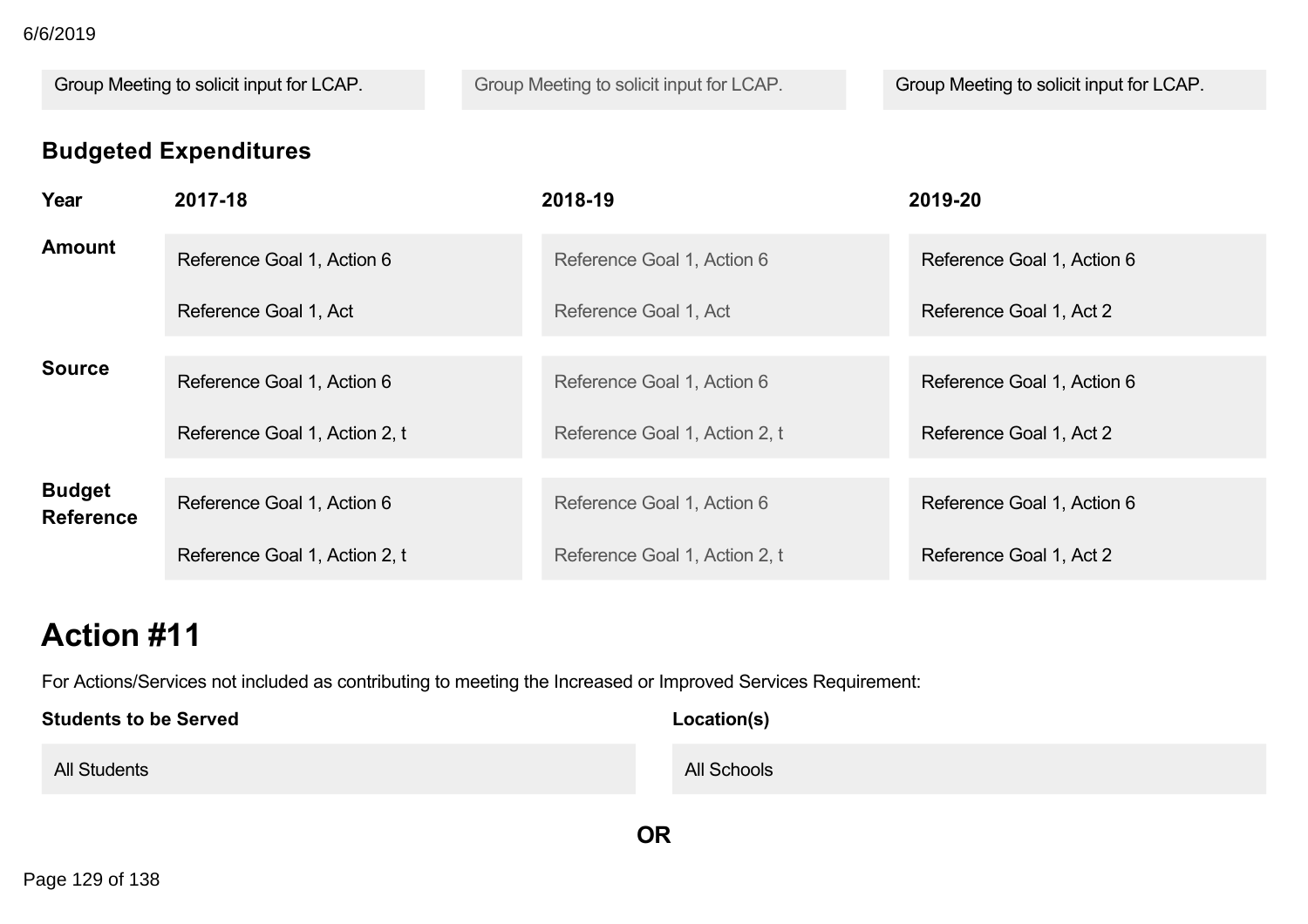# 6/6/2019

| 6/6/2019<br><b>Students to be Served</b>                                                                                       | For Actions/Services included as contributing to meeting the Increased or Improved Services Requirement:<br><b>Scope of Services:</b> | Location(s)                                                                                                      |
|--------------------------------------------------------------------------------------------------------------------------------|---------------------------------------------------------------------------------------------------------------------------------------|------------------------------------------------------------------------------------------------------------------|
| N/A<br><b>Actions/Services</b>                                                                                                 | N/A                                                                                                                                   | N/A                                                                                                              |
| Select from New, Modified, or Unchanged<br>for 2017-18<br><b>New</b>                                                           | Select from New, Modified, or Unchanged<br>for 2018-19<br>Modified                                                                    | Select from New, Modified, or Unchanged<br>for 2019-20<br>Unchanged                                              |
| 2017-18 Actions/Services<br>2k                                                                                                 | 2018-19 Actions/Services<br>2k                                                                                                        | 2019-20 Actions/Services<br>2k                                                                                   |
| Parents will be surveyed to determine topic<br>of interest for Parent Forum.<br>JCS will host one Parent Forum.                | Parents will be surveyed to determine topic<br>of interest for Parent Forum.<br>JCS will host two Parent Forums.                      | Parents will be surveyed to determine topic<br>of interest for Parent Forum.<br>JCS will host two Parent Forums. |
| Principal and staff members relevant to topic<br>will attend forum to facilitate conversation.<br><b>Budgeted Expenditures</b> | Principal and staff members relevant to topic<br>will attend forum to facilitate conversation.                                        | Principal and staff members relevant to topic<br>will attend forum to facilitate conversation.                   |
| 2017-18<br>Year<br>Page 130 of 138                                                                                             | 2018-19                                                                                                                               | 2019-20                                                                                                          |
|                                                                                                                                |                                                                                                                                       |                                                                                                                  |
|                                                                                                                                |                                                                                                                                       |                                                                                                                  |
|                                                                                                                                |                                                                                                                                       |                                                                                                                  |
|                                                                                                                                |                                                                                                                                       |                                                                                                                  |
|                                                                                                                                |                                                                                                                                       |                                                                                                                  |
|                                                                                                                                |                                                                                                                                       |                                                                                                                  |
|                                                                                                                                |                                                                                                                                       |                                                                                                                  |
|                                                                                                                                |                                                                                                                                       |                                                                                                                  |
|                                                                                                                                |                                                                                                                                       |                                                                                                                  |
|                                                                                                                                |                                                                                                                                       |                                                                                                                  |
|                                                                                                                                |                                                                                                                                       |                                                                                                                  |
|                                                                                                                                |                                                                                                                                       |                                                                                                                  |
|                                                                                                                                |                                                                                                                                       |                                                                                                                  |
|                                                                                                                                |                                                                                                                                       |                                                                                                                  |
|                                                                                                                                |                                                                                                                                       |                                                                                                                  |
|                                                                                                                                |                                                                                                                                       |                                                                                                                  |
|                                                                                                                                |                                                                                                                                       |                                                                                                                  |
|                                                                                                                                |                                                                                                                                       |                                                                                                                  |
|                                                                                                                                |                                                                                                                                       |                                                                                                                  |
|                                                                                                                                |                                                                                                                                       |                                                                                                                  |
|                                                                                                                                |                                                                                                                                       |                                                                                                                  |
|                                                                                                                                |                                                                                                                                       |                                                                                                                  |
|                                                                                                                                |                                                                                                                                       |                                                                                                                  |
|                                                                                                                                |                                                                                                                                       |                                                                                                                  |
|                                                                                                                                |                                                                                                                                       |                                                                                                                  |
|                                                                                                                                |                                                                                                                                       |                                                                                                                  |
|                                                                                                                                |                                                                                                                                       |                                                                                                                  |
|                                                                                                                                |                                                                                                                                       |                                                                                                                  |
|                                                                                                                                |                                                                                                                                       |                                                                                                                  |
|                                                                                                                                |                                                                                                                                       |                                                                                                                  |
|                                                                                                                                |                                                                                                                                       |                                                                                                                  |
|                                                                                                                                |                                                                                                                                       |                                                                                                                  |
|                                                                                                                                |                                                                                                                                       |                                                                                                                  |
|                                                                                                                                |                                                                                                                                       |                                                                                                                  |
|                                                                                                                                |                                                                                                                                       |                                                                                                                  |
|                                                                                                                                |                                                                                                                                       |                                                                                                                  |
|                                                                                                                                |                                                                                                                                       |                                                                                                                  |
|                                                                                                                                |                                                                                                                                       |                                                                                                                  |
|                                                                                                                                |                                                                                                                                       |                                                                                                                  |
|                                                                                                                                |                                                                                                                                       |                                                                                                                  |
|                                                                                                                                |                                                                                                                                       |                                                                                                                  |
|                                                                                                                                |                                                                                                                                       |                                                                                                                  |
|                                                                                                                                |                                                                                                                                       |                                                                                                                  |
|                                                                                                                                |                                                                                                                                       |                                                                                                                  |
|                                                                                                                                |                                                                                                                                       |                                                                                                                  |
|                                                                                                                                |                                                                                                                                       |                                                                                                                  |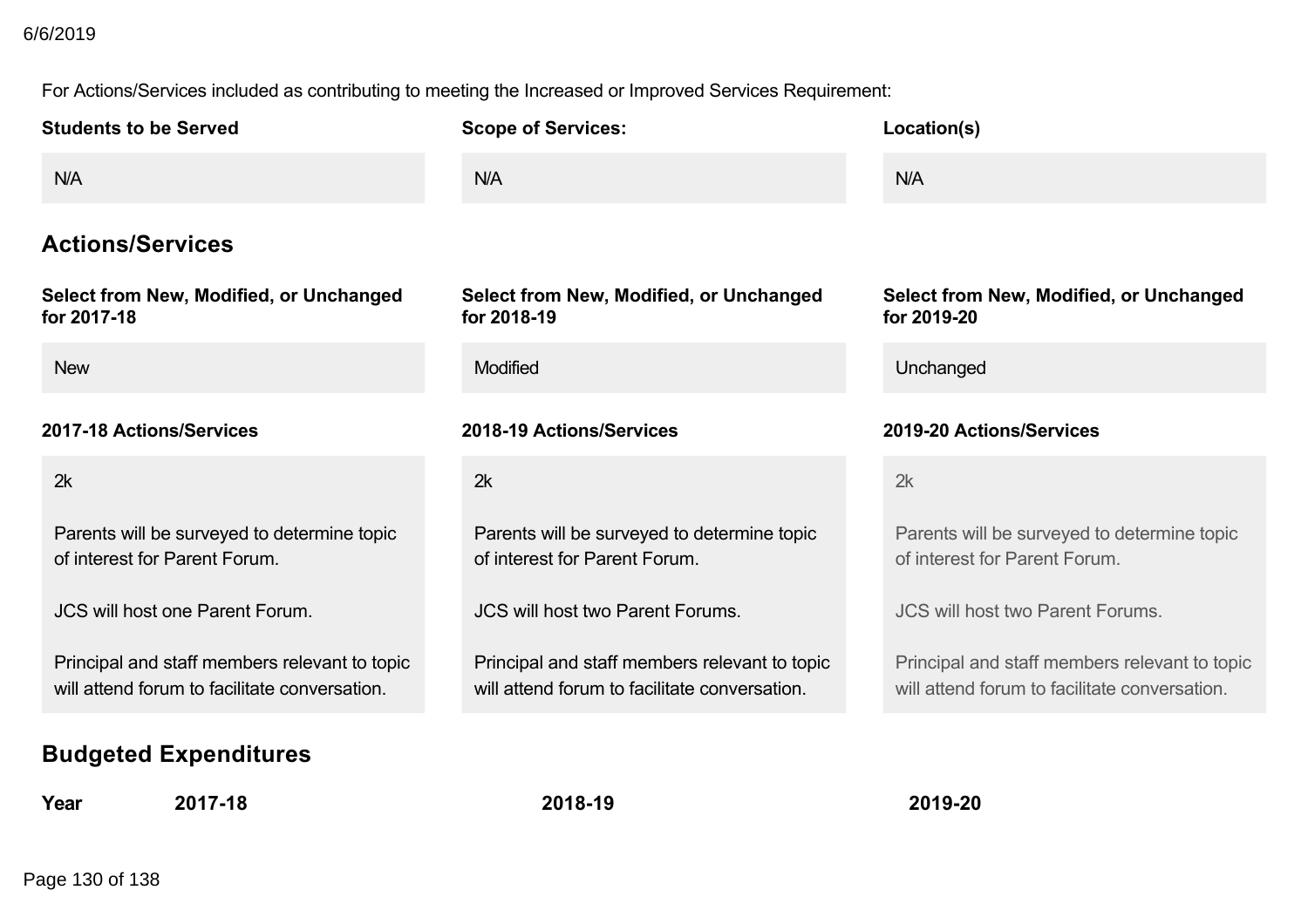| 6/6/2019                                            |                                                          |                                                                                                                                            |                                                          |
|-----------------------------------------------------|----------------------------------------------------------|--------------------------------------------------------------------------------------------------------------------------------------------|----------------------------------------------------------|
| <b>Amount</b>                                       | Reference Goal 1, Action 6 Reference<br>Goal 1, Action B | Reference Goal 1, Action 6 Reference<br>Goal 1, Action B                                                                                   | Reference Goal 1, Action 6 Reference<br>Goal 1, Action B |
| <b>Source</b>                                       | Reference Goal 1, Action 6 Reference<br>Goal 1, Action B | Reference Goal 1, Action 6 Reference<br>Goal 1, Action B                                                                                   | Reference Goal 1, Action 6 Reference<br>Goal 1, Action B |
| <b>Budget</b><br><b>Reference</b>                   | Reference Goal 1, Action 6 Reference<br>Goal 1, Action B | Reference Goal 1, Action 6 Reference<br>Goal 1, Action B                                                                                   | Reference Goal 1, Action 6 Reference<br>Goal 1, Action B |
| <b>Action #12</b>                                   |                                                          |                                                                                                                                            |                                                          |
| <b>Students to be Served</b><br><b>All Students</b> |                                                          | For Actions/Services not included as contributing to meeting the Increased or Improved Services Requirement:<br>Location(s)<br>All Schools |                                                          |
|                                                     |                                                          | <b>OR</b>                                                                                                                                  |                                                          |
| N/A                                                 | Students to be Served Scope of Services:<br>N/A          | For Actions/Services included as contributing to meeting the Increased or Improved Services Requirement:<br><b>Location(s)</b>             | N/A                                                      |
| Page 131 of 138                                     |                                                          |                                                                                                                                            |                                                          |
|                                                     |                                                          |                                                                                                                                            |                                                          |
|                                                     |                                                          |                                                                                                                                            |                                                          |
|                                                     |                                                          |                                                                                                                                            |                                                          |
|                                                     |                                                          |                                                                                                                                            |                                                          |
|                                                     |                                                          |                                                                                                                                            |                                                          |
|                                                     |                                                          |                                                                                                                                            |                                                          |
|                                                     |                                                          |                                                                                                                                            |                                                          |
|                                                     |                                                          |                                                                                                                                            |                                                          |
|                                                     |                                                          |                                                                                                                                            |                                                          |
|                                                     |                                                          |                                                                                                                                            |                                                          |
|                                                     |                                                          |                                                                                                                                            |                                                          |
|                                                     |                                                          |                                                                                                                                            |                                                          |
|                                                     |                                                          |                                                                                                                                            |                                                          |
|                                                     |                                                          |                                                                                                                                            |                                                          |
|                                                     |                                                          |                                                                                                                                            |                                                          |
|                                                     |                                                          |                                                                                                                                            |                                                          |
|                                                     |                                                          |                                                                                                                                            |                                                          |
|                                                     |                                                          |                                                                                                                                            |                                                          |
|                                                     |                                                          |                                                                                                                                            |                                                          |
|                                                     |                                                          |                                                                                                                                            |                                                          |
|                                                     |                                                          |                                                                                                                                            |                                                          |
|                                                     |                                                          |                                                                                                                                            |                                                          |
|                                                     |                                                          |                                                                                                                                            |                                                          |
|                                                     |                                                          |                                                                                                                                            |                                                          |
|                                                     |                                                          |                                                                                                                                            |                                                          |
|                                                     |                                                          |                                                                                                                                            |                                                          |
|                                                     |                                                          |                                                                                                                                            |                                                          |
|                                                     |                                                          |                                                                                                                                            |                                                          |
|                                                     |                                                          |                                                                                                                                            |                                                          |
|                                                     |                                                          |                                                                                                                                            |                                                          |
|                                                     |                                                          |                                                                                                                                            |                                                          |
|                                                     |                                                          |                                                                                                                                            |                                                          |
|                                                     |                                                          |                                                                                                                                            |                                                          |
|                                                     |                                                          |                                                                                                                                            |                                                          |
|                                                     |                                                          |                                                                                                                                            |                                                          |
|                                                     |                                                          |                                                                                                                                            |                                                          |
|                                                     |                                                          |                                                                                                                                            |                                                          |
|                                                     |                                                          |                                                                                                                                            |                                                          |
|                                                     |                                                          |                                                                                                                                            |                                                          |
|                                                     |                                                          |                                                                                                                                            |                                                          |
|                                                     |                                                          |                                                                                                                                            |                                                          |
|                                                     |                                                          |                                                                                                                                            |                                                          |
|                                                     |                                                          |                                                                                                                                            |                                                          |
|                                                     |                                                          |                                                                                                                                            |                                                          |
|                                                     |                                                          |                                                                                                                                            |                                                          |
|                                                     |                                                          |                                                                                                                                            |                                                          |
|                                                     |                                                          |                                                                                                                                            |                                                          |

| <b>Students to be Served</b> | Location(s) |
|------------------------------|-------------|
| <b>All Students</b>          | All Schools |

# **OR**

| <b>Students to be Served</b> | <b>Scope of Services:</b> | Location(s) |
|------------------------------|---------------------------|-------------|
| N/A                          | N/A                       | N/A         |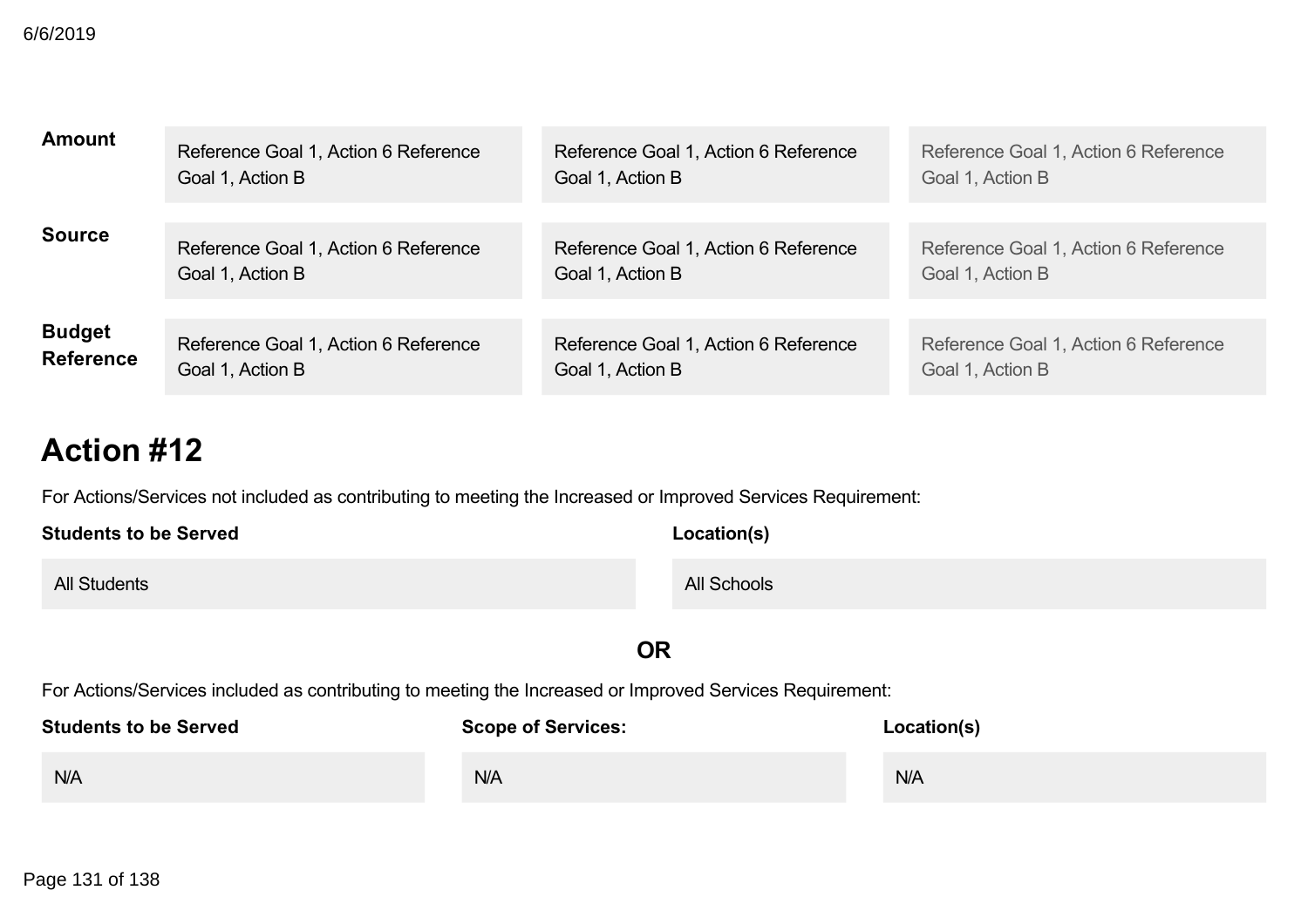# **Actions/Services**

**Select from New, Modified, or Unchanged for 201718**

2l

Transportation to and from school will be provided for students living within the district boundaries.

Daycare will be offered to all students after school. After School Enrichment activities will be offered to all students.

# **Budgeted Expenditures**

**Year 201718 201819 201920**

**Select from New, Modified, or Unchanged for 201819**

New **New Service Contract Contract Contract Contract Contract Contract Contract Contract Contract Contract Contract Contract Contract Contract Contract Contract Contract Contract Contract Contract Contract Contract Contrac** 

## **201718 Actions/Services 201819 Actions/Services 201920 Actions/Services**

 $\overline{2}$ 

Transportation to and from school will be provided for students living within the district boundaries. Students of Maximum Sections of Low School included to the provided of Unchanged<br>
Select from New, Modified for 2018-19<br>
Street 2017-18<br>
New Modified Review Modified<br>
2017-18 Actions/Services<br>
2018-19 Actions/Services<br>
201

Daycare will be offered to all students after school. After School Enrichment activities will be offered to all students.

**Select from New, Modified, or Unchanged for 201920**

 $\overline{2}$ l

Transportation to and from school will be provided for students living within the district boundaries.

Daycare will be offered to all students after school. After School Enrichment activities will be offered to all students.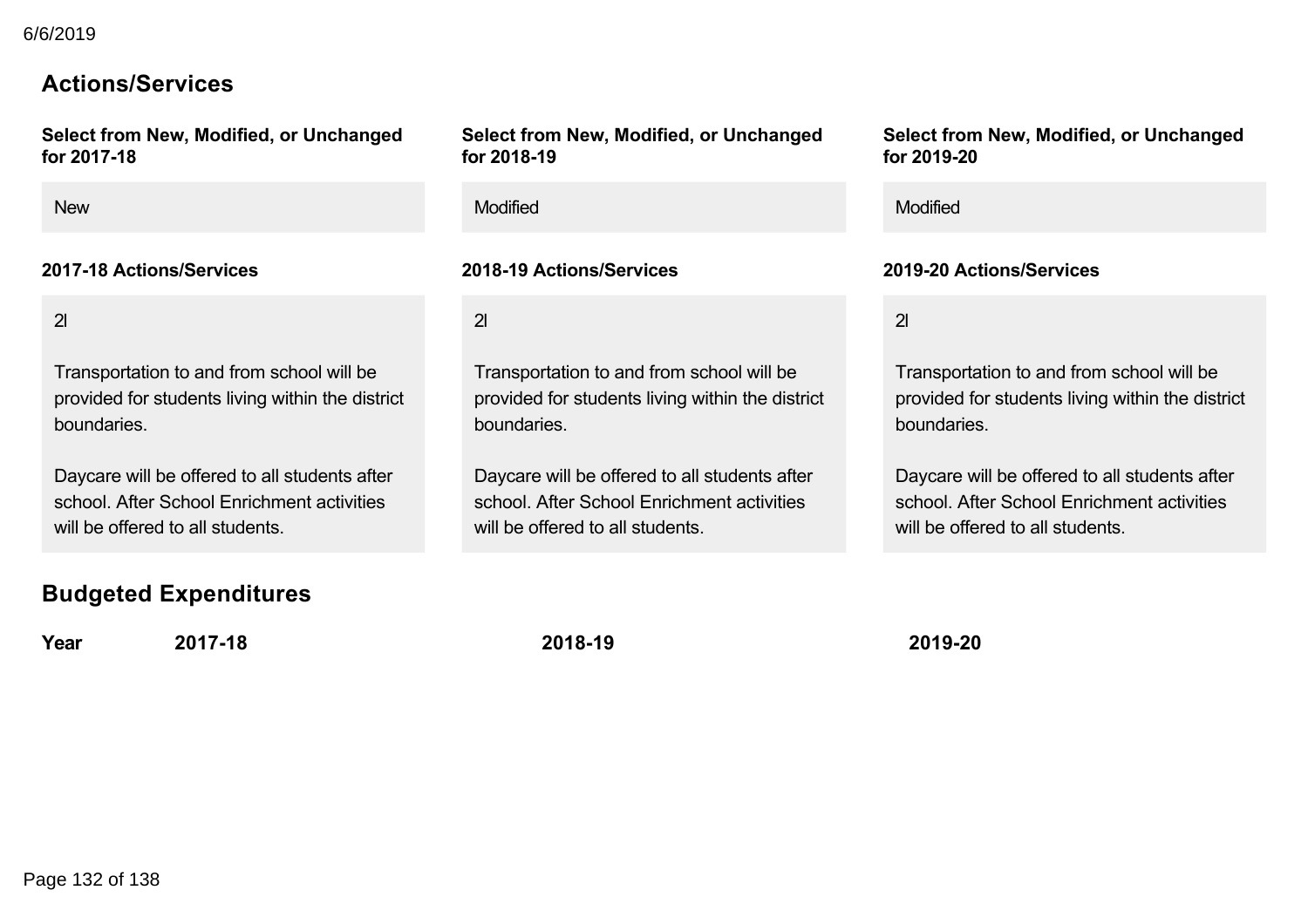| 6/6/2019        |                                                                                                        |                                                                                                        |                                                                                                                                                                                             |
|-----------------|--------------------------------------------------------------------------------------------------------|--------------------------------------------------------------------------------------------------------|---------------------------------------------------------------------------------------------------------------------------------------------------------------------------------------------|
| <b>Amount</b>   | a \$3,422<br>b \$74,774<br>c \$15,421<br>d \$5,445<br>e \$9,194<br>f \$7,483<br>g \$102,812<br>h \$459 | a \$3,355<br>b \$57,287<br>c \$17,320<br>d \$7,745<br>e \$7,700<br>f \$8,194<br>g \$104,784<br>h \$400 | a \$4,800<br>b \$58,585<br>c \$19,729<br>d \$1,200<br>e \$9,660<br>f \$9,014<br>g \$102,262<br>h \$400                                                                                      |
| <b>Source</b>   | a Transportation RS 0210<br>b Transportation RS 0210<br>c Athletics RS 0035<br>d Athletics RS 0035     | a Transportation RS 0210<br>b Transportation RS 0210<br>c Athletics RS 0035<br>d Athletics RS 0035     | a Transportation RS 0210<br>b Transportation RS 0210<br>c Athletics RS 0035<br>d Athletics RS 0035<br>e Athletics RS 0035<br><b>fLCFF RS 0000</b><br>g Daycare RS 0011<br>h Daycare RS 0011 |
|                 | e Athletics RS 0035<br>f LCFF RS 0000, 0230<br>g Daycare RS 0011<br>h Daycare RS 0011                  | e Athletics RS 0035<br>f LCFF RS 0000, 0230<br>g Daycare RS 0011<br>h Daycare RS 0011                  |                                                                                                                                                                                             |
| Page 133 of 138 |                                                                                                        |                                                                                                        |                                                                                                                                                                                             |
|                 |                                                                                                        |                                                                                                        |                                                                                                                                                                                             |
|                 |                                                                                                        |                                                                                                        |                                                                                                                                                                                             |
|                 |                                                                                                        |                                                                                                        |                                                                                                                                                                                             |
|                 |                                                                                                        |                                                                                                        |                                                                                                                                                                                             |
|                 |                                                                                                        |                                                                                                        |                                                                                                                                                                                             |
|                 |                                                                                                        |                                                                                                        |                                                                                                                                                                                             |
|                 |                                                                                                        |                                                                                                        |                                                                                                                                                                                             |
|                 |                                                                                                        |                                                                                                        |                                                                                                                                                                                             |
|                 |                                                                                                        |                                                                                                        |                                                                                                                                                                                             |
|                 |                                                                                                        |                                                                                                        |                                                                                                                                                                                             |
|                 |                                                                                                        |                                                                                                        |                                                                                                                                                                                             |
|                 |                                                                                                        |                                                                                                        |                                                                                                                                                                                             |
|                 |                                                                                                        |                                                                                                        |                                                                                                                                                                                             |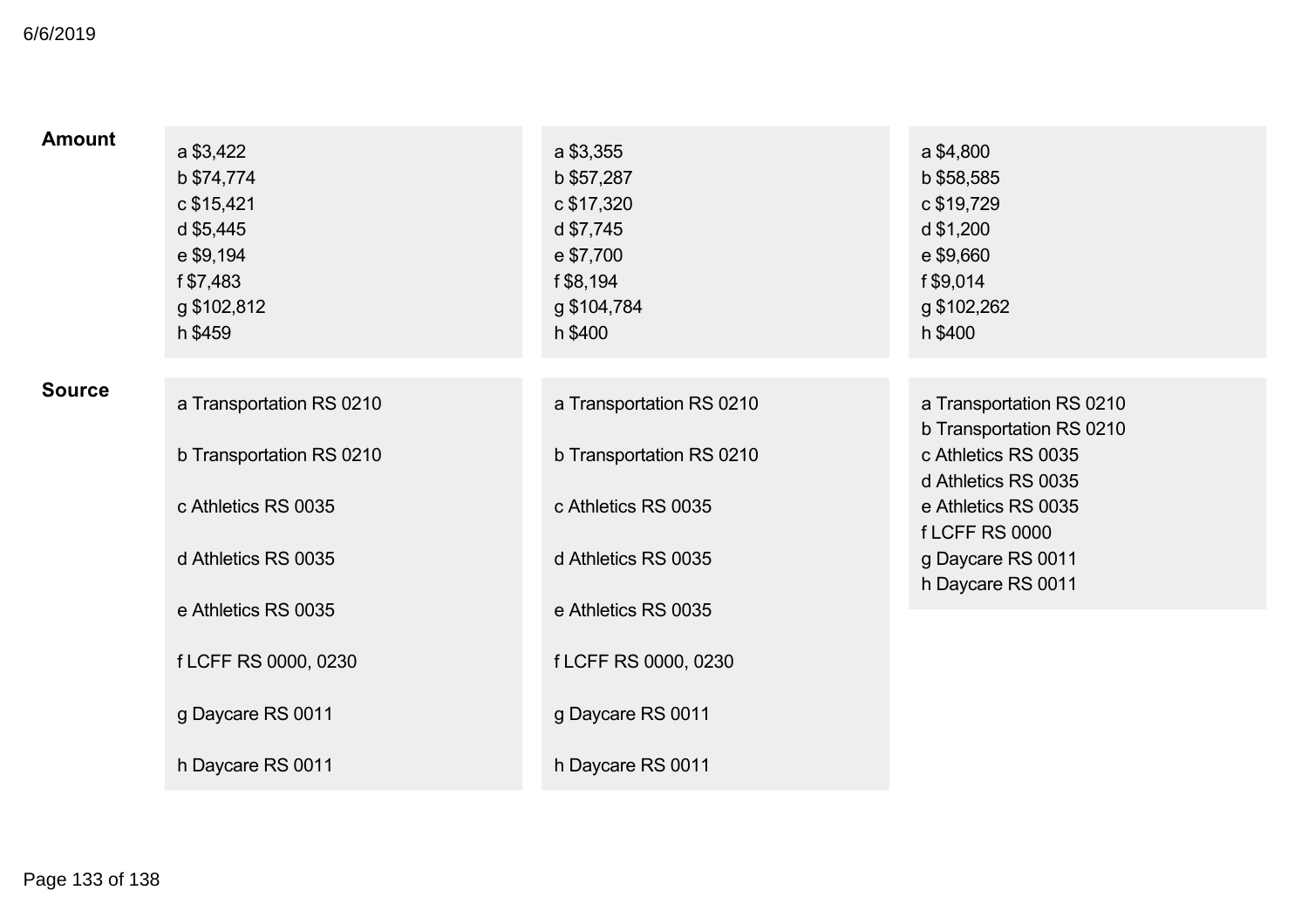## **Budget Reference**

a GL-FN 1194-3600 supplies

b GLFN 11943600 services

c GL-FN 1300-4200 Classified salary/benefits

d GLFN 13004200 supplies

e GLFN 13004200 services

f OBJ 5612

g GF-FN 8500-5000 classified salary/benefits Student<br>
Students of CL-FN 1194-3600 supplies<br>
b GL-FN 1194-3600 services<br>
c CL-FN 1390-4200 Classified<br>
salary/benefits<br>
d GL-FN 1300-4200 supplies<br>
e GL-FN 1300-4200 supplies<br>
e GL-FN 1300-4200 supplies<br>
e GL-FN 1300-420

h GF-FN 8500-5000 supplies

a GL-FN 1194-3600 supplies

b GLFN 11943600 services

c GL-FN 1300-4200 Classified salary/benefits

d GL-FN 1300-4200 supplies

e GL-FN 1300-4200 services

f OBJ 5612

g GF-FN 8500-5000 classified salary/benefits

h GF-FN 8500-5000 supplies

a GL-FN 1194-3600 supplies b GLFN 11943600 services c GL-FN 1300-4200 Classified salary/benefits d GL-FN 1300-4200 supplies e GL-FN 1300-4200 services f OBJ 5612 g GF-FN 8500-5000 classified salary/benefits h GF-FN 8500-5000 supplies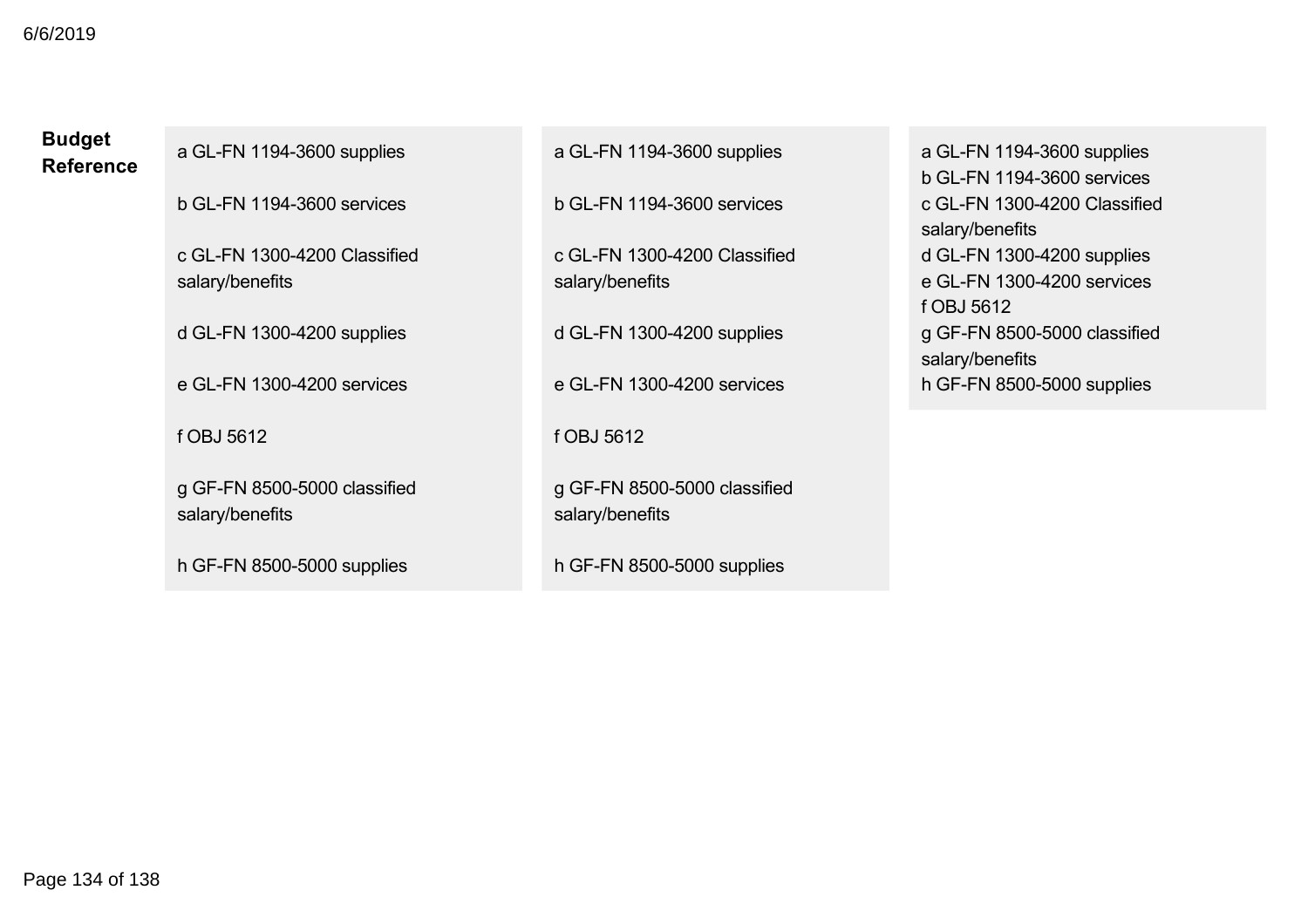# **Demonstration of Increased or Improved Services for Unduplicated Pupils Students of low Students of low SES need at a reduced cost for low SES students allows for students of any properties of the process or time provided for unduplicated pupils are increased or improved by at least the perce**

# **LCAP Year: 201718**

Estimated Supplemental and Concentration Grant Funds Percentage to Increase or Improve Services

 $$110,682$   $3.4\%$ 

Describe how services provided for unduplicated pupils are increased or improved by at least the percentage identified above, either qualitatively or quantitatively, as compared to services provided for all students in the LCAP year.

Identify each action/service being funded and provided on a schoolwide or LEA-wide basis. Include the required descriptions supporting each schoolwide or LEAwide use of funds.

The Jacoby Creek School District expects to receive approximately \$110,682 in supplemental/concentration funding for the 2017-2018 school year and has budgeted \$151,315 to spend on services for unduplicated students (Low Income, English Learners, and Foster Youth).

In order to meet the social-emotional needs of our unduplicated students, counseling services with a Student Support Provider and a counseling aide will be available. Students of trauma and low SES need additional qualified adults to assist with behavioral needs and offer support to their families. Goal 1 Action 9

The district will offer free and reduced price after school daycare, after school academic support classes, and after school enrichment classes for unduplicated students. Providing these services at a reduced cost for low SES students allows for students and families to feel connected to, and supported by the school. Goal 1 Action 10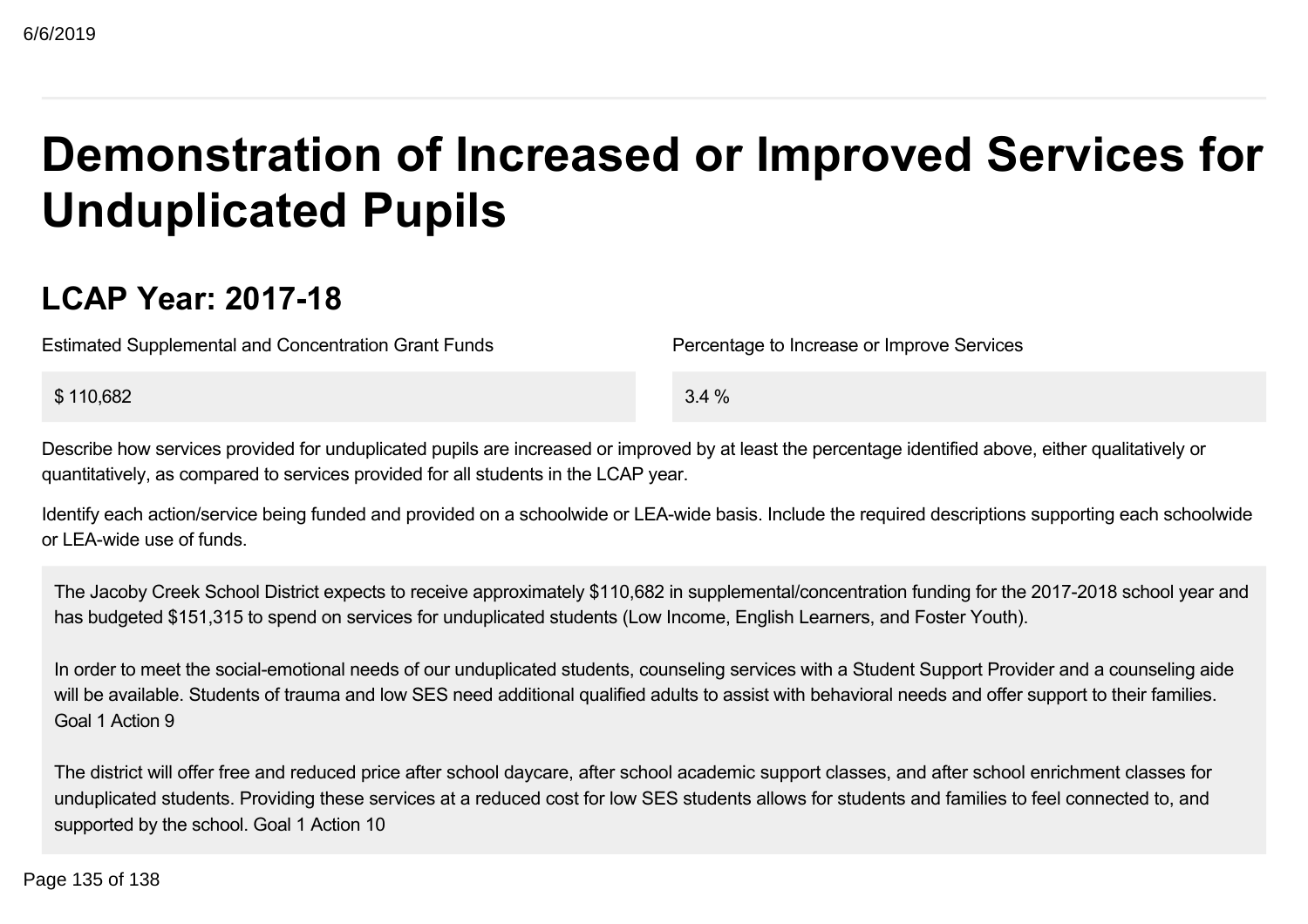# **LCAP Year: 201819**

| 6/6/2019                                                                                                                                                                                                                                                                                                              |                                            |
|-----------------------------------------------------------------------------------------------------------------------------------------------------------------------------------------------------------------------------------------------------------------------------------------------------------------------|--------------------------------------------|
| Instructional aides will be provided in kindergarten classrooms in order to support unduplicated students in transitioning into elementary school.<br>Paraprofessionals can lower the adult to student ratio and can be assigned to targeted students to give additional academic support. Goal 1 Action              |                                            |
| An EL Coordinator will consult with classroom teachers to provide appropriate instruction and supports for EL students. Having a designated per<br>coordinate EL testing and know the student information on a personal basis allows the coordinator personalize the information to classroom tead<br>Goal 1 Action 7 |                                            |
| A reading specialist will provide additional reading support for unduplicated students in grades 1-4 who are not meeting grade level expectations.<br>Following the MTSS Model, the intervention program provides targeted instruction to identified students. Goal 1 Action 9                                        |                                            |
| The district will support a lunch program to provide healthy lunches at free and reduced prices for socio-economically disadvantaged students.<br>Students of low SES need to be provided nutritious food at school in order to learn and grow. Goal 2 Action 7                                                       |                                            |
| <b>LCAP Year: 2018-19</b>                                                                                                                                                                                                                                                                                             |                                            |
| <b>Estimated Supplemental and Concentration Grant Funds</b>                                                                                                                                                                                                                                                           | Percentage to Increase or Improve Services |
| \$173,307                                                                                                                                                                                                                                                                                                             | 4.90%                                      |
| Describe how services provided for unduplicated pupils are increased or improved by at least the percentage identified above, either qualitatively c<br>quantitatively, as compared to services provided for all students in the LCAP year.                                                                           |                                            |
| Identify each action/service being funded and provided on a schoolwide or LEA-wide basis. Include the required descriptions supporting each scho<br>or LEA-wide use of funds.                                                                                                                                         |                                            |
| The Jacoby Creek School District expects to receive approximately \$173,307 in supplemental/concentration funding for the 2018-2019 school ye<br>has budgeted \$208,158 to spend on services for unduplicated students (Low Income, English Learners, and Foster Youth).                                              |                                            |
| In order to meet the social-emotional needs of our unduplicated students, counseling services with a Student Support Provider and a counseling                                                                                                                                                                        |                                            |
| Page 136 of 138                                                                                                                                                                                                                                                                                                       |                                            |
|                                                                                                                                                                                                                                                                                                                       |                                            |
|                                                                                                                                                                                                                                                                                                                       |                                            |
|                                                                                                                                                                                                                                                                                                                       |                                            |
|                                                                                                                                                                                                                                                                                                                       |                                            |
|                                                                                                                                                                                                                                                                                                                       |                                            |
|                                                                                                                                                                                                                                                                                                                       |                                            |
|                                                                                                                                                                                                                                                                                                                       |                                            |
|                                                                                                                                                                                                                                                                                                                       |                                            |
|                                                                                                                                                                                                                                                                                                                       |                                            |
|                                                                                                                                                                                                                                                                                                                       |                                            |
|                                                                                                                                                                                                                                                                                                                       |                                            |
|                                                                                                                                                                                                                                                                                                                       |                                            |
|                                                                                                                                                                                                                                                                                                                       |                                            |
|                                                                                                                                                                                                                                                                                                                       |                                            |
|                                                                                                                                                                                                                                                                                                                       |                                            |
|                                                                                                                                                                                                                                                                                                                       |                                            |
|                                                                                                                                                                                                                                                                                                                       |                                            |
|                                                                                                                                                                                                                                                                                                                       |                                            |
|                                                                                                                                                                                                                                                                                                                       |                                            |
|                                                                                                                                                                                                                                                                                                                       |                                            |
|                                                                                                                                                                                                                                                                                                                       |                                            |
|                                                                                                                                                                                                                                                                                                                       |                                            |
|                                                                                                                                                                                                                                                                                                                       |                                            |
|                                                                                                                                                                                                                                                                                                                       |                                            |
|                                                                                                                                                                                                                                                                                                                       |                                            |
|                                                                                                                                                                                                                                                                                                                       |                                            |
|                                                                                                                                                                                                                                                                                                                       |                                            |
|                                                                                                                                                                                                                                                                                                                       |                                            |
|                                                                                                                                                                                                                                                                                                                       |                                            |
|                                                                                                                                                                                                                                                                                                                       |                                            |
|                                                                                                                                                                                                                                                                                                                       |                                            |
|                                                                                                                                                                                                                                                                                                                       |                                            |

Identify each action/service being funded and provided on a schoolwide or LEA-wide basis. Include the required descriptions supporting each schoolwide or LEAwide use of funds.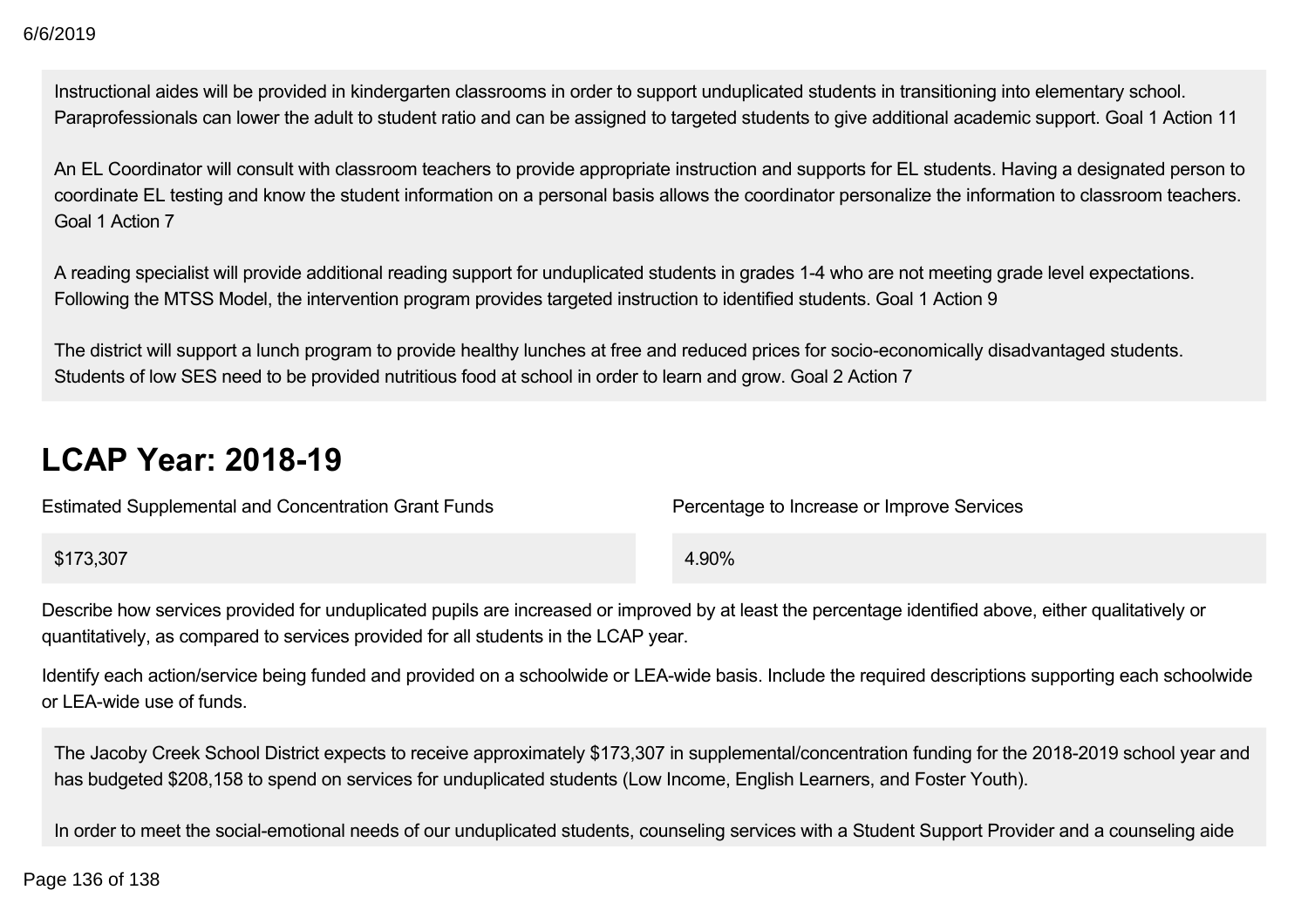will be available. Students of trauma and low SES need additional qualified adults to assist with behavioral needs and offer support to their families. Goal 1 Action 9

The district will offer free and reduced price after school daycare, after school academic support classes, and after school enrichment classes for unduplicated students. Providing these services at a reduced cost for low SES students allows for students and families to feel connected to, and supported by the school. Goal 1 Action 10

Instructional aides will be provided in kindergarten classrooms in order to support unduplicated students in transitioning into elementary school. Paraprofessionals can lower the adult to student ratio and can be assigned to targeted students to give additional academic support. Goal 1 Action 11

An EL Coordinator will consult with classroom teachers to provide appropriate instruction and supports for EL students. Having a designated person to coordinate EL testing and know the student information on a personal basis allows the coordinator personalize the information to classroom teachers. Goal 1 Action 7  $6(82019$ <br>
Will be available. Students of trauma and low SES need additional qualified adults to assist with behavioral ne<br>
Goal 1 Action 9<br>
The district will offer free and reduced price after school daycare, after schoo

A reading specialist will provide additional reading support for unduplicated students in grades 14 who are not meeting grade level expectations. Following the MTSS Model, the intervention program provides targeted instruction to identified students. Goal 1 Action 9

The district will support a lunch program to provide healthy lunches at free and reduced prices for socio-economically disadvantaged students. Students of low SES need to be provided nutritious food at school in order to learn and grow. Goal 2 Action 7

# **LCAP Year: 2019-20**

Estimated Supplemental and Concentration Grant Funds Percentage to Increase or Improve Services

 $$216,380$  5.86%

Describe how services provided for unduplicated pupils are increased or improved by at least the percentage identified above, either qualitatively or quantitatively, as compared to services provided for all students in the LCAP year.